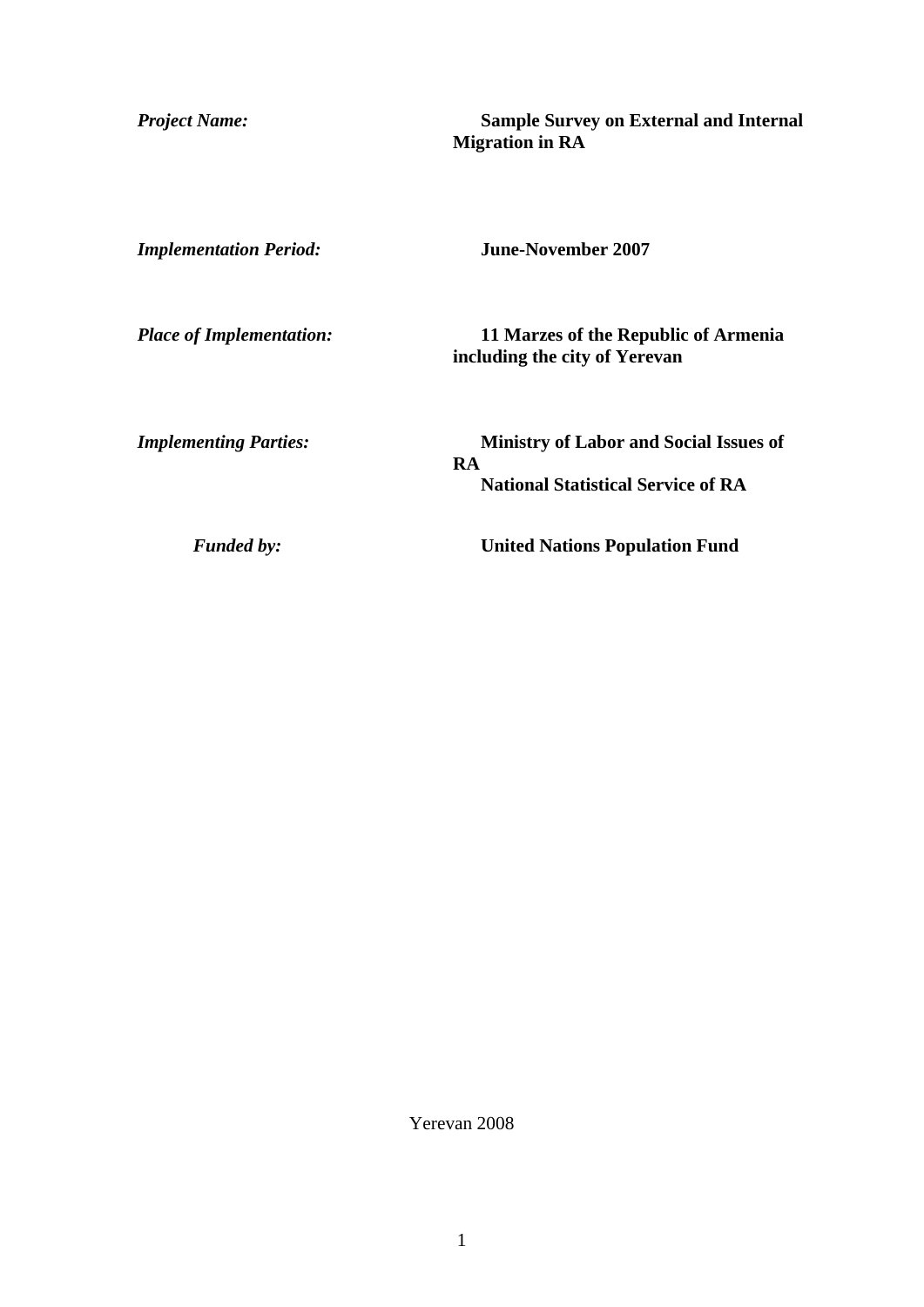

United Nations Population Fund<br>ՄԱԿ-ի բնակչության հիմնադրամ



The Sample Survey on External and Internal Migration in RA was conducted by the National Statistical Service of RA and the Ministry of Labor and Social Issues of RA in June-November 2007. The United Nations Population Fund (UNFPA) has provided funding and technical assistance. The purpose of the Survey is to evaluate changes in migration trends in 2002-2007 caused by socio-economic reforms implemented in the country, as well as to assess the quantitative and qualitative characteristics, socio-demographic and economic characteristics and future migration plans of different groups involved in migration processes.

Additional information on the Survey can be obtained at:

Ministry of Labor and Social Affairs of RA 3 Government Building Republic Square 375010 Yerevan, Armenia Phone: (374 10) 56-53-65 Fax: (374 10) 56-37-91

National Statistical Service of RA 3 Government Building Republic Square 375010 Yerevan, Armenia Phone: (374 10) 52-43-26 Fax: (374 10) 52-19-21

UNFPA Armenia 14 P. Adamyan Street 375010 Yerevan, Armenia Phone: (374 10) 54-34-16 Fax: (374 10) 54-38-11

Views and opinions expressed in this Report belong to the authors and may not always reflect the ones of the UNFPA.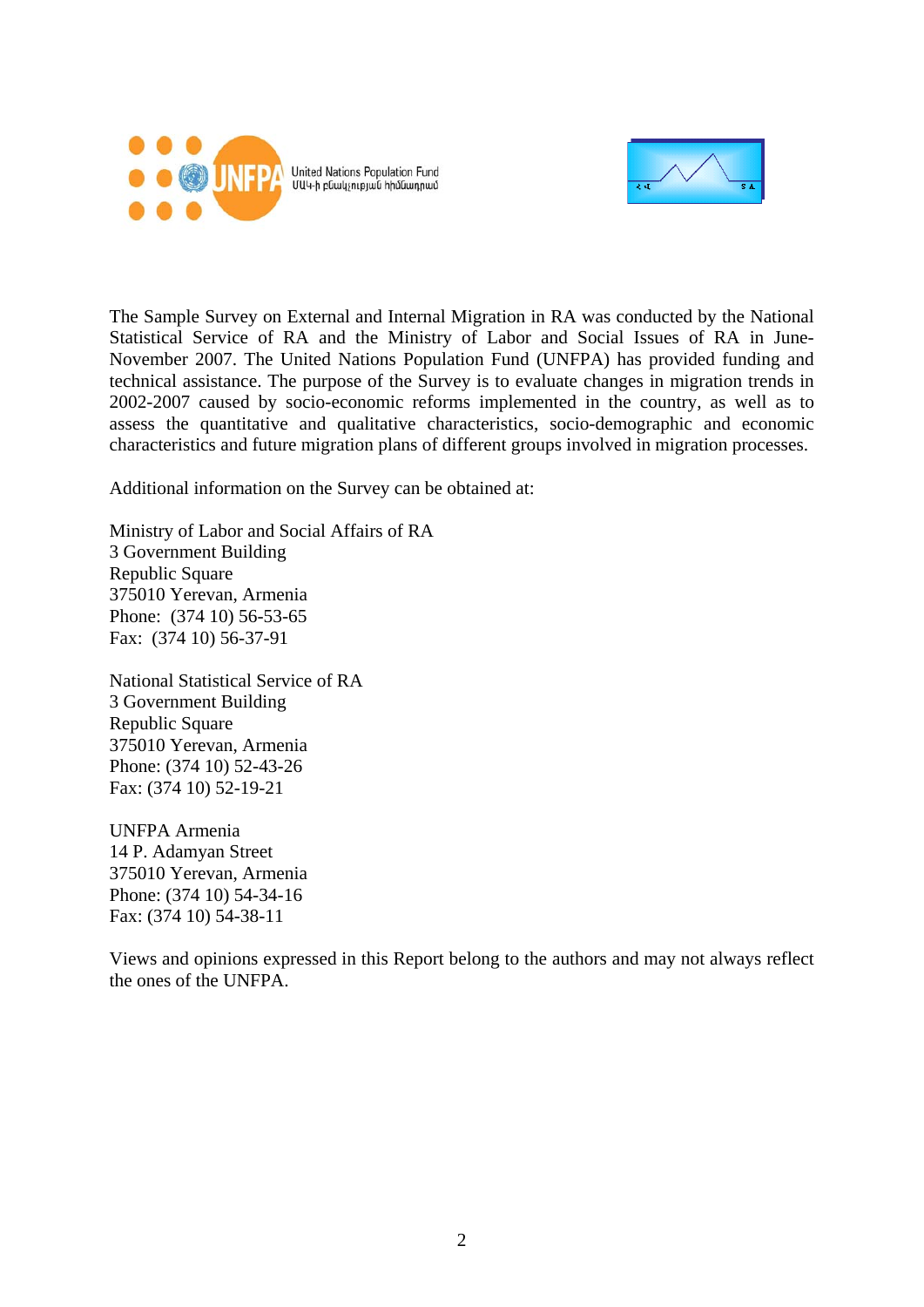# CONTENT

|                  | Foreword                                                                     | 4  |
|------------------|------------------------------------------------------------------------------|----|
|                  | <b>EXECUTIVE SUMMARY</b>                                                     | 5  |
|                  | Main Background Characteristic of the Households and Household               |    |
|                  | <b>Members</b>                                                               | 5  |
|                  | <b>External Migration</b>                                                    | 6  |
|                  | <b>Internal Migration</b>                                                    | 8  |
| <b>SECTION 1</b> | <b>INTRODUCTION</b>                                                          | 10 |
|                  | A Glossary of the Main Terms and Definitions<br>1.1                          | 10 |
|                  | Purpose and Objectives of the Survey<br>1.2                                  | 11 |
|                  | <b>Sampling Methodology</b><br>1.3                                           | 11 |
|                  | Description of Sampling Population<br>1.4                                    | 12 |
|                  | Contents of the Questionnaire<br>1.5                                         | 13 |
| <b>SECTION 2</b> | BACKGROUND CHARACTERISTICS OF THE HOUSEHOLDS                                 | 14 |
|                  | Households that did not Change their Dwelling<br>2.1                         | 15 |
|                  | Households that Changed their Dwelling<br>2.2                                | 15 |
|                  | Households that Migrated from other Settlement Areas of Armenia<br>2.3       | 17 |
|                  | Households that Migrated from Foreign Countries<br>2.4                       | 19 |
| <b>SECTION 3</b> | DEMOGRAPHIC CHARACTERISTICS OF THE POPULATION UNDER SURVEY                   | 25 |
|                  | Distribution by Age Groups<br>3.1                                            | 26 |
|                  | Distribution of the Household Members by the Level of their Education<br>3.2 | 27 |
|                  | <b>Distribution by Marital Status</b><br>3.3                                 | 28 |
| <b>SECTION 4</b> | <b>EXTERNAL MIGRANTS</b>                                                     | 35 |
|                  | Migrants that Returned from Foreign Countries/Re-emigrants<br>4.1            | 35 |
| <b>SECTION 5</b> | MIGRANTS LOCATED IN FOREIGN COUNTRIES                                        | 48 |
| <b>SECTION 6</b> | MIGRANTS THAT IMMIGRATED FROM FOREIGN COUNTRIES                              | 60 |
| <b>SECTION 7</b> | <b>INTERNAL MIGRANTS</b>                                                     | 68 |
|                  | 7.1 Migrants that Returned from Other Settlement Areas of Armenia            | 68 |
| <b>SECTION 8</b> | MIGRANTS LOCATED IN OTHER SETTLEMENT AREAS OF THE REPUBLIC                   |    |
|                  | <b>OF ARMENIA</b>                                                            | 75 |
| <b>SECTION 9</b> | MIGRANTS THAT ARRIVED FROM OTHER SETTLEMENTS OF THE                          |    |
|                  | <b>REPUBLIC OF ARMENIA</b>                                                   | 86 |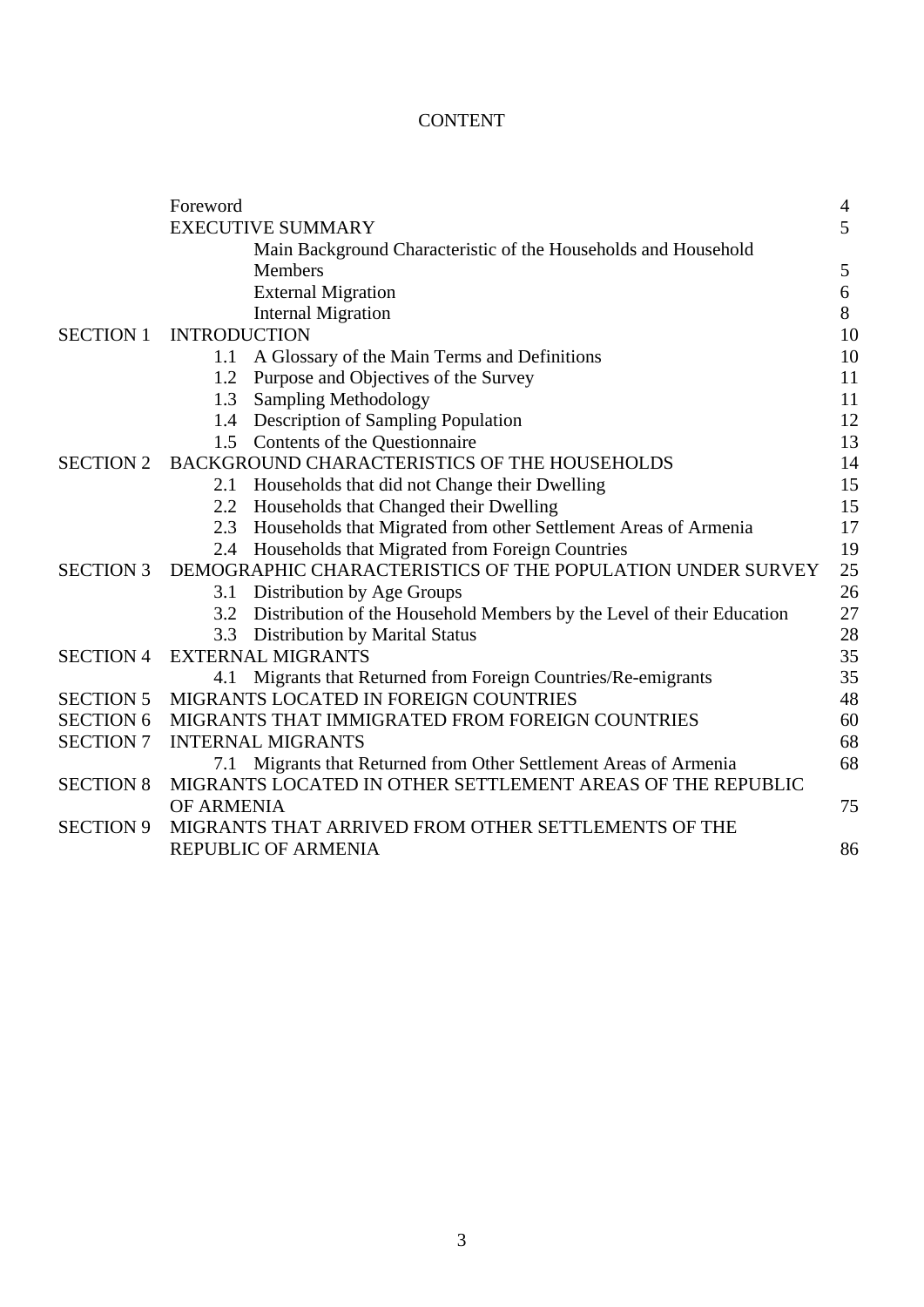#### Foreword

The Report of the Sample Survey on External and Internal Migration is the result of the joint initiative of the National Statistical Service of RA, the Ministry of Labor and Social Issues of RA and the Population and Development Strategies (PDS) project of the United Nations Population Fund (UNFPA).

The report includes changes in migration processes in 2002-2007, as well as main quantitative and qualitative indicators of different cohorts involved in migration flows.

The socio-demographic characteristics (age-sex composition, marital status, level of education, ethnical composition, nationality, economic activeness, directions of migration, as well as migration plans) of the household members involved in migration processes are observed in the Report.

Based on the results of the Household Sample Survey on Migration conducted in 2007 both emigration and re-emigration trends since 2002 were studied.

The Report of the Sample Survey on External and Internal Migration aims to provide information to the interested parties, including scientific-research institutions, state and local self governing bodies, NGO's and International Organizations.

The results of the Survey are also valuable in the context of development of the "State Demographic Policy Concept of RA" document, which is of great state and social importance. We hope that Survey results will be useful for development of the document mentioned, as well as for formation of specific activities and proposals.

We acknowledge the important contribution of the members of the inter-ministerial working group created within the UNFPA PDS project, representatives of state institutions, independent experts, as well as UNFPA and PDS Project personnel to the development of the Survey questionnaire and successful implementation of the project.

S. Mnatsakanyan President National Statistical Service of RA G. Hayrapetyan Assistant Representative UNFPA Armenia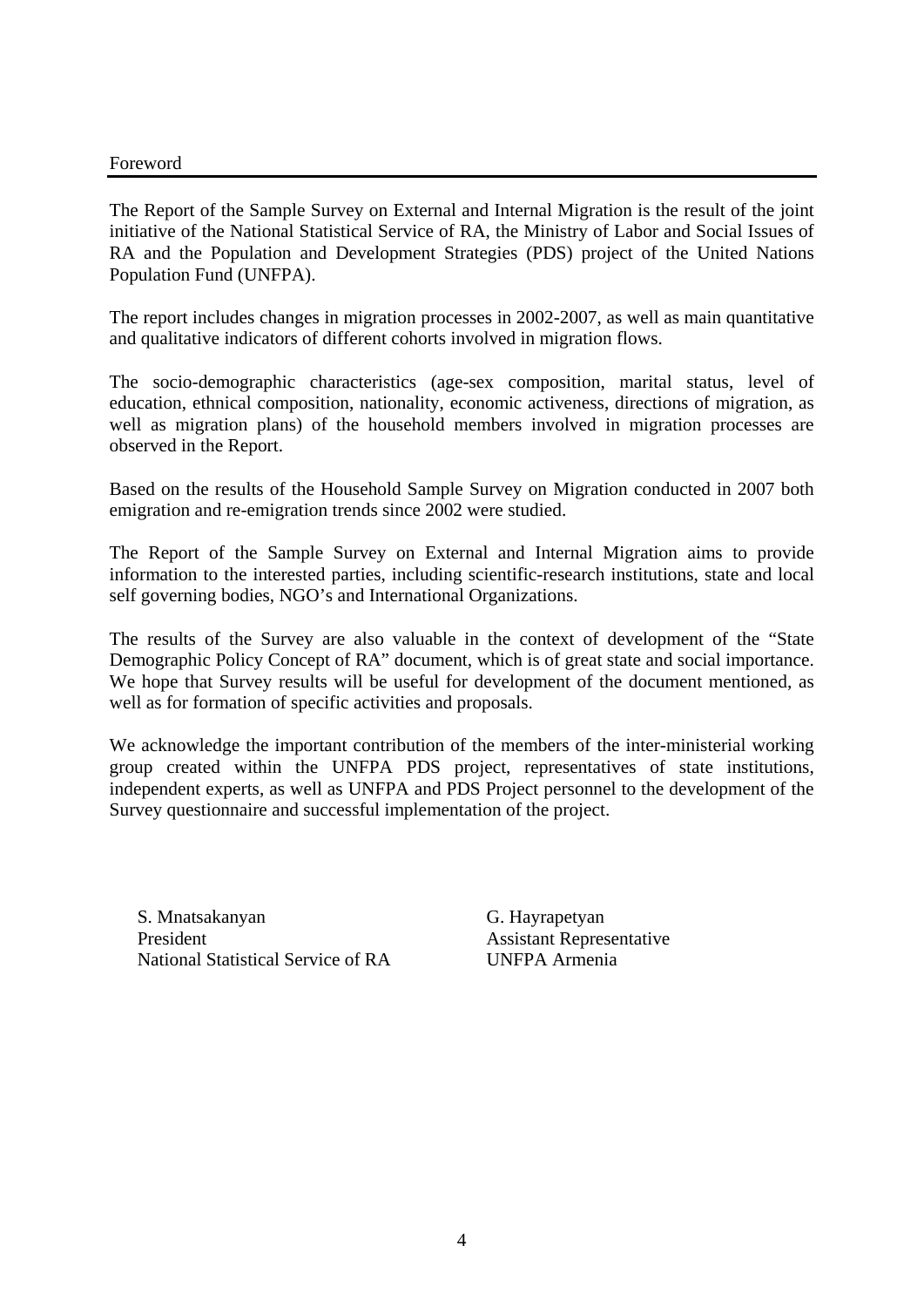# **EXECUTIVE SUMMARY**

#### **Main Background Characteristic of the Households and Household Members**

92% of the total 2,500 examined households during the period of the survey were living in the given residential area as of January 1, 2002 (or later, i.e. in the year of the household creation); 5.7% were residing in a different dwelling within the given residential area, 1.6% were living in other residential areas of Armenia and 0.7% were located in foreign countries.

For 43 % of the households that moved into another dwelling within the same residential area, the primary reason for moving was the improvement of housing conditions; the relocation of 33.6% of the households was associated with the separation from a household; resolution of material problems was the reason for resettlement for 21.7% of the households; and other reasons for 1.4% of the households.

61% of the households that moved from other residential areas of the Republic of Armenia (RoA) have defined their resettlement in the given residential area as for "Permanent Residence", and 39.0% as for "Temporary Residence". 50 % of the latter category has moved for temporary residence because of work; 31.2% because of education; and 18.8% for other reasons.

76% of the resettled households from foreign countries used to live in Armenia before migrating, and 29,4% did not. Before leaving the country, 88.9% of the households that lived in Armenia before migrating used to reside in the same apartment. Incidentally, the departure of the prevailing majority of those households, i.e. 75% was conditional upon the absence of work.

61.7% of the households under survey have mentioned their main job or their business in the RoA as their primary source of income. Among the household members that referred to their job or business as a secondary or tertiary source of income, extensive in number were the ones eligible for pensions or welfare allowances with proportions amounting to 41.5% and 35.6%, correspondingly.

A dominant number of the households consisted of 3-6 persons with a share of 70.4%; and the average number of the household members was 4.1 persons. Within the structure of the population under study, the share of the people aged 16 and above was 80.9%.

As compared to the villages, the specific weight of the persons with higher education in the cities was higher by 2.6 times, and with secondary education – by 48.5%.

60.4% of the surveyed people aged 15 and above were married, specifically 58.2% of women and 62.9% of men.

27.5% of the surveyed household members were hired workers, 15.6% were students of schools and universities, 13.1% were pensioners and recipients of family allowances, 12.9% were self-employed and 8.9% were unemployed.

83.1% of the respondents have mentioned that they had "no intention" or "little intention" to ever, permanently or for a long-term period (three or more months) leave their given residence, and 5.3% have mentioned that they were "definitely determined" or "probably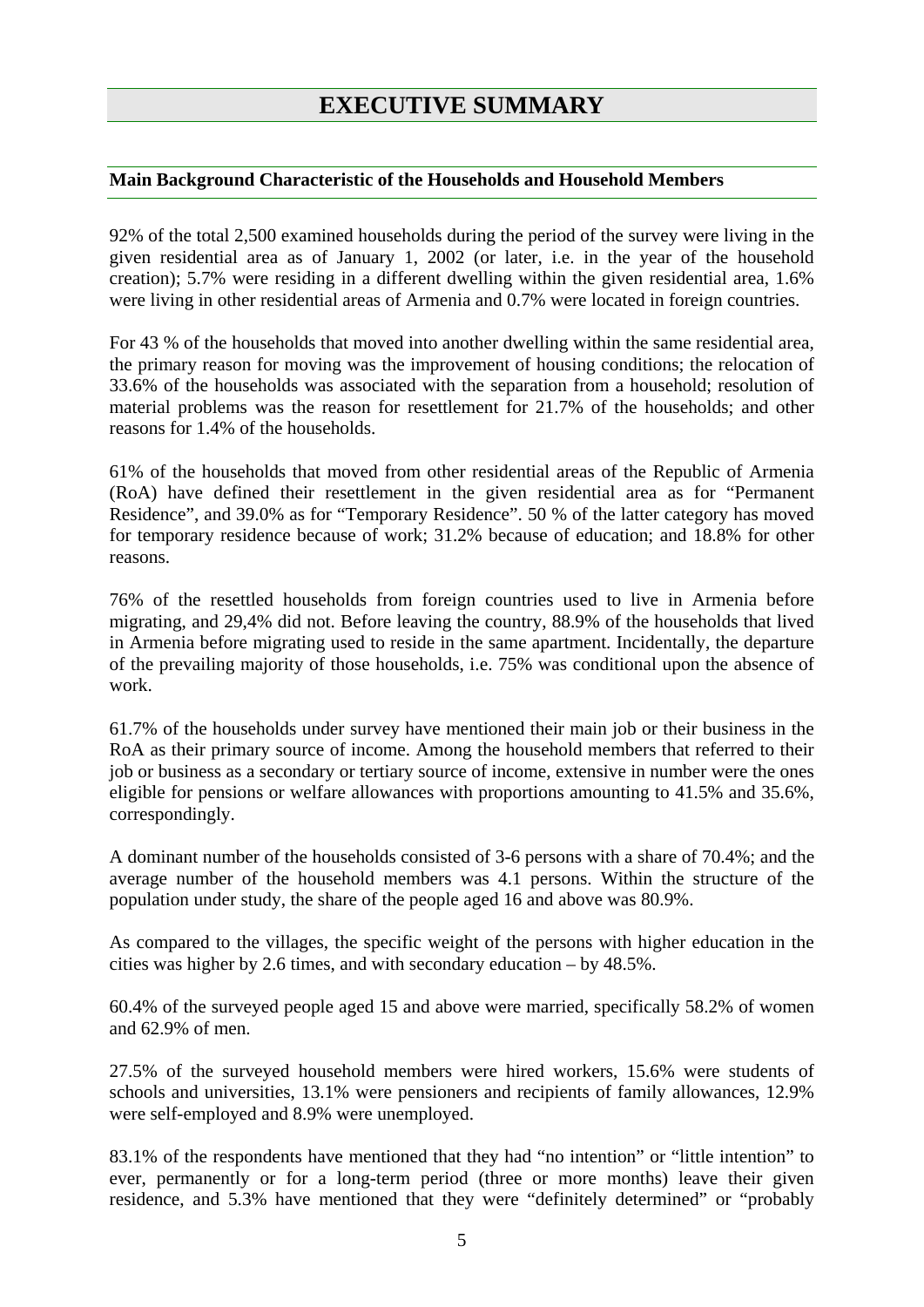would" leave the given residence some time, permanently or for a long-term period (three or more months). The projected destination for the 36.5% of the household members that intended to leave for another country for permanent residence was the Russian Federation, 21.2% indented to immigrate to the United States, 11.5% mentioned Ukraine, 5.8% Georgia and 13.5% other states.

# **External Migration**

8.5% of the household members included in the survey were formerly involved in foreign migration procedures.

30.1% of the migrants involved in foreign migration processes comprised the migrants that returned from foreign countries, of which 62.3% were male representatives and 37.7% were female.

65.7% of the household members that returned from foreign countries were between 20 and 49 years of age, and their average age was 35.

67.9% of the migrants that returned from foreign countries and were aged 15 and above were married, specifically 63.2% of women and 70.6% of men.

Prevalent in proportion among the migrants that returned from foreign countries were the people with secondary education (41.9%), secondary vocational education (24.8%), and higher and above level of education (21.1%).

54% of the migrants that returned from foreign countries have described their trip as "completely successful" or "more or less successful", whereas 27% have referred to their journey as "unsuccessful" or "rather unsuccessful", and 19% could not tell. 54.0% of the migrants have been employed in the foreign states and 2.3% have been unemployed. The area of employment for 56.7% of the migrants that returned from foreign countries has been construction, and the area of employment for 15.3% has been commerce/trade. 54.5% of the foreign migrants have been employed for a period of up to one year. Their employment has been legally formalized for only 18.5% of the months they were employed.

84.1% of the migrants that returned from foreign countries have been paid their earned money fully or for the most part, of which 82.0% have received their earnings in full.

67% of the household members involved in foreign migration procedures represent the migrants that were located in foreign countries during the period of the survey. 78% of them were men and 22% were women.

91.7% of the household members that were residing in foreign countries during the survey were 15-59 years old, and their average age was 34.8 years.

The prevailing majority of those people (90.5% in total, of which 92.1% men and 84.5% women) had at least general secondary education.

67.5% of the migrants that were located in foreign countries during the survey were married or living together, specifically 68.6% of men and 63.1% of women.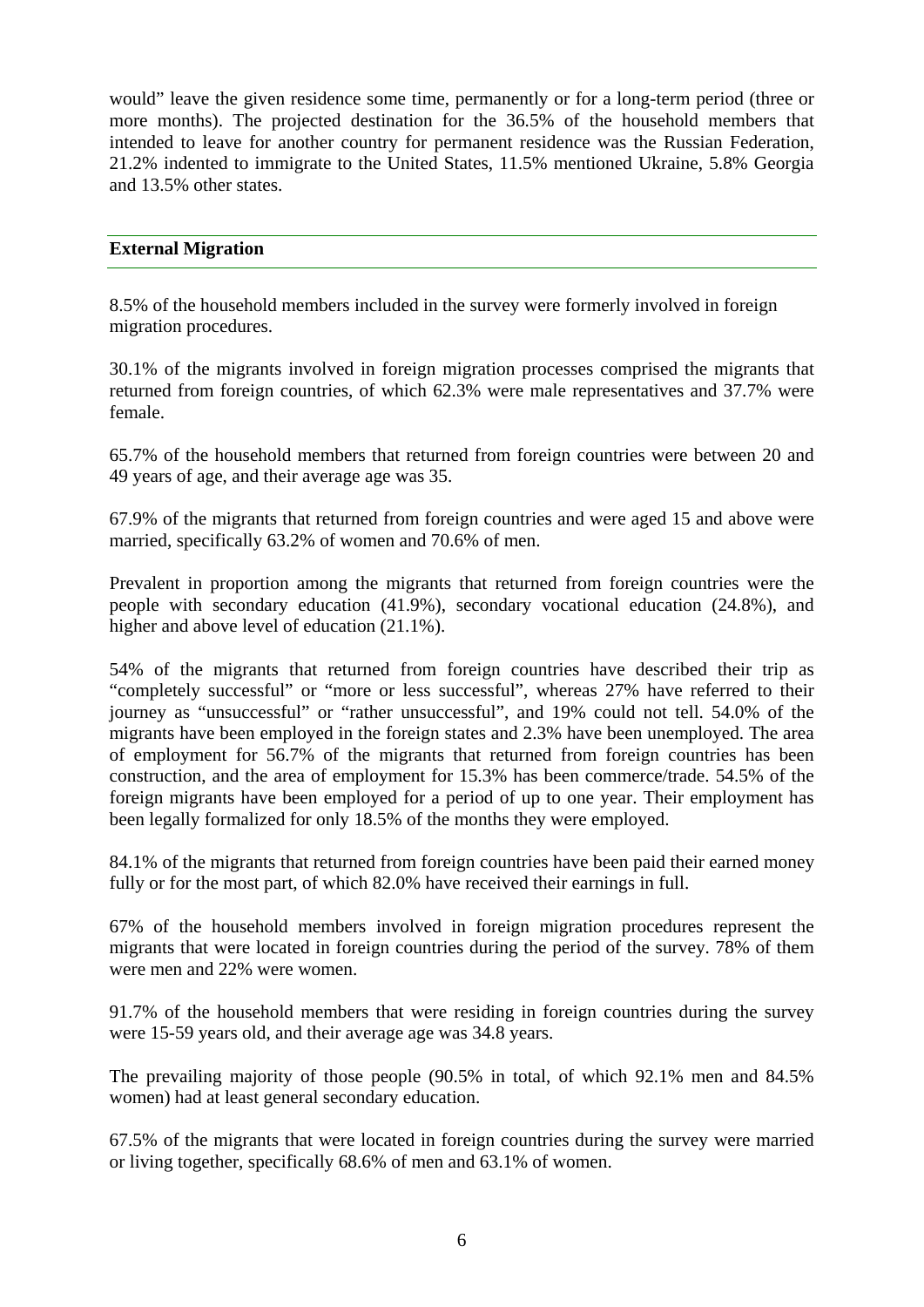Around 60% of the respondent household members have described the trips of the foreign migrants as "rather successful" or "totally successful", and 8.6% have maintained that the trip was "rather unsuccessful" or "unsuccessful".

49.4% of the migrants have been temporarily registered in the foreign country of their habitation, 22.5% have been accorded an employment right, 6.6% have been granted citizenship, and 3% have been refugees and/or have applied for asylum.

66.7% of the foreign migrants have been hired for employment, 9.2% have been selfemployed, and 2.8 have been employers themselves. The dominant area of business for 62.8% of the migrants in foreign countries has been construction. The areas of commerce and services have been the areas of business for 17.3% of the migrants.

Before departing, 67.7% of the migrants had specific prior arrangements for employment, 21.2% did not have any prior arrangements for work, and 11.1% had left for foreign states with totally different intentions.

According to the respondent household members, the future plans of 60.3% of the migrants in foreign countries involved returning before the end of the year, within one year or eventually, and 18% had no intention of returning.

The migrants that were in foreign countries during the survey period are responsible for the 70.5% of the passenger turnover, each of them taking an average of 2.5 trips. 76.4% of them were located in the Russian Federation, 9.8% were located in European states, and 4.8% were in the United States.

2.9% of the household members involved in foreign migration procedures represent the portion of the migrants that immigrated from foreign states. 60% of them were aged from 15 to 29, and their average age was twenty-five. 30.4% of the household members that immigrated from foreign countries were married, and 69.6% had never been married.

Prevailing among the immigrants from foreign countries were the people with secondary education (34.8%), higher education (26.1%), and vocational education (26.1%).

70% of the respondents have described their repatriation to Armenia as "successful" or "rather successful", and 30% have maintained that it was "rather unsuccessful".

68% of the people that immigrated to Armenia have possessed and during the period of the survey still possessed real property in the country of their departure (12% had real estate and 12% never had).

The financial status of the migrants that immigrated from foreign countries has improved after resettlement for only 9.1% of the migrant household members. For 40.9% the financial position has remained unaltered, and for 50% - has aggravated.

31.8% of the repatriates have arrived in Armenia with their entire families, 27.3% with only part of their families, and 40.9% - alone.

Prevailing within the number of the migrants that immigrated from foreign countries were those that returned from Syria, Georgia and the United States.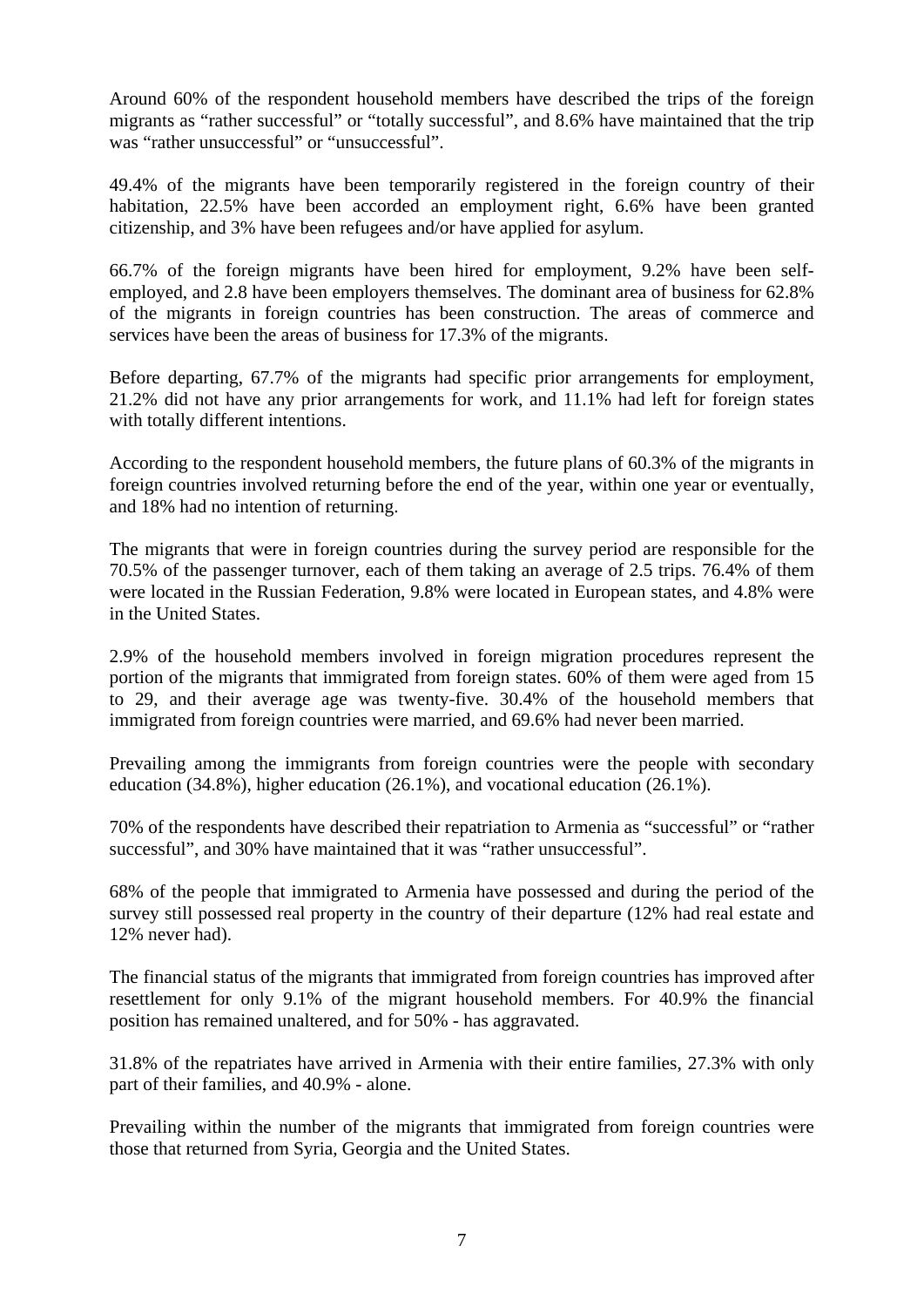#### **Internal Migration**

3.2% of the household members included in the survey were formerly involved in domestic migration processes.

9.9% of the migrants involved in domestic migration processes represented the people who returned from other residential areas of Armenia. Within the population structure, the prevailing majority of the household members that returned from other areas of Armenia (69.7%) were the migrants between 15 and 29 years of age, and their average age was 29.

Conditional upon the young age structure of the population (particularly male) that returned from other residential areas of Armenia, 80.6% of the migrants have never been married before (specifically 94.1% of men and 64.3% of women).

57.9% of the men that returned from other residential areas of Armenia had secondary education, and 10.5% had higher education. Prevailing among women were those with secondary vocational education (42.9%), and higher education (35.7%).

87.9% of the people that returned from other residential areas of Armenia have described their trip as "rather successful" or "completely successful" and have associated their homecoming from other areas of Armenia with the fulfillment of their departure goal or completion of their work (65.9%) and domestic circumstances (17.1%).

75.8% of the migrants that returned from other settlement areas of Armenia have not been willing to or have not been able to work, and 9.1% have been willing to work but have not found any jobs. Only 9.0% have been hired for employment or have been self-employed in agricultural activities.

A significant portion of the migrants that returned from other residential areas of Armenia were those that returned from Yerevan (24.2%), and the marzes of Tavoush (18.2%), Gegharkunik (12.1%), Aragatsotn (9.1%), and Syunik (9.1%).

During the period of 2002-2007, the migrants that returned from other settlement areas of Armenia have traveled, each of the migrant within this particular category taking an average of 1.3 trips.

68.5% of the household members involved in domestic migration procedures represented the portion of the migrants that were located in other residential areas of the Republic of Armenia.

The prevailing majority (84.7%) of the household members that were located in other areas of Armenia, were aged from 15 to 29, and their average age was 22.

34.2% of those migrants were married (specifically, 13.2% of men and 57.3% of women), and 63% had never been married.

45.7% of the migrants located in other residential areas of Armenia were people with secondary education, 19.1% had higher and above level of education, and 29.7% had secondary vocational and incomplete higher education.

83.6% of the responding household members have described the journey of the migrants located in other residential areas of Armenia as "rather successful" or "totally successful".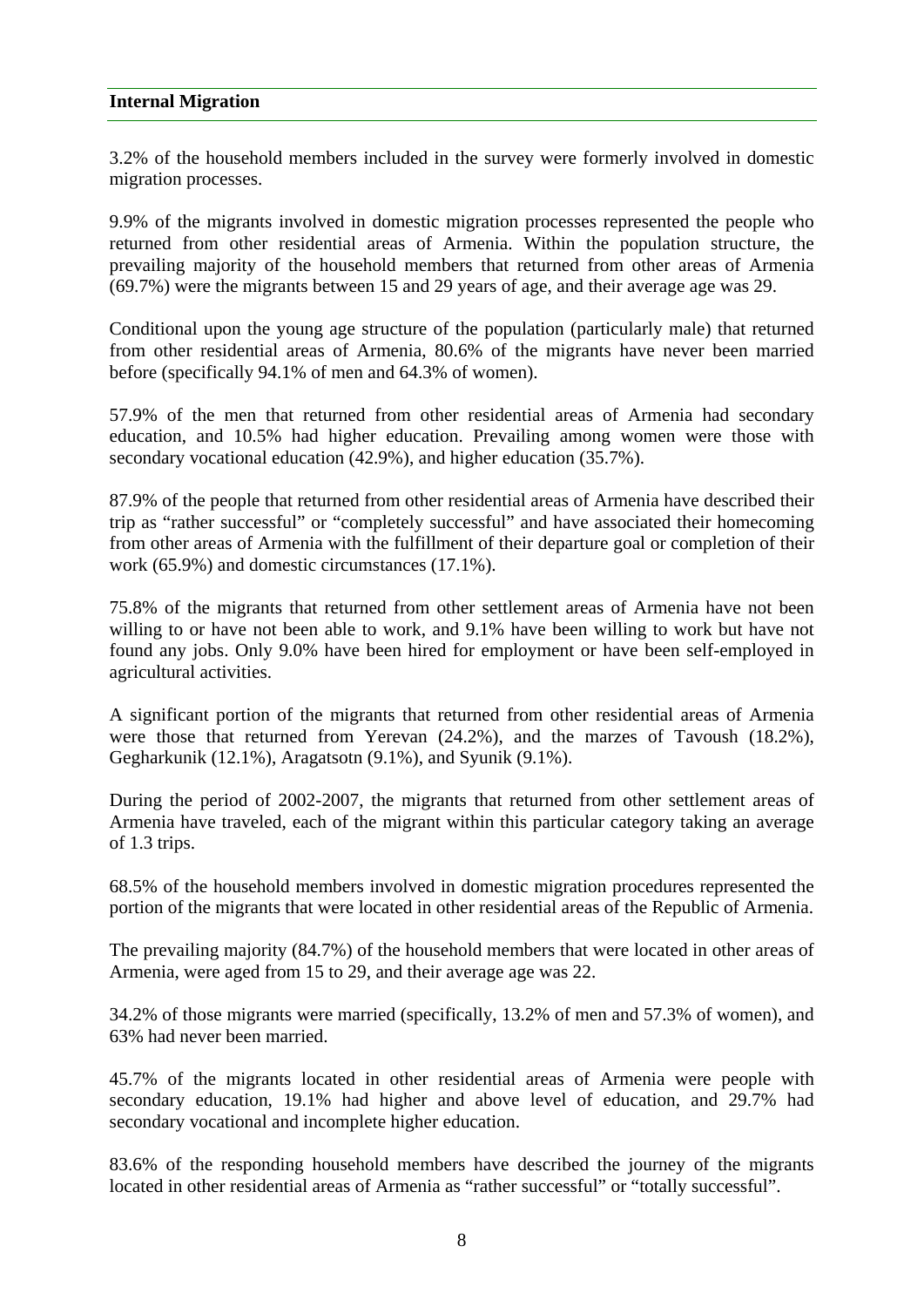More than 58% of the adult migrants have not been willing to or have not been able to work, 18.1% have not found jobs, and around 20% have worked as hired employees in the government or non-government sectors.

The prospective plans of 43.5% of the migrants in other areas of Armenia involved homecoming before the end of the year, within one year or eventually; and 42.3% of the migrants had apparently no intention of returning.

A significant portion of the migrants in other residential areas of Armenia were those residing in Yerevan (39.9%), and the marzes of Syunik (9.6%), Ararat (7%), Vayots Dzor (6.1%), and Tavoush (6.6%). During the period of 2002-2007, these migrants have traveled, each of them taking an average of 1.9 trips.

According to the results of the survey, 21.6% of the household members involved in domestic migration processes are represented by the migrants that arrived from other residential areas of Armenia. The prevailing majority of the migrants arriving from other areas of Armenia, namely 73.1% were the people aged from 15 to 49. Their average age category was 26.

Prevalent in number among the migrants arriving from other residential areas of Armenia were the people with secondary education (32.4%), higher education (26.5%), and secondary vocational education (20.6%).

90.9% of the responding household members have described the journey of the migrants located in other residential areas of Armenia as "rather successful" or "totally successful".

50.7% of the migrants that arrived from other areas of Armenia have possessed and during the period of the survey still possessed real property in the area of their departure (17.8% had real property and 31.5% never had).

In the area of their departure, 19.1% of the migrants have been hired for employment in the government and non government sectors, 48.5% have not been willing to or have not been able to work, and 23.5% have not been able to find employment. During the period of the survey 39.7% of the migrants that arrived from other residential areas of Armenia were employed.

54.1% of the migrants that arrived from other areas of Armenia have arrived in the given settlement area with their entire families, 16.7% with only part of their families, 2.8% with other relatives and 25% alone.

The financial status has improved after resettlement for 49.2% of the household members of the migrants that arrived from other areas of Armenia. For 46.2% of the migrants the financial position has remained unchanged, and for 4.6% it has aggravated.

As for the prospective migrating plans of the migrants that arrived from other areas of Armenia, 54.1% have already settled down in the given area meaning that they will not go back, 3.3% will probably not go back, and 42.6% have uncertain migration prospects.

A significant portion of the migrants that arrived from other residential areas of Armenia were those that resettled from the marzes of Shirak (20.5%), Tavoush (16.7%), and Gegharkunik (12.8%). During the period of 2002-2007, the migrants within this particular category have traveled, each of them taking an average of 1.1 trips.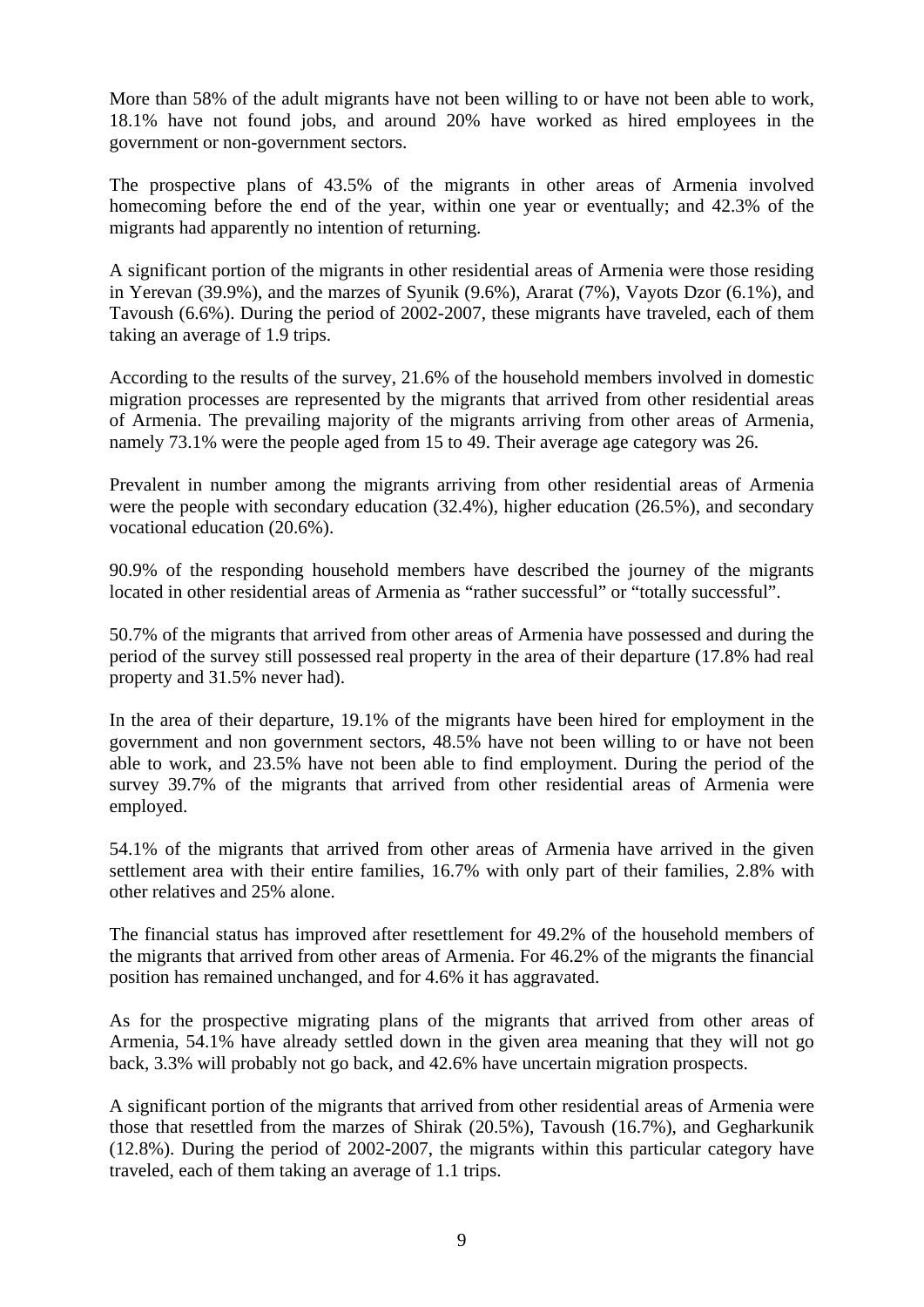# **SECTION 1. INTRODUCTION**

The sample survey on external and internal migration was aimed at the assessment of the changes that took place in the foreign and domestic migration tendencies due to social and economic reforms within the country during the period of 2002-2007 (the period that preceded the survey), with consideration of the fact that according to the results of the census launched in Armenia on October 10, 2001, the levels of migration during the previous decade were evaluated. This report includes the volumetric and quantitative characteristics of individual population groups involved in migration processes during the period of the survey, their social and demographic and economic description, as well as the data about their future migration plans.

The current migration statistics based on the procedure of the administrative system of registration (recording), a key element in the periodically updated registration process of the *de jure* population after the census of 2001, does not allow for the receipt of statistical data about the actual levels of migration flows for both objective and subjective reasons, since not all the migrants tend to carry out their departure(s) and arrival(s) through the administrative registration (recording) procedures, thus remaining outside of the statistical framework.

Given the above, back in 1996, for the first time within the framework of the TACIC project the National Statistical Service of the Republic of Armenia conducted a random migration survey among 900 passengers at the airports of the country, with the purpose of identifying the reasons that make people leave their country. In November-December of 1998 a similar survey was carried out among both arriving and departing passengers, as well as 3,600 selected households.<sup>1</sup> Throughout the 12 months of 2001, a random migration survey<sup>2</sup> was conducted at the check-points of the Republic of Armenia. The present survey is a logical continuation of the previous ones.

# **1.1 A Glossary of the Main Terms and Definitions**

 $\overline{a}$ 

Within the framework of this survey, both foreign and domestic migrants were studied. The terms and definitions listed below arise mainly from the survey methodologies.

*Foreign Migration of the Population* - people's movement beyond the state borders of a country stipulated by a change in their residence area;

*Migrant* - a person partaking in the process of migration who has changed his/her place of permanent (usual) residence;

*Migrant that Returned from a Foreign Country (Re-emigrant)* - a person who was in a foreign country as an international migrant for more than three incessant months (long-term or short-term) during the period of the survey and returned to Armenia;

*Migrant Located in a Foreign Country (Emigrant) -* a person who was residing in a foreign country during the period of the survey for three and more months;

<sup>&</sup>lt;sup>1</sup> "A Study of the Foreign Migration Process in Armenia During 1991-1998", The Ministry of Statistics of the Republic of Armenia, Yerevan, 1999

 $2 \text{``A Random Survey of the Passenger Turnover (Migration)}$  at the Check-Points of the Republic of Armenia", National Statistical Service of the Republic of Armenia, Yerevan, 2002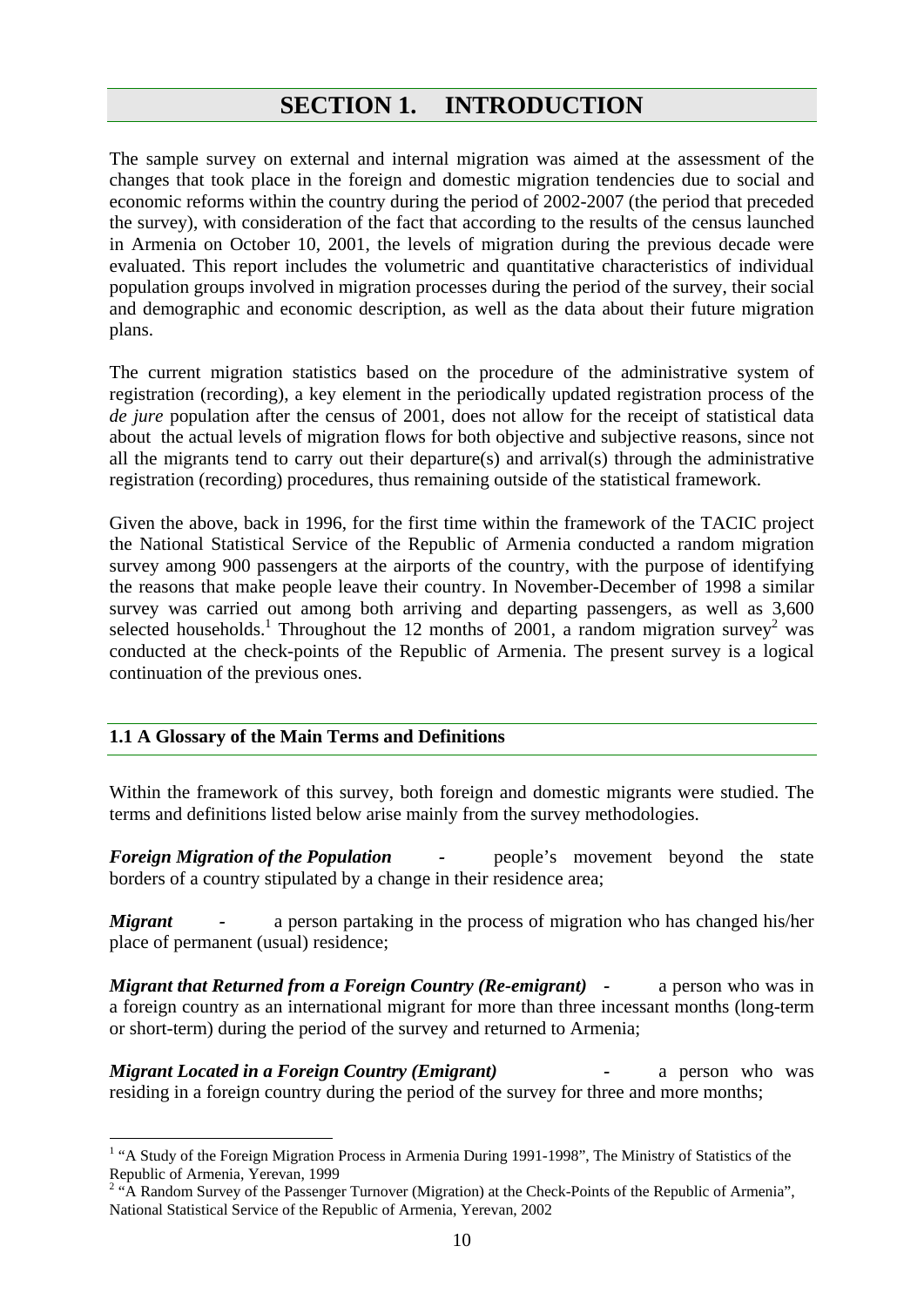*Migrant that Immigrated from a Foreign Country (Immigrant)* - a person that arrived in the given settlement area for the first time during the period of the survey from a foreign country, for the purpose of settling;

*Labor Migrant* - a person who was absent from the settlement/country of his/her permanent residence during the period of the survey and was in a foreign settlement/country for the purpose of carrying out economic activity;

*Migrant that Returned from another Settlement Area of the RoA* - a person who was previously in another settlement of Armenia as a migrant for more than three incessant months and returned to his native settlement;

*Migrant Located in another Settlement Area of the RoA - a person who was absent* from the settlement of his/her permanent residence during the period of the survey and was in another settlement area of Armenia;

*Migrant that Arrived from another Settlement Area of the RoA - a person who* arrived in the given settlement area during the period of the survey for the purpose of permanent settlement;

*Stateless Person -* a person who has not been officially recognized as a citizen of any country.

# **1.2 Purpose and Objectives of the Survey**

The *purpose* of this survey is obtaining information through alternative channels, in parallel with the current statistical data on foreign and domestic migration tendencies during the period following the census of 2001 in the Republic of Armenia, as well as identifying and analyzing the primary factors that impact the aforementioned migration tendencies.

The principal objectives of this survey are as follows:

- Assessment of the foreign and domestic migration movements during the period of 2002-2007 and identification the social and demographic characteristics of the migrants;
- Identification of the actual levels and directions of migration, as well as the changes that have taken place during the period following the census of 2001;
- Data collection on the volumes of labor migration, re-emigration trends, statistical characteristics of the migrants and other features.

# **1.3 Sampling Methodology**

The foundation for the formation of the selection/sampling methodologies was the database of addresses of all households within the Republic of Armenia created on the basis of the 2001 census by the National Statistical Services of the Republic of Armenia with support from the World Bank.

Given the goals and objectives of the survey, a method of selection was used. For the purpose of selection formation, the database of addresses of all households within the Republic of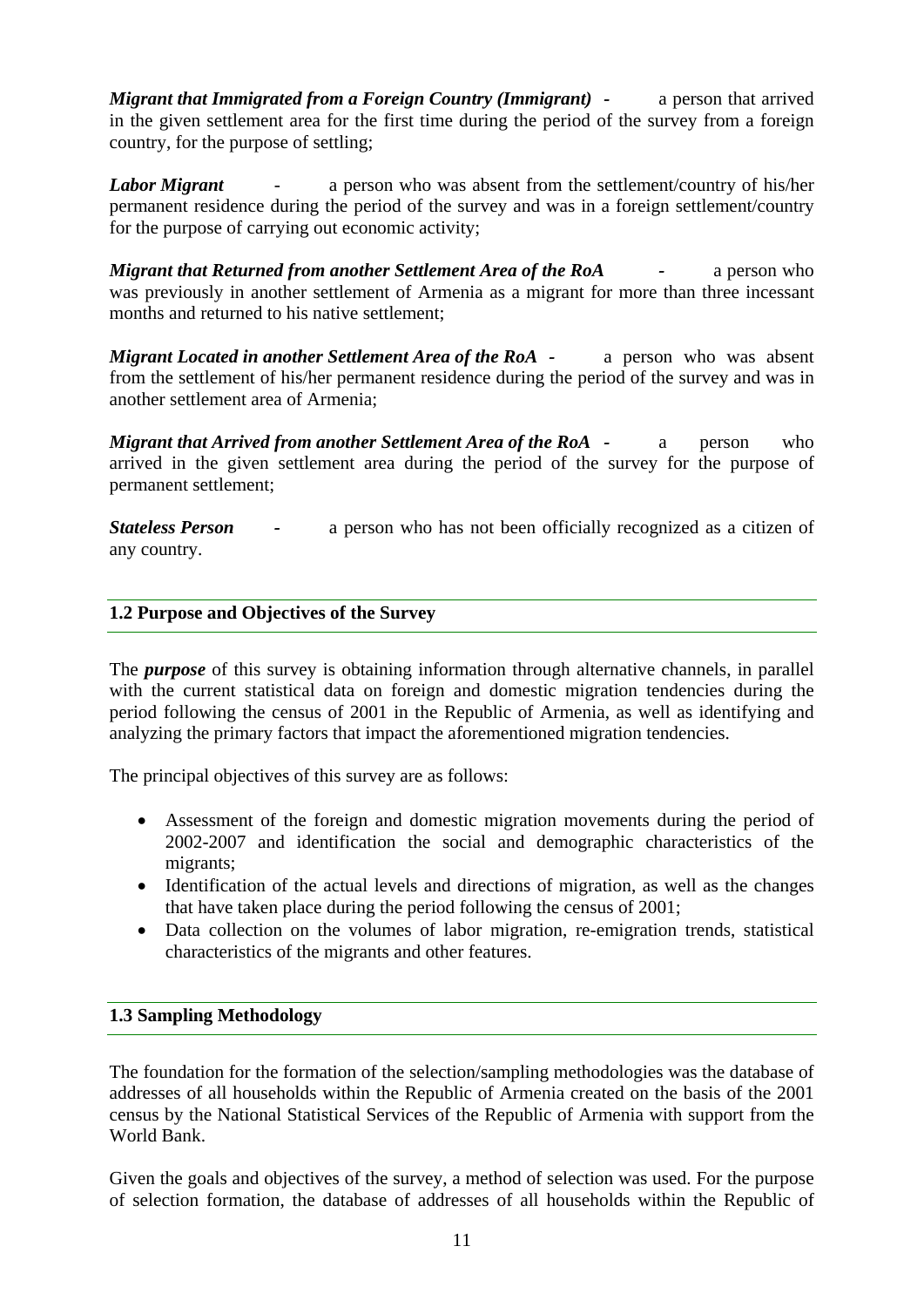Armenia was divided into 48 strata (groups), 12 of which represented by communities of the city of Yerevan.

At the level of marzes (provinces), all the households were divided into three categories: **major cities** with a population of 15 thousand and above (non-existent only in the Marz of Vayots Dzor); **villages and other towns** with a population of less than 15 thousand. Major cities comprised 15 groups (strata), and villages and other towns formed 10 strata each.

In accordance with such division, a random two-level selection was formed, stratified by marzes. All the marzes, as well as the rural and urban residential areas were included in the selection combination in proportion with the number of the households of the given marz/settlement within the total number of households in the country. The selection involved 27 towns and 54 villages.

During the *first phase* the settlement areas were selected as initial units of selection/sampling. During the *second phase* a total of 2,500 households were selected for the survey, 1686 of which were from urban and 814 from rural residential areas.

# **1.4 Description of Sampling Population**

In order to carry out the survey, the survey staff was formed involving interviewers, quality control specialists and encoders. During the period prior to the survey, instructions were given to the interviewers and responsible parties for field operations about the procedure of selection and filling out of the questionnaires.

Taking into consideration the fact that in certain instances it would be possible to do without filling out the questionnaires, e.g. when the households refused to be inquired, when the households were absent or for other reasons, a reserve method of selection was designed to ensure sufficient representation of the survey results.

Field operations were carried out during the period of September 17-30, 2007 inclusive. Each interviewer was required to submit a selection report along with the filled out questionnaires.

WINDOWS format was used and individual work files were integrated in the unified data base.

Table 1 represents the number and structure of the households under survey, by marzes (with the largest portion representing the city of Yerevan, 35.1%).

| Twore It The humber and distribution of the survey of households by marked |                             |                             |  |  |  |  |  |
|----------------------------------------------------------------------------|-----------------------------|-----------------------------|--|--|--|--|--|
| <b>Marz</b>                                                                | <b>Number of households</b> | Share in the Sample $(\% )$ |  |  |  |  |  |
| Yerevan                                                                    | 878                         | 35.1                        |  |  |  |  |  |
| Aragatsotn                                                                 | 132                         | 5.3                         |  |  |  |  |  |
| Ararat                                                                     | 180                         | 7.2                         |  |  |  |  |  |
| Armavir                                                                    | 182                         | 7.3                         |  |  |  |  |  |
| Gegharkunik                                                                | 170                         | 6.8                         |  |  |  |  |  |
| Lori                                                                       | 211                         | 8.5                         |  |  |  |  |  |
| Kotayk                                                                     | 191                         | 7.6                         |  |  |  |  |  |
| Shirak                                                                     | 197                         | 7.9                         |  |  |  |  |  |

#### **Table 1. The number and distribution of the surveyed households by marzes**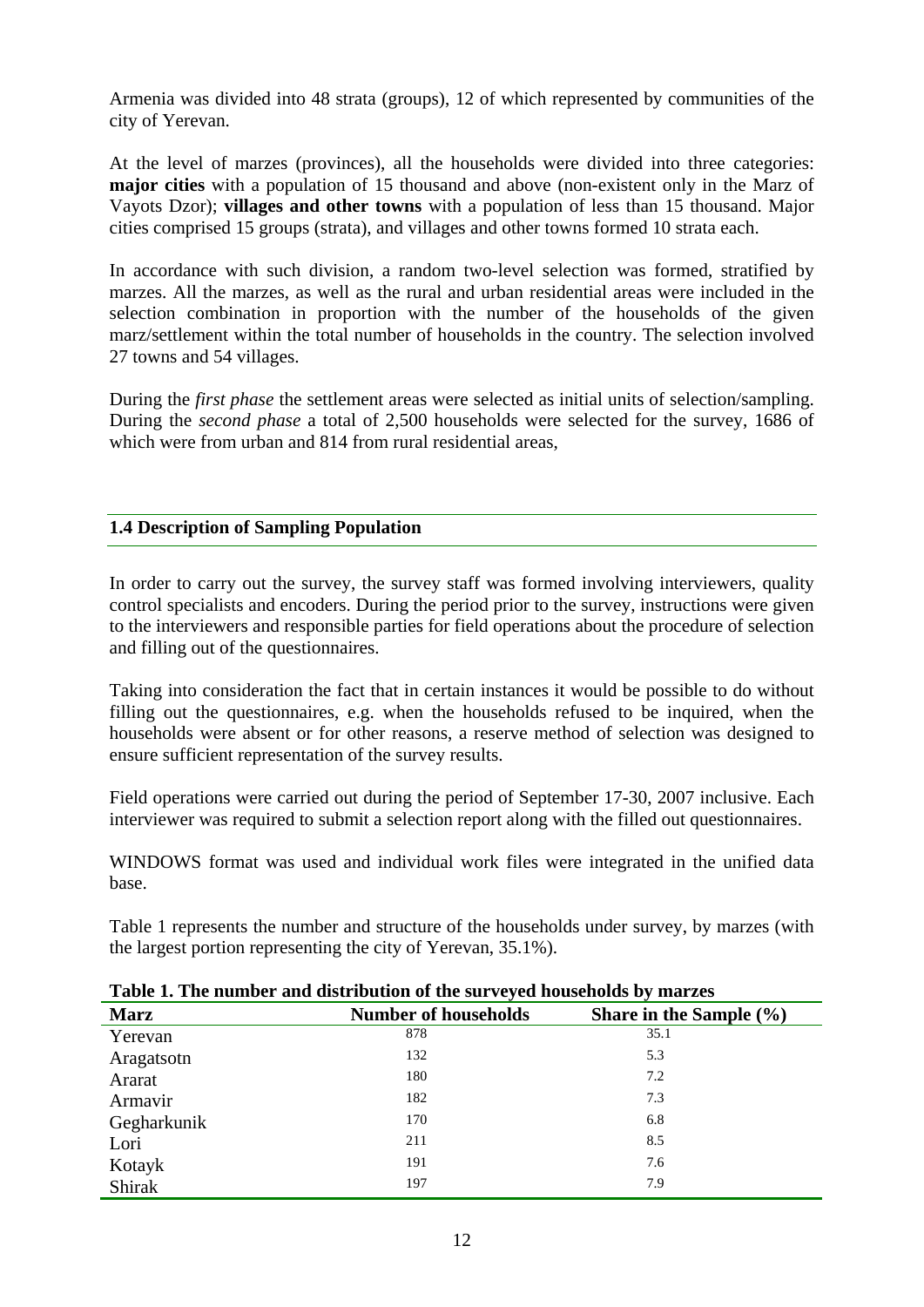| Vayots Dzor<br>86<br>3.4<br>Tavoush<br>135<br>5.4 | Syunik       | 138  | 5.5 |  |
|---------------------------------------------------|--------------|------|-----|--|
|                                                   |              |      |     |  |
|                                                   |              |      |     |  |
|                                                   | <b>TOTAL</b> | 2500 | 100 |  |

#### **1.5 Contents of the Questionnaire**

The survey questionnaire consists of nine sections with the following brief description (see the questionnaire in Appendix 1):

**Section 1** includes questions in reference to the volumetric and qualitative characteristics of the family migration in the *households* under survey: the households residing since 2002 and after 2002, including the resettled ones from foreign countries, from other settlement areas of the Republic of Armenia or from another dwelling within the given settlement area. *Section 1* contains questions like: when did the resettlement take place and for what purpose; what are the income sources of the household, etc.

**Section 2** includes questions in reference to the present and former members of the households, their social and demographic features, their migration movements, as well as their future migration plans and destinations.

**Section 3** includes questions that are solely in reference to those members of the households that have carried out migration movements with duration of three and more months since 2002, the start of each migration movement (year, month), its purpose and character, as well as the destination of the latest migration movement (country, marz/province, settlement area). Based on the last migration movement of each household member, the migrants have been categorized as shown in the successive sections.

Each one of the *Sections 4-9* separates the migrant members of the households according to their residence status: migrants that returned from foreign countries (re-emigrants); migrants that returned from other settlement areas of Armenia; migrants located in foreign countries; migrants located in other settlement areas of Armenia; migrants repatriating from foreign countries (immigrants); and migrants that arrived from other settlement areas of Armenia. The questions in each of the sections refer to the factors that instigated the migration movement of the migrants, the social and economic status of the migrants, the area of their activity, their earnings, their savings and their prospective migration plans.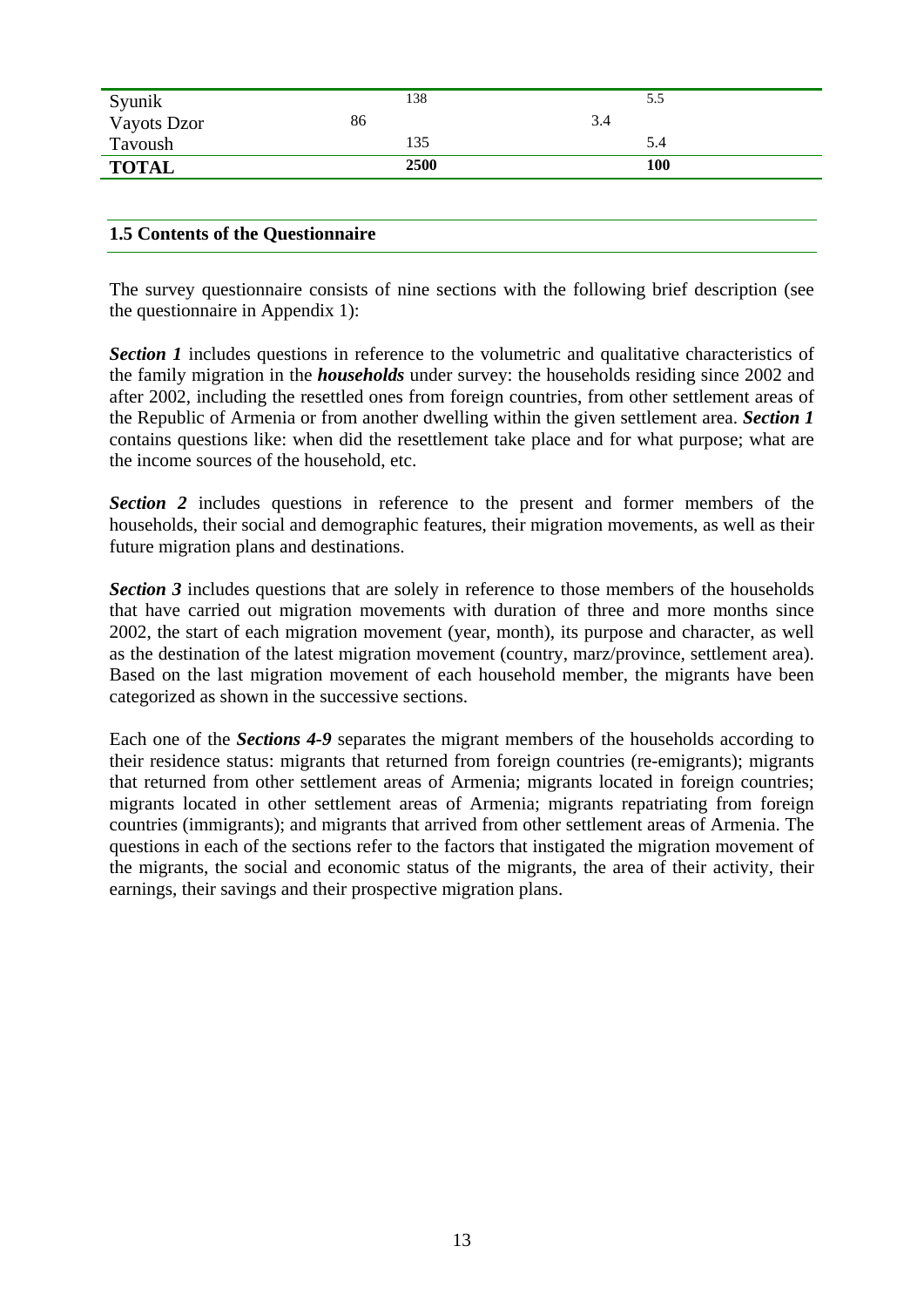# SECTION 2. BACKGROUND CHARACTERISTICS OF THE **HOUSEHOLDS**

97.5% of the surveyed households were formed prior to January 1, 2002, i.e. before the period of the survey, and 2.5% of the households were formed after January 1, 2002, i.e. during the period of the survey. Incidentally, 17.5% of the latter category were formed during 2002; 23.8% were formed during 2003; 19.0% were formed during 2004; 19.0% were formed during 2005; 17.5% were formed during 2006, and only 3.2% were formed during 2007 and pre-survey time period.

| <b>Year of formation</b> | <b>Number of households</b> | % against the total |
|--------------------------|-----------------------------|---------------------|
| 2002                     | 11                          | 17.5                |
| 2003                     | 15                          | 23.8                |
| 2004                     | 12                          | 19.0                |
| 2005                     | 12                          | 19.0                |
| 2006                     | 11                          | 17.5                |
| 2007                     |                             | 3.2                 |
| <b>Total</b>             | 63                          | 100.0               |

# **Table 2. Distribution of the households formed after 2002, by the year of their formation**

Additionally, the survey identified the residence areas of the households under survey in 2002.

| 2002(70)                                                              |                                                         |       |
|-----------------------------------------------------------------------|---------------------------------------------------------|-------|
|                                                                       | Current number of the % against the total<br>households |       |
| The given dwelling                                                    | 2299                                                    | 92.0  |
| Another dwelling within the<br>given settlement area                  | - 143                                                   | 5.7   |
| Another settlement<br>area 41<br>within the Republic<br>of<br>Armenia |                                                         | 1.6   |
| Foreign countries                                                     | 17                                                      | 0.7   |
| <b>Total</b>                                                          | 2500                                                    | 100.0 |

#### **Table 3. Distribution of the households under survey by their residence areas as of 2002 (%)**

As of January 1, 2002 (or later, i.e. in the year of their formation), 92% of the households under survey were residing in the given dwelling; 5.7% were residing in another dwelling within the given settlement area; 1.6% were residing in another settlement area within the Republic of Armenia; and 0.7% were living abroad in foreign countries.

We will now examine the categories of the aforementioned households, separated by individual characteristics like change in material status; purpose of resettlement, period of resettlement, etc.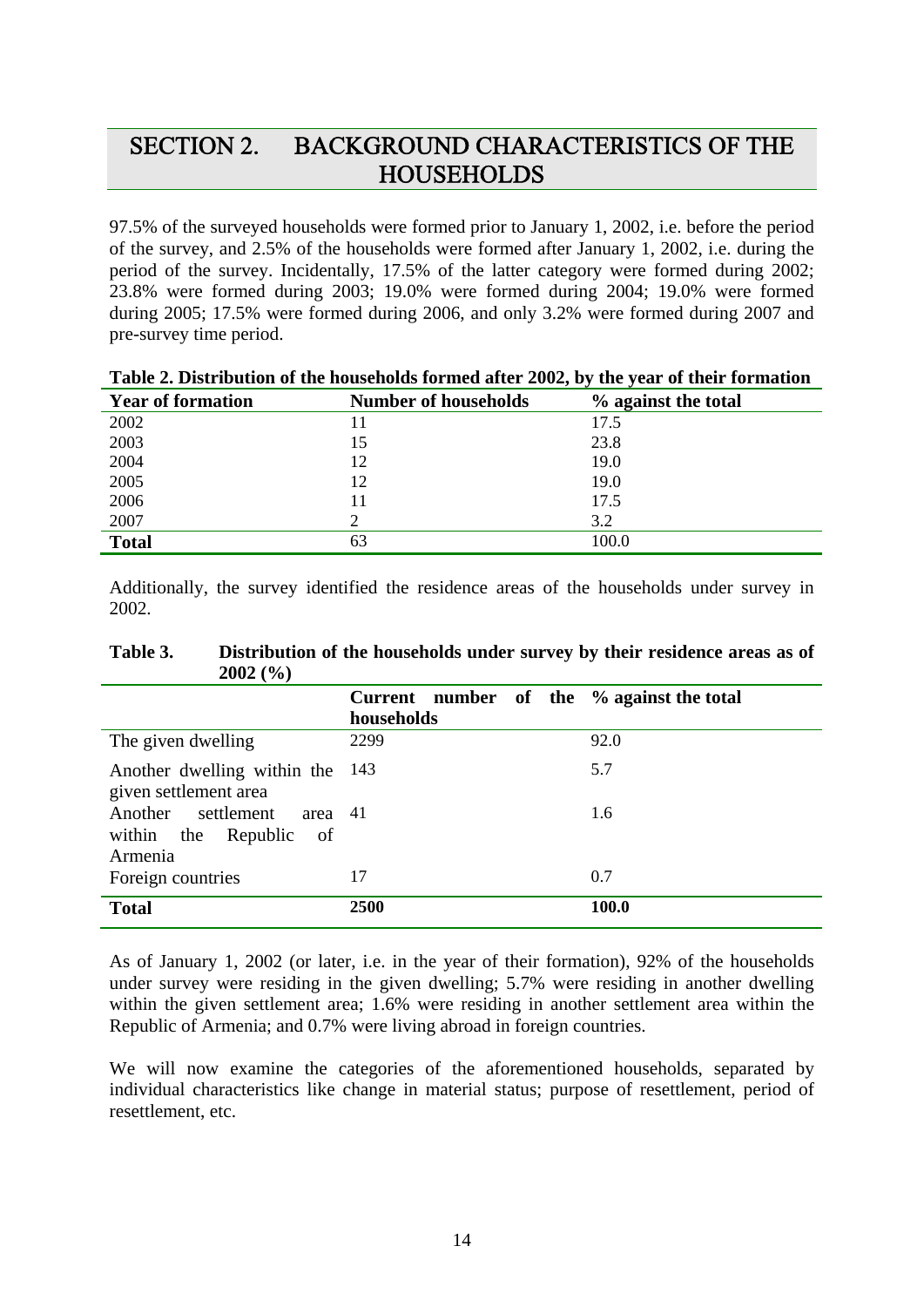## **2.1 Households that did not Change their Dwelling**

The survey inquired the respondent household members to find out their opinion on how they assess the financial status of their household in 2002 (or later, i.e. in the year of the formation of the household) and during the period of the survey.

|                  | $2002$ vs. the period of the survey (70) |                   |  |  |  |  |
|------------------|------------------------------------------|-------------------|--|--|--|--|
| <b>Appraisal</b> | <b>Financial status</b>                  |                   |  |  |  |  |
|                  | In 2002                                  | During the survey |  |  |  |  |
| Very good        | 1.8                                      | 1.4               |  |  |  |  |
| Good             | 15.5                                     | 13.1              |  |  |  |  |
| Average          | 55.0                                     | 55.0              |  |  |  |  |
| Poor             | 21.4                                     | 24.0              |  |  |  |  |
| Very poor        | 6.3                                      | 6.5               |  |  |  |  |
| <b>Total</b>     | 100.0                                    | 100.0             |  |  |  |  |

| Table 4. | Material status of the households that did not change their dwelling: in |
|----------|--------------------------------------------------------------------------|
|          | 2002 vs. the period of the survey $(\% )$                                |

According to the received and compiled responses, the portion of the households that did not change their dwelling and had assessed their material status as "average" was prevalent, i.e. 55%. Their financial status had not changed during the period of the survey. The data in the Table indicate that during the reportable period there have been observations of a tendency towards the decrease of "good" (by 2.4 percentage points) and "very good" (by 0.4 percentage points) assessments, and a tendency towards the increase of "poor" (by 2.6 percentage points) and "very poor" (by 1.2 percentage points) assessments.

## **2.2 Households that Changed their Dwelling**

14.6% of the households that changed their dwelling (i.e. 5.7% of the total surveyed households) had moved to the given dwelling in 2002; 17.5% had moved in 2003; 19.6% had moved in 2004; 13.3% had moved in 2005, 19.6% had moved in 2006 and 15.4% in 2007 (during the period that preceded the survey).

|        | Table 5. Distribution of the households that changed their dwelling, by the year of |  |  |  |  |  |  |
|--------|-------------------------------------------------------------------------------------|--|--|--|--|--|--|
| moving |                                                                                     |  |  |  |  |  |  |

|              | <b>Number of households</b> | % against the total |
|--------------|-----------------------------|---------------------|
| 2002         | 21                          | 14.6                |
| 2003         | 25                          | 17.5                |
| 2004         | 28                          | 19.6                |
| 2005         | 19                          | 13.3                |
| 2006         | 28                          | 19.6                |
| 2007         | 22                          | 15.4                |
| <b>Total</b> | 143                         | 100.0               |

43.8% of the households mentioned the improvement of housing conditions as their main purpose of moving; for 32.6% of the households the main reason for moving was separation of households; for 19.3% the purpose of moving was resolution of material problems; and 4.3% named other goals.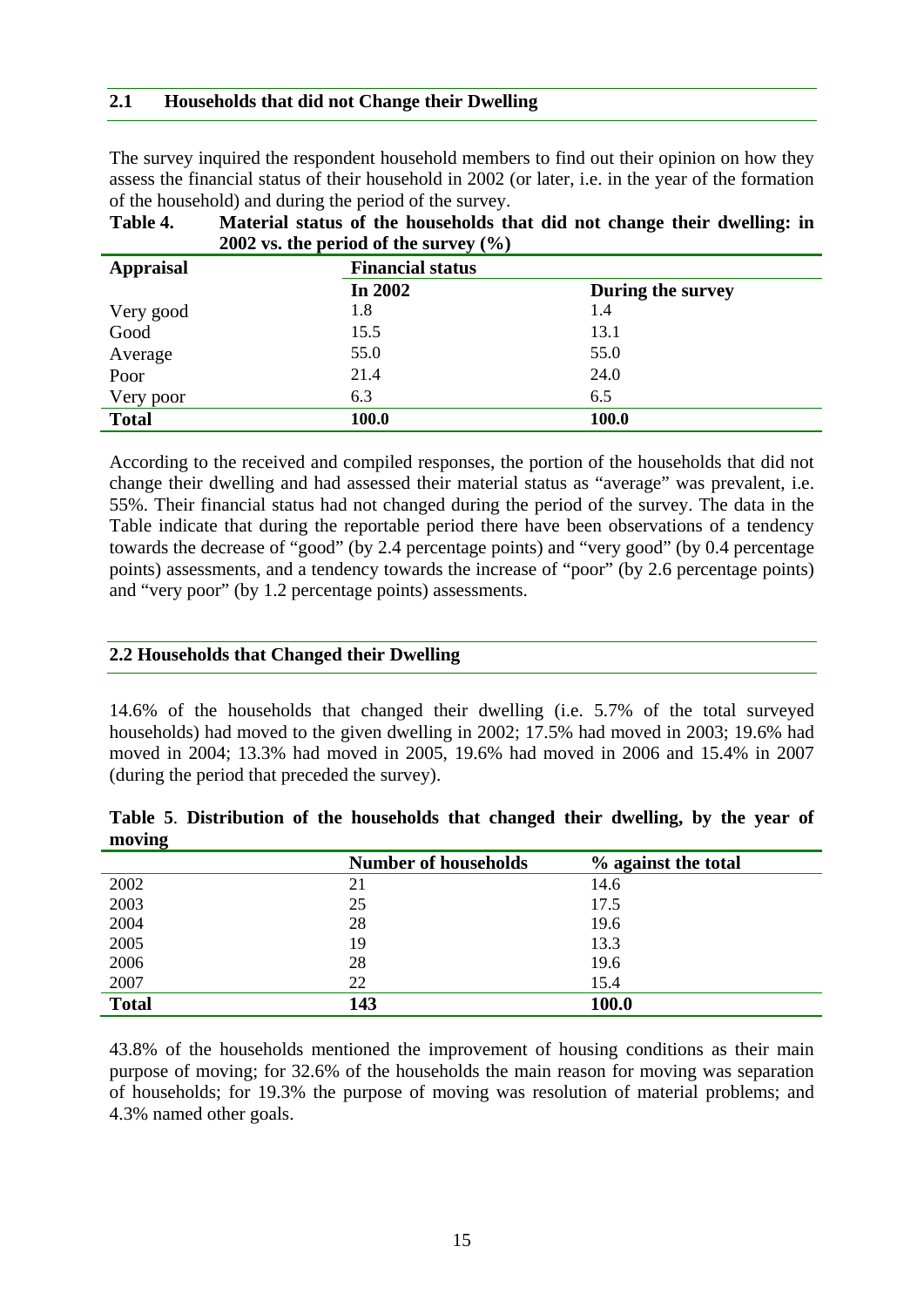|                                           | 70 J |                        |      |              |              |      |       |                                           |
|-------------------------------------------|------|------------------------|------|--------------|--------------|------|-------|-------------------------------------------|
| <b>Purpose</b>                            |      | Living period by years |      | <b>Total</b> | <b>Total</b> |      |       |                                           |
|                                           | 2002 | 2003                   | 2004 | 2005         | 2006         | 2007 |       | households<br>that<br>changed<br>dwelling |
| Improvement                               |      |                        |      |              |              |      |       |                                           |
| housing<br>οf<br>conditions               | 16.8 | 25.8                   | 9.2  | 8.9          | 25.1         | 14.3 | 100.0 | 43.8                                      |
| Resolution<br>financial<br>οf<br>problems | 6.3  | 15.6                   | 28.2 | 19.2         | 12.8         | 17.8 | 100.0 | 32.6                                      |
| Separation of                             |      |                        |      |              |              |      |       |                                           |
| households                                | 11.6 | 9.7                    | 29.6 | 13.5         | 22.1         | 13.5 | 100.0 | 19.3                                      |
| Other                                     | 19.6 | 38.2                   | 0.0  | 20.0         | 0.0          | 22.1 | 100.0 | 4.3                                       |
| <b>Total</b>                              | 13.2 | 19.1                   | 19.2 | 12.8         | 20.6         | 15.1 | 100.0 | 100.0                                     |

**Table 6. Distribution of the households that changed their dwelling, by the main purpose of moving and the period of moving (from the weighted number,**   $\mathbf{0}$ 

A review of the received data would reveal that 50.9% of the households that changed their dwelling for the purpose of improving their housing conditions refers to the households that moved during 2003 (25.8%) and 2006 (25.1%). A relatively large portion of the households that changed their dwelling for the purpose of resolution of financial problems had moved in 2004 (28.3%), 2005 (19.2%), and during the period in 2007 that preceded the survey (17.8%). The moving of more than two thirds of the households that wanted to separate their households took place primarily in 2004-2006.

The households that had changed their dwelling provided their assessment of their financial status before the moving and during the survey.

| Appraisal    | Before moving to the given During the survey |       |
|--------------|----------------------------------------------|-------|
|              | dwelling                                     |       |
| Very good    | 1.5                                          | 2.1   |
| Good         | 19.0                                         | 24.5  |
| Average      | 55.6                                         | 50.3  |
| Poor         | 19.7                                         | 17.5  |
| Very poor    | 4.2                                          | 5.6   |
| <b>Total</b> | 100.0                                        | 100.0 |

| Table 7. | Assessment of their material status by the households that changed their |
|----------|--------------------------------------------------------------------------|
|          | dwelling: before moving vs. during the period of the survey $(\%$ )      |

According to the evaluation of their financial status by the households that changed their dwelling, prevalent was the portion of the households that had registered positive changes. Thus, there has been a tendency towards the increase of the households that assessed their financial status as "good" (by 5.5%) and "very good" (by 0.7%), and a tendency towards the decrease of the "average" (by 5.3%) and "poor" (by 2.2%) assessments. However, it should be noted that there has also been an increase in the number of the households that had assessed their financial status as "very poor" (by 1.4%).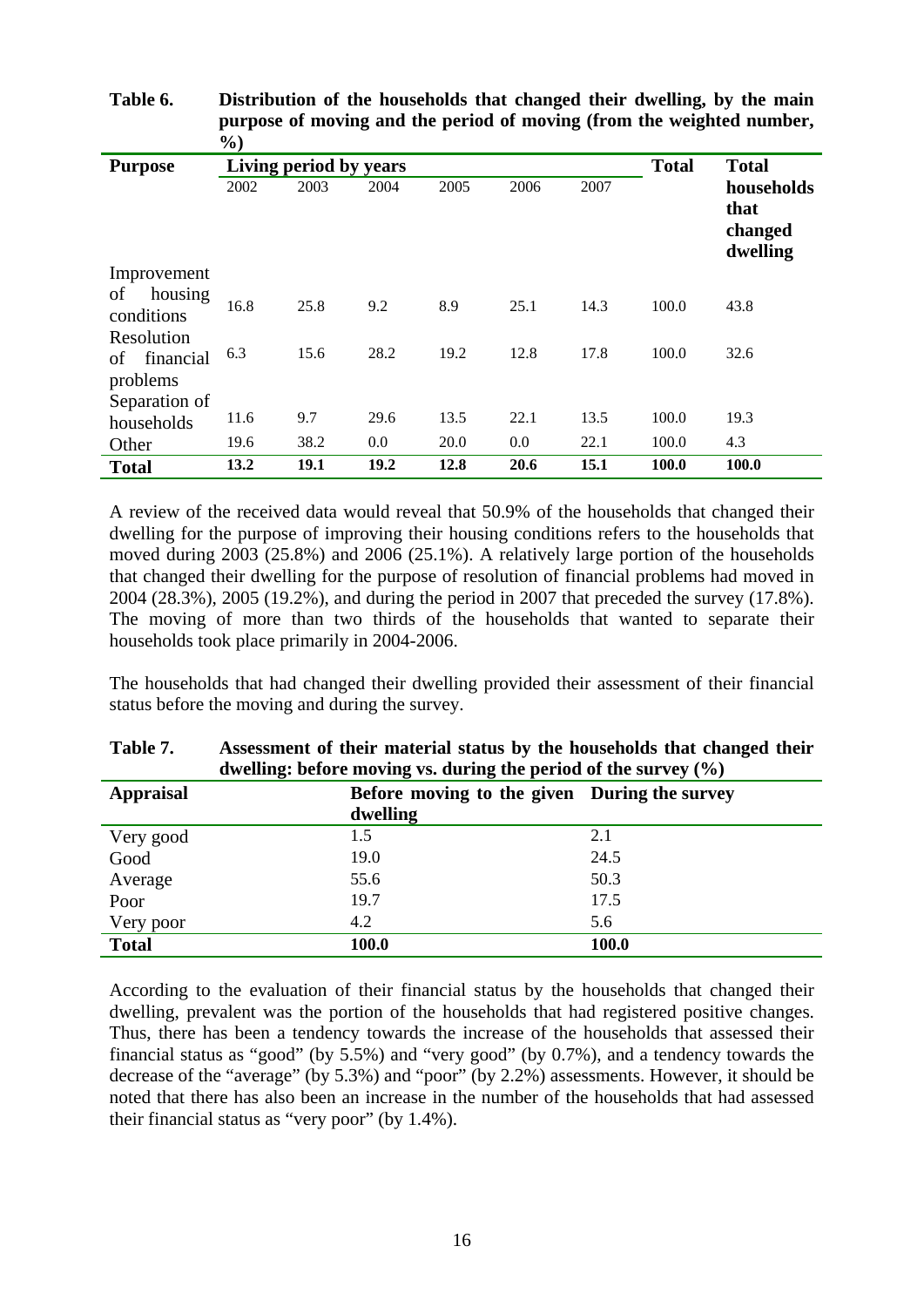#### **2.3 Households that Migrated from other Settlement Areas of Armenia**

During the survey period, the movement of the households relocating from other settlement areas of Armenia (1.6% of the respondent households) was prevalent throughout the period of 2005-2007 amounting to 66.6%, and during the period of 2002-2004 it was 33.4%. It should be noted that the activity in domestic migration has been observed since 2005, when the same indicator doubled as compared to the previous year.

#### **Figure 1. Distribution of the households that moved from other settlement areas of Armenia, by relocation years (weighted)**



Incidentally, the survey disclosed that the households that migrated from other settlements of Armenia were newcomers in the given settlement area meaning that previously, before their relocation, those households never resided in the given settlement.

The survey program offered this group of households to choose from the list of proposed factors up to three reasons that called for their relocation. The incidence of those factors is summarized in the Table below.

|                                                                                        | Armenia, according to the factors that caused their relocation |                     |  |  |  |  |  |
|----------------------------------------------------------------------------------------|----------------------------------------------------------------|---------------------|--|--|--|--|--|
| <b>Factors</b>                                                                         | <b>Incidence</b>                                               | % against the total |  |  |  |  |  |
| Absence of jobs                                                                        | 15                                                             | 24.2                |  |  |  |  |  |
| Absence of specialized jobs                                                            |                                                                |                     |  |  |  |  |  |
| Impossibility of sufficient earnings to                                                | 4                                                              | 6.5                 |  |  |  |  |  |
| ensure adequate living standards                                                       | 13                                                             | 21.0                |  |  |  |  |  |
| Unhealthy social, moral and psychological                                              |                                                                | 1.6                 |  |  |  |  |  |
| environment                                                                            |                                                                |                     |  |  |  |  |  |
| Absence of any<br>prospects for<br>the                                                 | 3                                                              | 4.8                 |  |  |  |  |  |
| development of the country/settlement area<br>Family circumstances (reunion, marriage, |                                                                |                     |  |  |  |  |  |
| divorce, etc.)                                                                         | 7                                                              | 11.3                |  |  |  |  |  |
| Other                                                                                  | 19                                                             | 30.6                |  |  |  |  |  |
| <b>Total</b>                                                                           | 62                                                             | 100.0               |  |  |  |  |  |

#### **Table 8. Distribution of the households that migrated from other settlements of Armenia, according to the factors that caused their relocation**

It is worth mentioning that among the proposed nine factors (absence of jobs; absence of specialized jobs; impossibility of sufficient earnings to ensure adequate living standards; unhealthy social, moral and psychological environment; absence of any prospects for the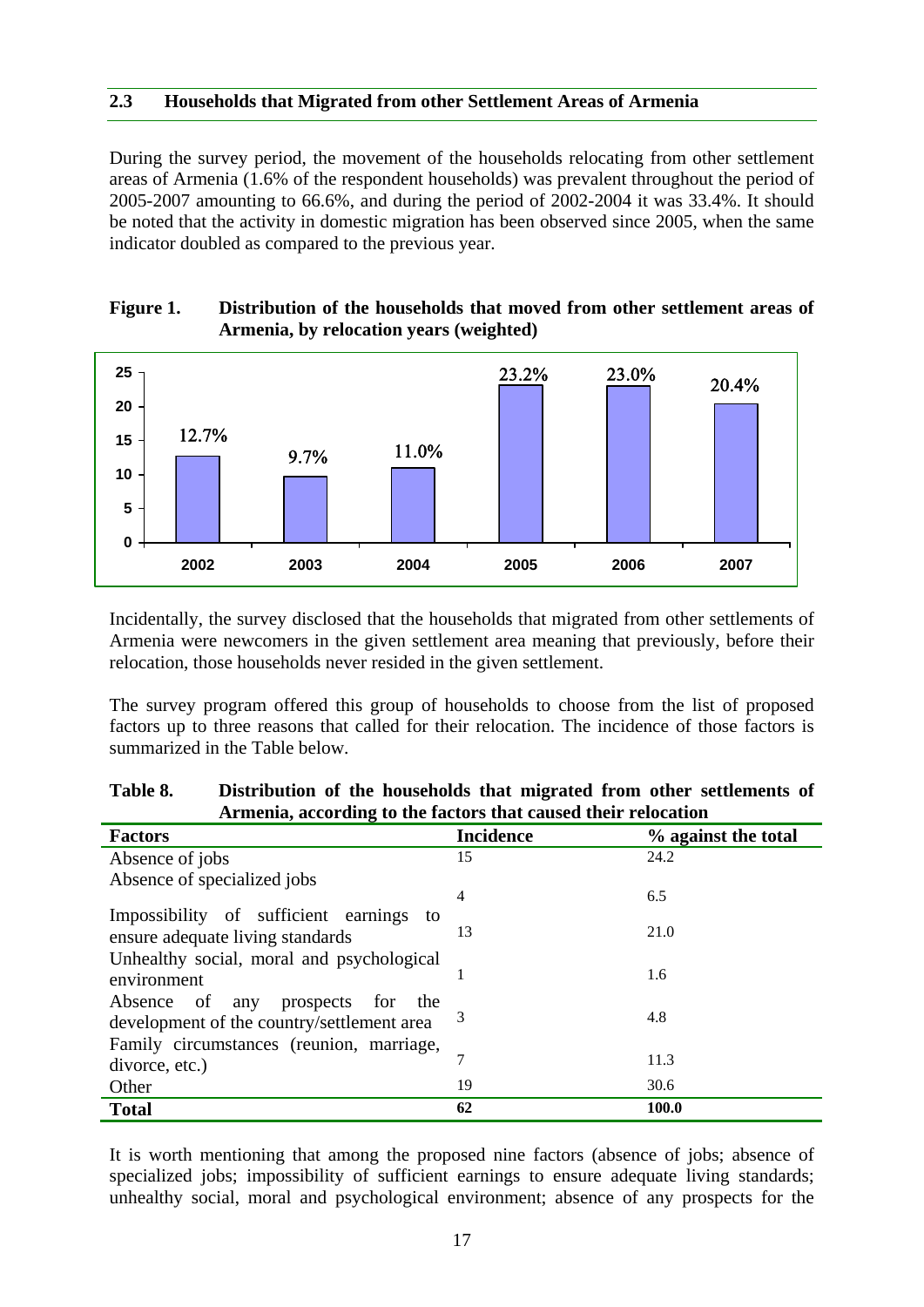development of the country/settlement area; difficulties in engaging in entrepreneurship; and family circumstances) the households that migrated from other settlement areas of Armenia most frequently mentioned the "Other reasons" factor (30.6%), followed by the "Absence of jobs" (24.2%) and "Impossibility of sufficient earnings to ensure adequate living standards" (21.0%) factors. This circumstance brings about the assumption that it was not the unhealthy social, moral and physiological environment that caused the migration of the households from other settlement areas of Armenia.

| Armenia represented in accordance with the purpose of their relocation |                             |                 |  |  |  |  |  |
|------------------------------------------------------------------------|-----------------------------|-----------------|--|--|--|--|--|
| <b>Purpose</b>                                                         | <b>Number of households</b> | $%$ against the |  |  |  |  |  |
|                                                                        |                             | total           |  |  |  |  |  |
| A total of:                                                            | 41                          | 100             |  |  |  |  |  |
| Of which:                                                              |                             |                 |  |  |  |  |  |
| - For the purpose of permanent residence                               | 25                          | 61.0            |  |  |  |  |  |
| - For the purpose of temporary residence                               | 16                          | 39.0            |  |  |  |  |  |
| of which:                                                              |                             |                 |  |  |  |  |  |
| - to work                                                              | 8                           | 19.5            |  |  |  |  |  |
| - to study                                                             | 5                           | 12.2            |  |  |  |  |  |
| - other purposes                                                       | 3                           | 7.3             |  |  |  |  |  |

#### Table 9. Households that migrated from other settlement areas of the Republic of **Armenia** represented in accordance with the purpose of their relocation <del>.</del><br>Arith the nurpo

61.0% of the households that migrated from other settlement areas of Armenia characterized the relocation to the given settlement area as for "permanent residence", and 39.0% as for "temporary residence". 50 % of the households that moved for temporary residence mentioned that their relocation was primarily associated with the purpose "to work"; 31.2% had moved "to study"; and 18.8% mentioned "other purposes".

| the survey $(\% )$ |                                            |       |
|--------------------|--------------------------------------------|-------|
| <b>Appraisal</b>   | Before relocation to the During the survey |       |
|                    | given settlement area                      |       |
| Very good          | 4.9                                        | 0.0   |
| Good               | 9.7                                        | 29.3  |
| Medium             | 56.1                                       | 58.5  |
| Poor               | 29.3                                       | 12.2  |
| Very poor          | 0.0                                        | 0.0   |
| Total              | 100.0                                      | 100.0 |

**Table 10. Assessment of their material status by the households that migrated from other settlement areas of Armenia: before moving vs. during the period of** 

Among the households that migrated from other settlements of Armenia prevalent were those that described their financial status as "medium". Their proportion had risen by 2.4 percentage points during the period of the survey, whereas the proportion of the households that described their financial status as "good" had more than tripled. In the meantime, the proportion of the households characterizing their material status as "poor" had reduced by 17.1%. No households with the assessment of "very poor" were recorded before their relocation to the new settlement area or at the moment of the survey. Neither were there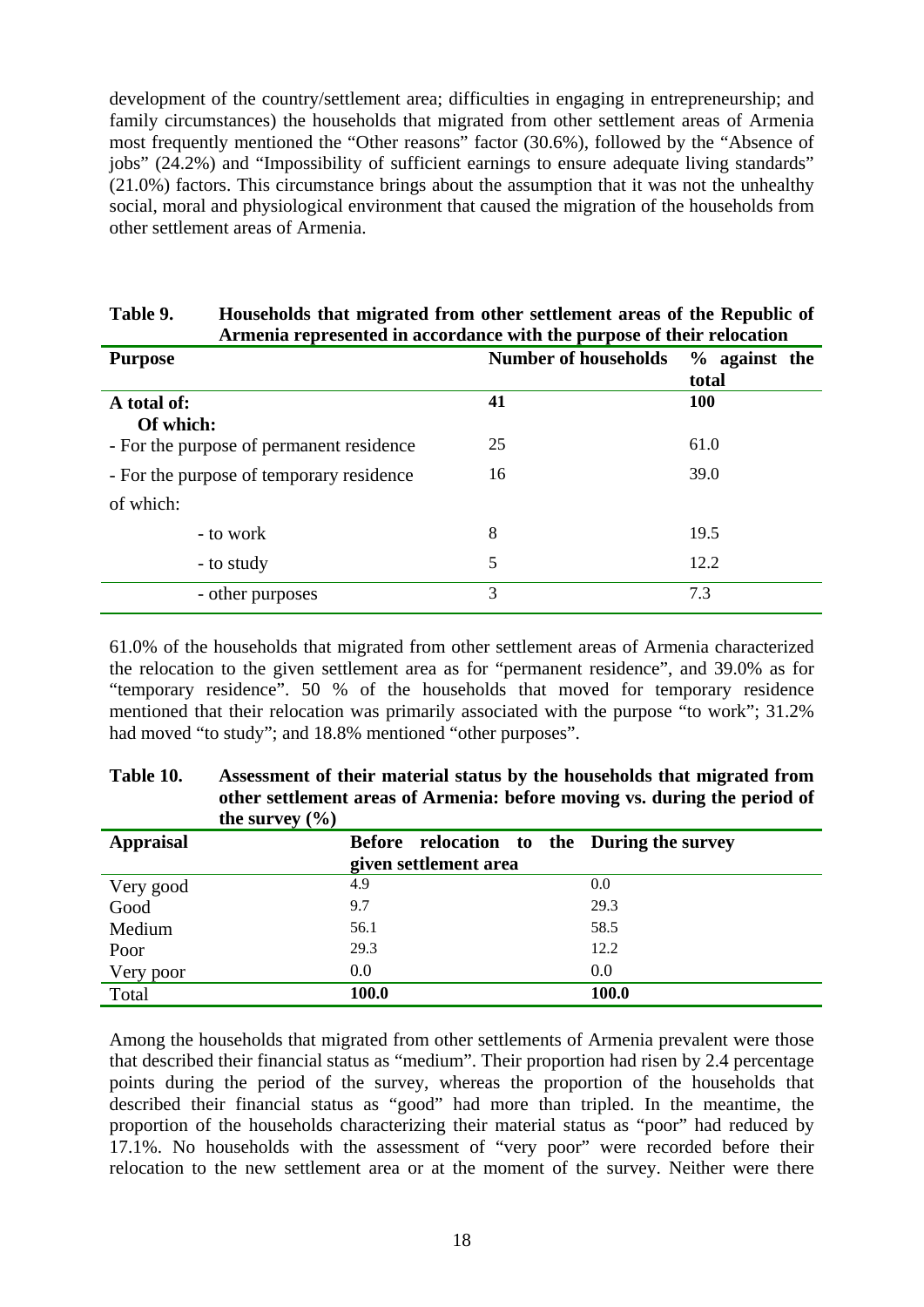households with their material status assessed as "very good". However, before their relocation to the new settlement the proportion of such households was 4.9%.

#### **2.4 Households that Migrated from Foreign Countries**

During the period of the survey, the households that migrated from foreign countries (0.7%) had the following distribution according to the periods and the purpose of their migration.

| Table 11.                                    | Distribution of the households that migrated from foreign countries by the<br>year of their relocation to Armenia and purpose (weighted indices, %) |          |          |      |      |      |              |  |  |
|----------------------------------------------|-----------------------------------------------------------------------------------------------------------------------------------------------------|----------|----------|------|------|------|--------------|--|--|
|                                              | 2002                                                                                                                                                | 2003     | 2004     | 2005 | 2006 | 2007 | <b>Total</b> |  |  |
| Return to the place of previous<br>residence | $\Omega$                                                                                                                                            | $\Omega$ | $\Omega$ | 49.6 | 38.7 | 11.8 | <b>100</b>   |  |  |
| Permanent residence                          | 18.5                                                                                                                                                | 57.9     | 23.6     | 0.0  | 0.0  | 0.0  | 100.0        |  |  |
| Temporary residence                          | 0.0                                                                                                                                                 | 0.0      | 16.2     | 0.0  | 35.3 | 48.5 | 100.0        |  |  |
| <b>Total</b>                                 | 6.1                                                                                                                                                 | 19.2     | 13.9     | 14.4 | 24.6 | 21.8 | 100.0        |  |  |

Migration of the dominant part of the households that migrated from foreign countries was registered during the period of 2005-2007 (60.8%); and 39.2% relocated during the period of 2002-2004. As evidenced by the data represented in Table 11 above, the migration of the households that described their relocation as a "return to the place of previous residence" was registered during the period of 2005-2007. The migration of the households that described their return to Armenia as "for permanent residence" was registered during the period of 2002-2004. The migration of the households that described their return to Armenia as "for temporary residence" started in 2004 and doubled in 2006. In 2007, during the period of the survey, their number had tripled as compared to 2004.

70.6% of the households that migrated from foreign countries had previously resided in Armenia, and 29.4% had never lived in Armenia.

#### **Figure 2. Representation of the households that migrated from foreign countries, according to their previous residence in Armenia**



88.9% of the households that previously lived in Armenia were residing within the same settlement area.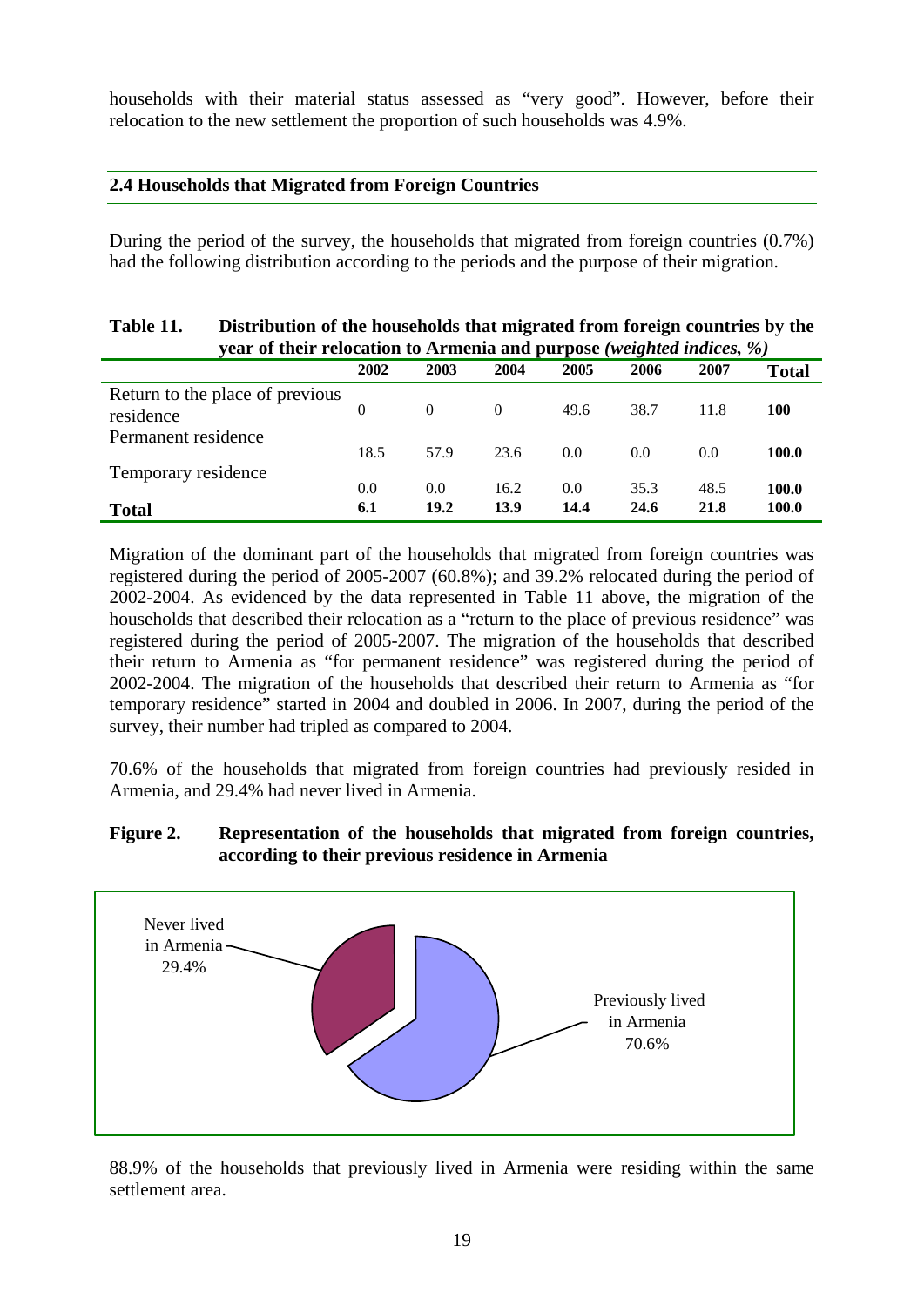This group of households that migrated from foreign countries was also offered to choose from the list of factors, according to their significance, up to three reasons that had caused their relocation to a foreign country. Among the responses prevalent were those where the departure from Armenia was accounted for the absence of jobs (50%).

#### **Table 12. Distribution of the households that migrated from foreign countries, according to the factors that had caused their departure from Armenia**

| <b>Factors</b>                              | <b>Incidence</b> | % against the total |
|---------------------------------------------|------------------|---------------------|
| Absence of jobs                             | 9                | 50.0                |
| Impossibility of sufficient earnings to     |                  |                     |
| ensure adequate living standards            |                  | 22.2                |
| Unhealthy social, moral and psychological 1 |                  | 5.6                 |
| environment                                 |                  |                     |
| Unstable geopolitical situation             |                  | 5.6                 |
| Absence of any prospects for the            |                  |                     |
| development of the country/settlement area  |                  | 11.1                |
| Family circumstances (reunion, marriage, 1  |                  | 5.6                 |
| divorce, etc.)                              |                  |                     |
| <b>Total</b>                                | 18               | 100.0               |

It is worth mentioning that quite high was the incidence of the responses that stated the "Impossibility of sufficient earnings to ensure adequate living standards" (22.2%) and the "Absence of any prospects for the development of the country/settlement area" (11.1%) as the main factors stipulating the migration of the households to foreign countries from Armenia. The departure from Armenia for the three fourth of the households that migrated from foreign countries had taken place in 1997, 1999 and 2001.

#### **Table 13. Representation of the households that migrated from foreign countries but had previously resided in Armenia, according to the years of their residence in Armenia (%)**

|                               | residence in Armema (*/0) |      |      |      |      |      |  |  |  |
|-------------------------------|---------------------------|------|------|------|------|------|--|--|--|
|                               | 1993                      | 1996 | 1997 | 1999 | 2001 | 2003 |  |  |  |
| $\%$ against 8.3<br>the total |                           |      | 33.3 | 16.7 |      | 8.3  |  |  |  |

45.5% of the migrant households from foreign countries described their departure from Armenia as "for permanent residence"; and 54.5% as "for temporary residence".

# **Table 14. Distribution of the households that migrated from foreign countries, in accordance with the purpose of their departure from Armenia**

| <b>Purpose of departure</b>              | Number of the % against the |       |
|------------------------------------------|-----------------------------|-------|
|                                          | households                  | total |
| <b>Total</b>                             | $17*$                       | 100.0 |
| Of which:                                |                             |       |
| - For the purpose of permanent residence |                             | 29.4  |
| - For the purpose of temporary residence | 6                           | 35.3  |
| of which:                                |                             |       |
| - to work                                |                             | 17.6  |
| - to study                               |                             | 17.7  |

**\****including 6 households (35.3%) that did not answer the question*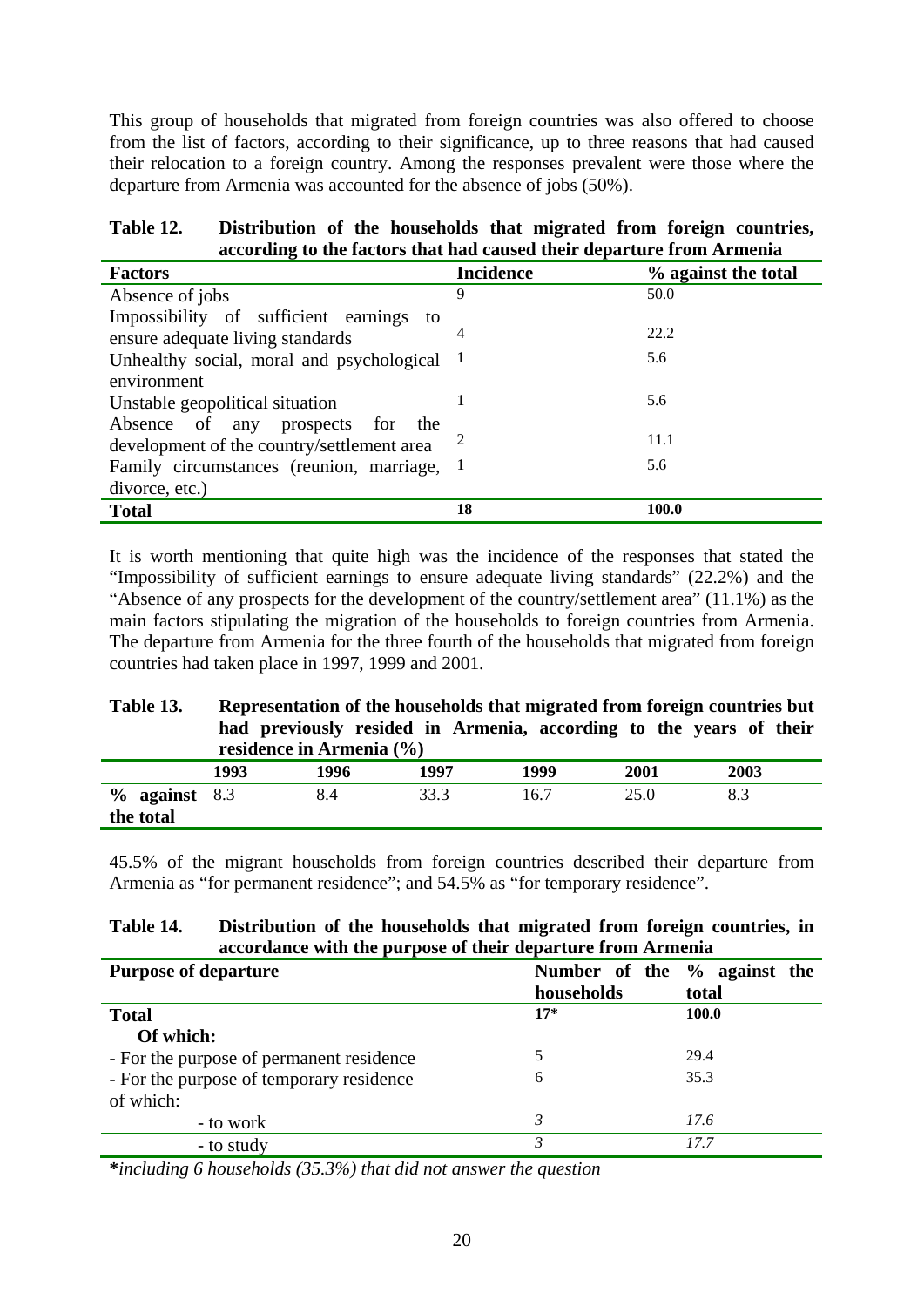Among the households that described the purpose of their departure from Armenia as "For temporary residence" equally proportional were the households that had migrated "to work" and "to study".

| migrated from foreign countries |               |           |  |                            |  |  |  |
|---------------------------------|---------------|-----------|--|----------------------------|--|--|--|
| <b>Appraisal</b>                | <b>Number</b> | <b>of</b> |  | the $\%$ against the total |  |  |  |
|                                 | households    |           |  |                            |  |  |  |
| Successful                      | 2             |           |  | 11.8                       |  |  |  |
| Rather successful               | 4             |           |  | 23.5                       |  |  |  |
| Hard to answer                  | 4             |           |  | 23.5                       |  |  |  |
| Rather unsuccessful             | 2             |           |  | 11.8                       |  |  |  |
| Not mentioned                   |               |           |  | 29.4                       |  |  |  |
| <b>Total</b>                    | 17            |           |  | 100.0                      |  |  |  |

| Table 15.                       |  |  |  |  |  |  |  | Appraisal of their trip to foreign countries by the households that |  |
|---------------------------------|--|--|--|--|--|--|--|---------------------------------------------------------------------|--|
| migrated from foreign countries |  |  |  |  |  |  |  |                                                                     |  |

11.8% of the households that migrated from foreign countries assessed their journey as "successful"; and 23.5% believed it was "rather successful", whereas the same percentage of the households found it difficult to answer that question. 11.8% comprised the households that appraised their trip as "rather unsuccessful", whereas more than half of that group refused to or was not able to assess the trip to foreign countries.

The survey attempted to disclose whether the departure of the aforementioned group of households from foreign countries to Armenia had been compulsory. 82.4% of the inquired households responded that their return to Armenia had not been compulsory, and the rest of the households maintained that their migration had been compelled by the political realities in the given foreign country, the social, moral, psychological situation and by other factors.

| Table 16. |  | Compulsiveness of migration of households from foreign countries |
|-----------|--|------------------------------------------------------------------|
|-----------|--|------------------------------------------------------------------|

|                                           | <b>Number of households</b> | % against the total |
|-------------------------------------------|-----------------------------|---------------------|
| Migration was not compulsive.             | 14                          | 82.4                |
| Migration was compelled by the political  |                             |                     |
| realities in the given foreign country,   |                             | 5.9                 |
| Migration was compelled by the social,    |                             |                     |
| moral, psychological situation in the $1$ |                             | 5.9                 |
| given foreign country                     |                             |                     |
| Migration was compelled by other factors  |                             | 5.9                 |
| <b>Total</b>                              | 17                          | 100.0               |

Incidentally, the households were asked whether they had been provided a real opportunity to migrate to another country instead of Armenia, and 47.1% of them mentioned that they had really been provided such an opportunity.

| Table 17. | Distribution of the households that migrated from foreign countries, |  |  |  |  |
|-----------|----------------------------------------------------------------------|--|--|--|--|
|           | according to the purpose of their relocation to Armenia              |  |  |  |  |

| <b>Purpose of migration to Armenia</b>      | <b>Number</b><br>of | the % against the total |
|---------------------------------------------|---------------------|-------------------------|
|                                             | households          |                         |
| <b>Total</b>                                | 17                  | 100.0                   |
| Of which:                                   |                     |                         |
| - Return to the place of previous residence | 6                   | 35.3                    |
| - For the purpose of permanent residence    |                     | 29.4                    |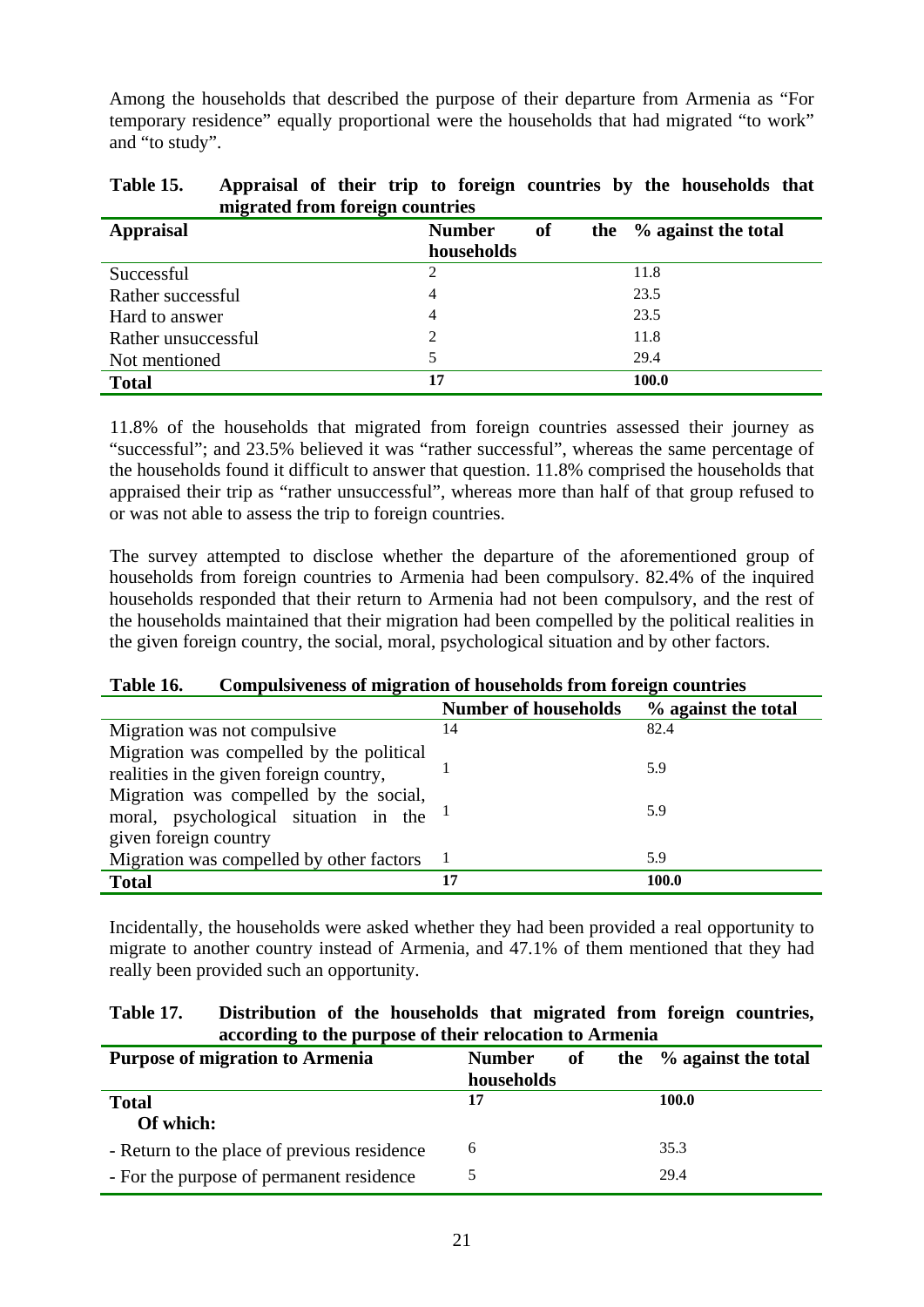| - For the purpose of temporary residence | 35.3 |
|------------------------------------------|------|
| of which:                                |      |
| <i>- to work</i>                         | 5.9  |
| $-$ to study                             | 23.5 |
| - other                                  | 5.9  |

Among the households that described their return to Armenia as "For temporary residence", 66.6% of the households maintained that they had migrated "to study", and the remaining households mentioned "to work" and "other" reasons.

**Table 18. Assessment of their material status by the households that migrated to** 

| the survey $(\% )$ | Armenia from foreign countries: before relocation vs. during the period of |       |
|--------------------|----------------------------------------------------------------------------|-------|
| <b>Appraisal</b>   | Before relocation to the During the survey<br>given settlement area        |       |
|                    |                                                                            |       |
| Very good          | 5.9                                                                        | 5.9   |
| Good               | 47.0                                                                       | 29.4  |
| Medium             | 47.1                                                                       | 52.9  |
| Poor               |                                                                            | 11.8  |
| Very poor          |                                                                            |       |
| <b>Total</b>       | 100.0                                                                      | 100.0 |

Interestingly, the assessments of their financial status provided by the households that migrated from foreign countries were essentially different from the ones provided by the households in different statuses. The percentage of the households that had described their financial status as "very good" both before their relocation and during the survey was 5.9%, whereas significantly lower (by 17.6 percentage points) was the percentage of the households that had assessed their financial status as "good". The number of the "medium" assessments by the households had increased by 5.8 percentage points. None of the aforementioned households described their financial status before migrating to Armenia as "poor", whereas during the survey 11.8% of them did so.

The survey program had also planned for the collection of information about the place of relocation of the former owners of the dwelling currently inhabited by the migrant households.

| inhabited by the migrant households $(\%)$    |                     |                         |  |  |  |  |
|-----------------------------------------------|---------------------|-------------------------|--|--|--|--|
| <b>Place of relocation</b>                    | <b>Number</b><br>of | the % against the total |  |  |  |  |
|                                               | households          |                         |  |  |  |  |
| Another dwelling of the given settlement area | 53                  | 26.4                    |  |  |  |  |
| Previously no household resided               | 21                  | 10.4                    |  |  |  |  |
| No former household relocated                 | 4                   | 2.0                     |  |  |  |  |
| Other settlement in Armenia                   | 13                  | 6.5                     |  |  |  |  |
| Foreign countries                             | 38                  | 18.9                    |  |  |  |  |
| Had difficulty answering                      | 70                  | 34.8                    |  |  |  |  |
| Gave no answer                                | 2                   | 1.0                     |  |  |  |  |
| <b>Total</b>                                  | 201                 | 100.0                   |  |  |  |  |

# **Table 19. Place of relocation of the former owners of the dwelling currently**   $\frac{1}{2}$  and  $\frac{1}{2}$  **i**  $\frac{1}{2}$  **i**  $\frac{1}{2}$  **i**  $\frac{1}{2}$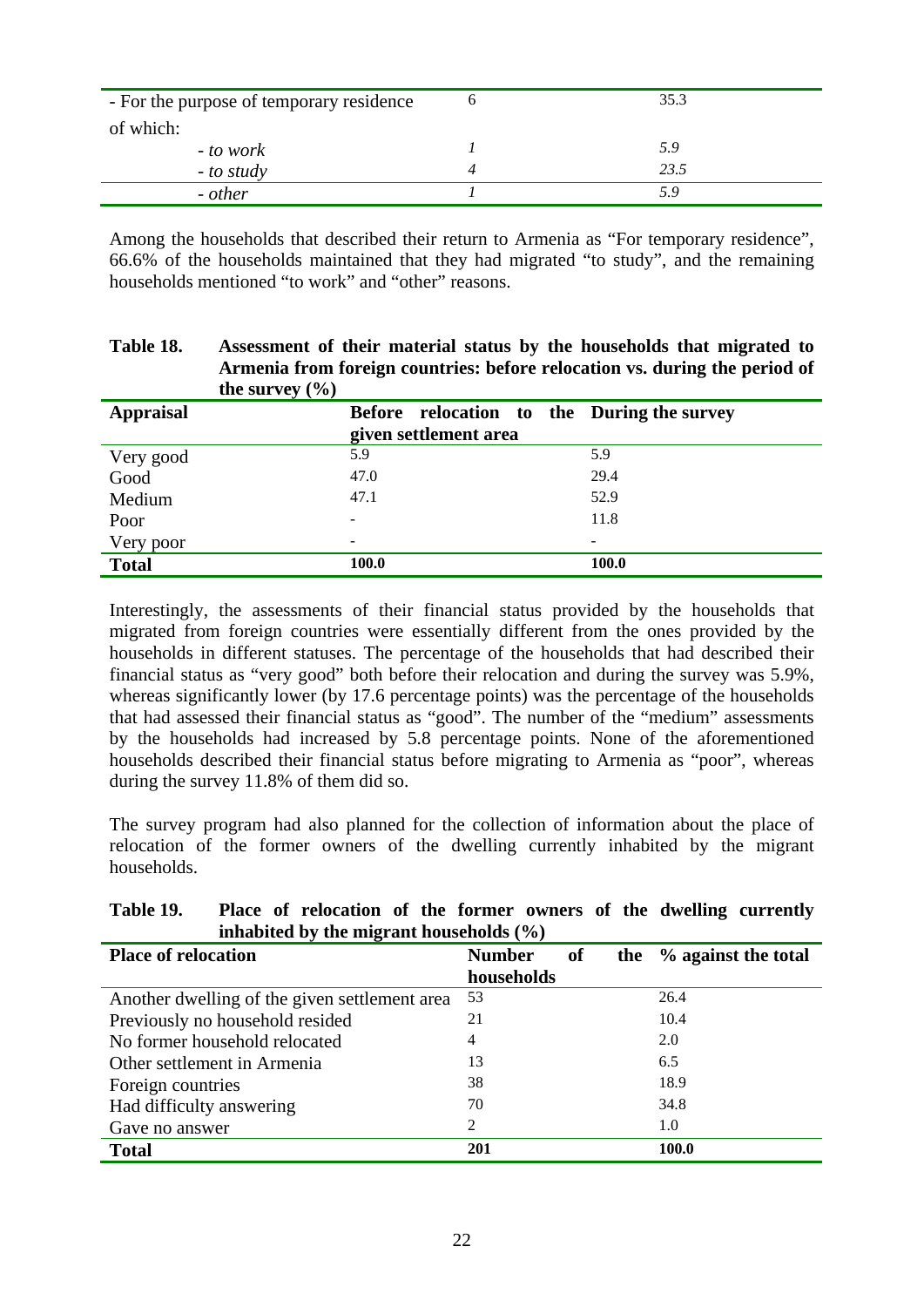34.8% of the respondents had difficulty in providing the requested information. However, attention was paid to the fact that 6.5% of the households that previously lived in the given dwelling relocated to other settlements in the Republic of Armenia, whereas 18.9% migrated to foreign countries.

The households under survey also answered the question "what were the grounds for their living in their dwellings". According to the information collected, the dwellings of the 94.1% of the inquired households were owned by the households. 92.0% of those households had had the dwelling within their proprietary rights back in 2001 and even before that, and 8% had owned the dwelling after 2001. The proportion of the households that lived in rented apartments or dwellings provided by others without charge was only 5.8%.

| ownership towards their dwellings               |                            |                     |
|-------------------------------------------------|----------------------------|---------------------|
| <b>Status of ownership</b>                      | of<br><b>Number</b><br>the | $\%$ against<br>the |
|                                                 | households                 | total               |
| Owned since 2001 and before that                | 2160                       | 86.5                |
| Owned after 2001                                | 187                        | 7.6                 |
| Rented                                          | 62                         | 2.7                 |
| Provided without charge (by relatives, friends, | 78                         | 3.1                 |
| firm and others)                                |                            |                     |
| Other                                           | 13                         | 0.1                 |
| <b>Total</b>                                    | 2500                       | 100.0               |

**Table 20. Distribution of the households under survey by the status of their ownership towards their dwellings** 

The survey examined also the income sources of the households. The income sources were categorized by the respondent households in accordance with their importance: from one to three. Incidentally, along with the first source of income, 53.5% of the respondent households (1337 households) mentioned a second important source of income, and 9.3% (233 households) referred to a third one.

| Table 21. | Representation of the households under survey, in accordance with the |
|-----------|-----------------------------------------------------------------------|
|           | importance of their income sources                                    |

| Income sources                | According to their importance |           |               |           |              |           |
|-------------------------------|-------------------------------|-----------|---------------|-----------|--------------|-----------|
|                               | <b>First</b>                  |           | <b>Second</b> |           | <b>Third</b> |           |
|                               | Number<br>of                  | % against | Number<br>of  | % against | Number of    | % against |
|                               | households                    | the total | households    | the total | households   | the total |
| Main job/business in the RoA  |                               |           |               |           |              |           |
|                               | 1542                          | 61.7      | 149           | 11.1      | 29           | 12.5      |
| Random jobs in the RoA        |                               |           |               |           |              |           |
|                               | 309                           | 12.3      | 323           | 24.2      | 27           | 11.6      |
| Pension/allowance             | 399                           | 16.0      | 555           | 41.5      | 83           | 35.6      |
| Financial<br>from<br>support  |                               |           |               |           |              |           |
| person(s) residing in the RoA | 28                            | 1.1       | 90            | 6.7       | 22           | 9.4       |
| Permanent work/business of a  |                               |           |               |           |              |           |
| household member(s) abroad    |                               |           |               |           |              |           |
|                               | 30                            | 1.2       | 16            | 1.2       | 3            | 1.3       |
| Temporary work/business of a  |                               |           |               |           |              |           |
| household member(s) abroad    |                               |           |               |           |              |           |
|                               | 140                           | 5.6       | 69            | 5.2       | 15           | 6.4       |
| Financial<br>from<br>support  |                               |           |               |           |              |           |
| person(s) residing abroad     |                               |           |               |           |              |           |
|                               | 49                            | 2.0       | 114           | 8.5       | 41           | 17.6      |
| Other                         | 3                             | 0.1       | 21            | 1.6       | 13           | 5.6       |
| <b>Total</b>                  | 2500                          | 100.0     | 1337          | 100.0     | 233          | 100.0     |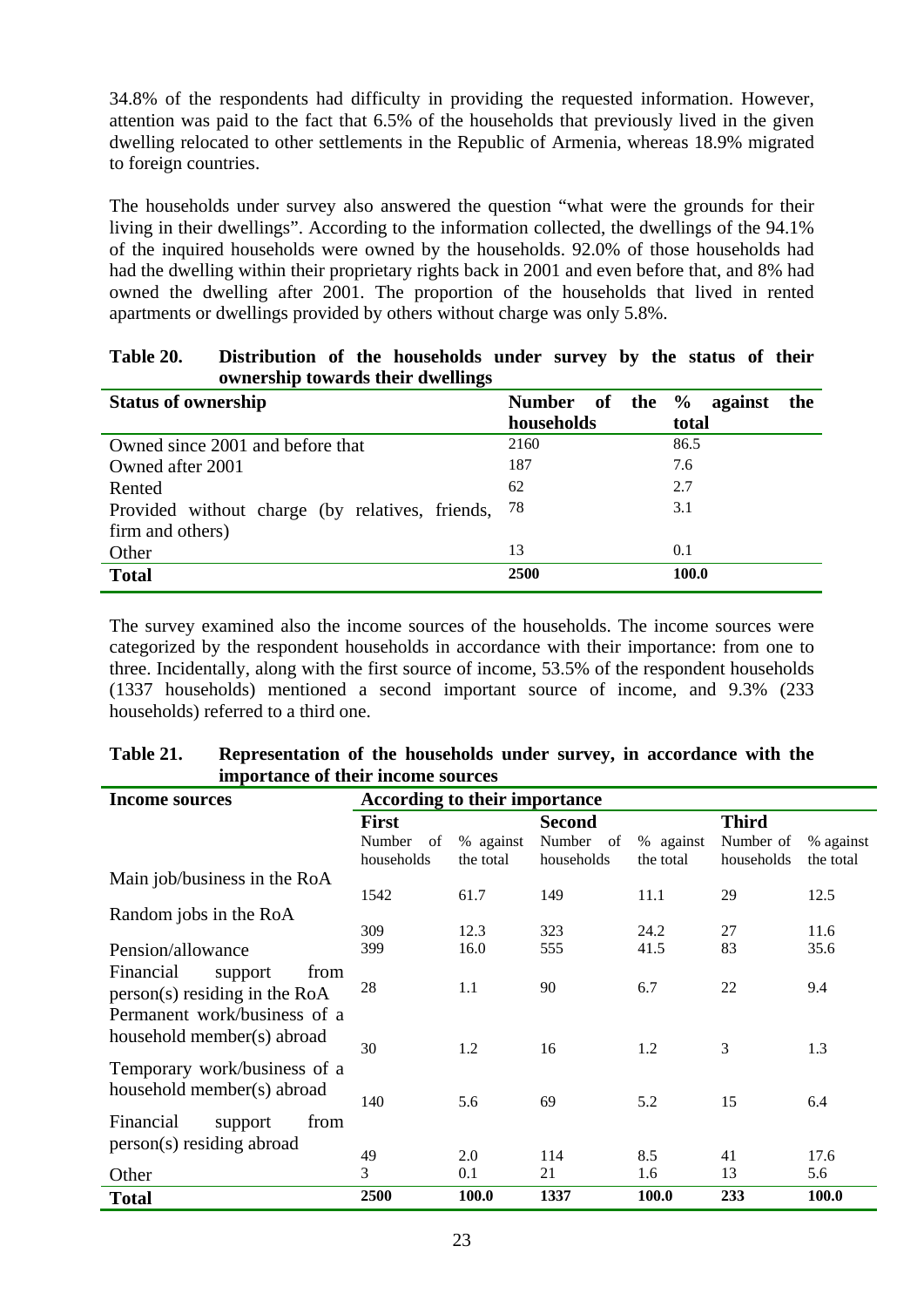61.7% of the respondent households mentioned their main job or business in Armenia as their primary source of income. Further, among the households that referred to a second and third source of income quite high was the proportion of those that mentioned "pension/allowance", amounting to 41.5% and 35.6%, correspondingly.

In addition, information was compiled by the survey about the members of the nextdoor/next-wall neighboring households of the respondent households and those members of the neighboring households that had departed from Armenia for a period of three and more months. According to the collected data, that information was provided about the first (77.2%) and second (68.8%) bilateral next-door/next-wall neighboring households and the rest of the households did not have such information.

#### **Table 22. Information provided by the households on their next-door/next-wall neighboring households and those members of the neighboring households that were absent from Armenia for a period of three and more months**

|                                                               | neighboring | members                                      | Number of Number of the Of which, absent members of<br>of the neighboring households |                                                                                  |  |  |
|---------------------------------------------------------------|-------------|----------------------------------------------|--------------------------------------------------------------------------------------|----------------------------------------------------------------------------------|--|--|
|                                                               | households  | the<br>neighboring<br>households<br>(person) | <b>Person</b>                                                                        | $\frac{0}{0}$<br>of<br>the<br>household<br>members<br>against<br>total<br>number |  |  |
| next-door/next-wall<br>First<br>neighboring household         | 1942        | 8080                                         | 1304                                                                                 | 16.1                                                                             |  |  |
| next-door/next-<br>Second<br>wall<br>neighboring<br>household | 1715        | 7230                                         | 1018                                                                                 | 14.1                                                                             |  |  |
|                                                               | 3657        | 15310                                        | 2322                                                                                 | 15.2                                                                             |  |  |

It should be noted that this survey did not pose any restrictions as to the absence period of the household members; therefore the data may include departures that took place before the period of the survey.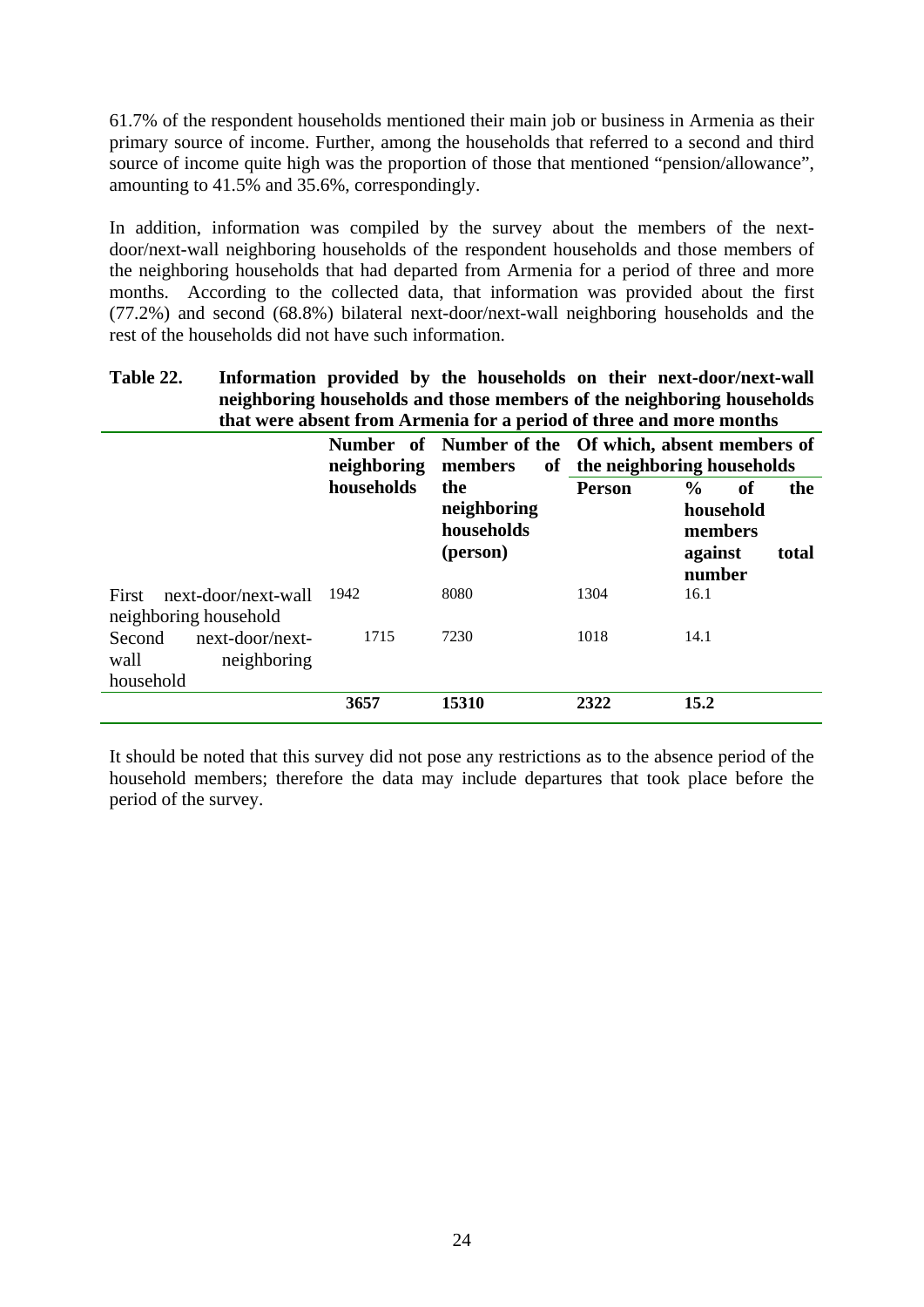# SECTION 3. DEMOGRAPHIC CHARACTERISTICS OF THE POPULATION UNDER SURVEY

This Section includes general information about the gender and age structure, the ethnic nationality, the level of education of the present and previous members of the 2,500 surveyed households, as well as information about the marital status of the population representatives beyond 16 years of age, the citizenship of the household members, their primary social and economic status, their profession and the migration movements of the present and previous household members after 2002 that exceeded three months.

| Table 23. | Distribution of the surveyed households by the number of their members |
|-----------|------------------------------------------------------------------------|
| (%)       |                                                                        |

|            |      | Number of Of which: |         |         |         |         |         |         |          |         |              |
|------------|------|---------------------|---------|---------|---------|---------|---------|---------|----------|---------|--------------|
| the        |      |                     |         |         | 4       | 5       | 6       |         | 8<br>and | Average | <b>Total</b> |
| households |      | person              | persons | persons | persons | persons | persons | persons | more     | number  |              |
| (in        | the  |                     |         |         |         |         |         |         | persons  |         |              |
| sample)    |      |                     |         |         |         |         |         |         |          |         |              |
| 2500       |      | 9.8                 | 11.8    | 13.4    | 22.0    | 21.2    | 13.8    | 4.8     | 3.2      | 4.1     | <b>100</b>   |
| Per        | 2001 | 11.0                | 12.8    | 13.2    | 22.0    | 18.6    | 11.9    | 5.8     | 4.7      | 4.1     | 100          |
| census     |      |                     |         |         |         |         |         |         |          |         |              |

According to the results of the survey, prevalent were the households comprised of 3-5 members, the specific weight of which amounted to 70.4%, whereas per the census of 2001, that index was only 65.7%. Incidentally, as compared to the results of the 2001 census, no changes occurred as to the specific weight of the households comprised of 4 members, but there was an increase in the proportion of the households containing 5 and 6 persons by 2.6 percentage points and 1.9 percentage points, correspondingly. Apart from that, a decrease was observed in the specific weight of the households comprised of 1-2 persons (by 2.2 percentage points) and 7 and more persons (by 2.5 percentage points). The average number of the household members was 4.1 persons according to the results of both the survey and the census.

The combination of each of the migrants in separate statuses as established by the survey will be presented in independent sections. This particular section represents the social and demographic characteristics of the entire grouping under survey.

48.0% of the population under survey (including the previous members as well as the absent members of the households) were men and 52.0% were women.

| Table 24.    | Structure of the population under survey by gender $(\%)$ |                 |                                                                                                                                                      |  |  |  |  |
|--------------|-----------------------------------------------------------|-----------------|------------------------------------------------------------------------------------------------------------------------------------------------------|--|--|--|--|
| Gender       | of the survey                                             | the 2001 census | Per the results Per the results of Per the data of the current<br>record of the RoA National<br>Statistical Service, as of<br><b>January 1, 2007</b> |  |  |  |  |
| Male         | 48.0                                                      | 48.0            | 48.3                                                                                                                                                 |  |  |  |  |
| Female       | 52.0                                                      | 52.0            | 51.7                                                                                                                                                 |  |  |  |  |
| <b>Total</b> | 100.0                                                     | 100.0           | 100.0                                                                                                                                                |  |  |  |  |

**Table 24. Structure of the population under survey by gender (%)**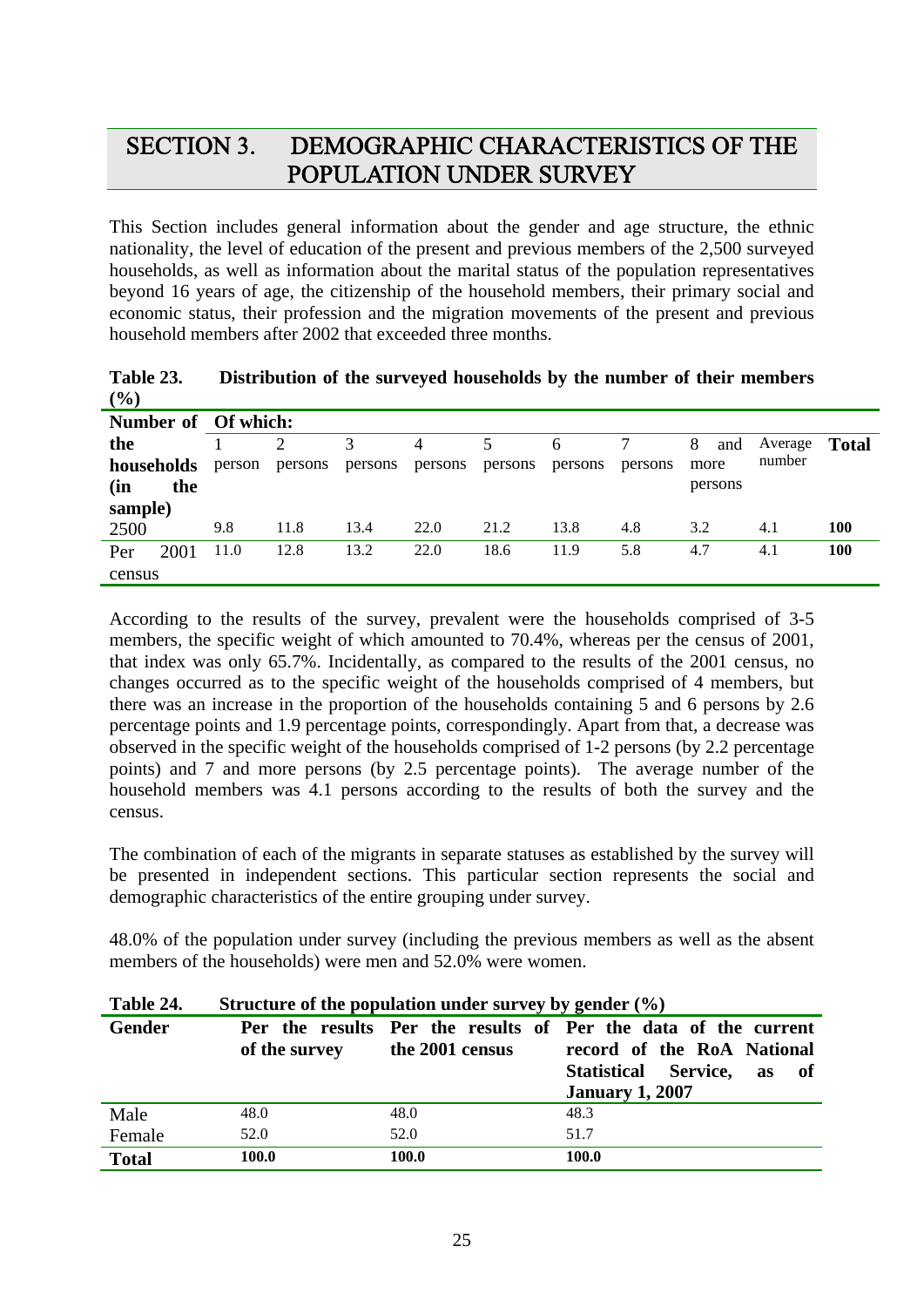Incidentally, the distribution of the household members involved in the survey by gender coincides with the data of the 2001 census and is hardly any different from the current record of the National Statistical Service.

# **3.1 Distribution by Age Groups**

Representatives of the population aged 16 and above comprised 80.9% of the entire population. This index by gender has the following distribution: men 78.3% and women 83.4%.

| -ə-<br>Age groups      | <b>Male</b> | <u>"J 8"</u><br><b>Female</b> | $\cdots$<br><b>Total</b> |
|------------------------|-------------|-------------------------------|--------------------------|
| $0 - 9$                | 12.7        | 9.1                           | 10.8                     |
| $10-19$                | 17.2        | 15.0                          | 16.1                     |
| 20-29                  | 19.5        | 19.3                          | 19.4                     |
| 30-39                  | 11.7        | 12.5                          | 12.1                     |
| 40-49                  | 15.2        | 16.3                          | 15.8                     |
| 50-59                  | 11.8        | 12.0                          | 11.9                     |
| 60-69                  | 5.6         | 7.2                           | 6.4                      |
| 70-79                  | 5.2         | 6.6                           | 5.9                      |
| $80 +$                 | 1.0         | 1.9                           | 1.5                      |
| Of which:              |             |                               |                          |
| $0-15$                 | 21.7        | 16.6                          | 19.1                     |
| $16 - 62/59$           | 68.3        | 67.7                          | 67.9                     |
| $63/60$ and above      | 10.0        | 15.7                          | 13.0                     |
| <b>Total</b>           | 100.0       | 100.0                         | 100.0                    |
| Average age (in years) | <b>33.0</b> | <b>37.0</b>                   | 35.0                     |

| Table 25. | Age structure of the surveyed population by gender $(\% )$ |  |
|-----------|------------------------------------------------------------|--|
|           |                                                            |  |

According to the survey data, the age and gender structure of the population is represented by the following proportions: 19.1% - people aged from 0 to 15; 67.9% - labor capable age; and 13% - people above the labor capable age. As compared to the results of the 2001 census, certain changes have occurred in the proportions of the three aforementioned age groups: the first age group (0-15) has reduced and the two other groups, namely the "labor capable" and "above labor capable" age groups have increased in share. The correlation of the current record data and the survey data on the age structure of the population is reflected in Figure 3 below.

#### **Figure 3. Representation of the age structure of the household members according to the survey and the current statistical record (%)**

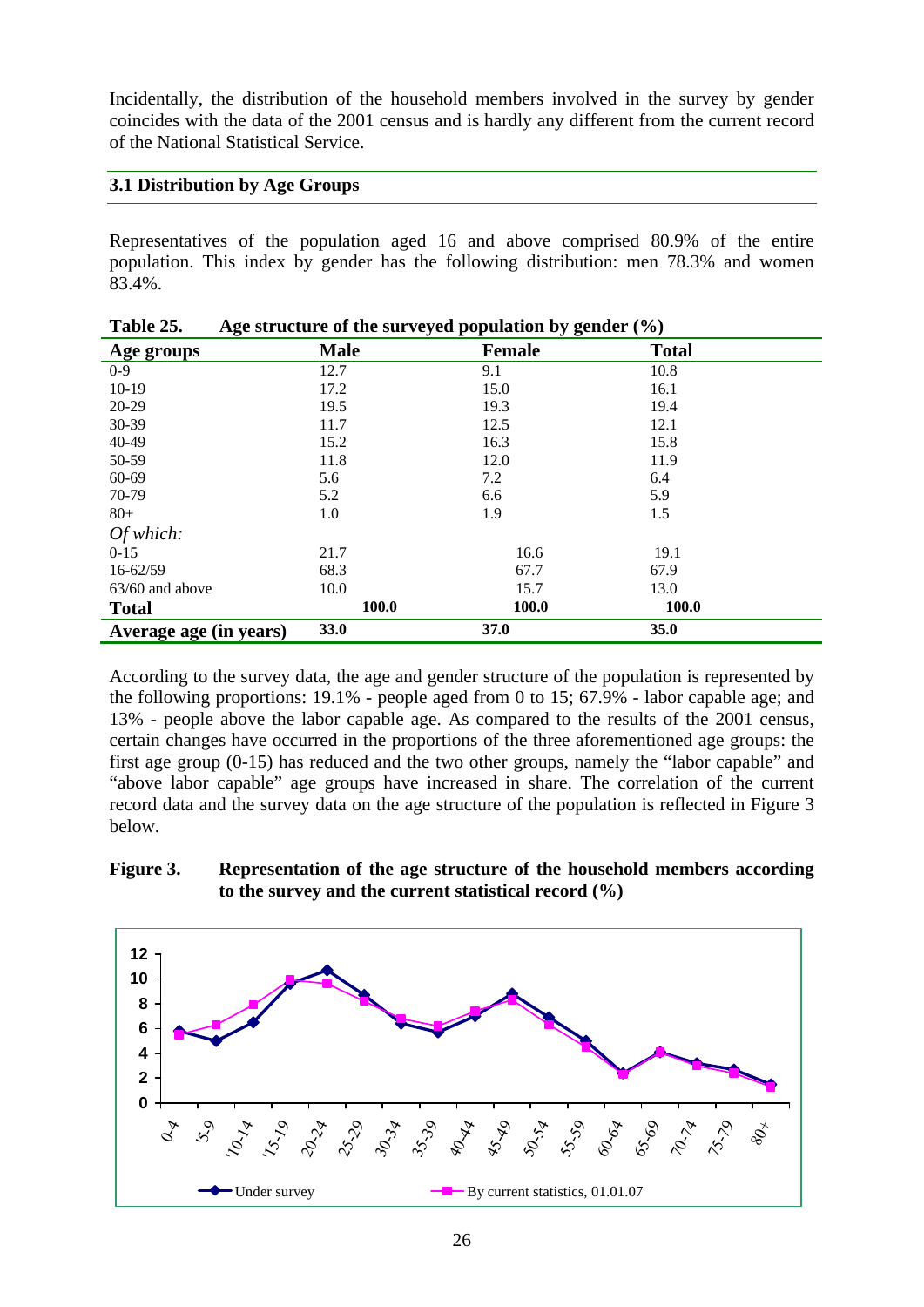It should be noted that the differences between the results of the sampled data and those of the current record can mainly be explained by the fact that according to the methodologies of the survey the constituency of respondents also included the former members of the households who have been partaking in migration processes since 2002.

| Table 26.  | Distribution of young people by separate age groups (%) |               |       |  |  |
|------------|---------------------------------------------------------|---------------|-------|--|--|
| Age groups | Male                                                    | <b>Female</b> | Total |  |  |
| 16-19      | 8.2                                                     | 7.5           | 7.9   |  |  |
| $20 - 24$  | 10.1                                                    | 11.1          | 10.6  |  |  |
| $16 - 24$  | 18.3                                                    | 18.6          | 18.5  |  |  |
| 25-30      | 10.9                                                    | 11.1          | 10.3  |  |  |
| 16-30      | 29.2                                                    | 29.7          | 28.8  |  |  |

| Table 26. | Distribution of young people by separate age groups (%) |
|-----------|---------------------------------------------------------|
|-----------|---------------------------------------------------------|

Young people aged from 16 to 24 comprised 18.5%, and young people from 16 to 30 constituted 28.8% of the respondent population. Within the structure of the 16-24 age group, 47.5% were men and 52.5% were women; and within the structure of the 16-30 age group 48.7% were men and 51.3% were women.

**3.2 Distribution of the Household Members by the Level of their Education** 

|              | <b>Highest level of education</b> |            |                                               |                                                |                         |                     |           |                       |              |
|--------------|-----------------------------------|------------|-----------------------------------------------|------------------------------------------------|-------------------------|---------------------|-----------|-----------------------|--------------|
|              | No                                | Elementary | <b>Basic</b>                                  | General                                        | Secondary               | Incomplete          | Higher    | Post-                 | <b>Total</b> |
|              | elementary<br>education           | education  | secondary<br>education<br>$(8 \text{ years})$ | secondary<br>education<br>$(10 \text{ years})$ | vocational<br>education | higher<br>education | education | graduate<br>education |              |
| $10-14$      | 8.8                               | 75.5       | 15.7                                          | 0.0                                            | 00 <sup>1</sup>         | 0.0                 | 0.0       | 0.0                   | 100.0        |
| $15-19$      | 0.9                               | 1.4        | 28.4                                          | 58.1                                           | 6.2                     | 5.0                 | 0.0       | 0.0                   | 100.0        |
| $20 - 24$    | 1.0                               | 0.6        | 4.2                                           | 46.8                                           | 16.2                    | 11.7                | 19.3      | 0.3                   | 100.0        |
| $25-29$      | 0.4                               | 1.1        | 5.1                                           | 41.0                                           | 19.0                    | 1.3                 | 31.1      | 0.8                   | 100.0        |
| $30 - 34$    | 0.4                               | 0.4        | 3.6                                           | 46.3                                           | 19.2                    | 1.0                 | 28.5      | 0.4                   | 100.0        |
| 35-39        | 0.2                               | 1.0        | 2.7                                           | 46.8                                           | 20.2                    | 1.4                 | 27.3      | 0.3                   | 100.0        |
| 40-44        | 0.3                               | 1.0        | 5.4                                           | 44.0                                           | 25.0                    | 1.0                 | 22.9      | 0.4                   | 100.0        |
| 45-49        | 0.3                               | 0.9        | 4.1                                           | 45.1                                           | 26.1                    | 1.5                 | 21.8      | 0.1                   | 100.0        |
| 50-54        | 0.1                               | 0.8        | 4.9                                           | 43.5                                           | 26.6                    | 0.8                 | 23.0      | 0.0                   | 100.0        |
| 55-59        | 0.4                               | 1.3        | 7.3                                           | 36.6                                           | 27.2                    | 0.8                 | 26.2      | 0.2                   | 100.0        |
| $60+$        | 1.5                               | 16.1       | 18.2                                          | 34.6                                           | 14.1                    | 0.9                 | 14.4      | 0.2                   | 100.0        |
| <b>Total</b> | 1.3                               | 8.7        | 10.1                                          | 40.9                                           | 17.5                    | 2.7                 | 18.6      | 0.3                   | 100.0        |
| Urban        | 1.5                               | 7.2        | 7.8                                           | 36.8                                           | 19.6                    | 3.3                 | 23.4      | 0.4                   | 100.0        |
| Rural        | 1.6                               | 11.4       | 14.4                                          | 48.7                                           | 13.2                    | 1.5                 | 9.1       | 0.1                   | 100.0        |

# **Table 27. Education level of the household members, according to their age (10 and above) and urban/rural distribution (%)**

The prevailing majority of the respondents within the surveyed population had secondary education, with a specific weight of 40.9%, followed by people with higher education (18.6%), and people with secondary vocational education (17.5%). In cities, the specific weight of people with higher education exceeded the same category in villages. The percentage of the people with secondary vocational education exceeded the corresponding category in villages by 6.4 percentage points, whereas in villages the specific weight of the people with secondary education was higher than in the cities by 11.9 percentage points. The number of people with general basic education in villages was 1.9 times higher than in cities and of people with elementary education – 1.6 times higher than in cities.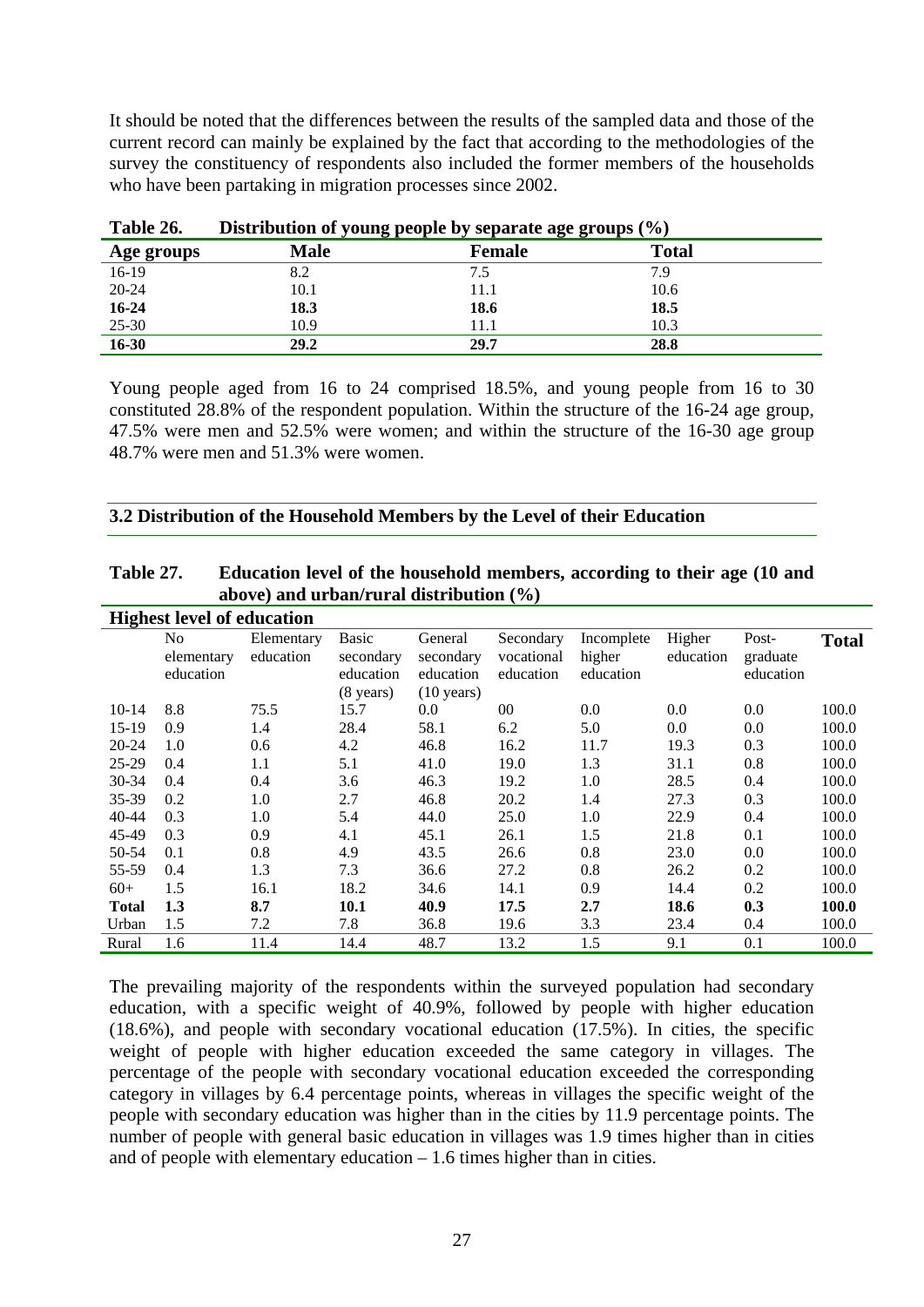

**Figure 4. Level of education among the surveyed population by gender (%)** 

The educational level among men exceeded that among women in general basic education (by 2.5 percentage points), general secondary education (by 1.9 percentage points) and higher and above level of education (by 0.7 percentage points).

#### **3.3 Distribution by Marital Status**

According to the data represented in Table 28 below, 58.2% of the respondents aged 15 and above were married, with women comprising 58.2% and men comprising 62.9% of that group. 32.6% of men and 23.6% of women had never been married before. The specific weight of widows comprised 9.1%, an indicator that is significantly dissimilar within the male and female population groups (by 11.3 percentage points). 2.7% of the respondents were divorced or separated, with men comprising 1.4% and women comprising 3.8% of that group.

|              | gender and residence location $(\% )$ |                                   |                |                    |              |  |
|--------------|---------------------------------------|-----------------------------------|----------------|--------------------|--------------|--|
|              | <b>Marital status</b>                 |                                   |                |                    |              |  |
|              | <b>Never married</b>                  | <b>Married/living</b><br>together | <b>Widowed</b> | Divorced/separated | <b>Total</b> |  |
| $15-19$      | 94.2                                  | 4.9                               | 0.6            | 0.3                | 100.0        |  |
| $20 - 24$    | 68.3                                  | 30.7                              | 0.5            | 0.5                | 100.0        |  |
| 25-29        | 34.3                                  | 64.1                              | 0.4            | 1.2                | 100.0        |  |
| $30 - 34$    | 19.4                                  | 76.0                              | 0.8            | 3.9                | 100.0        |  |
| 35-39        | 11.8                                  | 81.0                              | 1.7            | 5.5                | 100.0        |  |
| $40 - 44$    | 6.9                                   | 83.9                              | 2.8            | 6.4                | 100.0        |  |
| 45-49        | 4.9                                   | 86.7                              | 4.4            | 4.0                | 100.0        |  |
| 50-54        | 4.7                                   | 83.1                              | 8.0            | 4.2                | 100.0        |  |
| 55-59        | 3.3                                   | 78.5                              | 14.5           | 3.5                | 100.0        |  |
| $60+$        | 3.1                                   | 56.9                              | 38.6           | 1.5                | 100.0        |  |
| <b>Total</b> | 27.8                                  | 60.4                              | 9.1            | 2.7                | 100.0        |  |

**Table 28. Distribution of the respondents (aged 15 and above) by marital status, age, gender and residence location (%)**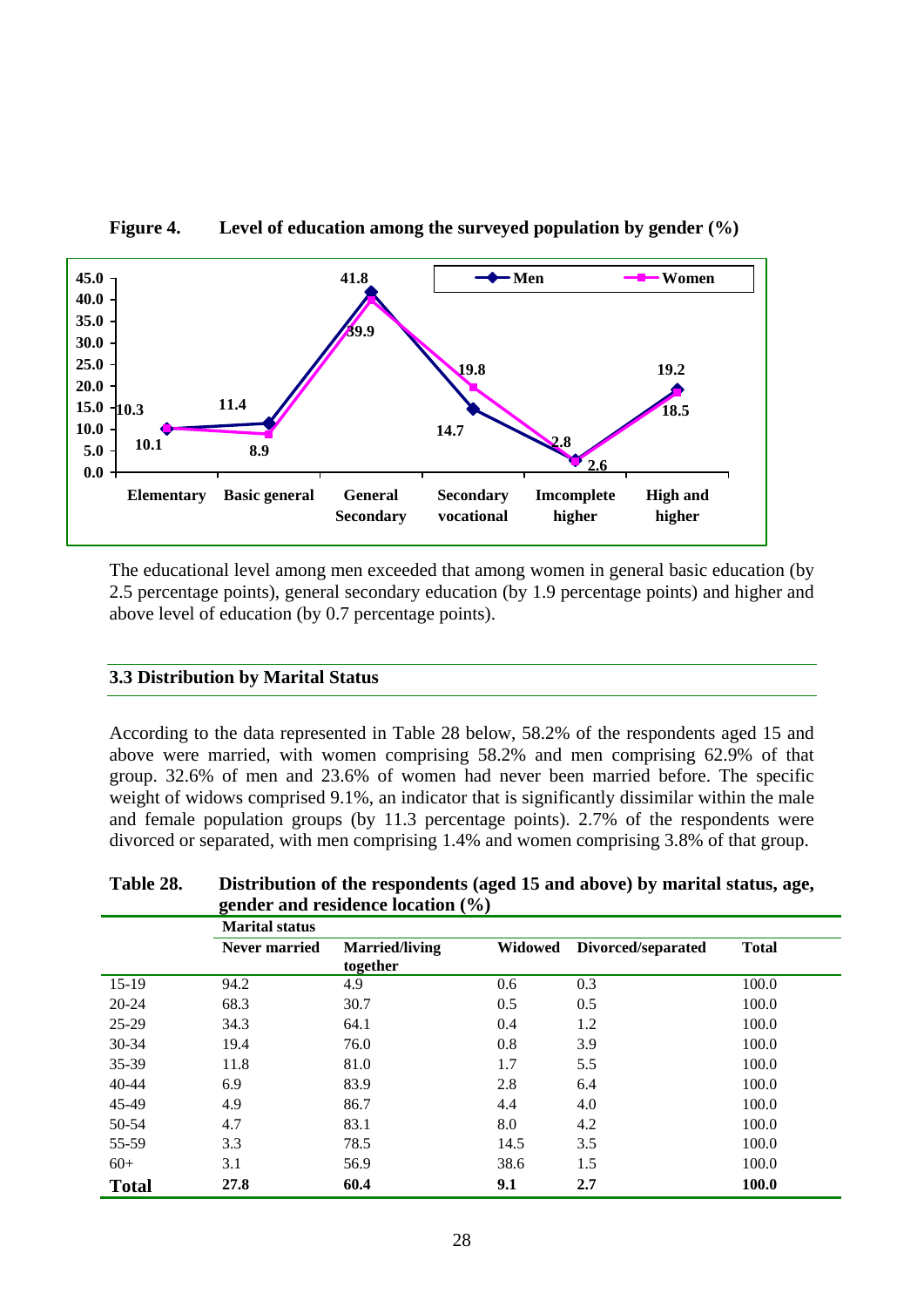| Male             | 32.6 | 62.9 | 3.0  | 1.4 | 100.0 |
|------------------|------|------|------|-----|-------|
| Female           | 23.6 | 58.2 | 14.3 | 3.8 | 100.0 |
| <b>Residence</b> |      |      |      |     |       |
| Urban            | 27.4 | 60.5 | 8.8  | 3.3 | 100.0 |
| Rural            | 28.7 | 60.3 | 9.5  | 1.J | 100.0 |

There were certain differences between the marital status of the urban and rural populations. Thus, in villages as compared to the cities, the specific weight of the people that were never married before was higher by 1.3 percentage points; that of the widows was higher by 0.7 percentage points; and that of the people who were divorced or separated was higher by 1.8 percentage point. The figures for the married people were basically the same.

| .                          |              |               |              |       |  |  |
|----------------------------|--------------|---------------|--------------|-------|--|--|
| <b>Ethnic nationality</b>  | <b>Male</b>  | <b>Female</b> | <b>Total</b> |       |  |  |
| Armenian                   | 98.2         | 97.9          | 98.0         |       |  |  |
| Russian                    | 0.4          | 0.7           | 0.6          |       |  |  |
| Yezid                      | 1.1          | 1.0           | $1.1\,$      |       |  |  |
| Kurd                       | 0.1          | 0.1           | 0.1          |       |  |  |
| Greek                      | 0.2          | 0.1           | 0.1          |       |  |  |
| Other ethnic nationalities | 0.0          | 0.0           | 0.1          |       |  |  |
| <b>Total</b>               | <b>100.0</b> | 100.0         |              | 100.0 |  |  |

| Table 29. | Ethnic structure of the household members $(\% )$ |  |  |
|-----------|---------------------------------------------------|--|--|
|-----------|---------------------------------------------------|--|--|

The prevailing majority of the respondents, namely 98% were Armenians, 1.1% were Yezids, 0.6% were Russians, 0.1% were Kurds and 0.1% were Greeks. The selection also involved other ethnic groups like Assyrians, Jews, and Ukrainians, but their proportion was lower than the measurement unit, therefore they have not been represented separately.

| Age          |           | <b>Armenian citizens</b> |                                                                            | Foreign state citizens | <b>People</b>         | with      |     | no Total |
|--------------|-----------|--------------------------|----------------------------------------------------------------------------|------------------------|-----------------------|-----------|-----|----------|
|              |           |                          |                                                                            |                        | citizenship/stateless |           |     |          |
|              |           |                          | % of the age% within the % of the age% within the % of the age% within the |                        |                       |           |     |          |
|              | group     | fromgiven                | agegroup from the given                                                    |                        | agegroup              | fromgiven | age |          |
|              | the total | group                    | total                                                                      | group                  | the total             | group     |     |          |
| $0-14$       | 17.2      | (98.8)                   | 18.3                                                                       | (1,1)                  | 11.1                  | (0,1)     |     | (100,0)  |
| 15-49        | 56.8      | (98.5)                   | 72.5                                                                       | (1,4)                  | 88.9                  | (0,1)     |     | (100,0)  |
| $50+$        | 26.0      | (99.6)                   | 9.2                                                                        | (0,4)                  | 0.0                   | (0,0)     |     | (100,0)  |
| <b>Total</b> | 100.0     | (98.8)                   | 100.0                                                                      | (1,1)                  | 100.0                 | (0,1)     |     | (100, 0) |

**Table 30. Distribution of the household members by nationality/citizenship** 

98.8% of the surveyed population were citizens of the Republic of Armenia, 1.1% were citizens of other states with a prevalent majority (46.9%) of citizens of the Russian Federation; 10.6% were citizens of Georgia, 6.2% were citizens of the United States of America, 6.2% were citizens of Syria and 0.1% were the people with no citizenship.

**Table 31. Distribution of the household members having other nationality/citizenship by countries, %** 

| Country                         | <b>Number</b> | % from the total |
|---------------------------------|---------------|------------------|
| Georgia                         | 12            | 10.6             |
| Greece                          | 5             | 4.4              |
| Iran                            | 5             | 4.4              |
| <b>Russian Federation</b>       | 53            | 46.9             |
| Syria                           | 7             | 6.2              |
| <b>United States of America</b> | 7             | 6.2              |
| Ukraine                         | 3             | 2.7              |
| Other                           | 6             | 5.3              |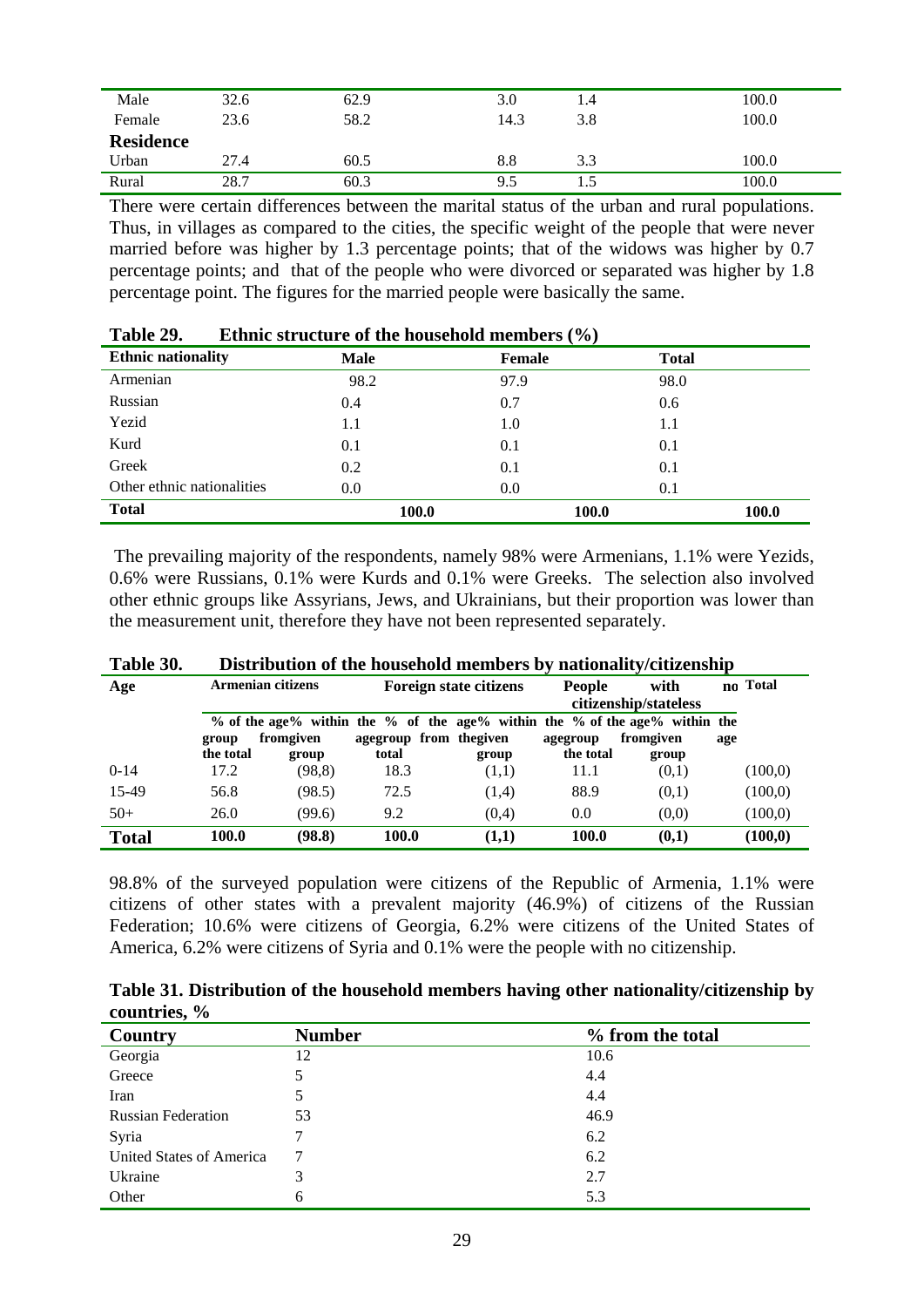| Not<br>mentioned | ⊥ັ                       | $\overline{\phantom{a}}$<br>ن د ۱ |
|------------------|--------------------------|-----------------------------------|
| <b>Total</b>     | $\overline{\phantom{a}}$ | 100                               |

2.2% of the surveyed household members represented the refugees from Azerbaijan.

Additionally, the survey compiled information about the social and economic status of the household members under survey.<br>Table 22. Evenlywered that:

| <b>Employment status of the household members by gender</b><br>Table 32. |                            |              |      |                     |       |       |
|--------------------------------------------------------------------------|----------------------------|--------------|------|---------------------|-------|-------|
| <b>Employment status</b>                                                 | <b>Total number</b><br>Men |              | Wom  | % against the total |       |       |
|                                                                          |                            |              | en   | <b>Total</b>        | Men   | Women |
| Employed within the government sector                                    | 1329                       | 672          | 657  | 12.9                | 13.6  | 12.3  |
| Hired employees in the non-government                                    |                            |              |      |                     |       |       |
| sector                                                                   | 1499                       | 1074         | 425  | 14.6                | 21.7  | 7.9   |
| Self-employed in the sector of agriculture                               |                            |              |      |                     |       |       |
|                                                                          | 866                        | 434          | 432  | 8.4                 | 8.8   | 8.1   |
| Self-employed in other sectors                                           | 461                        | 335          | 126  | 4.5                 | 6.8   | 2.4   |
| Employers                                                                | 56                         | 42           | 14   | 0.5                 | 0.8   | 0.3   |
| Pensioners/allowance beneficiaries                                       | 1352                       | 518          | 834  | 13.1                | 10.5  | 15.6  |
| Pupils/students                                                          | 1603                       | 803          | 800  | 15.6                | 16.3  | 14.9  |
| Housewives                                                               | 1060                       | $\mathbf{0}$ | 1060 | 10.3                | 0.0   | 19.8  |
| Registered unemployed                                                    | 75                         | 20           | 55   | 0.7                 | 0.4   | 1.0   |
| Non registered unemployed                                                | 872                        | 383          | 489  | 8.5                 | 7.8   | 9.1   |
| Under care                                                               | 926                        | 503          | 423  | 9.0                 | 10.2  | 7.9   |
| Other                                                                    | 151                        | 129          | 22   | 1.5                 | 2.6   | 0.4   |
| Not mentioned                                                            | 41                         | 23           | 18   | 0.4                 | 0.5   | 0.3   |
| <b>Total</b>                                                             | 10291                      | 4936         | 5355 | 100,0               | 100,0 | 100,0 |

27.5% of the surveyed household members were hired employees, 15.6% were pupils and students, 13.1% were pensioners and allowance recipients, 12.9% were self-employed and 9.2% were unemployed.

#### **Figure 5. Distribution of the surveyed population (aged 15 and above) by the area of expertise (%)**



The survey discovered that only 37% of the household members had mentioned that they have a specialty in a specific area.

Among the widely spread specialties were the ones associated with engineering, economics, social sciences, medicine, linguistics, arts and cultural sector, with a high level of expertise rating 44.9% and an average level of expertise rating 27.8%.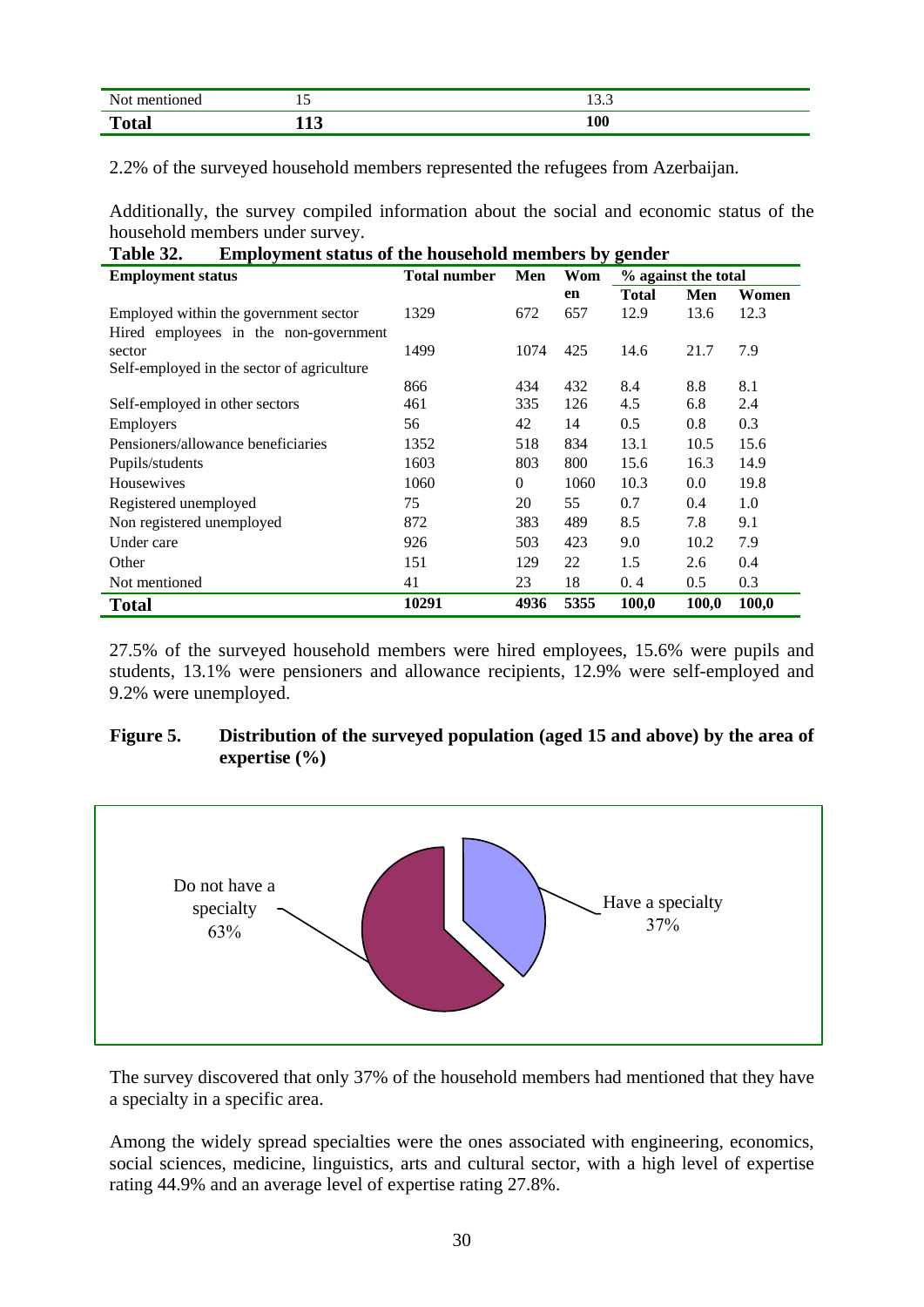| <b>Specialties</b>                                                 | <b>Number</b> | $\frac{0}{0}$<br>against<br>the total |
|--------------------------------------------------------------------|---------------|---------------------------------------|
| Specialties requiring high level of qualification                  | 1707          | 44.9                                  |
| Areas of natural and engineering sciences                          |               |                                       |
|                                                                    | 452           | 11.9                                  |
| Areas of biological, agricultural sciences and healthcare          |               |                                       |
|                                                                    | 302           | 7.9                                   |
| Area of education                                                  | 253           | 6.7                                   |
| Other high qualification specialists                               | 700           | 18.4                                  |
| Specialties requiring medium level of qualification                | 1056          | 27.8                                  |
| Areas of physics and engineering                                   | 277           | 7.3                                   |
| Areas of natural sciences and healthcare                           | 213           | 5.6                                   |
| Area of education                                                  | 329           | 8.7                                   |
| Areas of finance and economics, administration and social activity |               |                                       |
|                                                                    | 237           | 6.2                                   |
| Specialties associated with data processing and registration       |               |                                       |
|                                                                    | 164           | 4.3                                   |
| <b>Rendering of personal services</b>                              | 220           | 5.8                                   |
| Qualified specialties in the areas of agriculture, forestry,       |               |                                       |
| hunting, and fish hatching                                         | 7             | 0.2                                   |
| <b>Skilled workers</b>                                             | 532           | 14.0                                  |
| <b>Specialties not requiring qualification</b>                     | 114           | 3.0                                   |
| <b>TOTAL</b>                                                       | 3801          | 100.0                                 |

# **Table 33. Distribution of the household members by specialties**

At the moment of the survey, about 96.0% of the present and previous household members under survey were members of the given household, and more than 4.0% had ceased being a member of the given household.

#### **Figure 6. Distribution of the surveyed population, in accordance with the status of a household member at the moment of the survey**



Incidentally, 53.5% of the respondents that were not household members at the moment of the survey had migrated from other settlements during the survey period after 2002 (when entering the households) or had departed from the given settlement area for three and more months partaking in the migration process of the households under survey.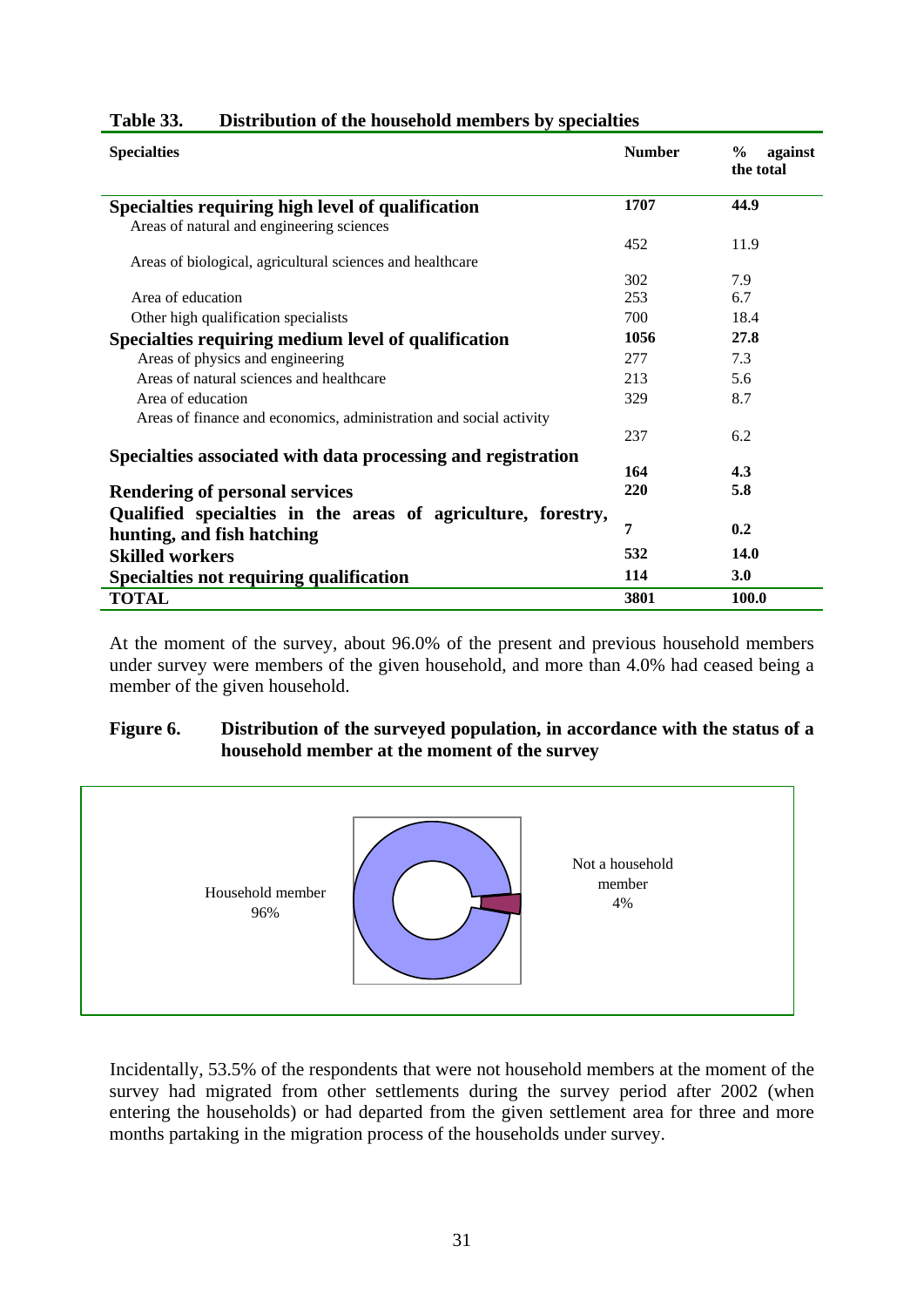# **Table 34. Distribution of the former members of the households in accordance with their migration movement during the period of 2002-2007**

|                                    | Number<br>household members | of the % against the total |
|------------------------------------|-----------------------------|----------------------------|
| Involved in migration movement     | 238                         | 53.5                       |
| Not involved in migration movement | 207                         | 46.5                       |
| <b>Total</b>                       | 445                         | 100.0                      |

Thus, 46.5% of the former members of the households were not involved in any migration movements; therefore interrogations about them were limited to this point.

# **Table 35. Distribution of the members of the households in accordance with their intention to leave the given settlement area forever, for a long-term-period or some time in the future**

|                                            | People that had an intention to<br>migrate |                          |         | Of which, those<br>intended<br>months    | that<br>migrate<br>to<br>within the upcoming 12 |
|--------------------------------------------|--------------------------------------------|--------------------------|---------|------------------------------------------|-------------------------------------------------|
|                                            | Number of the<br>household<br>members      | $%$ against the<br>total |         | Number of<br>the<br>household<br>members | $%$ against the<br>total                        |
| Definitely, yes                            | 206                                        | 2.3                      |         | 111                                      | 23.4                                            |
| Probably, yes                              | 274                                        | 3.0                      | $\{5.3$ | 94                                       | 19.8                                            |
| No                                         | 7020                                       | 76.3                     |         | 127                                      | 26.7                                            |
| Probably not                               | 628                                        | 6.8                      | 83.1    | 40                                       | 8.4                                             |
| Had difficulties answering the<br>question | 1069                                       | 11.6                     |         | 103                                      | 21.7                                            |
| <b>Total</b>                               | 9197                                       | 100.0                    |         | 475                                      | 100.0                                           |

Additionally, information was compiled about the prospective migration plans of the household members. Thus, 83.1% of the respondents mentioned that they had "no intention" or "probably no intention" to migrate from the given settlement area forever or for a long period of time (three and more months), and only 5.3% maintained that they were "definitely" planning to or "probably" planning to leave the given settlement forever or for a long time period some time in the future. 11.6% of the respondents had difficulties providing a definite answer to the question about their prospective migration plans.

Only 43.2% of the respondents that had migration plans maintained that they were "definitely" or "Probably" determined to migrate within the upcoming 12 months. Incidentally, 68.3% of those respondents were intending to migrate for the purpose of temporary residence, and 31.7% for permanent residence.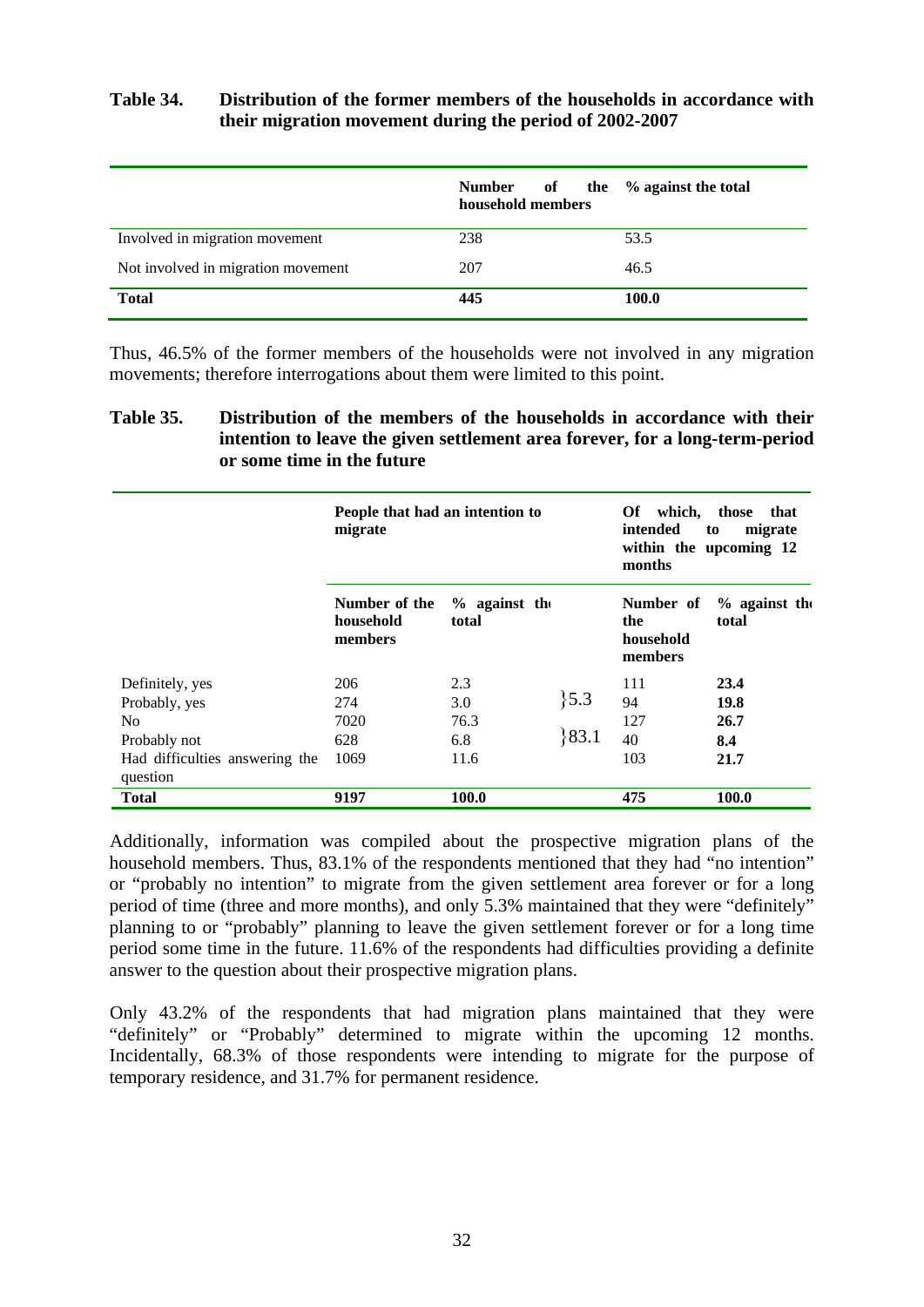| <b>Purpose</b>            | Number of the household<br>members | % against the total |
|---------------------------|------------------------------------|---------------------|
| <b>Total</b><br>Of which: | 136                                | <b>100.0</b>        |
| For permanent residence   | 63                                 | 31.7                |
| For temporary residence   | 199                                | 68.3                |
| Of which                  |                                    |                     |
| To work                   | 95                                 | 47.7                |
| To study                  | $\overline{4}$                     | 2.0                 |
| Other                     | 37                                 | 18.6                |

**Table 36. Distribution of the household members that had an intention to migrate, in accordance with the purpose of their relocation**

47.7% of the household members that intended to migrate for the purpose of temporary residence were planning to leave for work, 2.0% for study and 18.6% for other purposes.

| $\prime\mathbf{v}$ $\prime$ |                             |                               |              |
|-----------------------------|-----------------------------|-------------------------------|--------------|
| <b>Destination</b>          | <b>Purpose of migrating</b> |                               | <b>Total</b> |
|                             | For temporary residence     | For<br>permanent<br>residence |              |
| Republic of Armenia         | 11.5                        | 11.5                          | 11.5         |
| Georgia                     | 1.5                         | 5.8                           | 2.8          |
| <b>Russian Federation</b>   | 52.3                        | 36.5                          | 47.8         |
| Spain                       | 3.1                         | 0.0                           | 2.2          |
| Ukraine                     | 5.4                         | 11.5                          | 7.2          |
| United States of America    | 3.1                         | 21.2                          | 8.2          |
| Other                       | 11.6                        | 13.5                          | 12.1         |
| Not mentioned               | 11.5                        |                               | 8.2          |
| <b>Total</b>                | <b>100.0</b>                | <b>100.0</b>                  | <b>100.0</b> |

**Table 37. Planned departures of the household members by destinations and purposes**   $(0)$ 

52.3% of the household members that planned to migrate for temporary residence had Russian Federation in mind as their destination country, 5.4% were planning to leave for Ukraine, 3.1% were planning to leave for the United States, 3.1% for Spain, and 11.5% of the respondent had plans to migrate to other settlement areas of the Republic of Armenia. 36.5% of the household members that planned to migrate for permanent residence had Russian Federation in mind as their destination country, 21.1% were planning to leave for the United States, 11.5% for Ukraine, and 5.8% for Georgia and other countries.

Additionally, information was requested from the household members that expressed an intention to migrate about the circumstances that had stipulated their intention. Those factors have been classified and are represented in the Table below.

| Table 38. | Distribution of the household members that expressed an intention to      |
|-----------|---------------------------------------------------------------------------|
|           | migrate, in accordance with the reasons for such decision and the purpose |
|           | of migration                                                              |

| <b>Reasons</b>                                                              | <b>Incidence</b> |       | % from the Purpose of leaving |                               |
|-----------------------------------------------------------------------------|------------------|-------|-------------------------------|-------------------------------|
|                                                                             |                  | total | <b>Temporary</b><br>residence | <b>Permanent</b><br>residence |
| Absence of jobs<br>Absence of specialized jobs                              | 88               | 30.9  | 68                            | 18                            |
| Impossibility of sufficient earnings<br>to ensure adequate living standards | 16               | 5.6   | 6                             | 4                             |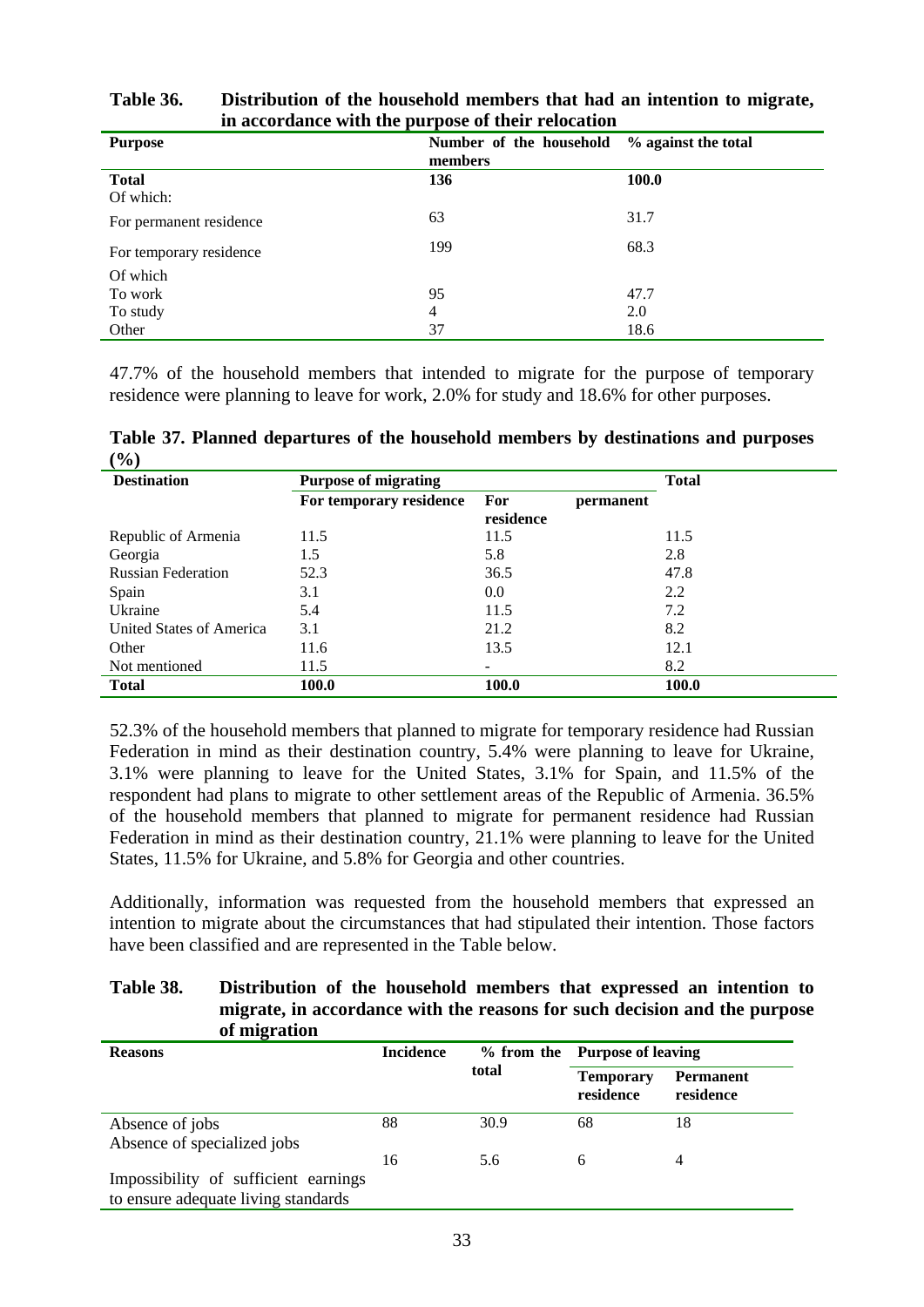| <b>Reasons</b>                   | <b>Incidence</b> | $%$ from the |                               | <b>Purpose of leaving</b>     |  |  |
|----------------------------------|------------------|--------------|-------------------------------|-------------------------------|--|--|
|                                  |                  | total        | <b>Temporary</b><br>residence | <b>Permanent</b><br>residence |  |  |
|                                  | 75               | 26.3         | 53                            | 19                            |  |  |
| Unhealthy social, moral and      |                  |              |                               |                               |  |  |
| psychological environment        | 5                | 1.8          | 4                             | $\Omega$                      |  |  |
| Unstable geopolitical situation  |                  |              |                               |                               |  |  |
|                                  | 6                | 2.1          | 3                             | 3                             |  |  |
| Absence of any prospects for the |                  |              |                               |                               |  |  |
| development of the               | 18               | 6.3          | 10                            | 6                             |  |  |
| country/settlement area          |                  |              |                               |                               |  |  |
| Difficulties in engaging in      |                  |              |                               |                               |  |  |
| entrepreneurial activity         | 3                | 1.1          | $\mathfrak{D}$                |                               |  |  |
| Family circumstances (reunion,   |                  |              |                               |                               |  |  |
| marriage, divorce, etc.)         |                  |              |                               |                               |  |  |
|                                  | 65               | 22.8         | 30                            | 30                            |  |  |
| Other                            | 9                | 3.2          | 8                             | $\mathbf{0}$                  |  |  |
| <b>Total</b>                     | 285              | 100.0        | 184                           | 81                            |  |  |

The household members that expressed an intention to migrate were offered to pick from the list of factors three main reasons that compelled them to leave. The obtained results pointed to the fact that quite high was the incidence of the reasons "Absence of jobs" (30.9%); "Impossibility of sufficient earnings to ensure adequate living standards" (26.3%); and "Family circumstances" (22.8%).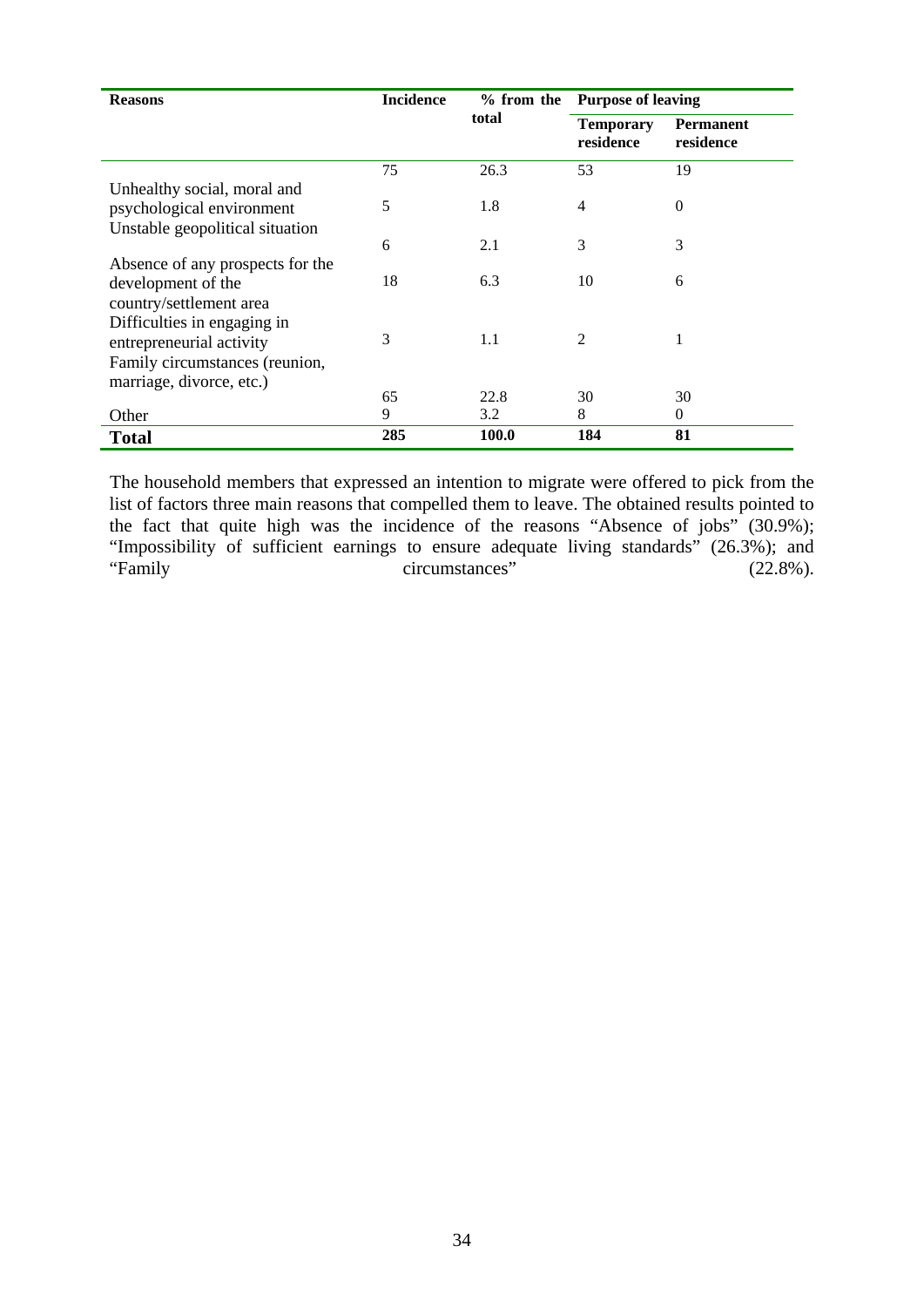# SECTION 4. EXTERNAL MIGRANTS

This Section includes information about those members of the households whose migration movements with duration of more than three months during the period of 2002-2007 have taken place beyond the borders of the Republic of Armenia, i.e. those household members that have returned from foreign countries; that are residing in foreign countries; or have immigrated from foreign countries.

#### **Table 39. Representation of the household members involved in foreign migration transfers during the period of 2002-2007**

|                                                               | Household members under survey |                 | %<br>against<br>the total | Number of the<br>migrants                                                     |
|---------------------------------------------------------------|--------------------------------|-----------------|---------------------------|-------------------------------------------------------------------------------|
|                                                               | Number                         | Specific weight |                           | (weighted)<br>within the total<br>number of the<br>RoA population<br>(person) |
| Migrants that returned from foreign<br>countries/re-emigrants | 265                            | 2.6             | 30.1                      | 86 397                                                                        |
| in<br>residing<br>Migrants<br>foreign<br>countries/emigrants  | 590                            | 5.7             | 67.1                      | 205 620                                                                       |
| People that immigrated from foreign<br>countries/immigrants   | 25                             | 0.2             | 2.8                       | 8782                                                                          |
| <b>Total</b>                                                  | 880                            | 8.5             | 100.0                     | 300 799                                                                       |

8.5% of the members of the households included in the survey were involved in foreign migration processes**.** 

# **4.1 Migrants that Returned from Foreign Countries/Re-emigrants**<sup>3</sup>

 $\overline{\phantom{a}}$ 

This sub-section represents statistical data about those members of the households who were in Armenia during the period of the survey but had been residing in a foreign country (one and the same country) for more than three months during the period of 2020-2007, including those who returned during the survey period from their trip undertaken prior to 2002 (see Table 39).

In proportion, the migrants that returned from foreign countries constitute the one thirds of the total number of the migrants involved in foreign migration processes.

The age structure of this group of migrants has the following distribution by gender.

#### **Table 40. Distribution of the migrants that returned from foreign countries, by age and gender (%)**

| Age groups | Men                                                                      |                                          | Women                                                                    |                                       | Total                                                                      |                                                |
|------------|--------------------------------------------------------------------------|------------------------------------------|--------------------------------------------------------------------------|---------------------------------------|----------------------------------------------------------------------------|------------------------------------------------|
|            | $\frac{0}{0}$<br>of<br>the<br>given<br>age<br>from<br>group<br>the total | $\%$ within the<br>given<br>age<br>group | $\frac{0}{0}$<br>the<br>of<br>given<br>age<br>from<br>group<br>the total | % within the<br>given<br>age<br>group | $\frac{6}{9}$<br>- of<br>the<br>given<br>age<br>from<br>group<br>the total | $\frac{0}{0}$<br>within the<br>given age group |
| 0-4        | 3.0                                                                      | 55.6                                     | 4.0                                                                      | 44.4                                  | 3.4                                                                        | 100.0                                          |

 $3$  Re-emigrant is a person who was in a foreign country as an international migrant for more than three incessant months (long-term or short-term) during the period of the survey and returned to Armenia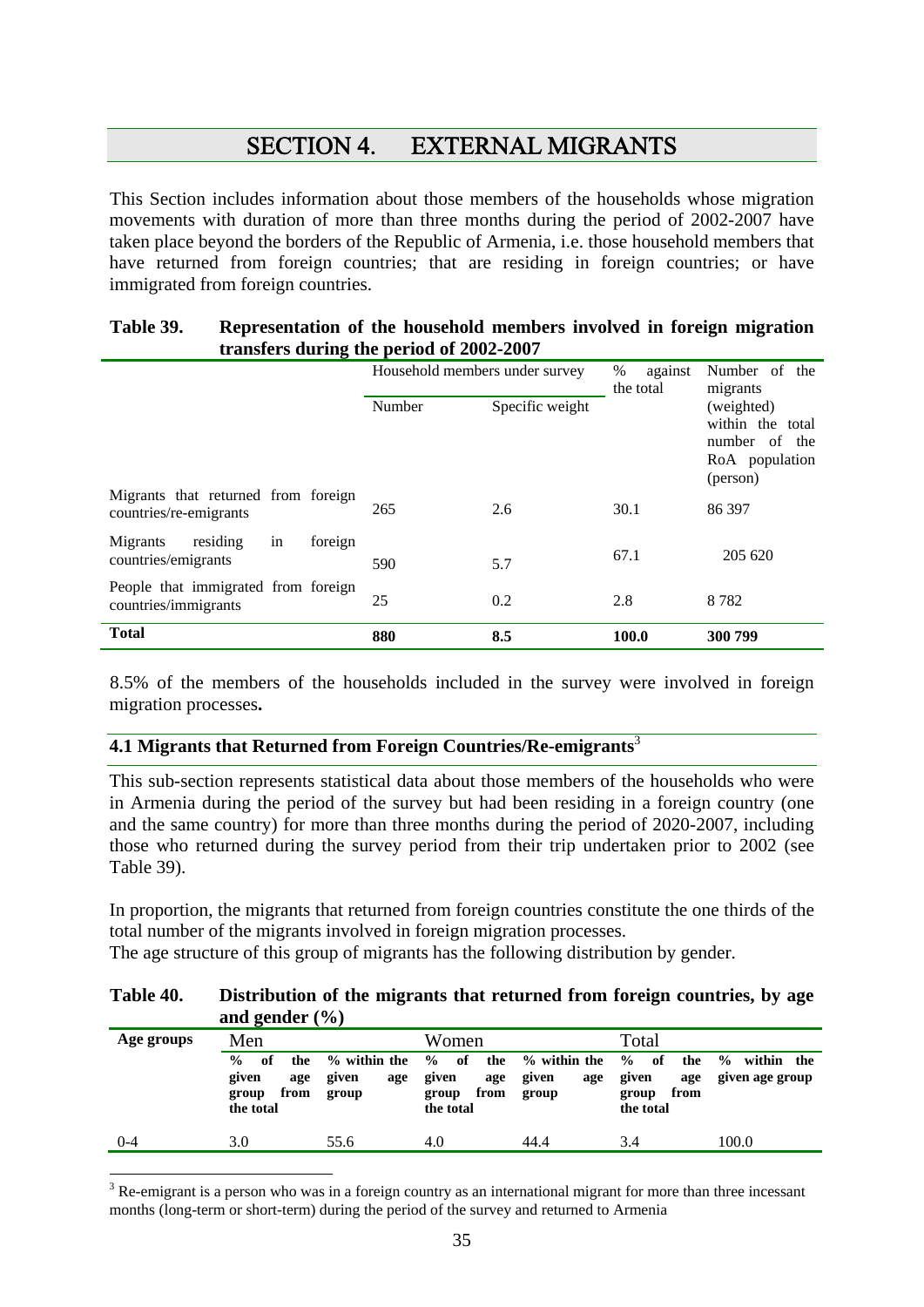| $5-9$        | 4.3   | 63.6 | 4.0   | 36.4  | 4.2   | 100.0 |
|--------------|-------|------|-------|-------|-------|-------|
| $10-14$      |       | 37.5 | 5.0   | 62.5  | 3.0   | 100.0 |
| $15-19$      | 1.8   | 30.0 | 7.0   | 70.0  | 3.8   | 100.0 |
| $20 - 24$    | 12.7  | 65.6 | 11.0  | 34.4  | 12.1  | 100.0 |
| $25-29$      | 13.3  | 57.9 | 16.0  | 42.1  | 14.3  | 100.0 |
| $30 - 34$    | 15.2  | 80.6 | 6.0   | 19.4  | 11.7  | 100.0 |
| 35-39        | 7.9   | 72.2 | 5.0   | 27.8  | 6.8   | 100.0 |
| $40 - 44$    | 9.7   | 76.2 | 5.0   | 23.8  | 7.9   | 100.0 |
| 45-49        | 12.7  | 61.8 | 13.0  | 38.2  | 12.8  | 100.0 |
| 50-54        | 7.9   | 65.0 | 7.0   | 35.0  | 7.6   | 100.0 |
| 55-59        | 4.9   | 47.1 | 9.0   | 52.9  | 6.4   | 100.0 |
| 60-64        | 1.8   | 60.0 | 2.0   | 40.0  | 1.9   | 100.0 |
| 65-69        | 3.0   | 62.5 | 3.0   | 37.5  | 3.0   | 100.0 |
| $70+$        | 0.0   | 0.0  | 3.0   | 100.0 | 1.1   | 100.0 |
| <b>Total</b> | 100.0 | 62.3 | 100.0 | 37.7  | 100.0 | 100.0 |

The data represented in the Table above indicate that within the structure of the migrants that returned from foreign countries the prevalent portion belongs to the 20-29 age group, followed by the 30-39 and 40-49 age groups, meaning that 65.7% of the household members that returned from foreign countries were in an active labor age (20-49). Incidentally, within the category of men the proportion of the 20-49 age group formed 71.5%, and within the category of women the same indicator showed 56%. In all represented age groups, except for the 0-19 age group, the specific weight of men was significantly higher that that of the women.

|              |         | $\frac{1}{2}$                |         |                   |              |
|--------------|---------|------------------------------|---------|-------------------|--------------|
|              | Never   | been Married/living together | Widowed | Divorced/separate | <b>Total</b> |
|              | married |                              |         | d                 |              |
| $15-19$      | 100,0   | 0,0                          | 0,0     | 0,0               | 100,0        |
| 20-24        | 65,6    | 34,4                         | 0,0     | 0,0               | 100,0        |
| 25-29        | 39,5    | 60,5                         | 0,0     | 0,0               | 100,0        |
| 30-34        | 19,4    | 71,0                         | 0,0     | 9,7               | 100,0        |
| 35-39        | 11,1    | 77,8                         | 5,6     | 5,6               | 100,0        |
| $40 - 44$    | 0,0     | 100,0                        | 0,0     | 0,0               | 100,0        |
| 45-49        | 14,7    | 79,4                         | 0,0     | 5,9               | 100,0        |
| 50-54        | 0,0     | 100,0                        | 0,0     | 0,0               | 100,0        |
| 55-59        | 5,9     | 70,6                         | 23,5    | 0,0               | 100,0        |
| $60+$        | 0,0     | 68,8                         | 25,0    | 6,3               | 100.0        |
| Men          | 26.7    | 70.6                         | 0.7     | 2.0               | 100.0        |
| Women        | 23.0    | 63.2                         | 9.2     | 2.6               | 100.0        |
| <b>Total</b> | 25.3    | 67.9                         | 3.8     | <b>3.0</b>        | 100.0        |

**Table 41. Marital status of the household members that returned from foreign countries by age and gender (%)** 

67.9% of the household members that returned from foreign countries, aged 15 and above, were married, specifically 63.2% of women and 70.6% of men. One fourth of these household members had never been married before.

Prevalent in proportion among those migrants that returned from foreign countries were the people with general secondary education (41.9%), followed by the migrants with secondary vocational education (24.8%), and higher education (21.1%). Incidentally, the level of education among men exceeded that among women in the categories of general secondary and higher education, whereas in the categories of elementary, basic, secondary vocational and incomplete higher education women exceeded men in the level of education.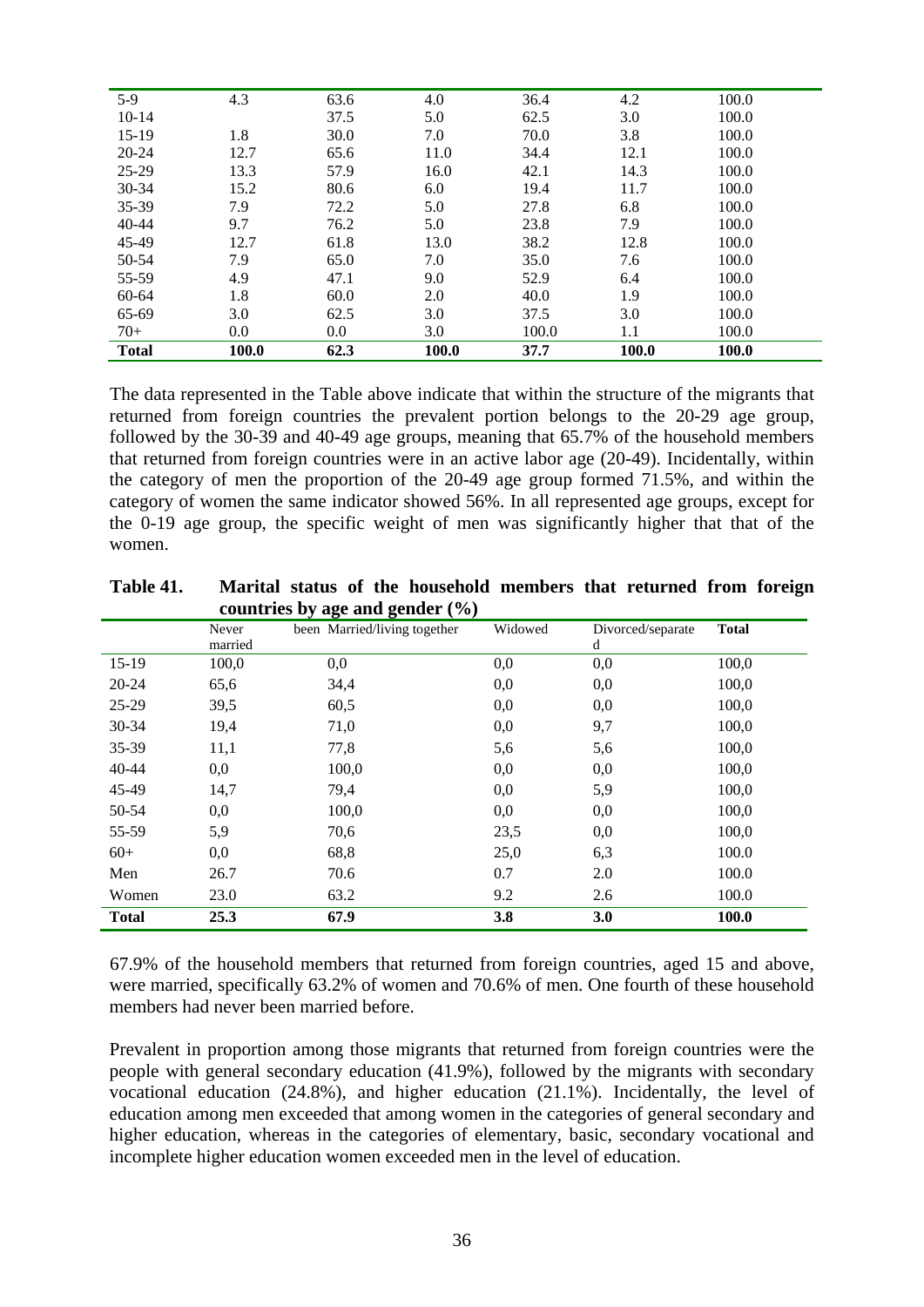|              |                                  |                     | countries, in accordance with age groups and genuer $(70)$ |            |            |           |      |              |
|--------------|----------------------------------|---------------------|------------------------------------------------------------|------------|------------|-----------|------|--------------|
|              | <b>Highest educational level</b> |                     |                                                            |            |            |           |      | <b>Total</b> |
|              | Elementary                       | Basic               | General                                                    | Secondary  | Incomplete | Higher    |      |              |
|              | education                        | secondary           | secondary                                                  | vocational | higher     | education |      |              |
|              | and lower                        | education           | education                                                  | education  | education  | and       |      |              |
|              |                                  | $(8 \text{ years})$ | $(10 \text{ years})$                                       |            |            | higher    |      |              |
| $10-14$      | 75.0                             | 25.0                |                                                            |            |            |           |      | 100.0        |
| $15-19$      | 10.0                             | 30.0                | 30.0                                                       | 20.0       | 10.0       |           |      | 100.0        |
| 20-24        | 3.1                              | 9.4                 | 56.3                                                       | 12.5       | 6.3        | 12.5      |      | 100.0        |
| $25-29$      |                                  | 7.9                 | 42.1                                                       | 18.4       |            | 31.6      | 00.0 |              |
| $30 - 34$    |                                  | 3.2                 | 38.7                                                       | 35.5       | 3.2        | 19.4      | 00.0 |              |
| 35-39        |                                  |                     | 50.0                                                       | 27.8       |            | 22.2      | 00.0 |              |
| 40-44        |                                  |                     | 47.6                                                       | 28.6       |            | 23.8      | 00.0 |              |
| 45-49        |                                  |                     | 35.3                                                       | 35.3       |            | 29.4      | 00.0 |              |
| 50-54        |                                  | 10.0                | 40.0                                                       | 30.0       |            | 20.0      | 00.0 |              |
| 55-59        |                                  | 11.8                | 23.5                                                       | 29.4       |            | 35.3      | 00.0 |              |
| $60+$        |                                  | 6.3                 | 68.8                                                       | 18.8       |            | 6.3       | 00.0 |              |
| Men          | 2.6                              | 6.5                 | 45.5                                                       | 22.1       | 0.6        | 22.7      | 00.0 |              |
| Women        | 5.4                              | 7.6                 | 35.9                                                       | 29.3       | 3.3        | 18.5      | 00.0 |              |
| <b>Total</b> | 3.6                              | 6.9                 | 41.9                                                       | 24.8       | 1.6        | 21.1      | 00.0 |              |

**Table 42. Educational level of the household members that returned from foreign countries, in accordance with age groups and gender (%)** 

93.6% of the household members that returned from foreign countries were citizens of the Republic of Armenia and 6.4% were citizens of other states.

Additionally, the survey disclosed some of the factors that had stipulated the migration to a foreign country by those household members that have returned from foreign countries. From the list proposed by the survey, the respondents were offered to choose up to three factors that had caused their departure to a foreign country.

| Table 43. | Distribution of the household members that returned from foreign          |  |  |  |  |
|-----------|---------------------------------------------------------------------------|--|--|--|--|
|           | countries, in accordance with the factors that had caused their departure |  |  |  |  |

| <b>Factors</b>                                                              | <b>Incidence</b> | % against the total |
|-----------------------------------------------------------------------------|------------------|---------------------|
| Absence of jobs                                                             | 132              | 38.3                |
| Absence of specialized jobs                                                 | 15               | 4.3                 |
| Impossibility of sufficient earnings to ensure<br>adequate living standards | 80               | 23.2                |
| social, moral<br>Unhealthy<br>and<br>psychological                          |                  |                     |
| environment                                                                 | 3                | 0.9                 |
| Unstable geopolitical situation                                             | 1                | 0.3                 |
| Absence of any prospects for the development of                             |                  |                     |
| the country/settlement area                                                 | 5                | 1.4                 |
| Difficulties in engaging in entrepreneurial activity                        | $\overline{4}$   | 1.2                 |
| Family circumstances (reunion, marriage, divorce,                           |                  |                     |
| $etc.$ )                                                                    | 68               | 19.7                |
| Other                                                                       | 37               | 10.7                |
| <b>Total</b>                                                                | 345              | <b>100.0</b>        |

Among the reasons that instigated the departure of the household members, prevalent was the "Absence of jobs" (38.3%); followed by the "Impossibility of sufficient earnings to ensure adequate living standards" (23.2%) and "Family circumstances" (19.7%). This means that for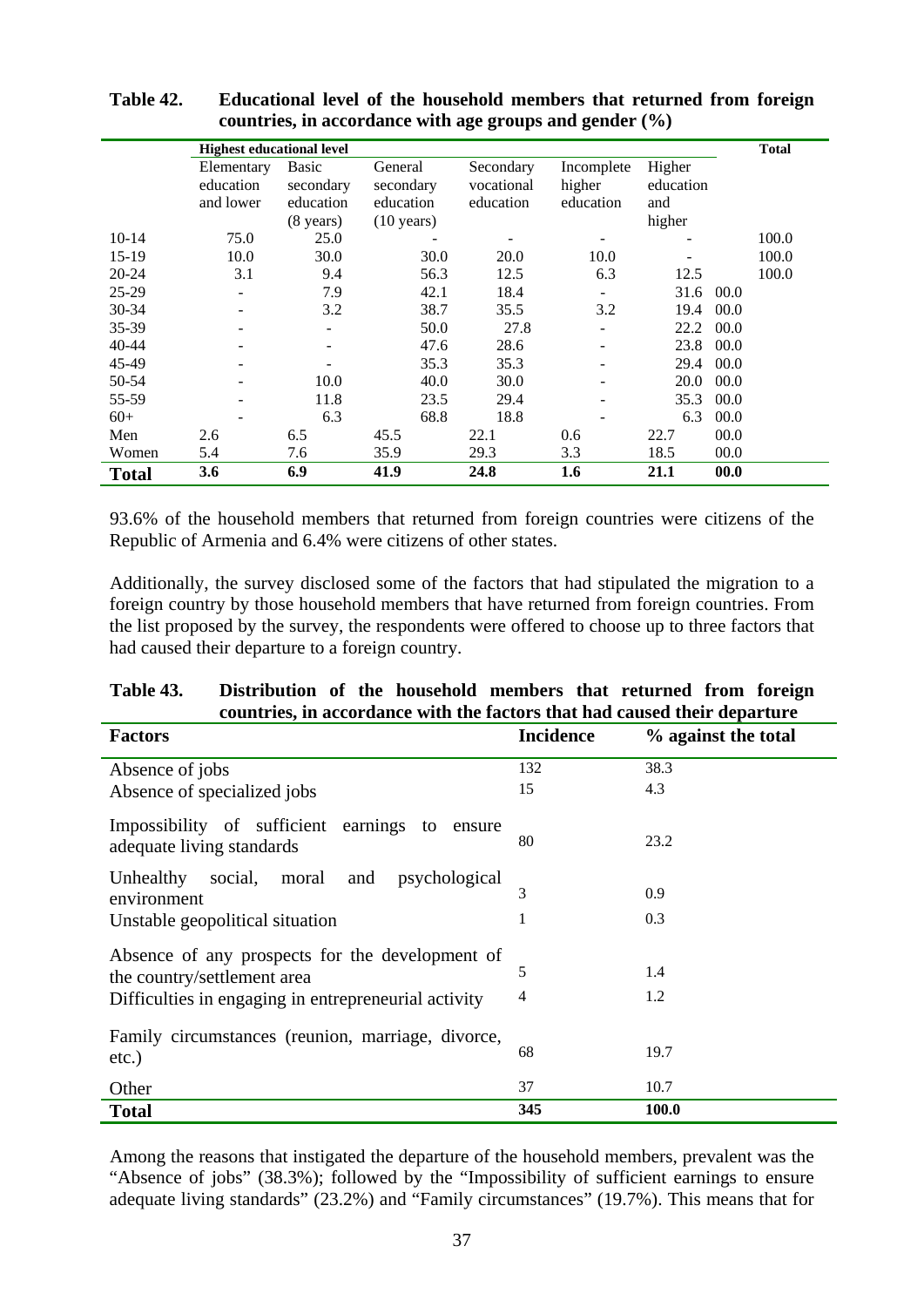61.5% of the household members included in this particular group the problem of earning sufficient resources was of primary importance.

## **Figure 7. Representation of the returning migrants aged 18 and above, in accordance with the success of their journey abroad**



More than half of the migrants that returned from foreign countries, 54% to be more exact, have described their journey abroad as "Totally successful" or "Rather successful", whereas only 27% have considered their trip "Unsuccessful" or "Rather unsuccessful". About 19% of the respondents found it hard to assess how successful their journey had been.

| Table 44. | Distribution of the household members that returned from foreign |  |  |  |  |
|-----------|------------------------------------------------------------------|--|--|--|--|
|           | countries, in accordance with their decision to travel abroad    |  |  |  |  |

|                   | of<br><b>Number</b><br>household<br>members | % against the total |
|-------------------|---------------------------------------------|---------------------|
| Personal decision | 82                                          | 31.0                |
| Family decision   | 168                                         | 63.4                |
| Other decision    | 8                                           | 3.0                 |
| Not mentioned     | 7                                           | 2.6                 |
| <b>Total</b>      | 265                                         | <b>100</b>          |

According to the respondent household members, for 31.0% of them the determination to travel abroad was based on personal decision, for 63.4% it was based on a family decision, and 3.0% had made this decision in some other way.

#### **Table 45. Representation of the migrants that returned from foreign countries, in accordance with the type of their dwelling abroad (%)**

|                                           | <b>Number</b><br>of<br>members | household | % against the total |
|-------------------------------------------|--------------------------------|-----------|---------------------|
| Privately owned apartment/town house      |                                |           | 4.5                 |
| Dwelling provided by friends or relatives | 71                             |           | 26.8                |
| Rented separate apartment/house           |                                |           | 32.8                |
| Rented room/corner                        | 62                             |           | 23.4                |
| Dormitory                                 |                                |           | 5.7                 |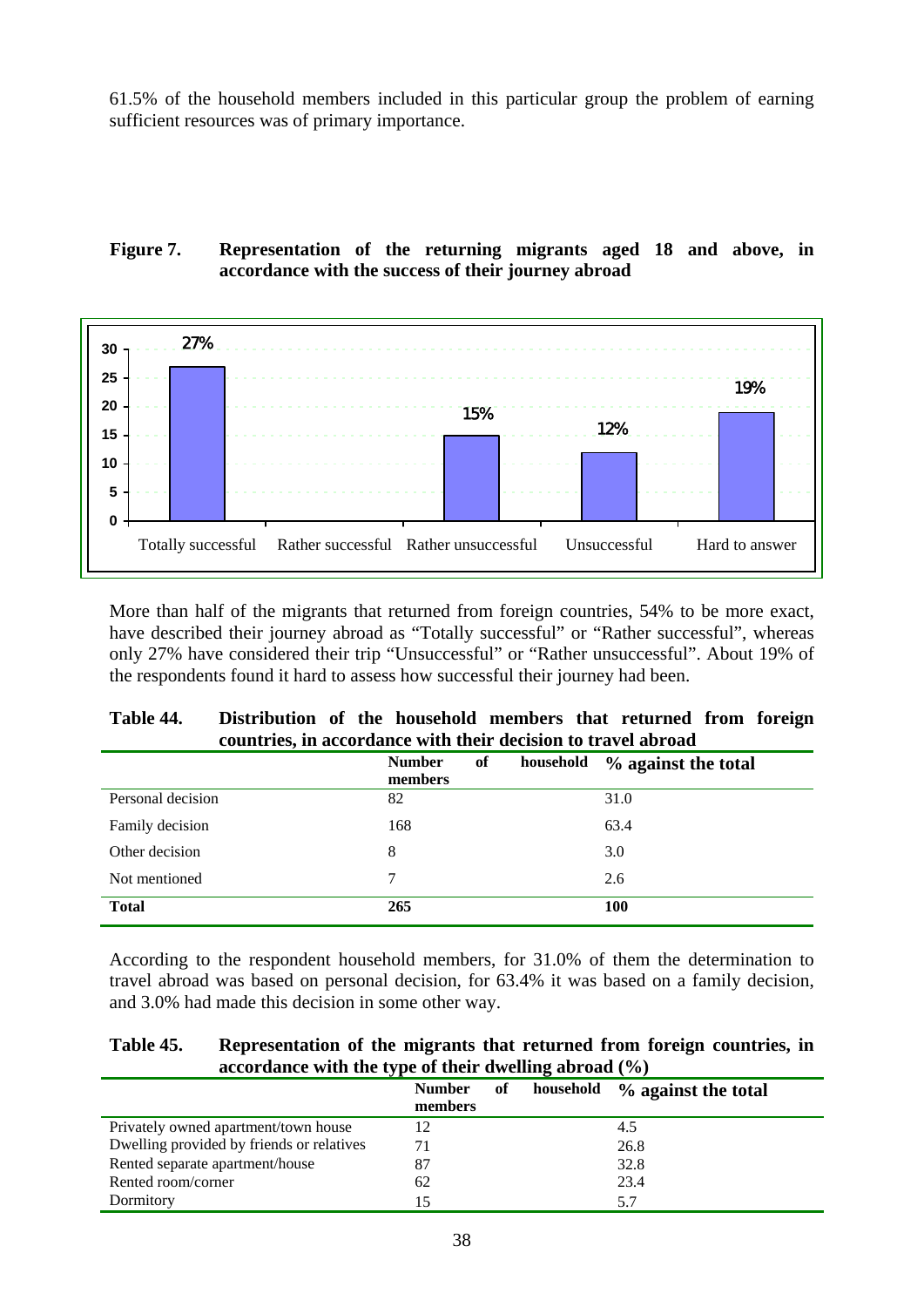| Other dwelling |     | ັ     |
|----------------|-----|-------|
| Not mentioned  |     | .     |
| <b>Total</b>   | 265 | 100.0 |

So basically, the migrants from the Republic of Armenia have been living in rented apartments (56.2%) or in dwellings provided by friends or relatives (26.8%).

| Table 46. | Distribution of the household members that returned from foreign          |  |
|-----------|---------------------------------------------------------------------------|--|
|           | countries, in accordance with their social and economic status abroad (%) |  |

|                                 | <b>Departed</b><br>from<br>city | Departed from<br>village | <b>Total</b> |
|---------------------------------|---------------------------------|--------------------------|--------------|
| Laborer                         | 53.0                            | 56.9                     | 54.0         |
| Pensioner/allowance beneficiary | 7.6                             | 6.2                      | 7.2          |
| Pupil/student                   | 0.5                             | 0.0                      | 0.4          |
| Housewife                       | 13.1                            | 9.2                      | 12.2         |
| Unemployed                      | 3.0                             | 0.0                      | 2.3          |
| Under care                      | 15.2                            | 20.0                     | 16.3         |
| Other                           | 7.6                             | 7.7                      | 7.6          |
| <b>Total</b>                    | 100.0                           | 100.0                    | 100.0        |

61.2% of the migrants that returned from foreign countries have been the bread-earners of the household, meaning that 54.0% of them have had jobs and 7.2% of them have been pensioners or welfare allowance beneficiaries. 2.3% of the migrants that returned from foreign countries have been unemployed, and the proportions of housewives, pupil/students, people under care and people with other statuses have been, correspondingly, 12.2%, 0.4%, 16.3% and 7.6%.

#### **Table 47. Distribution of the household members that returned from foreign countries, in accordance with their employment status abroad (%)**

| <b>Employment status</b>                 | <b>City</b> | <b>Village</b> | <b>Total</b> |
|------------------------------------------|-------------|----------------|--------------|
| Employed in the government sector        | 5.7         | 3.3            | 5.1          |
| Hired employees in non government sector | 52.0        | 50.0           | 51.5         |
| Self-employed                            | 2.3         | 8.4            | 3.8          |
| Fould no jobs                            | 8.6         | 5.0            | 7.7          |
| Have not been willing to or able to work | 31.4        | 33.3           | 31.9         |
| <b>Total</b>                             | 100.0       | 100.0          | 100.0        |
|                                          |             |                |              |

More than half of the household members that returned from foreign countries have been hired for employment predominantly within the non government sector (51.5%). Around the one thirds of the migrants that returned from foreign countries have not been willing to or have not been able to work.

Additionally, information was compiled about the total number of employment months abroad during the period of the survey.

## **Table 48. Representation of the migrants that returned from foreign countries, in accordance with the months of their employment abroad**

| Number of months | % against the total<br>Number of migrants  |         |                                                                |    |                                                                          |
|------------------|--------------------------------------------|---------|----------------------------------------------------------------|----|--------------------------------------------------------------------------|
|                  | cording<br>th Of<br>to<br>aployment months | legally | which.cording<br>according to the operation that<br>registered | to | th Of which, according to<br>the legally registered<br>employment months |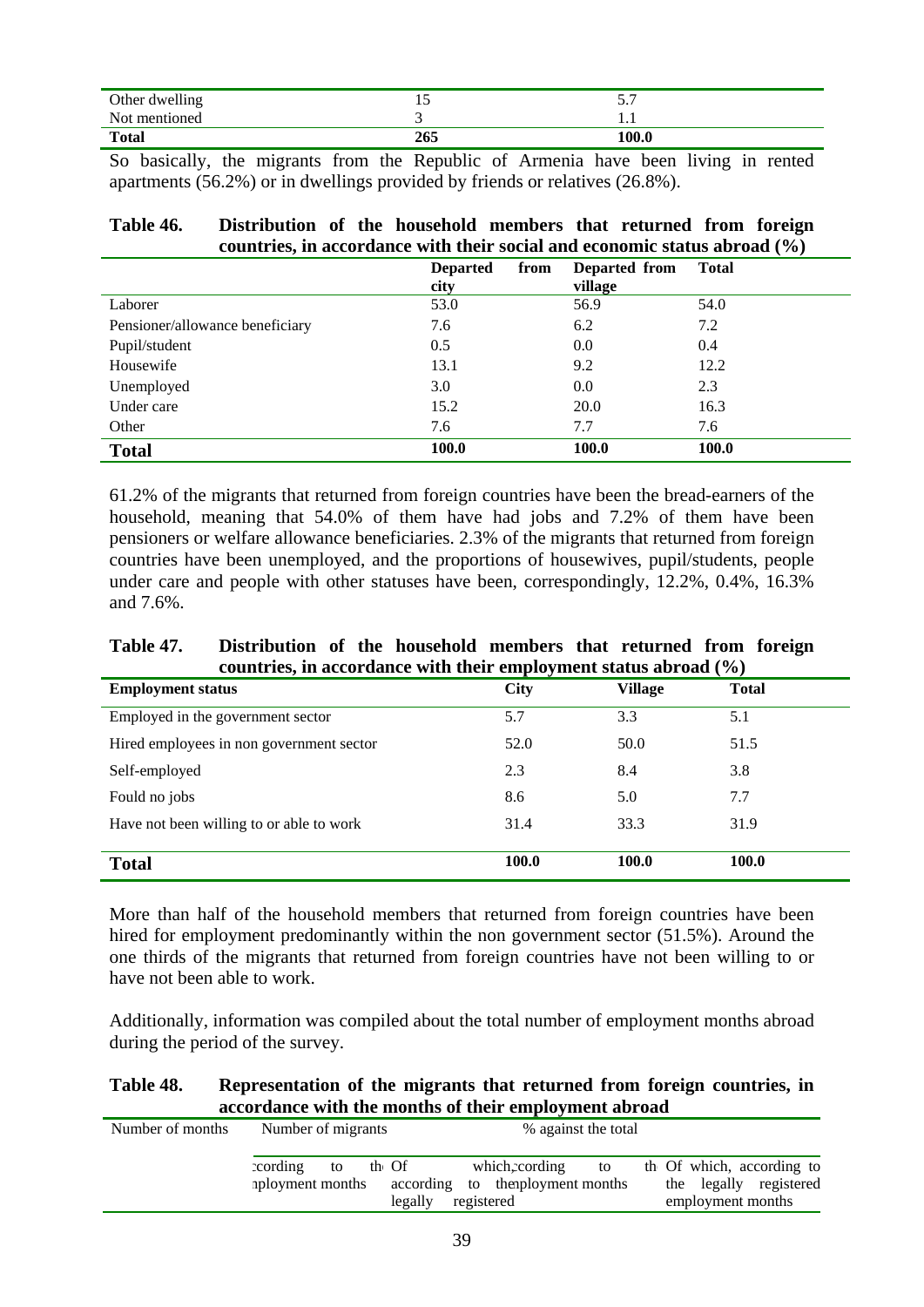|              |     | employment<br>months |       |       |  |
|--------------|-----|----------------------|-------|-------|--|
| $1 - 12$     | 79  | 16                   | 54.5  | 59.3  |  |
| 13-24        | 26  | 4                    | 17.9  | 14.8  |  |
| 25-36        | 17  | 2                    | 11.7  | 7.4   |  |
| 37-48        |     |                      | 3.4   | 3.7   |  |
| 49-60        | 3   | 2                    | 2.1   | 7.4   |  |
| $61+$        | 15  | 2                    | 10.3  | 7.4   |  |
| <b>Total</b> | 145 | 27                   | 100.0 | 100.0 |  |

According to the data presented above, more than half of the migrants that returned from foreign countries or 54.5% have been employed for up to one year, followed by the categories of those migrants that have been employed for 13-24 months and 25-36 months, with their total percentage going up to 29.6%.

## **Figure 8. Representation of the migrants that returned from foreign countries, in accordance with the legal registration of their employment abroad**



We can see from the chart that within the entire volume of employment months it was only during the 32.2% of time that the migrants' employment was not officially registered. In 49.3% of the cases the respondents have not been informed or have had difficulties answering the question (see Figure 8). The migrants' employment has been officially registered during 18.5% of the total employment months.

#### **Table 49. Representation of the migrants that returned from foreign countries, in accordance with the portion of the earnings they received abroad**

|                               | <b>Number</b><br>of<br>household members | % against the total |               |
|-------------------------------|------------------------------------------|---------------------|---------------|
| Received in full              | 100                                      | 68.9                |               |
| Received the main portion     | 22                                       | 15.2                | $\succ$ 84.1% |
| Received half of the earnings | 10                                       | 6.9                 |               |
| Received a miniscule portion  |                                          | 6.9                 |               |
| Did not receive               | 3                                        | 2.1                 | $\succ$ 9.0%  |
| <b>Total</b>                  | 145                                      | 100.0               |               |

The table above indicates that 84.1% of the migrants that returned from foreign countries have been paid their earned money fully or for the most part, of which 82.0% have received their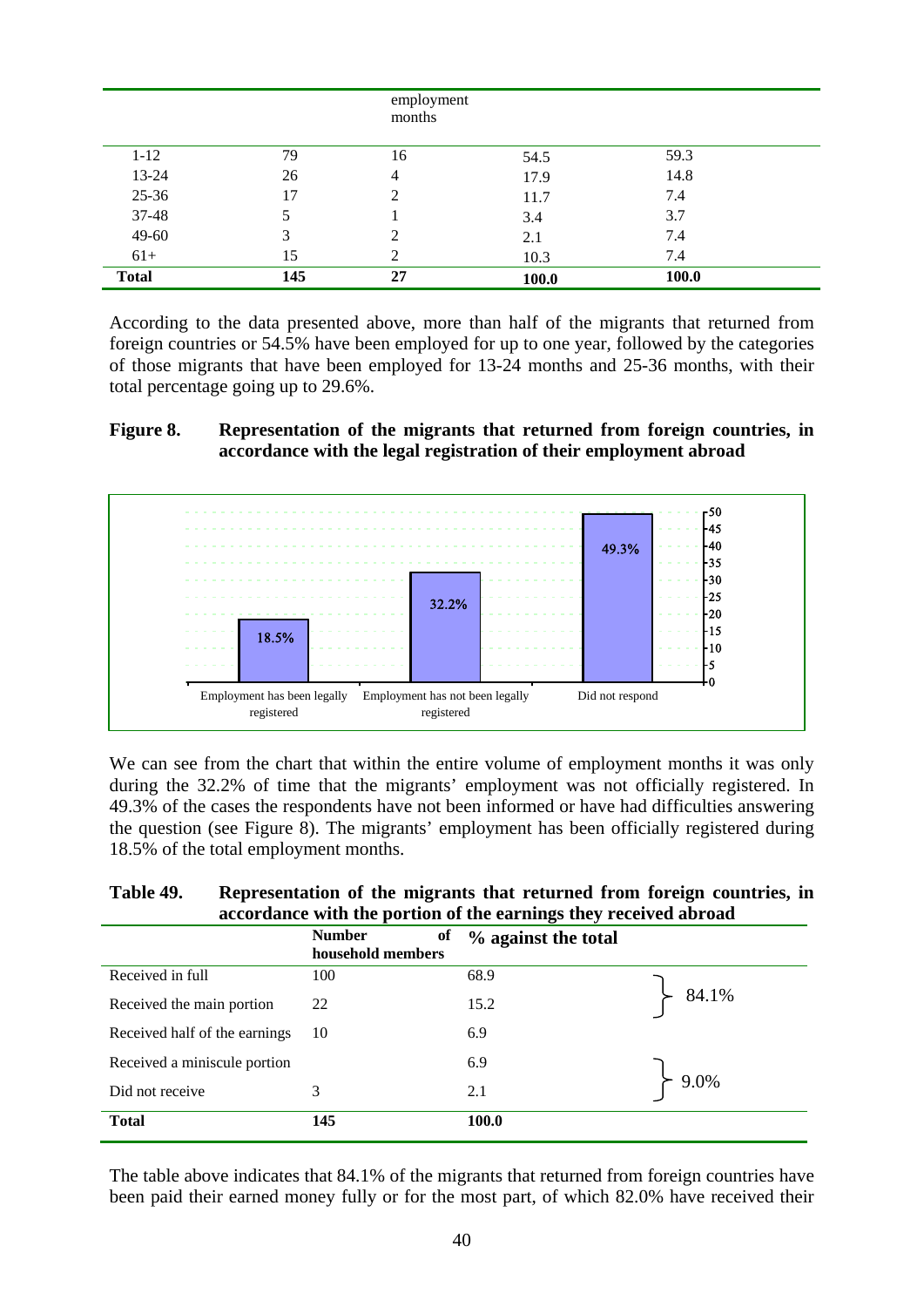earnings in full. 6.9% of the migrants that returned from foreign countries have been paid only half of their earnings, and 9.0% have received nothing or only a miniscule percentage of their earnings.

|                    |                                          | $\frac{1}{2}$       |      |
|--------------------|------------------------------------------|---------------------|------|
| Area of employment | <b>Number</b><br>of<br>household members | % against the total |      |
| Industry           | 15                                       | 10.0                |      |
| Construction       | 85                                       | 56.7                |      |
| Commerce           | 23                                       | 15.3                | 72 % |
| Transport          | 8                                        | 5.3                 |      |
| Services           | 9                                        | 6.0                 |      |
| Other              | 10                                       | 6.7                 |      |
| <b>Total</b>       | 150                                      | 100.0               |      |

## **Table 50. Distribution of the migrants that returned from foreign countries, in accordance with the area of their employment abroad (%)**

As shown in the Table above, the migrants that returned from foreign countries have mainly been engaged in the areas of construction and commerce, with their aggregate proportion amounting to 72%. The responses to the inquiries about the average monthly salaries of the migrants that returned from foreign counties, varied. 49.7% of the migrants refused to answer that question altogether justifying such behavior by the assurance that they did not know or were simply reluctant to answer the question. 2% of the respondents maintained that basically they had no earnings, and the distribution of the data collected about the monthly earnings of the members of the rest of the households (48%) in accordance with their employment areas is represented below.

|                  |    | areas abroad |         | o       | $\overline{\phantom{a}}$ | o       |                                                 |          |              |
|------------------|----|--------------|---------|---------|--------------------------|---------|-------------------------------------------------|----------|--------------|
| Area             | of | Did not Iad  |         |         |                          |         | no Size of the earnings expressed in US dollars |          |              |
| employment       |    | respond      | arnings | 150-399 | 400-699                  | 700-999 | 1000-                                           | $2000 -$ | <b>Total</b> |
|                  |    |              |         |         |                          |         | 1999                                            | 10000    |              |
| Industry         |    | 14.3         | 0.0     | 21.4    | 7.2                      | 42.9    | 7.1                                             | 7.1      | 100.0        |
| Construction     |    | 45.2         | 1.2     | 13.1    | 25.0                     | 8.3     | 7.2                                             | 0.0      | 100.0        |
| <b>Transport</b> |    | 50.0         | 0.0     | 12.5    | 12.5                     | 12.5    | 12.5                                            | $\Omega$ | 100.0        |
| <b>Services</b>  |    | 66.7         | 0.0     | 11.1    | 0.0                      | 11.1    | 11.1                                            | 0.0      | 100.0        |
| Commerce         |    | 69.6         | 4.4     | 0.0     | 8.7                      | 4.3     | 4.3                                             | 8.7      | 100.0        |
| Other            |    | 60.0         | 20.0    | 0.0     | 0.0                      | 0.0     | 20.0                                            | 0.0      | 100.0        |
| <b>Total</b>     |    | 49.7         | 2.0     | 10.9    | 17.0                     | 10.9    | 7.5                                             | 2.0      | 100.0        |

| <b>Table 51.</b> | Representation of the migrants that returned from foreign countries, in |
|------------------|-------------------------------------------------------------------------|
|                  | accordance with their average monthly earnings and their employment     |
|                  | areas abroad                                                            |

According to the data afforded by the respondents, greater was the proportion (17.0%) of those migrants who mentioned 400-699 US dollars as their average monthly earnings abroad. In the area of construction, the proportion (25.0.0%) of those migrants who mentioned 400- 699 US dollars as their average monthly earnings also prevailed. In the area of industry, prevalent were the ones (42.9%) that mentioned 700-999 US dollars as their average monthly earnings; and in other areas there were no significant differences between the sizes of the earnings.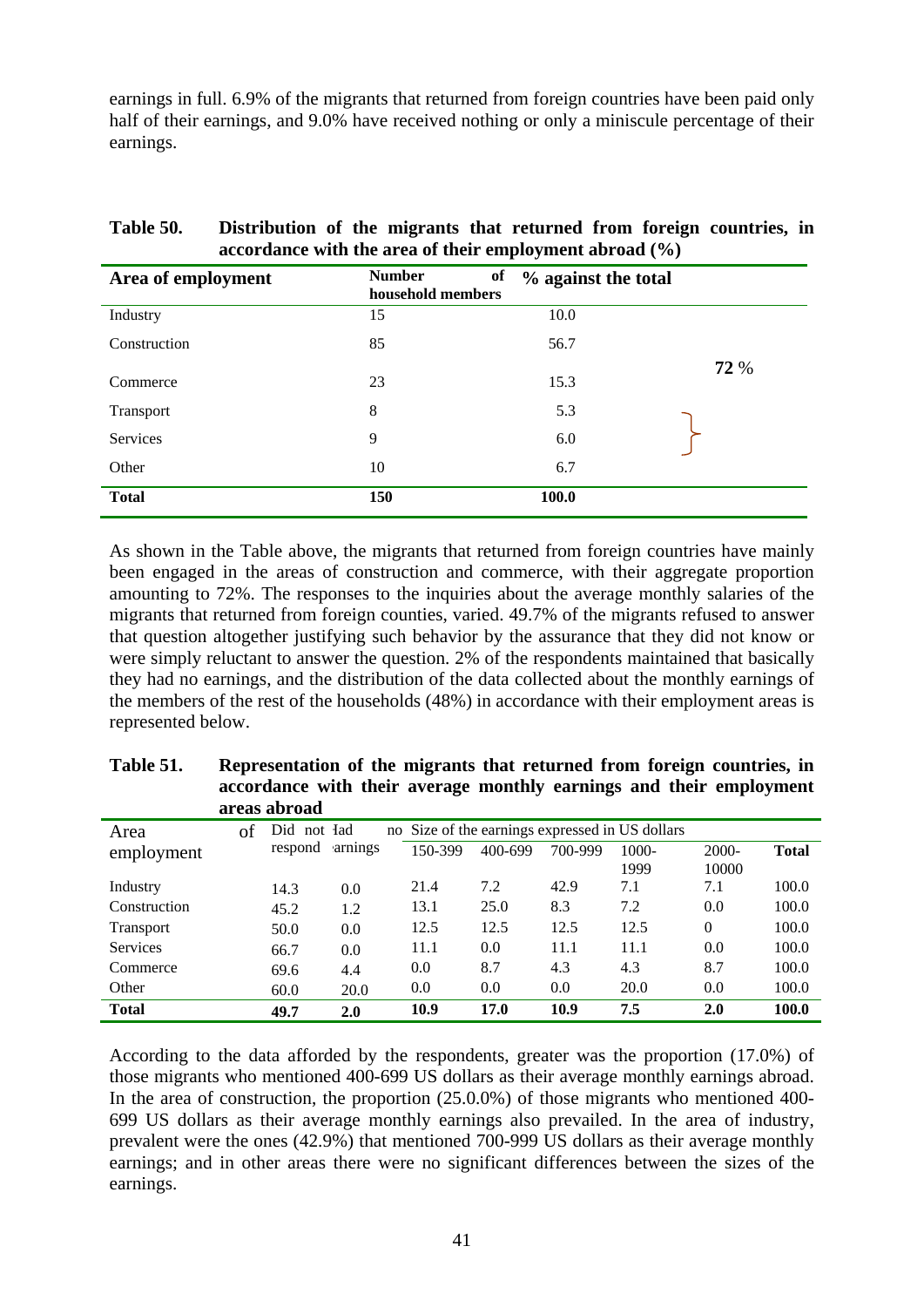Around 93% of the migrants that returned from foreign countries did not mention any non employment related incomes (allowances, etc.).

#### **Table 52. Representation of the migrants that returned from foreign countries, in accordance with the possibility of savings**

|                                  | <b>Number</b><br>of<br>household members | % against the<br>total |          |
|----------------------------------|------------------------------------------|------------------------|----------|
| Had savings                      | 29                                       | 11.9                   |          |
| Had some savings                 | 65                                       | 26.6                   | $42.2\%$ |
| Had significant savings          | 9                                        | 3.7                    |          |
| Did not have any savings         | 132                                      | 54.1                   |          |
| Had debts                        |                                          | 0.4                    | 57.8%    |
| Did not have sufficient earnings | 8                                        | 3.3                    |          |
| <b>Total</b>                     | 244                                      | 100.0                  |          |

More than 42.2% of the migrants that returned from foreign countries mentioned that they have been able to accumulate "some" or "significant" savings, whereas 57.8% maintained that they have not been able to save anything.

The respondents were offered to point out up to three ways of target use of their savings from the list proposed by the survey.

## **Table 53. Representation of the migrants that returned from foreign countries, in accordance with the incidence of the purposes of utilization of their savings**

| Purposes                                                                | Incidence | % from the total |
|-------------------------------------------------------------------------|-----------|------------------|
| For current household needs                                             | 86        | 43.9             |
| For various ceremonies and other stuff                                  | 15        | 8.2              |
| For utility and household needs like renovations,<br>restructuring, etc | 28        | 14.3             |
| For social need like healthcare, education, etc.                        | 31        | 15.8             |
| For acquisition of property for long-term use                           | 10        | 5.1              |
| For acquisition of real estate                                          | 13        | 6.6              |
| For investments in business or production                               | 4         | 2.0              |
| For financial investments like bank deposits, shares,                   |           |                  |
| etc.                                                                    | 1         | 0.5              |
| Other                                                                   | 7         | 3.6              |
| Total                                                                   | 196       | <b>100.0</b>     |

Among the purposes of utilization of the earnings mentioned above, predominant was the incidence of the expenses for current household needs (43.9%). A considerable portion of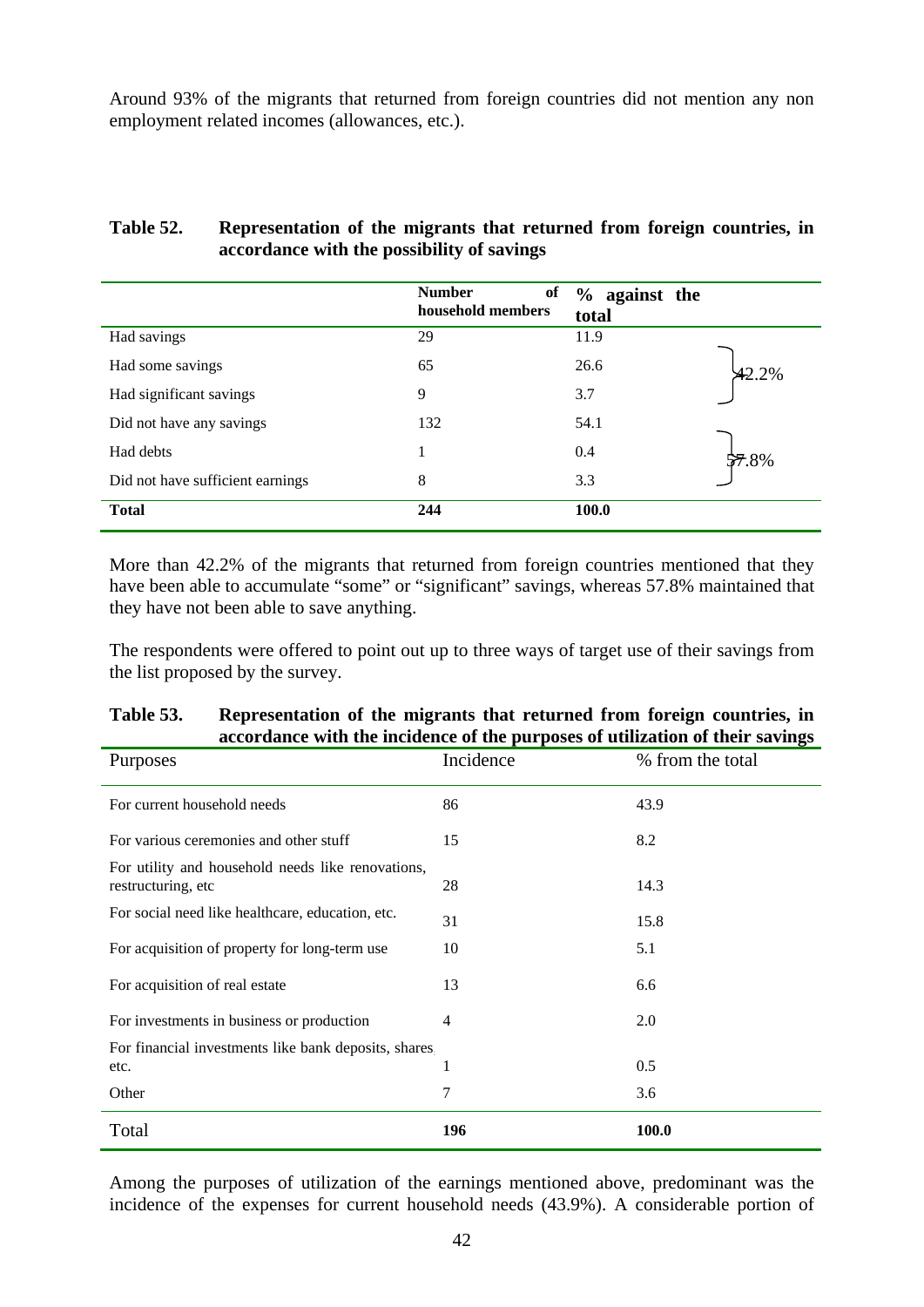costs referred to social needs like healthcare, education and so on (15.8%). Utility and household needs like renovations, reconstruction and so forth comprised only 14.3% of the costs**.** 

#### **Table 54. Distribution of the migrants that returned from foreign countries, in accordance with the ways and frequency of money transfer from abroad**   $(0/\lambda)$

|              | $\sqrt{2}$     |           |              |        |                          |                                |       |
|--------------|----------------|-----------|--------------|--------|--------------------------|--------------------------------|-------|
|              |                | Regularly | Occasionally | Rarely | Could<br>afford          | not There was no Total<br>need |       |
| Through      | friends<br>and |           |              |        |                          |                                |       |
| relatives    |                | 51.6      | 38.7         | 9.7    | $\overline{\phantom{0}}$ | $\overline{\phantom{0}}$       | 100.0 |
| Through      | banking<br>the | 39.7      | 38.4         | 21.9   | $\overline{\phantom{0}}$ | $\overline{\phantom{a}}$       | 100.0 |
| system       |                |           |              |        |                          |                                |       |
| Other        |                | 57.1      | 42.9         | 0.0    | $\overline{\phantom{0}}$ | $\overline{\phantom{0}}$       | 100.0 |
| <b>Total</b> |                | 20.9      | 19.2         | 9.2    | 30.5                     | 20.1                           | 100.0 |

About half of the migrants that returned from foreign countries have helped their households from abroad, and the other half have not done so because they have not been able to afford that, or there has been no need to do that.

## **Figure 9**. **Representation of the migrants that returned from foreign countries, in accordance with the ways of money transfer from abroad**



Around 65.8% of the financial support has been remitted through the banking system, 27.9% has been sent off through friends and relatives, and 6.3% has been transferred through other avenues.

#### **Table 55. Distribution of the migrants that returned from foreign countries, in accordance with their prior employment arrangements in foreign countries and their fulfillment (%)**

|                      | Prior<br>arrangements         |         | The arrangements worked     |     |        | Arrange<br>ments   | Total |
|----------------------|-------------------------------|---------|-----------------------------|-----|--------|--------------------|-------|
|                      | about<br>employment<br>$(\%)$ | In full | For the most part Partially |     | Hardly | did<br>not<br>work |       |
| Verbal promise       | 40.8                          | 30.9    | 15.5                        | 6.2 | 32.0   | 15.5               | 100.0 |
| Agreement in writing | 3.8                           | 44.4    | 0.0                         | 0.0 | 33.3   | 22.2               | 100.0 |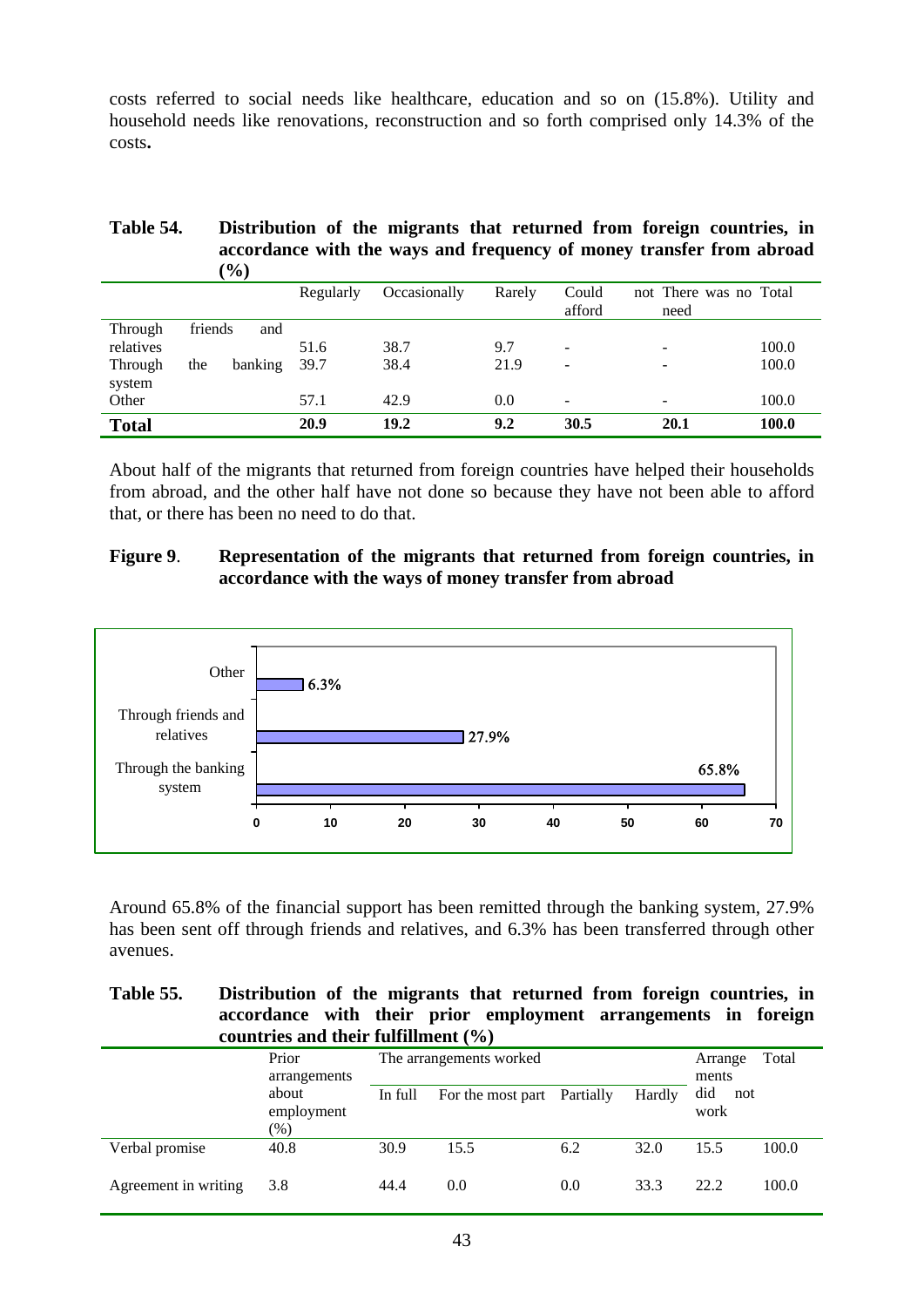| Other arrangements                             | 0.4   | 0.0  | 0.0                      | 0.0                      | 0.0                      | 100.0 | 100.0 |
|------------------------------------------------|-------|------|--------------------------|--------------------------|--------------------------|-------|-------|
| Without<br>prior $29.4$<br>any<br>arrangements |       | -    | $\overline{\phantom{0}}$ | $\overline{\phantom{0}}$ | $\overline{\phantom{0}}$ |       |       |
| Did not depart for 25.6<br>work                |       |      | -                        |                          | $\overline{\phantom{0}}$ |       |       |
| <b>Total</b>                                   | 100.0 | 31.5 | 16.7                     | 32.4                     | 13.9                     | 5.5   | 100.0 |

The survey disclosed that 45% of the migrants that returned from foreign countries have had prior employment arrangements, whereas 55% have not had any prior employment arrangements or did not migrate to the given foreign country to work.

Incidentally, the prior employment arrangements and promises have worked to this or that extent in 80.6% of the time; have failed in 5.5% of the cases; and have hardly worked in 13.9% of the time. Failures have been associated with a variety of factors.

## **Figure 10. Representation of the migrants that returned from foreign countries, in accordance with the reasons of the failures in their prior employment arrangements in foreign countries**



It should be noted that in 41.8% of the cases the prior employment arrangements have not worked because of objective realities; in 43.6% of the cases failures have been associated with the intermediaries or employers; and in 14.6% of the time arrangements have failed for other reasons.

The survey had also planned for the collection of data and information about the intermediary persons or organizations that had initiated the relocation of the migrants that returned from foreign countries.

## **Figure 11. Representation of the household members, in accordance with the intermediary that had initiated their migration**

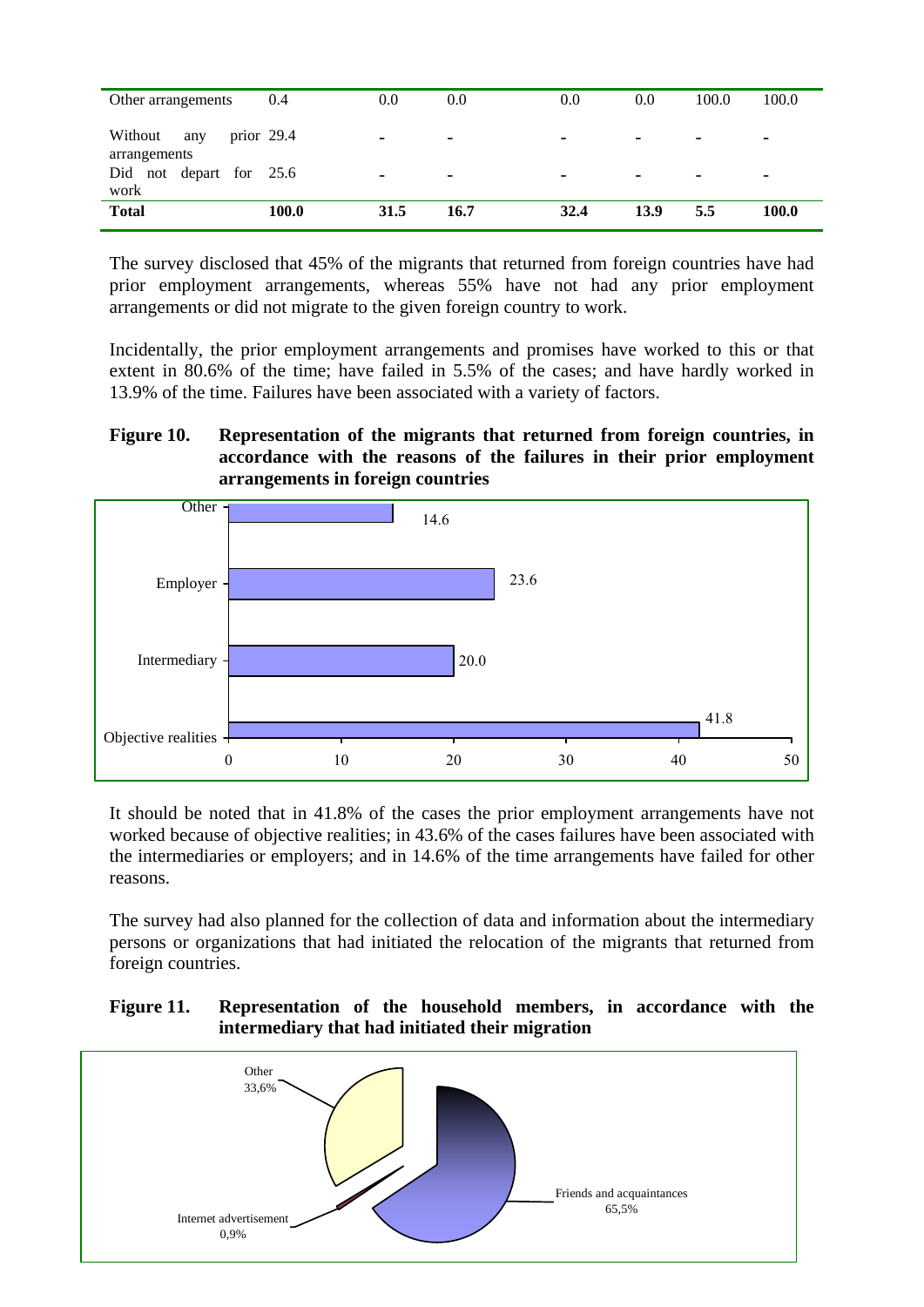Through the survey, it became obvious that for 65.5% of the respondents their migration had been solicited by friends and acquaintances; for 33.6% the intermediaries were other sources; and only 0.9% of the respondents had used the internet ad services.

Additionally, the survey disclosed that during their stay in foreign countries, 7.3% of the migrants have faced instances of confiscation of their passports. Incidentally, before their departure only 40% of the migrants have been familiar with the legislation pertaining to migrants and their own rights as migrants in the given foreign country. 60% of the migrants have had no idea.

## **Table 56. Distribution of the migrants that returned from foreign countries, in accordance with the entities they turned to for support in the face of difficulties**

|                                                               | % against the total |
|---------------------------------------------------------------|---------------------|
| The Embassy of the Republic of Armenia or consular department | 2.5                 |
| Local community                                               | 2.4                 |
| Other entities                                                | 10.5                |
| Never turned to any entity                                    | 84.6                |
| Total                                                         | 100.0               |

As shown in the Table below, only 15.4% of the respondents have turned to the Embassy of the Republic of Armenia, or its consular department, or to local communities or other entities for help when they have faced difficulties. 84.6% of the respondents have not turned to any entity for support in difficult situations.

#### **Table 57. Distribution of the household members that returned from foreign countries, in accordance with the main reasons for their return to Armenia (%)**

| <b>Purpose</b>                                       | <b>Incidence</b> | % against the total |
|------------------------------------------------------|------------------|---------------------|
| Fulfillment of the departure goal/completion of work | 73               | 17.9                |
| Absence of work                                      | 17               | 4.2                 |
| Insufficiency of earnings/incomes                    | 42               | 10.3                |
| Absence of acceptable prospects                      | 19               | 4.7                 |
| Pressure from the government and legal system        | 9                | 2.2                 |
| Unstable geopolitical situation                      | 10               | 2.4                 |
| Pressure from the social environment/surrounding     | 5                | 1.2                 |
| Pressure from the criminal environment               | 1                | 0.2                 |
| Difficult living conditions                          | 5                | 1.2                 |
| Nostalgia, missing family and relatives              | 95               | 23.2                |
| Inability to adjust to the new environment           | 11               | 2.7                 |
| Family circumstances                                 | 91               | 22.2                |
| Other                                                | 31               | 7.6                 |
| <b>Total</b>                                         | 409              | 100.0               |

This group of migrants was offered to submit up to three substantial reasons that had caused their return. According to the incidence of their responses, some of the major factors in repatriation were the "Nostalgia, missing family and relatives" (23.2%); the "Family circumstances" (22.2%); and the "Fulfillment of the departure goal/completion of work"  $(17.9\%)$ .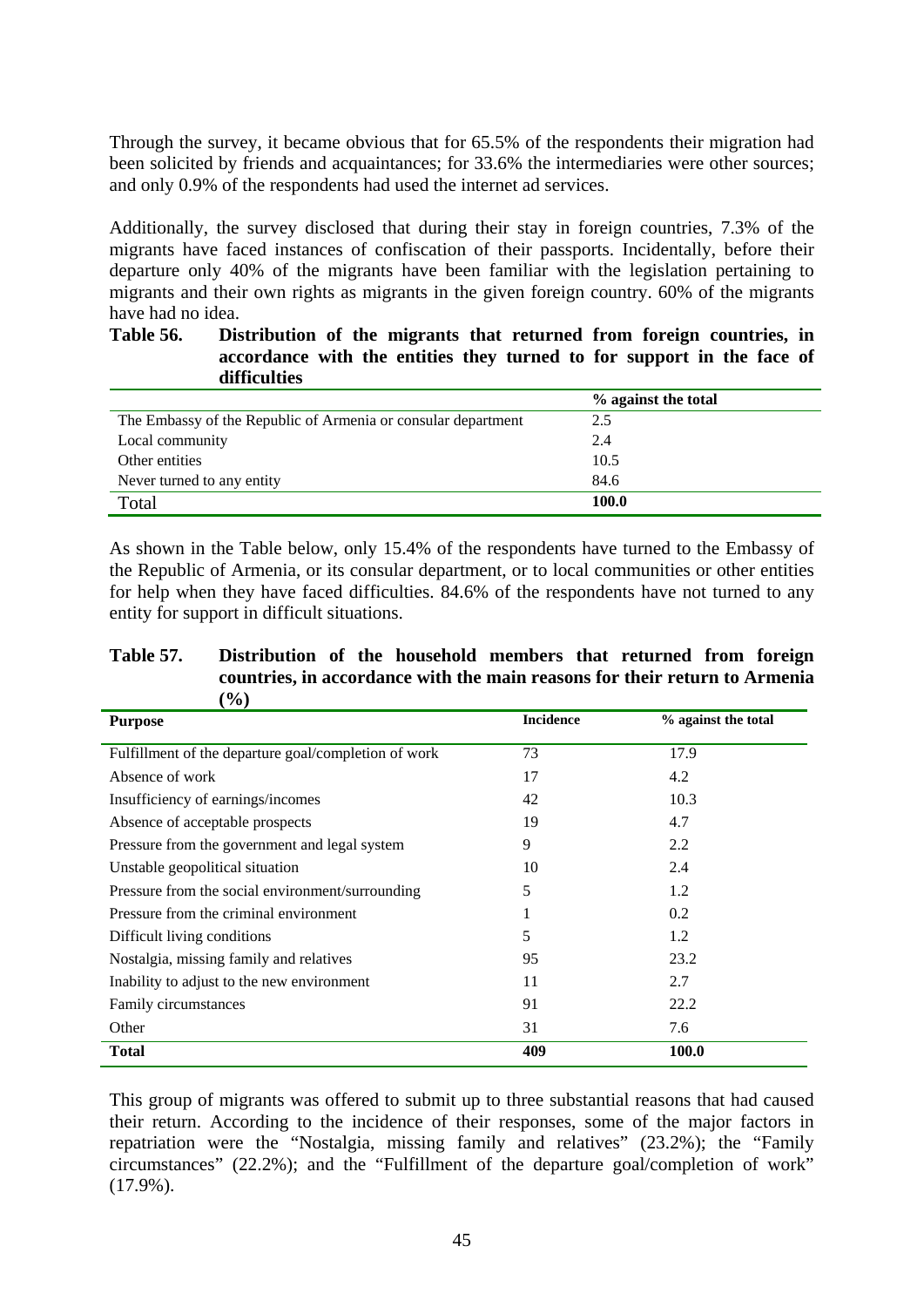| Table 58. | Representation of the household members that returned from foreign                        |
|-----------|-------------------------------------------------------------------------------------------|
|           | countries, in accordance with the countries they returned from $\left(\frac{0}{0}\right)$ |

| Country                      | <b>Number</b><br>of<br>household<br>members | % against the total |
|------------------------------|---------------------------------------------|---------------------|
| <b>Russian Federation</b>    | 214                                         | 80.8                |
| United States of America     | 13                                          | 4.9                 |
| Other CIS countries          | 13                                          | 4.9                 |
| European states              | 14                                          | 5.2                 |
| Republic of Nagorno-Karabakh | 9                                           | 3.4                 |
| Other                        | $\overline{2}$                              | 0.8                 |
| <b>Total</b>                 | 265                                         | 100.0               |

Among those migrants that repatriated from foreign countries to their native settlement prevalent were those that returned from the Russian Federation (80.8%); followed by the repatriates from the European states (5.2%); the United States of America (4.9%); and other CIS countries.

| Table 59. | Representation of the foreign migrants, in accordance with their migration |
|-----------|----------------------------------------------------------------------------|
|           | transfers during the period of 2002-2007                                   |

|                                                            | Number of<br>migration<br>transfers | $%$ against the<br>total |
|------------------------------------------------------------|-------------------------------------|--------------------------|
| Migrants that returned from foreign countries/re-emigrants | 595                                 | 28.1                     |
| Migrants located in foreign countries/emigrants            | 1494                                | 70.5                     |
| People that migrated from foreign countries/immigrants     | 30                                  | 1.4                      |
| <b>Total</b>                                               | 2119                                | 100.0                    |

The migrants that returned from foreign countries are responsible for the 28.1% of the total number of foreign migration transfers carried out during the period of the survey.

With consideration of the fact that the period of the survey includes the time period from 2002 to 2007 and that the migrants could have taken part in the migration processes, the survey has repeatedly addressed the issue of successiveness and frequency of those migration movements.

#### **Table 60. Representation of the household members that returned from foreign countries, in accordance with the year and successiveness of the last relocation during the survey period (persons)**

| relocation during the survey period (persons) |                           |                            |                              |      |          |  |          |       |
|-----------------------------------------------|---------------------------|----------------------------|------------------------------|------|----------|--|----------|-------|
|                                               | <b>Latest relocations</b> |                            | Including, by successiveness |      |          |  | Total    |       |
|                                               | <b>Number</b>             | $\%$ against th 1<br>total |                              |      |          |  | $5 - 10$ |       |
| 2002                                          |                           | 3.0                        | 37.5                         | 62.5 | $\Omega$ |  |          | 100.0 |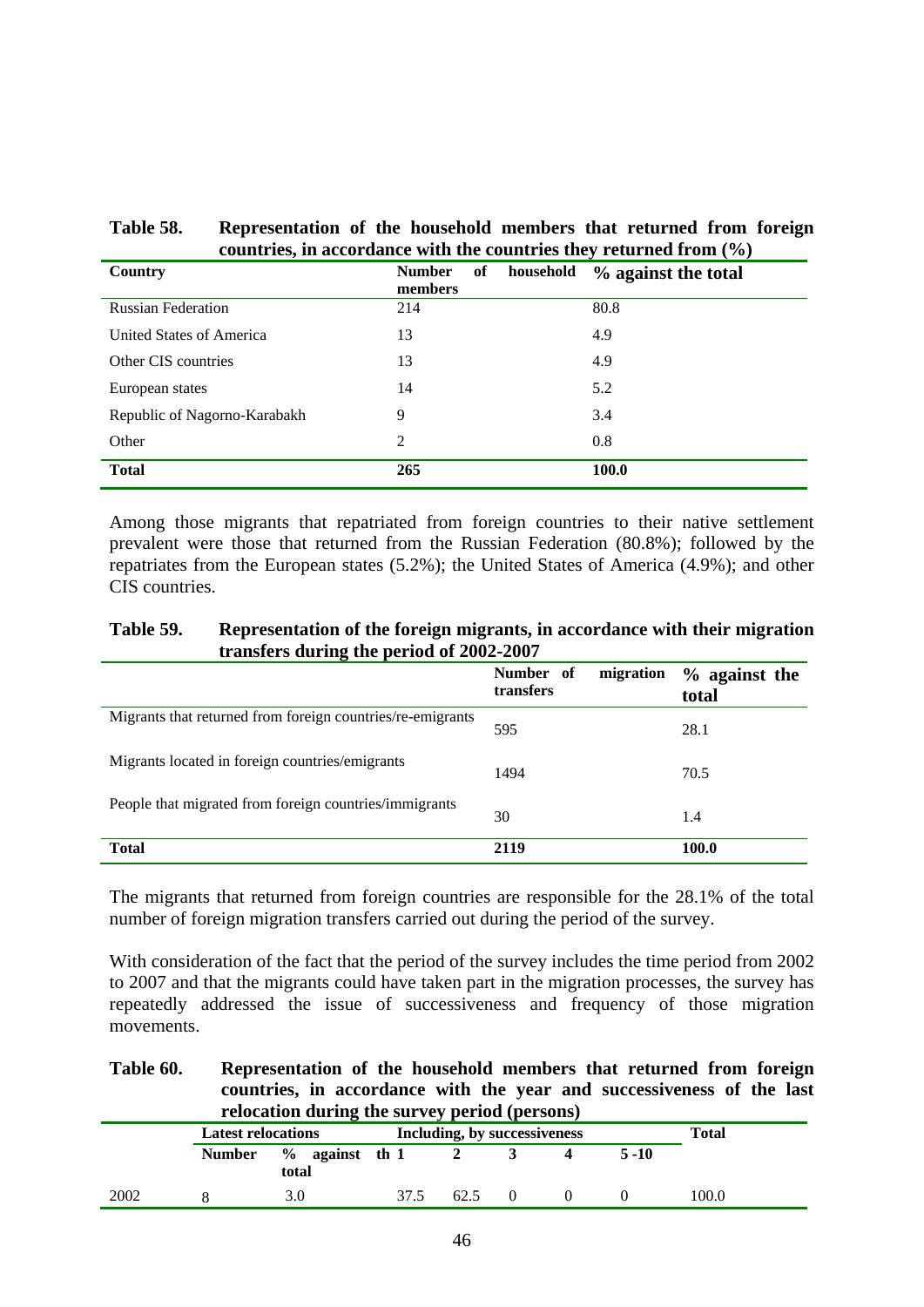| <b>Total</b> | 265 | 100.0 | 18.9 | 65.7 | 1.5 | 9.4  | 4.5 | 100.0 |  |
|--------------|-----|-------|------|------|-----|------|-----|-------|--|
| 2007*        | 72  | 27.2  | 5.6  | 63.9 | 5.6 | 18.1 | 6.9 | 100.0 |  |
| 2006         | 79  | 29.8  | 11.4 | 72.2 | 0.0 | 8.9  | 7.6 | 100.0 |  |
| 2005         | 45  | 17.0  | 35.6 | 57.8 | 0.0 | 4.4  | 2.2 | 100.0 |  |
| 2004         | 29  | 10.9  | 20.7 | 69.0 | 0.0 | 10.3 | 0.0 | 100.0 |  |
| 2003         | 32  | 12.1  | 37.5 | 62.5 |     |      |     | 100.0 |  |
|              |     |       |      |      |     |      |     |       |  |

Thus, the prevailing majority (84.5%) of the last 265 migration transfers during the period of 2002-2007 were the first and the second relocations by the migrants that returned from foreign countries. Incidentally, in terms of the years of migration, prevalent is the number of the migrants that returned during the last three years and represent the 74% of the total percentage of the repatriated migrants.

During the period of the survey, each migrant carried out an average of 2.2 trips.

 $\overline{a}$ 

<sup>∗</sup> During the period before the survey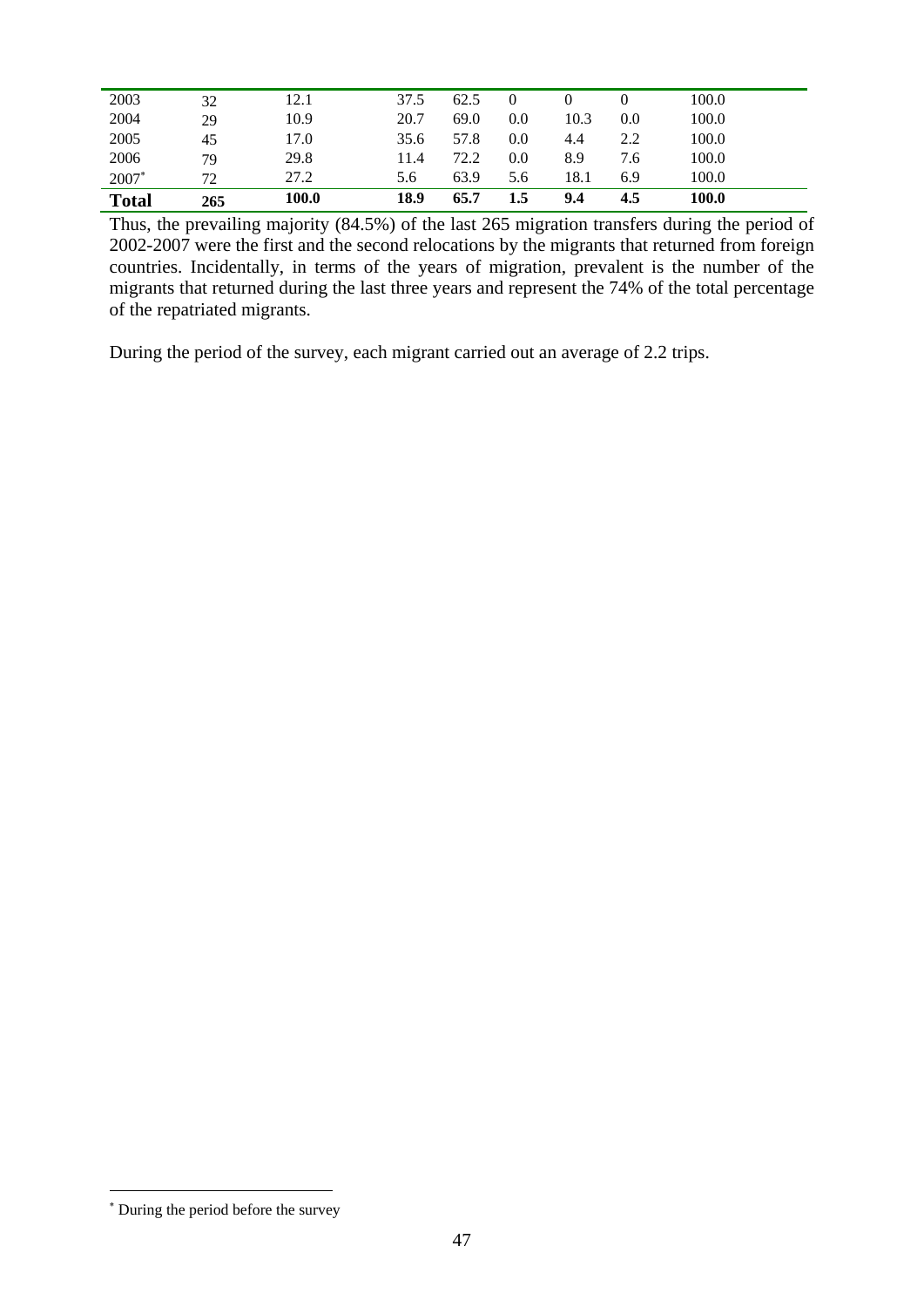# SECTION 5. MIGRANTS LOCATED IN FOREIGN **COUNTRIES**

According to the results of the survey, more than the two thirds of the household members involved in foreign migration processes are represented by the migrants located in foreign countries (see Table 39). 78 % of the migrants located in foreign countries are men, and 22% are women.

The prevailing majority (91.7%) of the household members located in foreign countries are the people aged from 15 to 59. Among men, the proportion of that age group is 93.9%, and among women – 83.5%. The average age of the male migrants located in foreign countries is 36.0 years; the average age of the female migrants is 31.0 years; and that of the total migrant population residing in foreign countries is 34.8 years.

| Table 61. | Representation of the age structure of the migrants residing in foreign |
|-----------|-------------------------------------------------------------------------|
|           | countries by gender $(\% )$                                             |

|              | Men               |                                | Women                          |               | Total                          |                |
|--------------|-------------------|--------------------------------|--------------------------------|---------------|--------------------------------|----------------|
|              | $%$ from<br>total | the % from the<br>given<br>age | % from the % from the<br>total | given<br>age  | % from the % from the<br>total | given<br>age   |
| $0 - 4$      | 1.7               | group<br>57.1                  | 4.7                            | group<br>42.9 | 2.4                            | group<br>100.0 |
| $5-9$        | 2.6               | 75.0                           | 3.1                            | 25.0          | 2.7                            | 100.0          |
| $10 - 14$    | 0.7               | 33.3                           | 4.7                            | 66.7          | 1.5                            | 100.0          |
| 15-19        | 5.0               | 76.7                           | 5.5                            | 23.3          | 5.1                            | 100.0          |
| 20-24        | 11.7              | 71.1                           | 17.3                           | 28.9          | 12.9                           | 100.0          |
| 25-29        | 14.9              | 80.2                           | 13.4                           | 19.8          | 14.6                           | 100.0          |
| 30-34        | 10.4              | 71.6                           | 15.0                           | 28.4          | 11.4                           | 100.0          |
| 35-39        | 9.1               | 80.8                           | 7.9                            | 19.2          | $8.8\,$                        | 100.0          |
| 40-44        | 11.2              | 82.5                           | 8.7                            | 17.5          | 10.7                           | 100.0          |
| 45-49        | 16.0              | 87.1                           | 8.6                            | 12.9          | 14.4                           | 100.0          |
| 50-54        | 11.4              | 89.8                           | 4.7                            | 10.2          | 10.0                           | 100.0          |
| 55-59        | 4.3               | 87.0                           | 2.4                            | 13.0          | 3.9                            | 100.0          |
| 60-64        | 0.4               | 40.0                           | 2.4                            | 60.0          | 0.8                            | 100.0          |
| 65-69        | 0.4               | 100.0                          | $0.0\,$                        | 0.0           | 0.3                            | 100.0          |
| $70+$        | 0.2               | 33.3                           | 1.6                            | 66.7          | 0.5                            | 100.0          |
| <b>Total</b> | 100.0             | 78.5                           | 100.0                          | 21.5          | 100.0                          | 100.0          |
| Average age  | 36.0              |                                | 31.0                           |               | 34.8                           |                |

The distribution of the education level of the migrants located in foreign countries has the following representation.

## **Table 62. Representation of the education level of the migrants in foreign countries,**  by gender  $(\% )$

| <b>Level of education</b> | Men | Women | Total |
|---------------------------|-----|-------|-------|
| No elementary education   | ∪.∠ |       |       |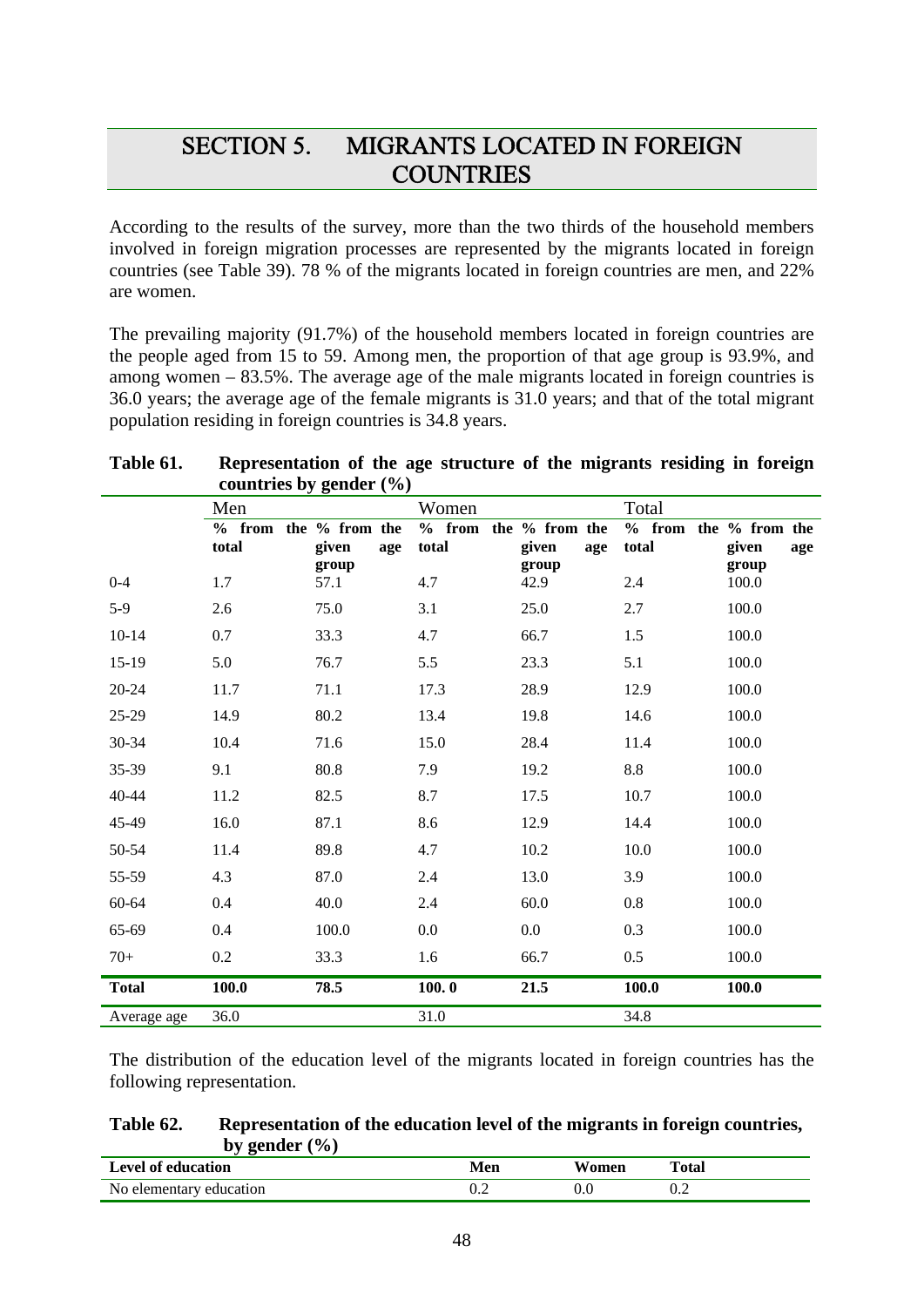| Elementary education                   | 0.7   | 5.2   | 1.6   |
|----------------------------------------|-------|-------|-------|
| Basic secondary education (8 years)    | 7.0   | 10.3  | 7.7   |
| General secondary education (10 years) | 59.9  | 39.7  | 55.7  |
| Secondary vocational education         | 15.5  | 18.1  | 16.1  |
| Incomplete higher education            | 1.3   | 5.2   | 2.1   |
| Higher education                       | 15.4  | 21.5  | 16.6  |
| <b>Total</b>                           | 100.0 | 100.0 | 100.0 |

Around 60% of men and about 40% of women have general secondary education. The men with higher and above level of education constituted 15.5% of this group of migrants as compared with the 21.6% of the women. The men with secondary vocational education constituted 15.5% as compared to the 18.1% of women. Thus, we can conclude that the prevailing majority of the migrants residing in foreign countries (i.e. 90.5%, with men constituting 92.1% and women 84.5%) have at least general secondary level of education.

**Table 63. Representation of the marital status of the migrants in foreign countries, by age and gender (%)**

|              | <b>Marital status</b> |                       |                  |                    |              |
|--------------|-----------------------|-----------------------|------------------|--------------------|--------------|
|              | Never married         | <b>Married/living</b> | Widowed          | Divorced/separated | <b>Total</b> |
|              |                       | together              |                  |                    |              |
| $15-19$      | 90.0                  | 10.0                  | 0                | $\boldsymbol{0}$   | 100.0        |
| $20 - 24$    | 75.0                  | 25.0                  | $\overline{0}$   | $\boldsymbol{0}$   | 100.0        |
| 25-29        | 46.5                  | 53.5                  | 0.0              | 0.0                | 100.0        |
| 30-34        | 26.9                  | 71.6                  | 0.0              | 1.5                | 100.0        |
| 35-39        | 11.5                  | 84.6                  | 0.0              | 3.9                | 100.0        |
| 40-44        | 1.6                   | 90.4                  | 3.2              | 4.8                | 100.0        |
| 45-49        | 3.5                   | 90.6                  | 1.2              | 4.7                | 100.0        |
| 50-54        | 1.7                   | 93.2                  | 0.0              | 5.1                | 100.0        |
| 55-59        | 4.3                   | 82.6                  | 8.6              | 4.3                | 100.0        |
| 60-64        | 20,0                  | 40.0                  | 40.0             | $\boldsymbol{0}$   | 100.0        |
| 65-69        | $\boldsymbol{0}$      | 100                   | $\boldsymbol{0}$ | $\overline{0}$     | 100.0        |
| $70+$        | $\boldsymbol{0}$      | $\boldsymbol{0}$      | 100              | $\boldsymbol{0}$   | 100.0        |
| Men          | 28.7                  | 68.6                  | 0.9              | 1.8                | 100.0        |
| Women        | 26.1                  | 63.1                  | 5.4              | 5.4                | 100.0        |
| <b>Total</b> | 28.1                  | 67.5                  | 1.8              | 2.6                | 100.0        |

28.1% of the migrants in foreign countries have never been married (specifically, 28.7% of men and 26.1% of women), and their majority, i.e. 67.5% are married or living together (specifically, 68.6% of men and 63.1% of women).

| Table 64. | Representation of the migrants in foreign countries by citizenship |  |  |
|-----------|--------------------------------------------------------------------|--|--|
|           |                                                                    |  |  |

|                                      | Number of the household<br>members | % against the total |
|--------------------------------------|------------------------------------|---------------------|
| Citizens of the Republic of Armenia  | 556                                | 94.2                |
| Citizens of other states             | 32                                 | 5.4                 |
| People with no citizenship/stateless | 2                                  | 0.4                 |
| <b>Total</b>                         | 590                                | 100.0               |

94.2% of the migrants in foreign countries are citizens of the Republic of Armenia, 5.4% of them are citizens of other states, and 0.4% do not have citizenship.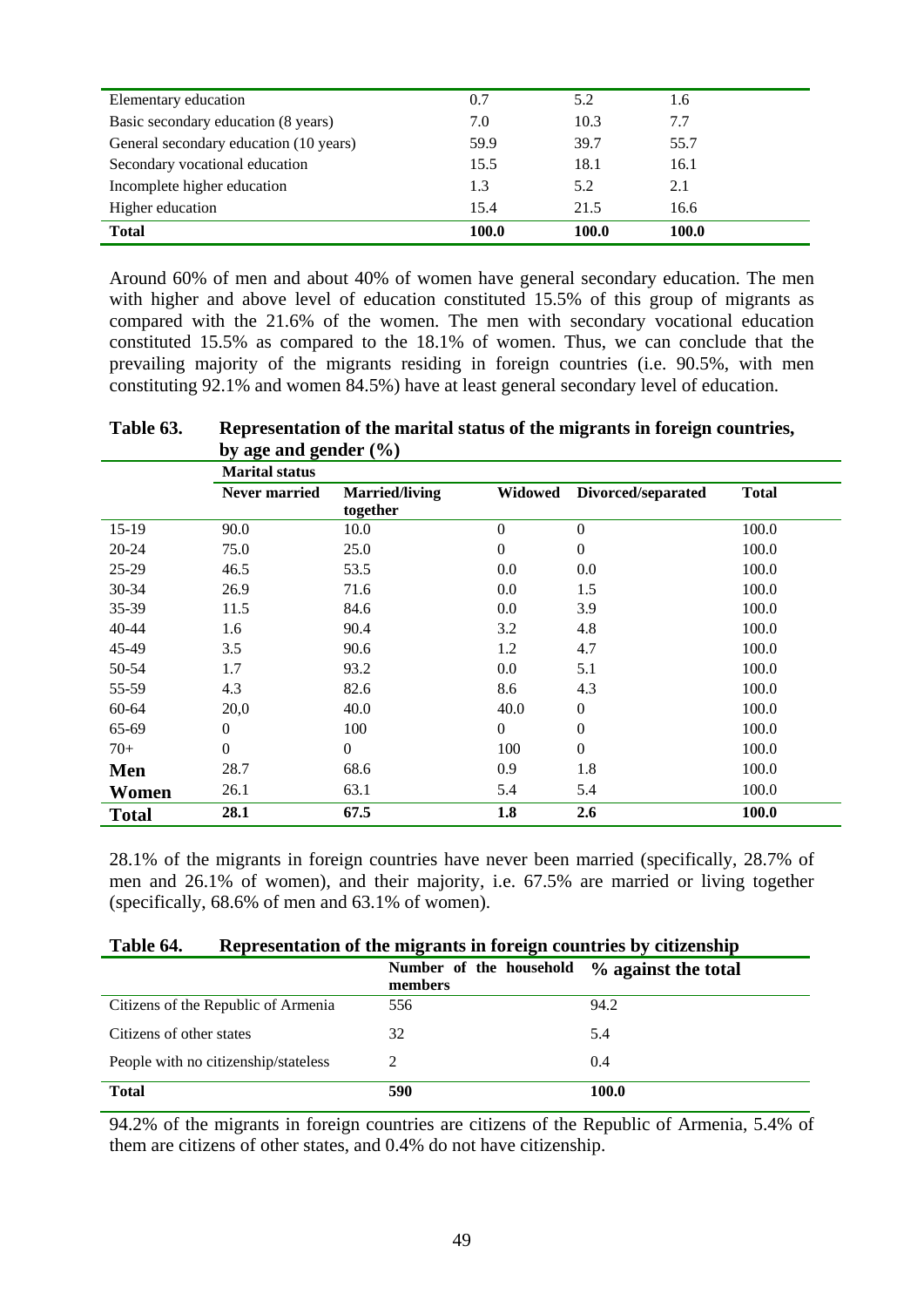The survey also explored into the factors that had caused the departure of this group of migrants to foreign countries. The respondents were offered to choose up to three answers from the list of the factors proposed by the survey.

| nouschold members to foreign countries               |                  |                     |  |  |
|------------------------------------------------------|------------------|---------------------|--|--|
| <b>Factors that had caused the departure</b>         | <b>Incidence</b> | % against the total |  |  |
| Absence of jobs                                      | 391              | 40.1                |  |  |
| Absence of specialized jobs                          | 31               | 3.2                 |  |  |
| Impossibility of sufficient earnings to ensure       |                  |                     |  |  |
| adequate living standards                            | 317              | 32.5                |  |  |
| Unhealthy<br>moral and<br>social,<br>psychological   |                  |                     |  |  |
| environment                                          | 22               | 2.3                 |  |  |
| Unstable geopolitical situation                      | $\overline{2}$   | 0.2                 |  |  |
| Absence of any prospects for the development of      |                  |                     |  |  |
| the country/settlement area                          | 71               | 7.3                 |  |  |
| Difficulties in engaging in entrepreneurial activity | 11               | 1.1                 |  |  |
| Family circumstances (reunion, marriage, divorce,    |                  |                     |  |  |
| $etc.$ )                                             | 69               | 7.1                 |  |  |
| Other                                                | 61               | 6.2                 |  |  |
| <b>Total</b>                                         | 975              | 100.0               |  |  |

**Table 65. Representation of the factors that had caused the relocation of the household members to foreign countries** 

Among the reasons that had instigated the migration of the household members located in foreign countries during the survey period quite substantial was the incidence of the reasons "Absence of jobs" (40.1%) and "Impossibility of sufficient earnings to ensure adequate living standards" (32.5%). Definitely significant were also the factors "Absence of any prospects for the development of the country/settlement area" (7.3%); and "Family circumstances (reunion, marriage, divorce, etc.)" (7.2%).

| 0<br><b>Means of communication</b> | Number of the household<br>members | % against the total |
|------------------------------------|------------------------------------|---------------------|
| By telephone                       | 546                                | 92.5                |
| Both by telephone and e-mail       | 21                                 | 3.6                 |
| E-mail                             |                                    | 0.8                 |
| Other means of communication       |                                    | 0.2                 |
| Had no wish to communicate         | 4                                  | 0.7                 |
| Had no possibility to communicate  | 12                                 | 2.0                 |
| Not mentioned                      |                                    | 0.2                 |
| <b>Total</b>                       | 590                                | 100.0               |

**Table 66. Representation of the means of communication between the migrants in foreign countries and their households in Armenia** 

The migrants located in foreign countries have mainly communicated with their households in Armenia by telephone (92.5%), electronic mail (3.6%) and other means of communication (0.2%). However, there were also instances when there has been no wish or possibility for such communication.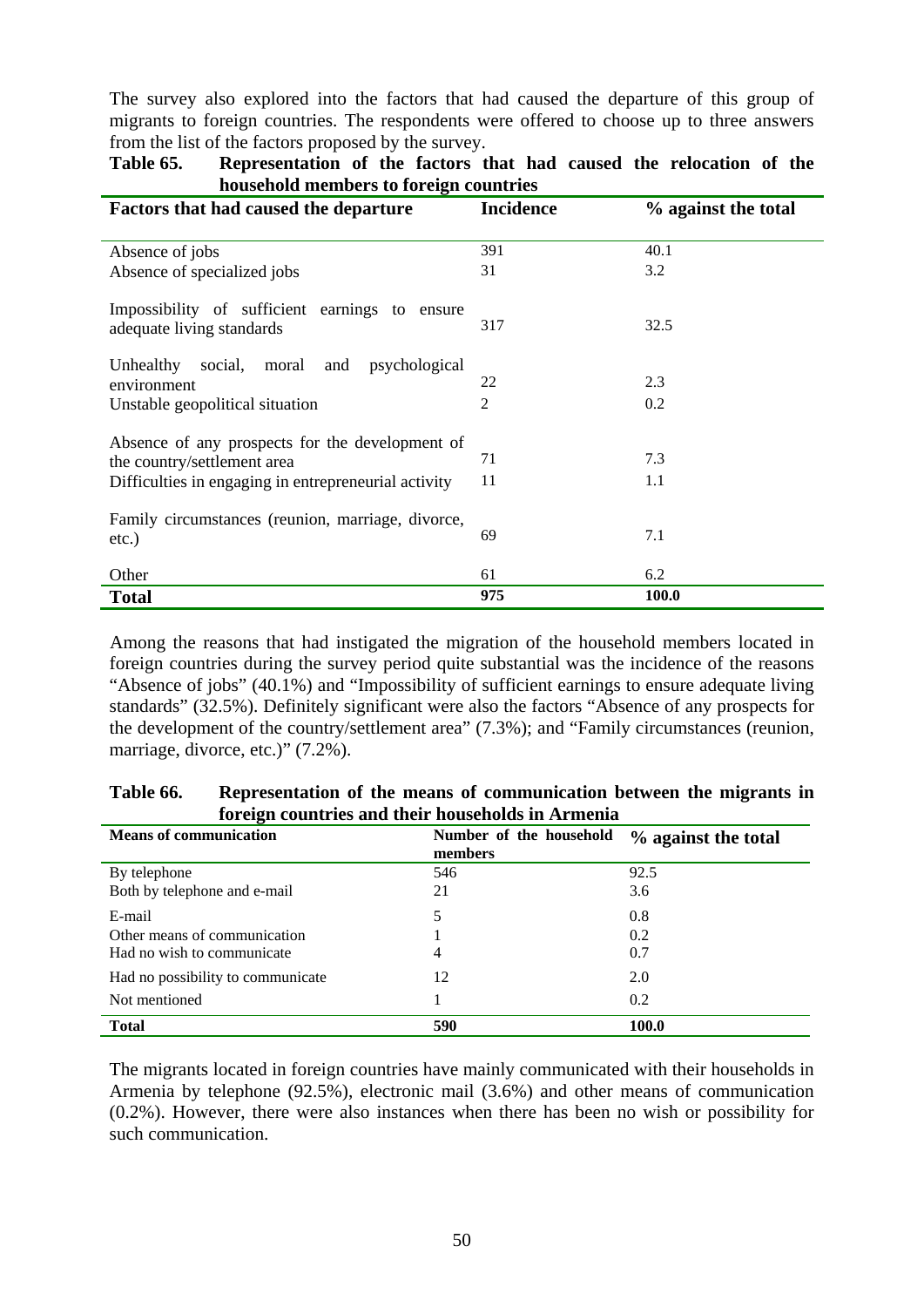|                  | Number of the household<br>members | % against the total |
|------------------|------------------------------------|---------------------|
| Nearly every day | 82                                 | 13.9                |
| Once a week      | 267                                | 45.2                |
| Once a month     | 174                                | 29.5                |
| Rarely           | 46                                 | 7.8                 |
| Not mentioned    | 21                                 | 3.6                 |
| <b>TOTAL</b>     | 590                                | 100.0               |

| Table 67. | Representation of the frequency of communication between the migrants |
|-----------|-----------------------------------------------------------------------|
|           | in foreign countries and their households                             |

According to the Table above, 45.2% of the migrants located in foreign countries have communicated with their household members at least once a month; 29.5% have communicated at least once a week; 13.9 % have communicated nearly every day; and only 7.8% have rarely communicated with their households.

Around 89% of the respondent household members were totally or definitely informed of the reasons of departure, the purposes, the living and working conditions and the prospective plans of the migrants residing in foreign countries, and have been able to answer the successive questions pertaining to those migrants.

|                     | Number of the household<br>members | % against the total |
|---------------------|------------------------------------|---------------------|
| Totally successful  | 114                                | 21.0                |
| Rather successful   | 210                                | 38.7                |
| Hard to tell        | 122                                | 22.5                |
| Rather unsuccessful | 38                                 | 7.0                 |
| Unsuccessful        | 9                                  | 1.6                 |
| Not mentioned       | 50                                 | 9.2                 |
| <b>Total</b>        | 543                                | 100.0               |

**Table 68. Successfulness of departures (represented for the migrants aged 18 and above)** 

Around 60% of the respondent household members have assessed the journey of the migrants in foreign countries as "rather successful" or "totally successful", whereas 8.6% have considered the trip of their household member "rather unsuccessful" or "unsuccessful". For around 22.5% of the respondents it was hard to tell whether the trip undertaken by the migrant was successful or not.

| Table 69. | Representation of the adult migrants in foreign countries, in accordance |
|-----------|--------------------------------------------------------------------------|
|           | with the type of their dwelling abroad $(\% )$                           |

| . .                                       | -<br>of<br><b>Number</b><br>members | household | % against the total |
|-------------------------------------------|-------------------------------------|-----------|---------------------|
| Privately owned apartment/town house      | 26                                  |           | 4.8                 |
| Dwelling provided by friends or relatives | 63                                  |           | 11.6                |
| Rented separate apartment/house           | 174                                 |           | 32.0                |
| Rented room/corner                        | 128                                 |           | 23.6                |
| Dormitory                                 | 74                                  |           | 13.6                |
| Other dwelling                            | 54                                  |           | 10.0                |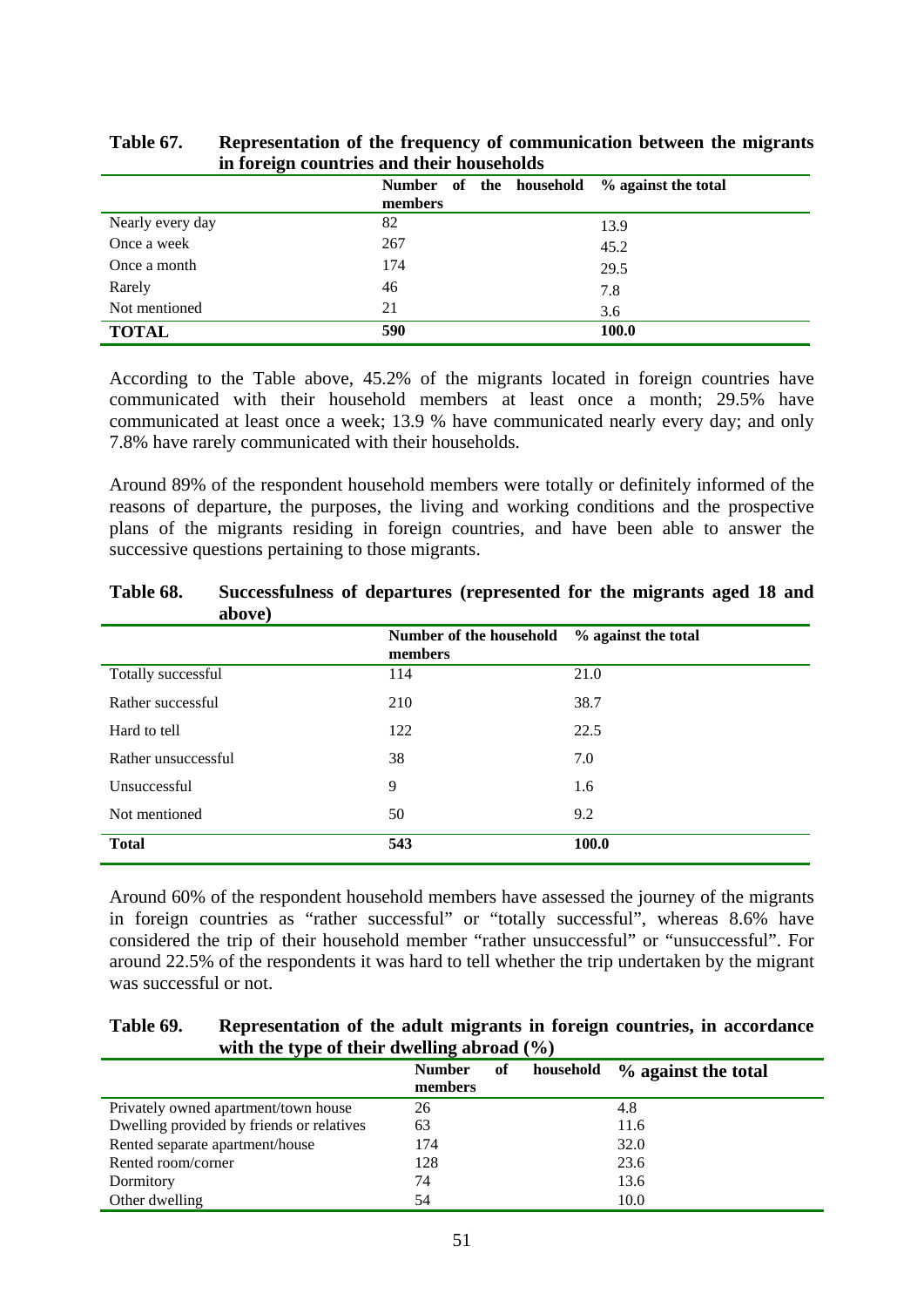| - -<br>. N.<br>.         | <b>A</b> | $\cdots$ |
|--------------------------|----------|----------|
| $\sqrt{2}$<br>$-4-$<br>. | - - -    | Λſ       |

As seen from the Table above, the migrants in foreign countries have primarily resided in rented apartments (55.6%), with a major portion of them (32.0%) living in rented separate apartments, and 23.6% renting a separate room or a corner. 11.6% of the migrants have lived in dwellings provided by friends or relatives, and 13.6% have been residing in dormitories.

| Table 70. | Representation of the residential status of the adult migrants in foreign |  |  |  |  |  |
|-----------|---------------------------------------------------------------------------|--|--|--|--|--|
|           | countries                                                                 |  |  |  |  |  |

| <b>Residential status</b>       | <b>Number</b> | of | the | household | % against the total |
|---------------------------------|---------------|----|-----|-----------|---------------------|
|                                 | members       |    |     |           |                     |
| Citizenship                     | 36            |    |     |           | 6.6                 |
| Residence permit                | 23            |    |     |           | 4.2                 |
| Work permit                     | 122           |    |     |           | 22.5                |
| Refugees<br>aand/or<br>asylum   |               |    |     |           |                     |
| seekers                         | 15            |    |     |           | 2.8                 |
| Temporary record (registration) |               |    |     |           |                     |
|                                 | 268           |    |     |           | 49.4                |
| Other                           | 48            |    |     |           | 8.8                 |
| Had no information              | 7             |    |     |           | 1.3                 |
| Not mentioned                   | 24            |    |     |           | 4.4                 |
| <b>Total</b>                    | 543           |    |     |           | <b>100.0</b>        |

The migrants in foreign countries have had various residential statuses. 49.4% of the migrants have had temporary registration, 22.5% have received work permits, and only 6.6% of the migrants have been granted citizenship. Refugees and/or asylum seekers have constituted around 3% of this group of migrants.

Additionally, the survey compiled information about the fact whether the migrants in foreign countries have had jobs and what kind of jobs they have been mainly performing.

## **Table 71. Representation of the adult migrants in foreign countries, in accordance with their employment status (%)**

|                                            | <b>Number of household members</b> | % against the total |
|--------------------------------------------|------------------------------------|---------------------|
| Hired work in the government sector        |                                    |                     |
|                                            | 32                                 | 5.9                 |
| Hired work in the non government sector    |                                    |                     |
|                                            | 330                                | 60.8                |
| Self-employed                              | 50                                 | 9.2                 |
| Employers                                  | 15                                 | 2.8                 |
| No jobs found                              | 13                                 | 2.4                 |
| Have had no wish or no possibility to work | 61                                 | 11.2                |
|                                            |                                    |                     |
| Not mentioned                              | 42                                 | 7.7                 |
| <b>Total</b>                               | 543                                | 100.0               |

The data represented in the Table above indicate that the prevailing majority (66.7%) of the migrants located in foreign countries have been hired for employment; whereas the proportions of the self-employed migrants and the employers have amounted to 9.2% and 2.8%, correspondingly. 2.4% of the migrants have not been able to find a job in the foreign country, and 11.2% have had no wish or possibility to work. Interestingly, there were no employers registered in the structure of the migrants that returned from foreign countries, whereas 2.8% of the migrants located in foreign countries were employers themselves.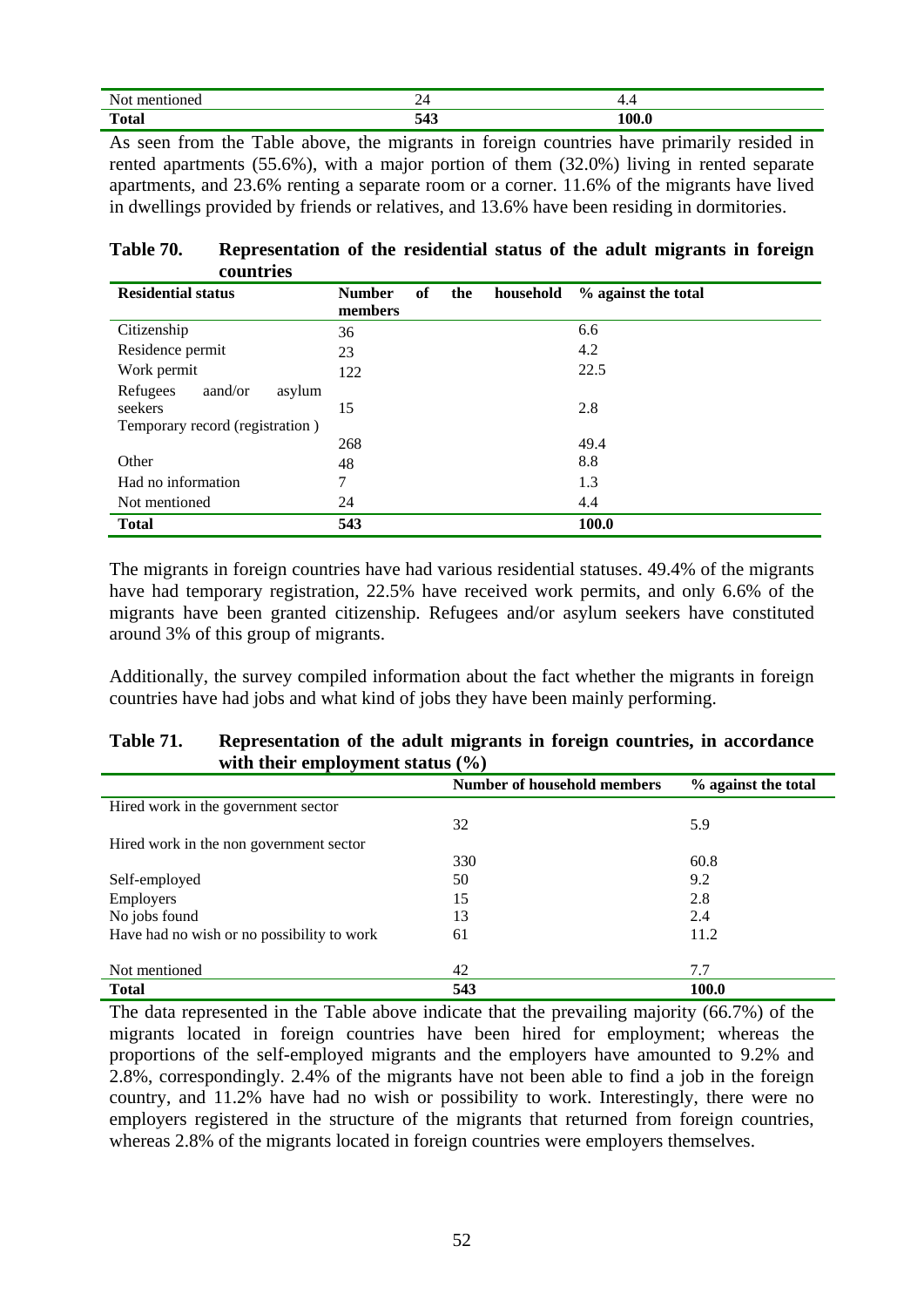# **Figure 12. Representation of the migrants in foreign countries, in accordance with the legal registration of their employment**



As shown on the chart above, only 30.0% of the migrants working in foreign countries have had their employment legally registered. The employment of the 13.3% of the migrants in foreign countries has not been legally registered, and 56.7% of the respondents have not been able to respond.

# **Table 72. Distribution of the migrants located in foreign countries, in accordance with the portion of the earnings they received abroad**

|                               | % against the total |
|-------------------------------|---------------------|
| Received in full              | 50.2                |
| Received the main portion     | 34.2                |
| Received half of the earnings | 6.4                 |
| Received a miniscule portion  | 2.8                 |
| Did not receive               | 1.2                 |
| Not mentioned                 | 5.2                 |
| <b>Total</b>                  | 100.0               |

The Table above indicates that 84.1% of the migrants located in foreign countries have been paid their earned money fully or for the most part, of which 50.2% have received their earnings in full. 6.4% of the migrants located in foreign countries have been paid only half of their earnings, and 4.0% have received nothing or only a miniscule percentage of their earnings. As for the earnings of the remaining 5.2%, the respondents have not been able to answer the question.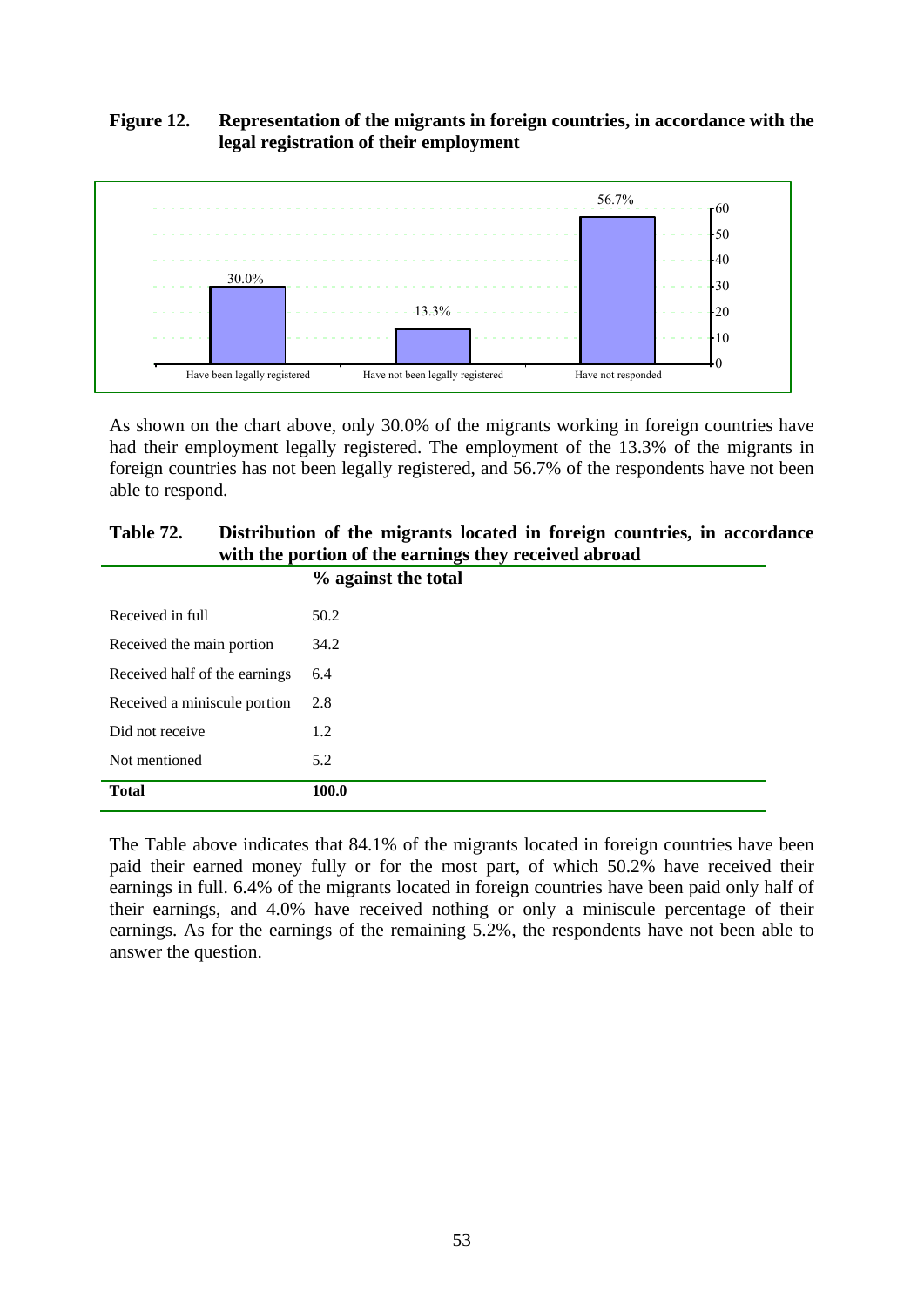| Area of employment | of the household<br><b>Number</b><br>members | % against the total |
|--------------------|----------------------------------------------|---------------------|
| Industry           | 18                                           | 4.2                 |
| Construction       | 268                                          | 62.8                |
| Transport          | 18                                           | 4.2                 |
| <b>Services</b>    | 29                                           | 6.8                 |
| Commerce           | 45                                           | 10.5                |
| Other              | 31                                           | 7.3                 |
| Not mentioned      | 18                                           | 4.2                 |
| <b>Total</b>       | 427                                          | 100.0               |

**Table 73. Distribution of the migrants in foreign countries, in accordance with the area of their employment abroad (%)** 

As shown in the Table above, the migrants residing in foreign countries have been engaged in the area of construction, in their prevailing majority. Quite impressive are also the proportions represented by the fields of commerce and services amounting to 10.5% and 6.8%, correspondingly. 1.2% of the respondents have maintained that the migrants in foreign countries had practically no earnings. The information compiled about the earnings of the remaining 42.2% of the migrant household members residing in foreign countries is represented below.

**Table 74. Representation of the average monthly earnings of the migrant household members in foreign countries, in accordance with their employment areas abroad** 

| Area             | of | Did not Iad |         |         |         |         | no Size of the earnings expressed in US dollars |                   |              |
|------------------|----|-------------|---------|---------|---------|---------|-------------------------------------------------|-------------------|--------------|
| employment       |    | respond     | arnings | 150-399 | 400-699 | 700-999 | $1000 -$<br>1999                                | $2000 -$<br>10000 | <b>Total</b> |
| Industry         |    | 0.0         | 50.0    | 11.1    | 22.2    | 5.6     | 11.1                                            | 0.0               | 100.0        |
| Construction     |    | 1.9         | 46.1    | 12.3    | 25.5    | 12.0    | 2.2                                             | 0.0               | 100.0        |
| <b>Transport</b> |    | 0.0         | 66.7    | 0.0     | 11.1    | 11.1    | 11.1                                            | 0.0               | 100.0        |
| <b>Services</b>  |    | 0.0         | 82.8    | 0.0     | 6.9     | 3.4     | 6.9                                             | 0.0               | 100.0        |
| Commerce         |    | 0.0         | 68.2    | 9.1     | 6.8     | 4.6     | 6.8                                             | 4.5               | 100.0        |
| Other            |    | 0.0         | 87.1    | 3.3     | 3.2     | 0.0     | 3.2                                             | 3.2               | 100.0        |
| Not mentioned    |    | 0.0         | 100.0   | 0.0     | 0.0     | 0.0     | 0.0                                             | 0.0               | 100.0        |
| <b>Total</b>     |    | 1.2         | 56.6    | 9.5     | 19.1    | 9.1     | 3.8                                             | 0.7               | 100.0        |

According to the data afforded by the respondents, greater according to the monthly amount of the earnings was the proportion (19.0%) of those migrants in foreign countries who have received 400-699 US dollars as their average monthly earnings abroad. Likewise, significant were the proportions of those migrants who mentioned 150-399 US dollars (9.5%) and 700- 999 US dollars (9.1%) as their average earnings during a month. The proportions of the migrants in foreign countries that earned 1,000-1,999 US dollars and 2,000-10,000 US dollars a month were 3.8% and 0.7%, correspondingly. In the areas of industry (22.2%) and construction (25.5%), prevalent were those migrants that mentioned 400-699 US dollars as their average earnings during a month; and in the field of transport, in equal proportions were represented the migrants that earned from 400 to 1999 US dollars a month.

Around 91.4% of the migrants that reside in foreign countries have not mentioned any non employment related incomes (allowances, etc.).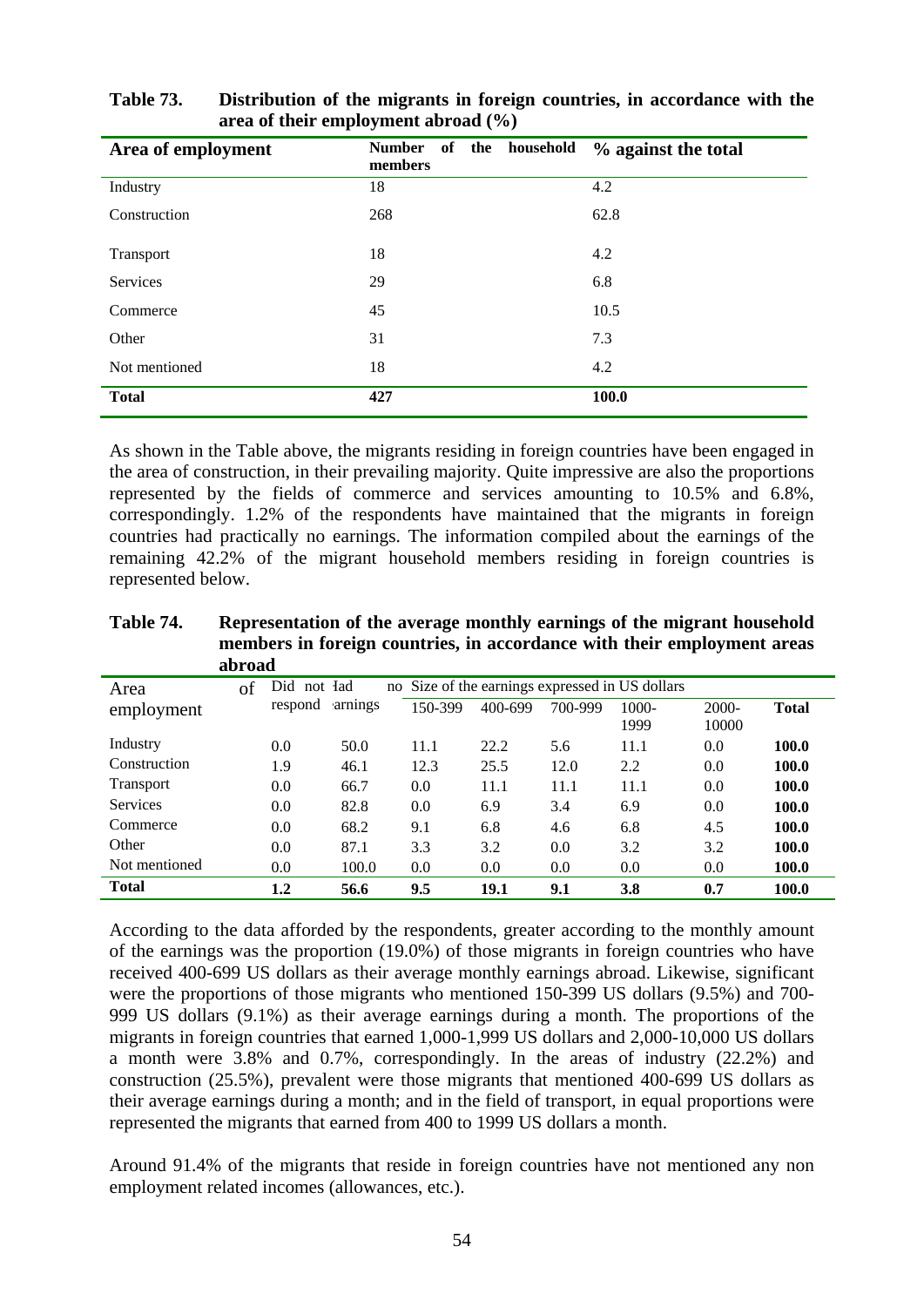| avroau                |                     |       |
|-----------------------|---------------------|-------|
|                       | % against the total |       |
| Regularly             | 46.0                |       |
| Occasionally          | 27.4                | 81.7% |
| Rarely                | 8.3                 |       |
| Had no possibility to | 13.7                |       |
| There was no need to  | 3.8                 | 18.3% |
| Did not want to       | 0.8                 |       |
| <b>Total</b>          | 100.0               |       |

**Table 75. Representation of the migrants residing in foreign countries, in accordance with their ability to render financial support to their households from abroad** 

81.7% of the migrants located in foreign countries have rendered material support to their households, whereas 18.3% have not because they have not had the possibility to, there has been no need to or they have had no wish to help their households.

#### **Figure 13. Representation of the migrant household members in foreign countries, in accordance with the ways of transferring financial assistance from abroad**



As shown in the chart above, 85% of the migrants have been transferring financial aid to their households through the banking system, whereas 12.7% have been using friends and relatives for that purpose, and 1.7% have found other ways of doing that.

| Table 76. | Representation of the adult migrants residing in foreign countries, in |  |
|-----------|------------------------------------------------------------------------|--|
|           | accordance with the possibility of savings $(\% )$                     |  |

| $\arccos$ wance with the possibility of savings (70) |                                                 |                     |  |  |
|------------------------------------------------------|-------------------------------------------------|---------------------|--|--|
|                                                      | of<br><b>Number</b><br>the<br>household members | % against the total |  |  |
|                                                      | 104                                             | 19.2                |  |  |
| Had savings                                          |                                                 |                     |  |  |
| Had some savings                                     | 150                                             | 27.6<br>47.7%       |  |  |
| Had significant savings                              | 5                                               | 0.9                 |  |  |
|                                                      |                                                 |                     |  |  |
| Did not have any savings                             | 178                                             | 32.8                |  |  |
| Had debts                                            | 12                                              | $-41.1%$<br>2.2     |  |  |
|                                                      |                                                 |                     |  |  |
| Did not have sufficient earnings                     | 33                                              | 6.1                 |  |  |
| Not mentioned                                        | 61                                              | 11.2                |  |  |
| <b>Total</b>                                         | 543                                             | 100.0               |  |  |

As indicated by the Table above, 47.7% of the migrants residing in foreign countries have been able to accumulate "some" or "significant" savings, whereas 41.1% have not been able to save. There is no information whatsoever about the remaining 11.2% of the migrants located in foreign countries.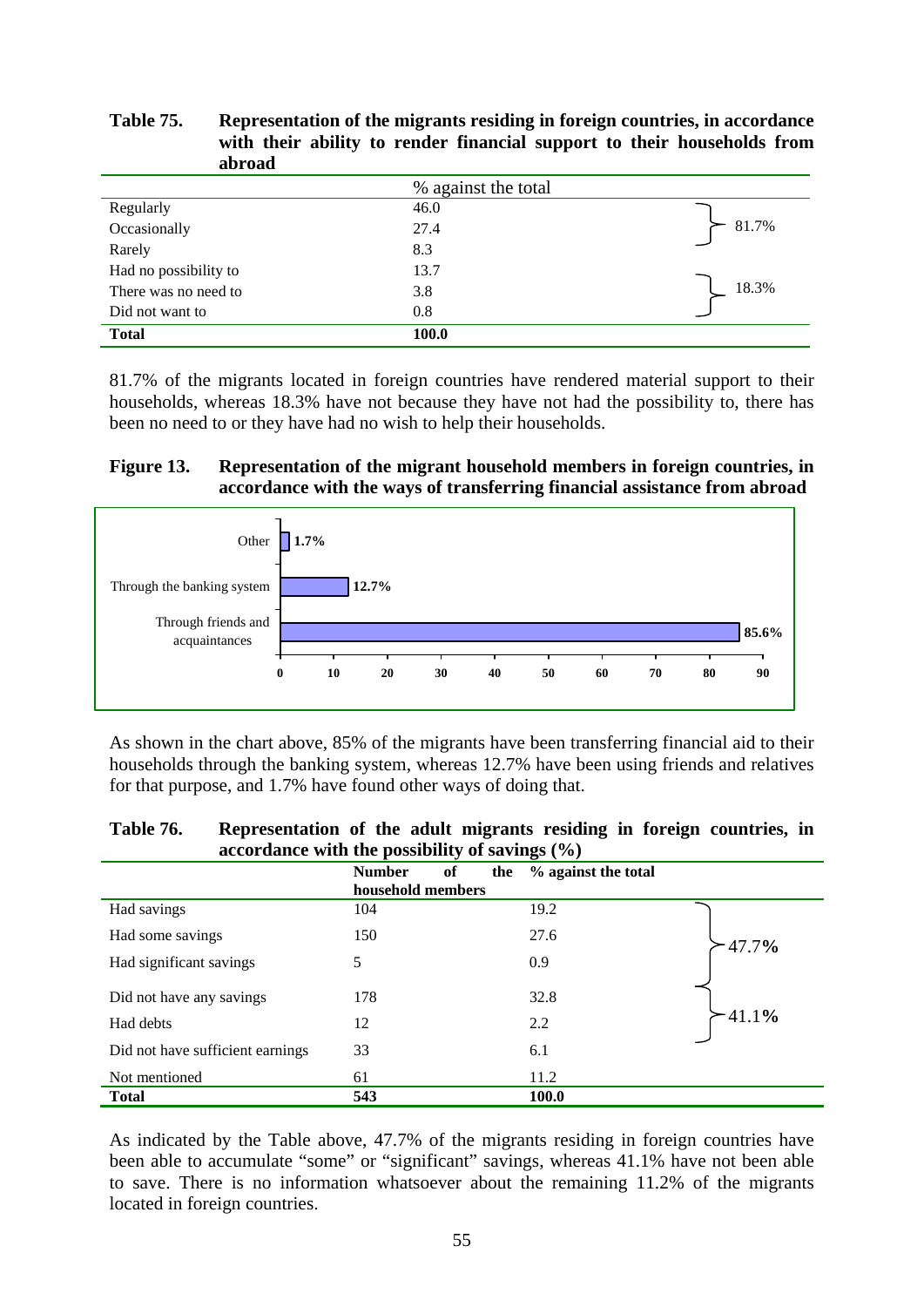Those migrants in foreign countries who have been able to set aside their savings, have used them for a variety of purposes.

#### **Table 77. Representation of the savings of the migrants working in foreign countries, in accordance with the incidence of the purposes of utilization of such savings (%)**

| <b>Purposes</b>                                                          | <b>Incidence</b> | % from the total |
|--------------------------------------------------------------------------|------------------|------------------|
| For current household needs                                              | 251              | 46.6             |
| For various ceremonies and other stuff                                   | 28               | 5.2              |
| For utility and household needs like renovations,<br>restructuring, etc. | 95               | 17.6             |
| For social need like healthcare, education, etc.                         | 73               | 13.5             |
| For acquisition of property for long-term use                            | 53               | 9.8              |
| For acquisition of real estate                                           | 20               | 3.7              |
| For investments in business or production                                | 3                | 0.6              |
| For financial investments like bank deposits, shares, etc. $\frac{1}{2}$ |                  | 0.4              |
| Other                                                                    | 14               | 2.6              |
| Total                                                                    | 539              | <b>100.0</b>     |

Among the purposes of utilization of the aforementioned earnings, predominant was the incidence of the expenses for current household needs (46.6%). A considerable portion of the costs referred to the utility and household needs like renovations, reconstruction and so forth (17.6%) and the social needs like healthcare, education and so on (13.5%)**.** 

#### **Table 78. Distribution of the migrants in foreign countries, in accordance with their prior employment arrangements in foreign countries and their fulfillment**   $(0/\lambda)$

| 70 J                                           |                       |         |                         |           |        |                  |       |
|------------------------------------------------|-----------------------|---------|-------------------------|-----------|--------|------------------|-------|
|                                                | Prior<br>arrangements |         | The arrangements worked |           |        | Arrange<br>ments | Total |
|                                                | about                 | In full | For the most part       | Partially | Hardly | did<br>not       |       |
|                                                | employment<br>$(\% )$ |         |                         |           |        | work             |       |
| Verbal promise                                 | 63.7                  | 45.3    | 19.0                    | 25.1      | 6.8    | 3.9              | 100.0 |
| Agreement in writing                           | 2.8                   | 64.3    | 21.4                    | 14.3      | 0.0    | 0.0              | 100.0 |
| Other arrangements                             | 1.2                   | 16.7    | 16.7                    | 33.3      | 16.7   | 16.7             | 100.0 |
| prior $21.2$<br>Without<br>any<br>arrangements |                       |         |                         |           |        |                  |       |
| Did not migrate for<br>work                    | 11.1                  |         |                         |           |        |                  |       |
| <b>Total</b>                                   | 100.0                 | 45.5    | 19.0                    | 24.6      | 6.9    | 3.9              | 100.0 |

The survey disclosed that 67.7% of the migrants that reside in foreign countries have had prior employment arrangements before their departure; 21.2% have not had any prior employment arrangements; and 11.1% did not migrate to the given foreign country to work.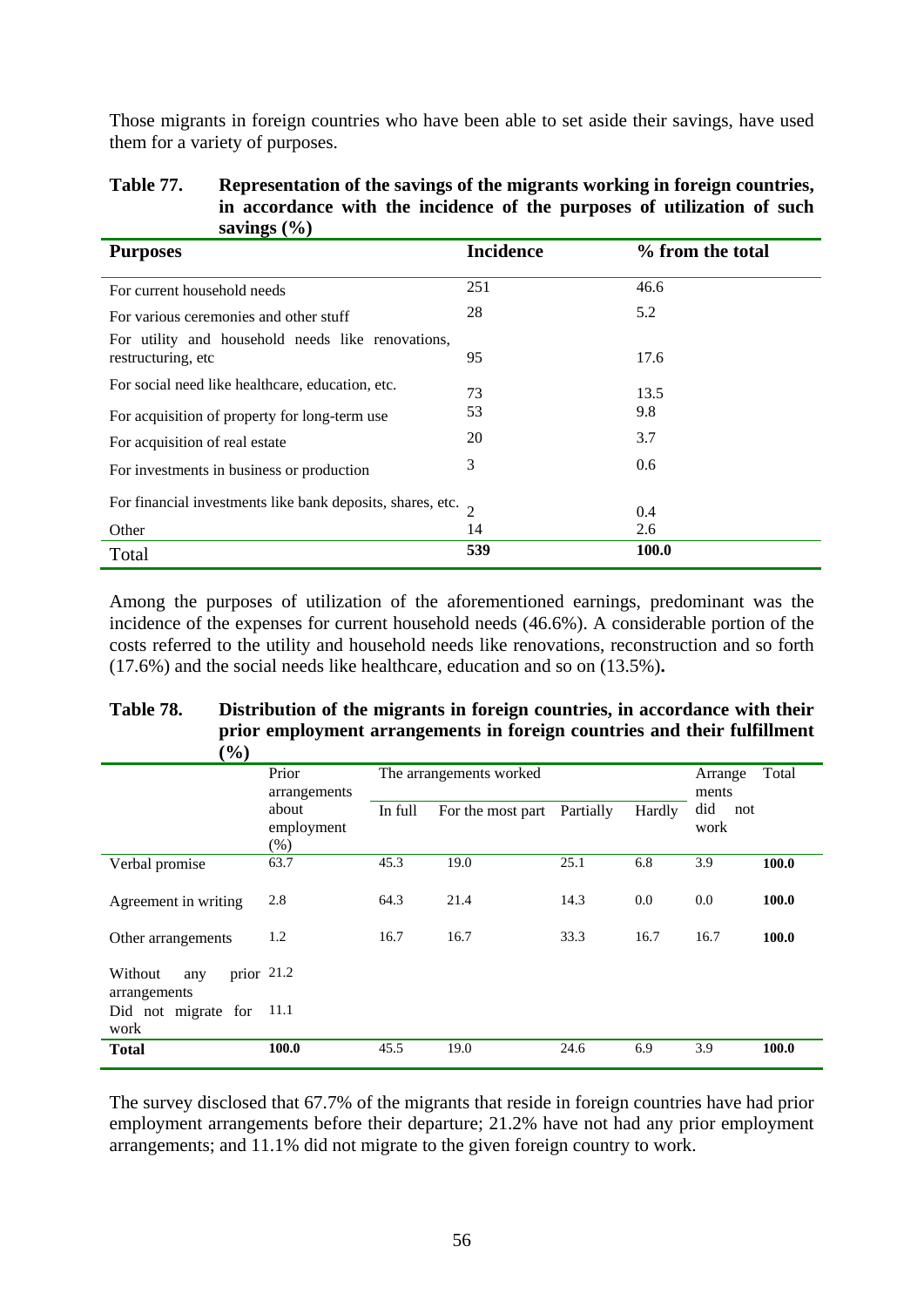Incidentally, the prior employment arrangements and promises have worked basically or completely in 64.5% of the time; have partially worked in 24.6% of cases; have not worked in 3.9%; and have hardly worked in 6.9% of the time.

**Figure 14. Representation of the migrant household members located in foreign countries, in accordance with the reasons of the failures in their prior employment arrangements in foreign countries** 



From the chart above it can be deduced that the prior employment arrangements have not worked because of the employer (33.6%); the intermediary/mediator (31%); and the objective realities (23.9%). In 11.5% of the cases arrangements have failed for other reasons.

According to the responses of the household members, the future plans of 60.3% of the migrants in foreign countries involve returning before the end of the year, within one year or eventually.

# **Table 79. Distribution of the migrants in foreign countries, in accordance with their prospective migration plans (%)**

|                                     | <b>Number</b><br>of<br>the<br>household members | % against the total |
|-------------------------------------|-------------------------------------------------|---------------------|
| Planning to return:                 | 300                                             | 60.3                |
| By the end of the year              | 194                                             | 39.0                |
| Next year                           | 23                                              | 4.6                 |
| Eventually                          | 83                                              | 16.7                |
| Return dependent upon circumstances | 108                                             | 21.7                |
| Not planning to return :            | 90                                              | 18.0                |
| Most probably                       | 46                                              | 9.2                 |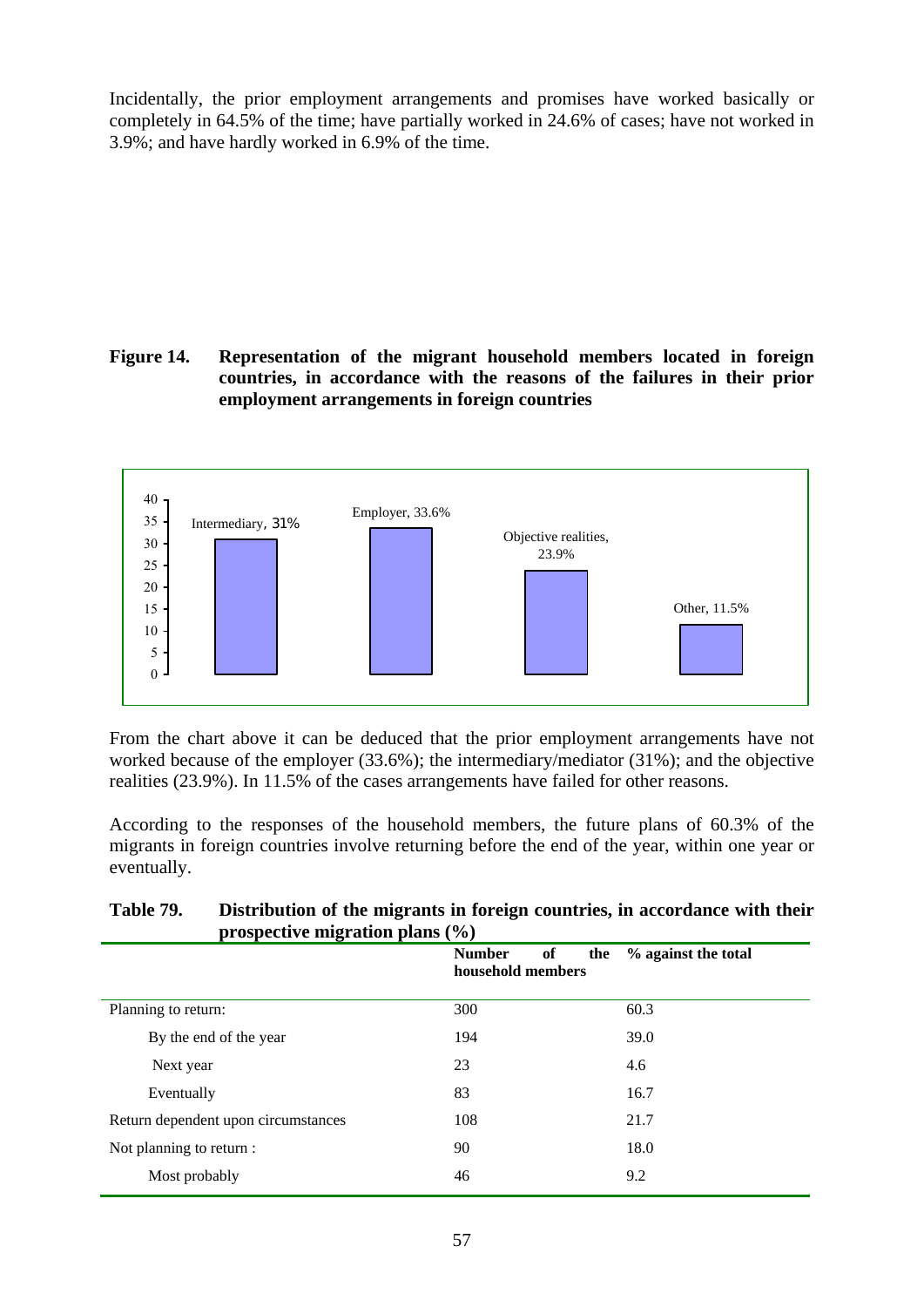| Have already settled down            |     | 0.4   |  |
|--------------------------------------|-----|-------|--|
| Planning to take their families, too |     |       |  |
| <b>Total</b>                         | 498 | 100.0 |  |

18% of the migrants residing in foreign countries are not planning to return; more than half of the migrants in foreign countries "most probably" will not return; the one thirds of the group "have already settled down" in the foreign country; and the rest of them are planning "to take their families, too". It should be noted, however, that 21.7% of the migrants in foreign countries are not certain about their return.

Additionally, in reference to the migrants located in foreign countries, the survey has collected information about the causes that make the migrants in foreign countries repatriate.

#### **Table 80. Distribution of the household members residing in foreign countries and planning to repatriate, in accordance with the main reasons for their return to Armenia (%)**

| <b>Purpose</b>                                       | <b>Incidence</b> | % against the total |
|------------------------------------------------------|------------------|---------------------|
| Fulfillment of the departure goal/completion of work |                  |                     |
|                                                      | 189              | 43.0                |
| Absence of work                                      | 16               | 3.6                 |
| Insufficiency of earnings/incomes                    | 19               | 4.3                 |
| Absence of acceptable prospects                      | 17               | 3.9                 |
| Pressure from the government and legal system        | 10               | 2.3                 |
| Unstable geopolitical situation                      |                  |                     |
|                                                      | $\boldsymbol{0}$ | 0.0                 |
| Pressure from the social environment/surrounding     | $\overline{2}$   | 0.5                 |
| Pressure from the criminal environment               | 1                | 0.2                 |
| Difficult living conditions                          | $\overline{2}$   | 0.5                 |
| Nostalgia, missing family and relatives              | 128              | 29.1                |
| Inability to adjust to the new environment           | 1                | 0.2                 |
| Family circumstances                                 | 42               | 9.5                 |
| Other                                                | 13               | 3.0                 |
| <b>Total</b>                                         | 440              | 100.0               |

Among the substantial reasons associated with the determination of the migrants in foreign countries to repatriate, quite frequent were the "Fulfillment of the departure goal/completion of work" (43.0%) and the "Nostalgia, missing family and relatives" with an incidence of 29.1%.

| Table 81. | Representation of the household members located in foreign countries, in |
|-----------|--------------------------------------------------------------------------|
|           | accordance with the countries where they reside $(\% )$                  |

| Country                      | Number of the household<br>members | % against the total |
|------------------------------|------------------------------------|---------------------|
| <b>Russian Federation</b>    | 451                                | 76.4                |
| United States of America     | 28                                 | 4.8                 |
| Other CIS countries          | 20                                 | 3.4                 |
| European states              | 58                                 | 9.8                 |
| Republic of Nagorno-Karabakh | 25                                 | 4.2                 |
| Other countries              | 3                                  | 0.5                 |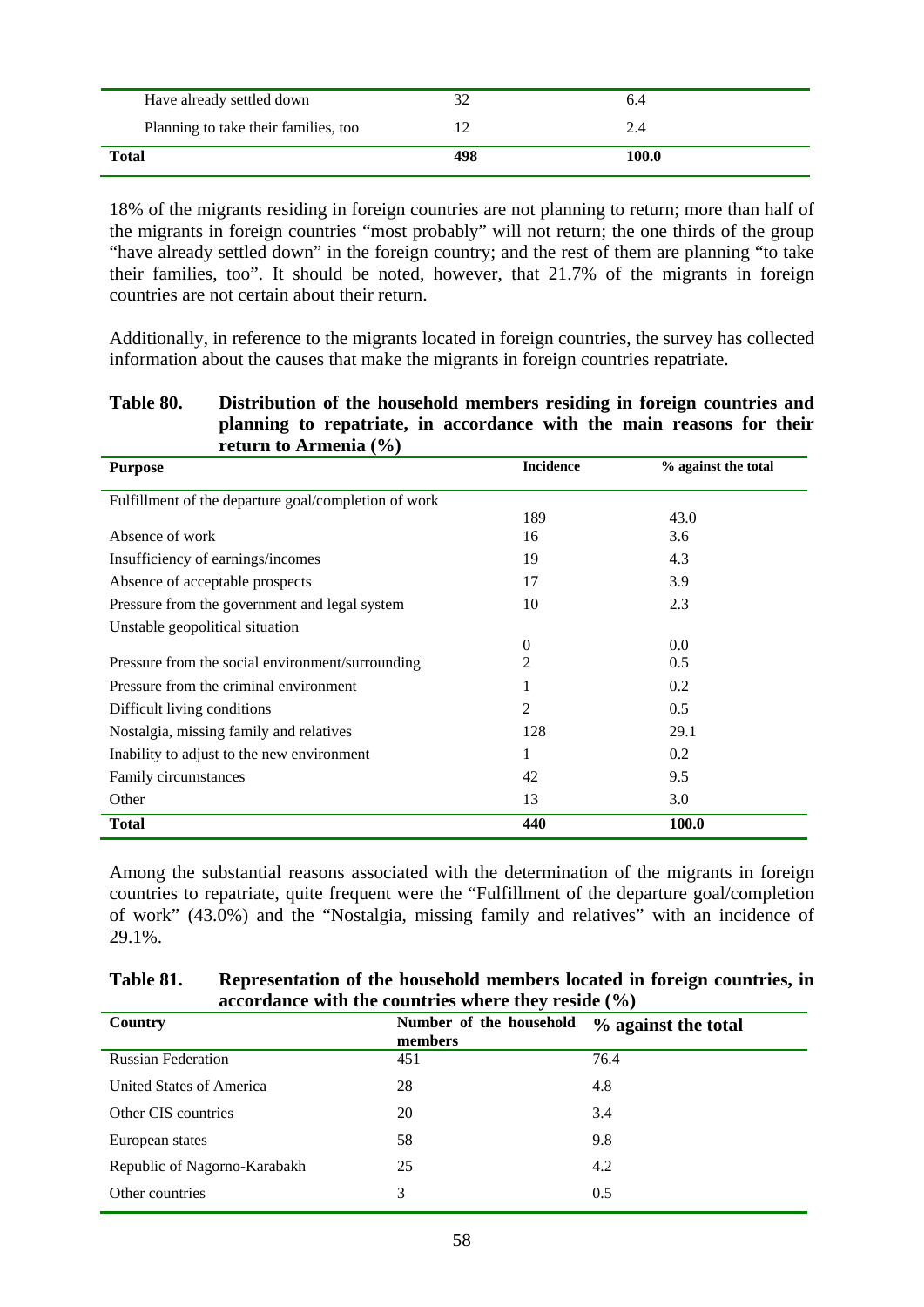| Not mentioned |     | ገ ዐ<br>v.z |
|---------------|-----|------------|
| <b>Total</b>  | 590 | 100.0      |

Among those migrants that were residing in foreign countries during the term of the survey, prevalent was the proportion of those that resided in the Russian Federation (76.4%); followed by the migrants located in the European states (9.8%); the United States of America (4.8%); and the Republic of Nagorno-Karabakh (4.2%). 0.9% of the respondents have not mentioned the country.

**Table 82. Distribution of the household members located in foreign countries, in accordance with the year of their last departure and the country of their current residence (person)** 

|              | <b>Russian</b><br>Federation | <b>United</b><br><b>States of</b><br>America | <b>CIS</b><br>Other<br>counties | <b>European</b><br>states | <b>Republic</b><br>of<br><b>Nagorno-</b><br>Karabakh | Other    | <b>Not</b><br>mentioned | <b>Total</b> |
|--------------|------------------------------|----------------------------------------------|---------------------------------|---------------------------|------------------------------------------------------|----------|-------------------------|--------------|
| 2002         | 29                           |                                              |                                 | 11                        | 0                                                    | 0        | $\overline{2}$          | 50           |
| 2003         | 47                           | 6                                            | 2                               | 12                        |                                                      |          | $\theta$                | 69           |
| 2004         | 32                           |                                              | 2                               | 18                        | $\theta$                                             |          |                         | 55           |
| 2005         | 37                           | 6                                            |                                 | 8                         |                                                      | $\Omega$ | $\theta$                | 59           |
| 2006         | 56                           | 7                                            |                                 | 3                         | 11                                                   | $\Omega$ |                         | 79           |
| 2007         | 250                          |                                              | 13                              | 6                         | 6                                                    |          |                         | 278          |
| <b>Total</b> | 451                          | 28                                           | 20                              | 58                        | 25                                                   | 3        | 5                       | 590          |

By a prevailing majority of the migrants located in foreign countries (278 persons or 47.1%), the last relocation to a foreign country was carried out in 2007, during the period that preceded the survey. Within the period of 2002-2007, 1494 migration transfers were carried out by the migrants in foreign countries; therefore, during the survey period each migrant took an average of 2.5 trips. It is worth mentioning that the proportion of the first three migration transfers by the migrants located in foreign countries constitutes more than the two thirds of the total migration transfers. The migrants located in foreign countries are responsible for the 70.5% of the total foreign migration transfers that took place during the period of the survey (see Table 83 above).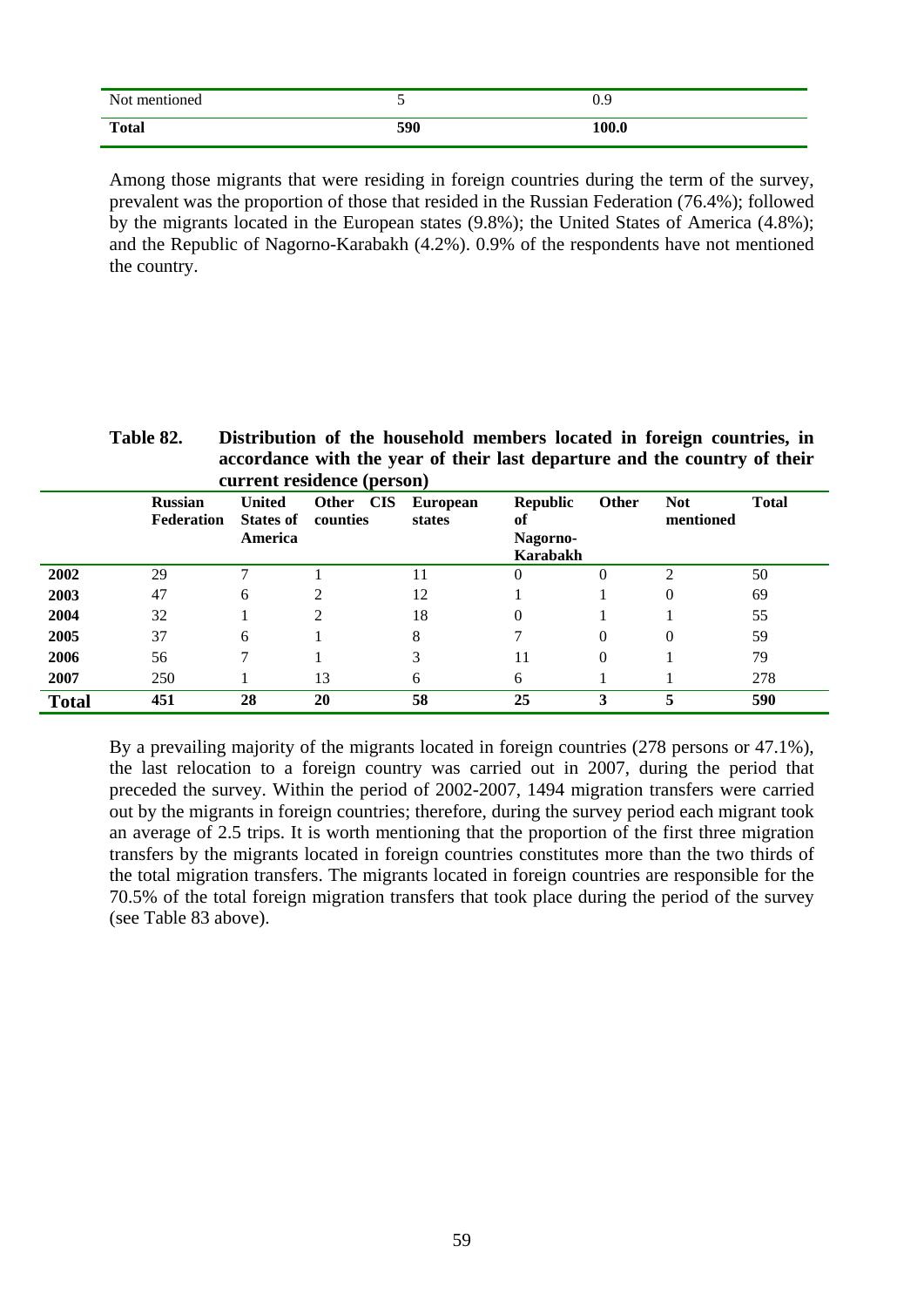# SECTION 6. MIGRANTS THAT IMMIGRATED FROM FOREIGN COUNTRIES

According to the results of the survey,  $2.8\%$ <sup>4</sup> of the household members involved in foreign migration processes is represented by the migrants that immigrated from foreign countries, i.e. immigrants (see Table 39). 60% of this category of migrants are men and 40% are women.

| by genuer and $agc(70)$ |             |               |              |
|-------------------------|-------------|---------------|--------------|
| Age group               | <b>Male</b> | <b>Female</b> | <b>Total</b> |
| $0 - 4$                 | 13.3        | 0.0           | 8.0          |
| $5 - 14$                | 0.0         | 0.0           | 0.0          |
| $15-19$                 | 6.7         | 70.0          | 32.0         |
| 20-24                   | 40.0        | 0.0           | 24.0         |
| 25-29                   | 6.7         | 0.0           | 4.0          |
| 30-34                   | 6.7         | 20.0          | 12.0         |
| 40-44                   | 13.3        | 0.0           | 8.0          |
| 45-49                   | 13.3        | 0.0           | 8.0          |
| 55-59                   | $0.0\,$     | 10.0          | 4.0          |
| <b>Total</b>            | 100.0       | 100.0         | 100.0        |
| Average age, annual     | 25.0        | 25.0          | 25.0         |

| Table 83. | Distribution of the migrants that immigrated from foreign countries, |
|-----------|----------------------------------------------------------------------|
|           | by gender and age $(\% )$                                            |

The prevailing majority of the migrants that immigrated from foreign countries (namely, 60%) were people aged from 15 to 29. The proportion of the male representatives of this age group was 53.4%, and that of the female representatives within the given age group was 70%. Incidentally, it is worth mentioning that men were represented in all age groups from 0 to 49 years (except for the age group of 5-14 years), constituting a prevailing majority within the 20-24 age group. Women were represented only in the 15-19, 30-34 and 55-59 age groups. The results of the survey evidenced that the average age of men and women that repatriated from foreign countries was 25 years.

## **Figure 15. Age structure of the migrants that immigrated from foreign countries,**  by gender  $(\frac{6}{6})$



<sup>4</sup> Given the fact that the total number of the migrants that immigrated from foreign countries is 25 people, the provided interpretations should be approached with certain reservation. However, per our estimates, they *are* characteristic for this category of migrants in the republic.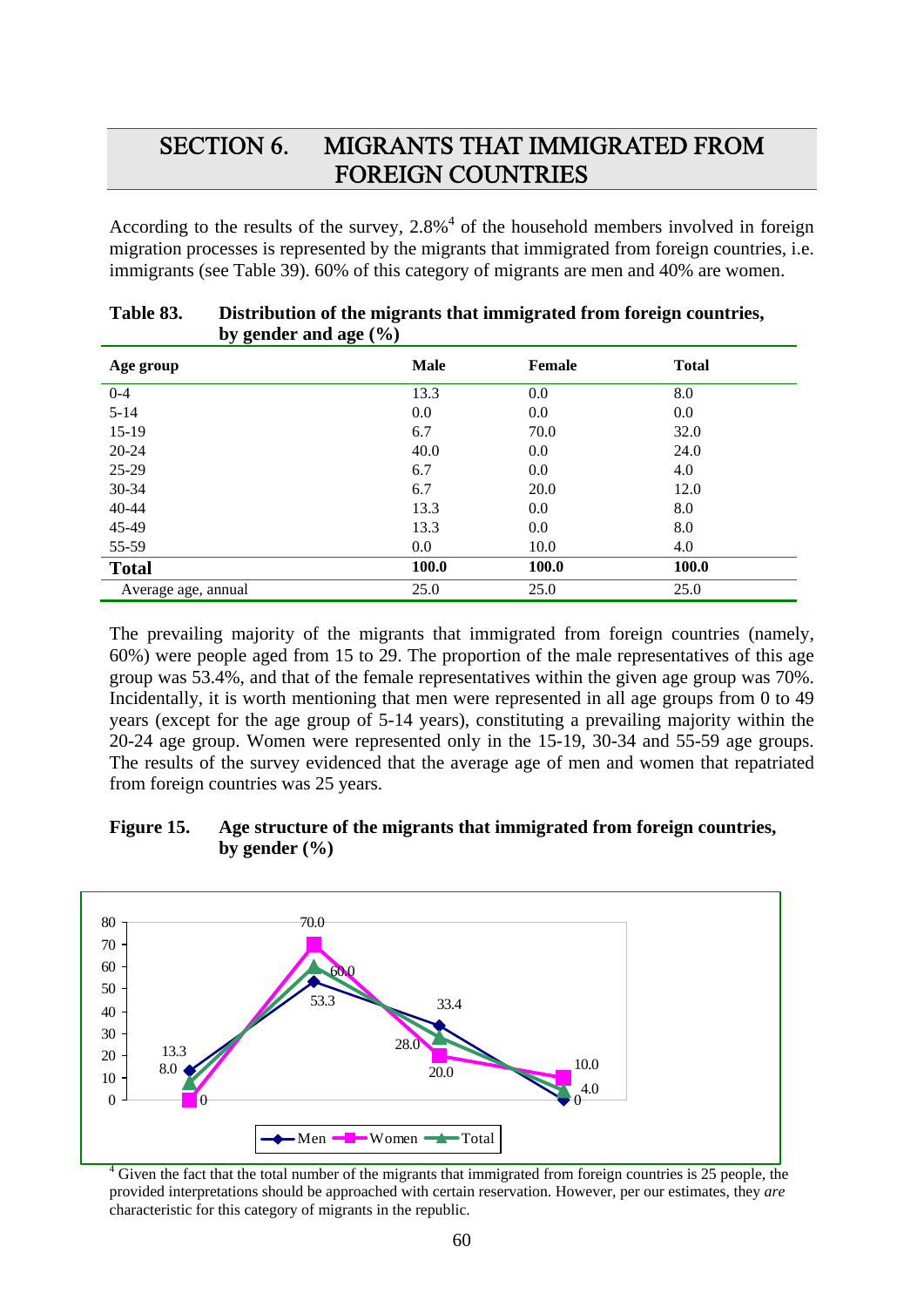Thus, 80 % of the migrants that repatriated from foreign countries are ethnic Armenians, 4% are Russians, 8% are Yezids and the remaining 8% belong to other ethnic nationalities.

| Table 84. | Representation of the marital status of the migrants that immigrated from |
|-----------|---------------------------------------------------------------------------|
|           | foreign countries, by gender $(\% )$                                      |

| <b>Marital status</b> | Male | Female | <b>Total</b> |
|-----------------------|------|--------|--------------|
| Never married         | 56.2 | 43.8   | 100.0        |
| Married               | 57.1 | 42.9   | 100.0        |

In terms of marital status, 69.9% of the household members that repatriated from foreign countries have never been married, and 30.4% are married.

| Table 85. | Representation of the educational level of the migrants that immigrated |
|-----------|-------------------------------------------------------------------------|
|           | from foreign countries, by gender $(\% )$                               |

| <b>Level of education</b>              | Men   | Women | <b>Total</b> |
|----------------------------------------|-------|-------|--------------|
| Basic secondary education (8 years)    | 7.7   | 10.0  | 8.7          |
| General secondary education (10 years) | 23.1  | 50.0  | 34.8         |
| Secondary vocational education         | 7.7   | 10.0  | 8.7          |
| Incomplete higher education            | 30.7  | 10.0  | 21.7         |
| Higher education and above             | 30.8  | 20.0  | 26.1         |
| <b>Total</b>                           | 100.0 | 100.0 | 100.0        |

Among the repatriated migrants prevalent were the ones that had general secondary education (34.8%); higher and above level of education (26.1%); and incomplete higher education (21.7%). However, there were certain differences between the education level of men and women. Thus, if among male repatriate migrants prevalent were the ones with incomplete higher education and the ones with higher and above level of education (61.5%) as compared to the 30.3% of women, then within the structure of the education level of women prevalent was the proportion of the women that had general secondary education (50%) as compared to the 23.1% of men.

| $\frac{1}{2}$<br><b>Country of nationality</b> | <b>of</b><br><b>Number</b><br>the | % against the total |
|------------------------------------------------|-----------------------------------|---------------------|
|                                                | household members                 |                     |
| Georgia                                        | 5                                 | 20.0                |
| Iran                                           | 1                                 | 4.0                 |
| Iraq                                           | $\overline{2}$                    | 8.0                 |
| <b>Russian Federation</b>                      | $\overline{2}$                    | 8.0                 |
| Syria                                          | 7                                 | 28.0                |
| United States of America                       | 4                                 | 16.0                |
| Ukraine                                        | $\overline{2}$                    | 8.0                 |
| Not mentioned                                  | $\overline{2}$                    | 8.0                 |
| <b>Total</b>                                   | 25                                | 100.0               |

**Table 86. Representation of the migrants that immigrated from foreign countries, in accordance with their citizenship (%)** 

According to their citizenship, a relatively large proportion among the migrants that immigrated from foreign countries was represented by the migrants that repatriated from Syria and Georgia constituting, correspondingly, 28.0% and 20.0% of this group, followed by the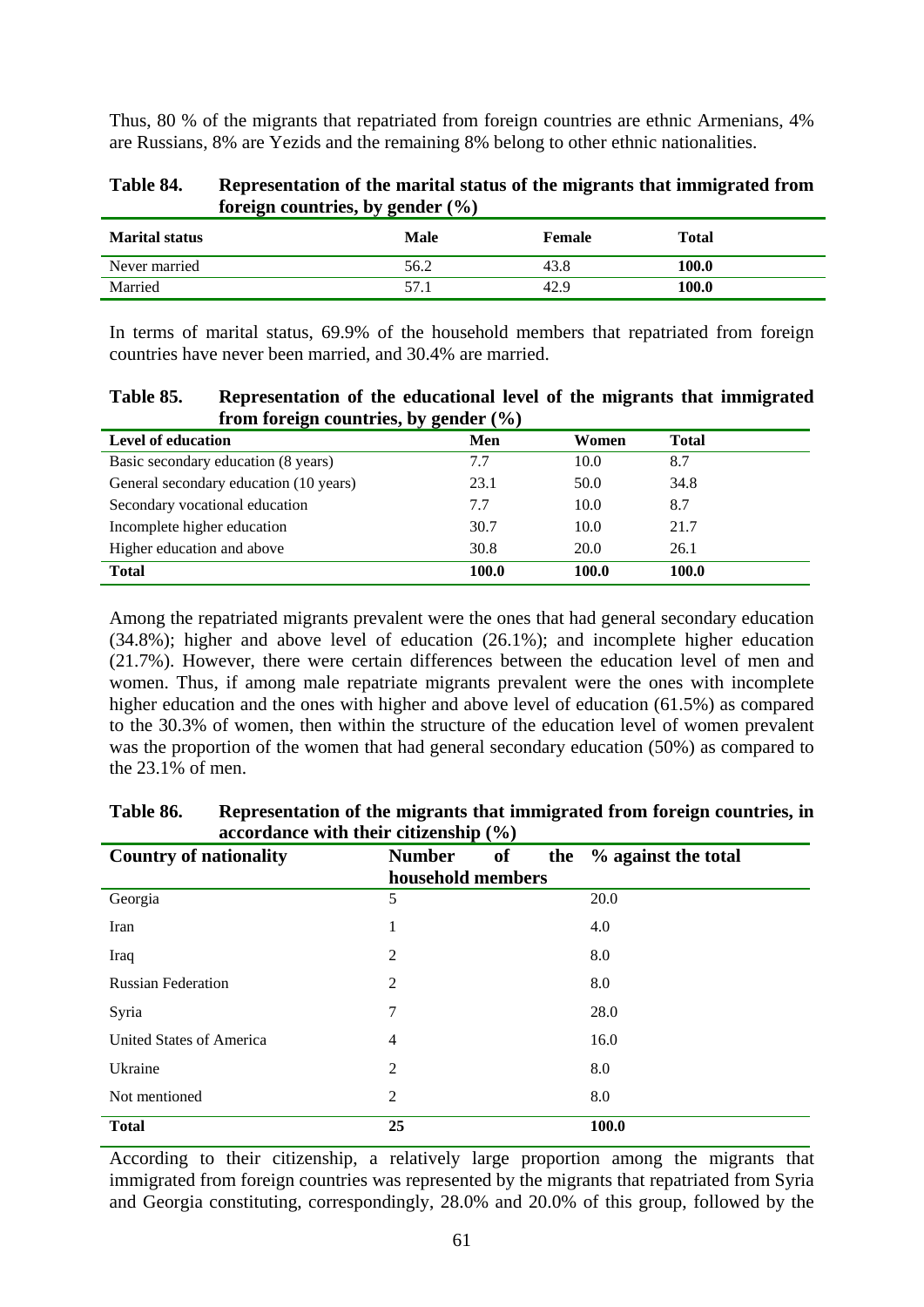immigrants from the United States of America, 16.0%. No data were mentioned about the citizenship of the 8% of the migrants that immigrated from foreign countries.

#### **Table 87. Distribution of the household members that immigrated from foreign countries, in accordance with the incidence of the factors that had caused their relocation from the previous country of residence**

| <b>Factors that had caused the departure</b>                                | % against the total |
|-----------------------------------------------------------------------------|---------------------|
| Impossibility of sufficient earnings to ensure adequate living<br>standards | 4.0                 |
| Unstable geopolitical situation                                             | 8.0                 |
| Inaccessibility of education                                                | 20.0                |
| Determination to engage in entrepreneurial activities in Armenia            | 12.0                |
| Family circumstances (reunion, marriage, divorce, etc.)                     | 28.0                |
|                                                                             | 28.0                |
| Other<br><b>Total</b>                                                       | 100.0               |

Among the reasons that had instigated the relocation of the household members immigrating from foreign countries, substantial was the incidence of the "Family circumstances (reunion, marriage, divorce, etc." (28.0%); "Inaccessibility of education" (20.0%); the "Determination to engage in entrepreneurial activities in Armenia" (12.0%); and other circumstances (apart from the ones listed above) 28.0%.

## **Table 88. Distribution of the household members that immigrated from foreign countries, in accordance with the successfulness of their trip**

|                     | % against the total |
|---------------------|---------------------|
| Successful          | 39.1                |
| Rather successful   | 30.5                |
| Rather unsuccessful | 30.4                |
| Unsuccessful        | 0.0                 |
| <b>Total</b>        | 100.0               |

According to the results of the survey, 69.6% of the migrants that immigrated from foreign countries have described their migration to Armenia as "successful" or "rather successful"; and only 30.4% of the respondents have assessed their voyage as "rather unsuccessful".

## **Figure 16. Distribution of the migrants that immigrated from foreign countries, in accordance with the decision to migrate to Armenia**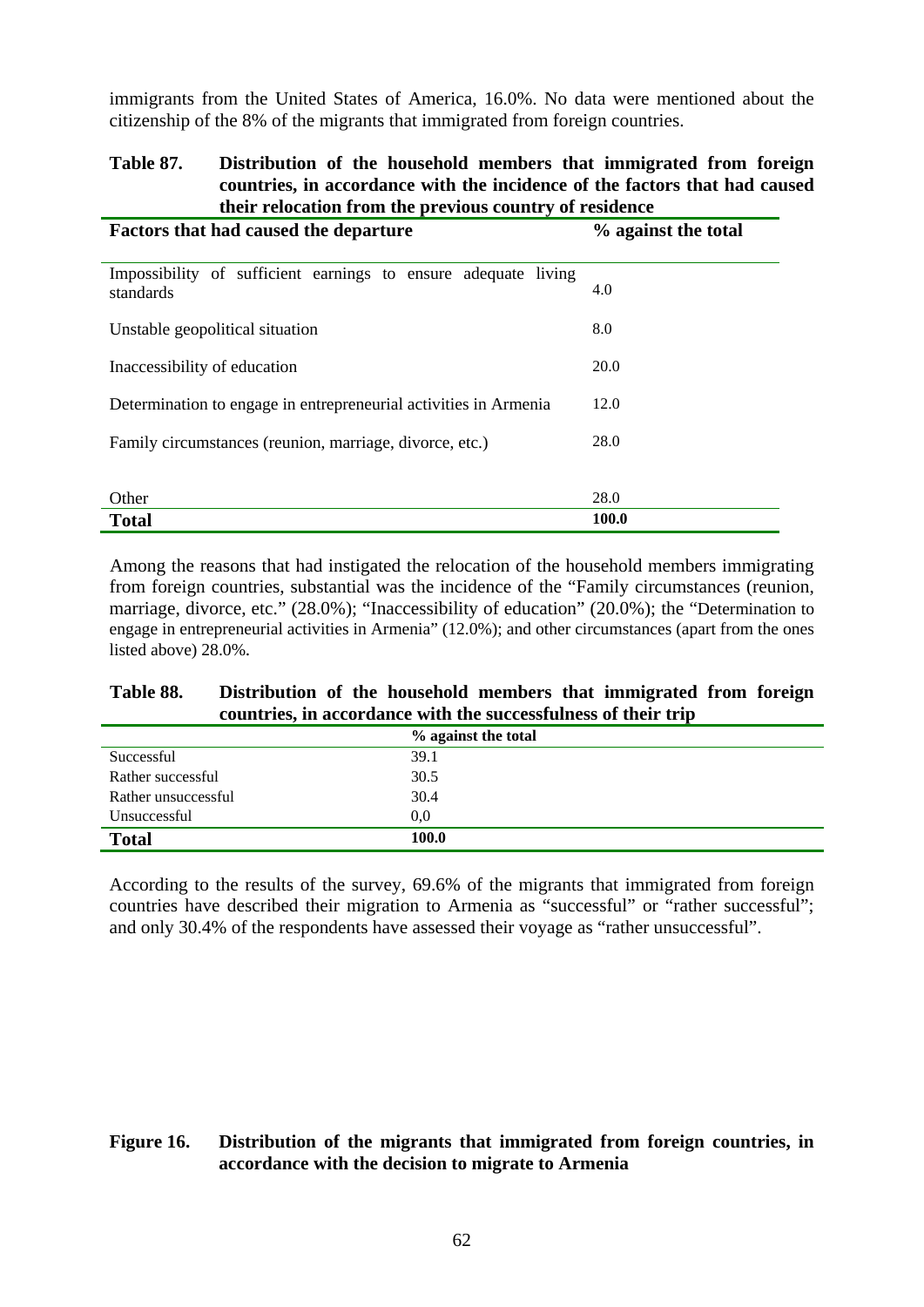

As shown in the chart above, for the 26% of the migrants within this particular category the decision to repatriate to Armenia has been a personal resolution, and for 74% the decision has been made by the family.

| Table 89. | Distribution of the immigrated household members, in accordance with |
|-----------|----------------------------------------------------------------------|
|           | the possession of real estate in the county of departure             |

| Real estate                              | Number of the<br>household<br>members | % against the total |
|------------------------------------------|---------------------------------------|---------------------|
| Has possessed real estate and still does | 17                                    | 68.0                |
| Has possessed real estate                |                                       | 12.0                |
| Has not possessed real estate            |                                       | 12.0                |
| Not mentioned                            |                                       | 8.0                 |
| Total                                    | 25                                    | 100.0               |

Thus, 68.0% of the immigrants that returned to Armenia have possessed real estate in the country of departure before repatriation and still possessed during the period of the survey. 12% had possessed real estate in the country of departure. 12.0% of the immigrants had never possessed real estate in the country of departure.

## **Table 90. Distribution of the migrants that immigrated from foreign countries, in accordance with the type of their dwellings in the country of departure**

|                                           | of<br><b>Number</b><br>members | household | % against the total |
|-------------------------------------------|--------------------------------|-----------|---------------------|
| Privately owned apartment/town house      | 20                             |           | 80.0                |
| Dwelling provided by friends or relatives | 2                              |           | 8.0                 |
| Rented separate apartment/house           |                                |           | 4.0                 |
| Not mentioned                             | 2                              |           | 8.0                 |
| <b>Total</b>                              | 25                             |           | 100.0               |

80% of the migrants that repatriated from foreign countries have lived in a privately owned house/apartment, 8.0% have lived with their friends or relatives, and 4.0% have been residing in rented apartments**.**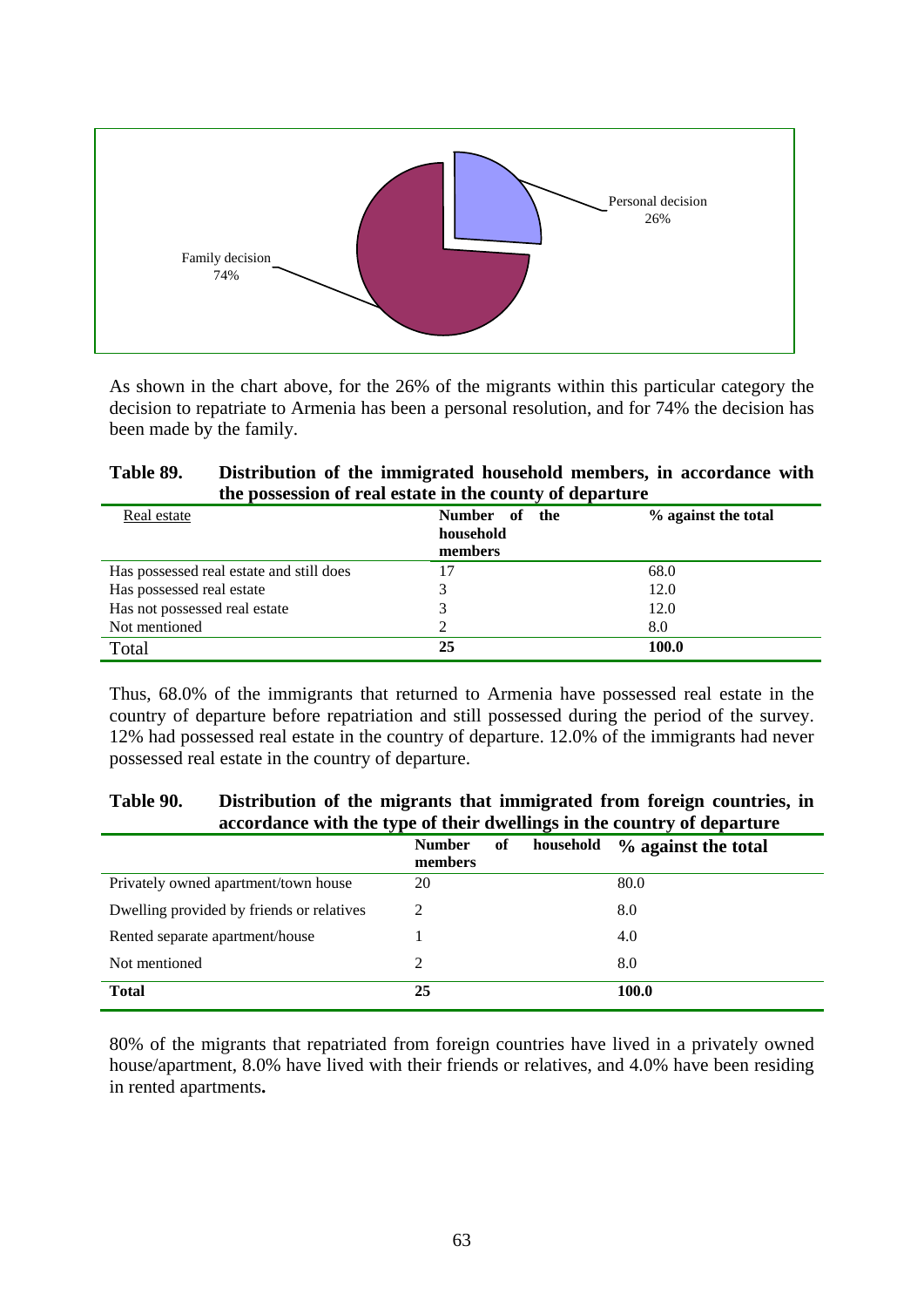**Figure 17. Distribution of the household members that repatriated from foreign countries, in accordance with their residence status in the country of departure** 



According to their residence status, 87% of the household members that immigrated from foreign countries have been granted citizenship, and 13% have been temporarily registered.

| Table 91. | Distribution of the immigrants repatriated from foreign countries,  |  |  |  |  |  |  |  |
|-----------|---------------------------------------------------------------------|--|--|--|--|--|--|--|
|           | according to their social and economic status and employment $(\%)$ |  |  |  |  |  |  |  |

| Social-economic | According to employment |                    |                |        |                          | Total | $\%$       |
|-----------------|-------------------------|--------------------|----------------|--------|--------------------------|-------|------------|
| status          | Hired                   | <b>Hires</b>       | Self-employed  | Employ | Not willing to           |       | against    |
|                 | employees               | in employees<br>in | in the area of | er     | unable<br>to<br>$\alpha$ |       | the total  |
|                 | the                     | the<br>non         | agriculture    |        | work                     |       |            |
|                 | government              | government         |                |        |                          |       |            |
|                 | sector                  | sector             |                |        |                          |       |            |
| Employed        | 28.6                    | 28.6               | 14.3           | 28.6   | 0.0                      | 100.0 | 30.4       |
|                 |                         |                    |                |        |                          |       |            |
| Pupil/student   |                         |                    |                |        |                          |       |            |
|                 | 0.0                     | 0.0                | 0.0            | 0.0    | 100.0                    | 100.0 | 47.8       |
| Housewife       |                         |                    |                |        |                          |       |            |
|                 | 0.0                     | 0.0                | 0.0            | 0.0    | 100.0                    | 100.0 | 8.7        |
| Other           | 0.0                     | 0.0                | 0.0            | 0.0    | 100.0                    | 100.0 | 13.1       |
|                 |                         |                    |                |        |                          |       |            |
| <b>Total</b>    | 8.7                     | 8.7                | 4.3            | 8.7    | 69.6                     | 100.0 | <b>100</b> |

According to their social-economic status, 47% of the immigrants from foreign countries have been students of schools and universities in the country of departure, which is obvious from their age structure, and 30.4% have been employed. This means that the prevailing majority of the migrants that repatriated from foreign countries have not been bread-earners, which is also evidenced by the specifics of their employment structure. Thus, as shown in the Table above, 69.6% of the migrants in this particular category have not been willing to or able to work, and only 17.4% of the immigrants have been hired for employment within the government and non government sectors. 4.3% of the immigrants have been self-employed in the area of agriculture, and 4.3% have been employers themselves.

| Table 92. | Distribution of the employed immigrants in the country of departure, in |
|-----------|-------------------------------------------------------------------------|
|           | accordance with the area of their activity                              |

| Area of activity | % against the total |
|------------------|---------------------|
| Industry         | 14.3                |
| Construction     | 14.3                |
| Agriculture      | 42.9                |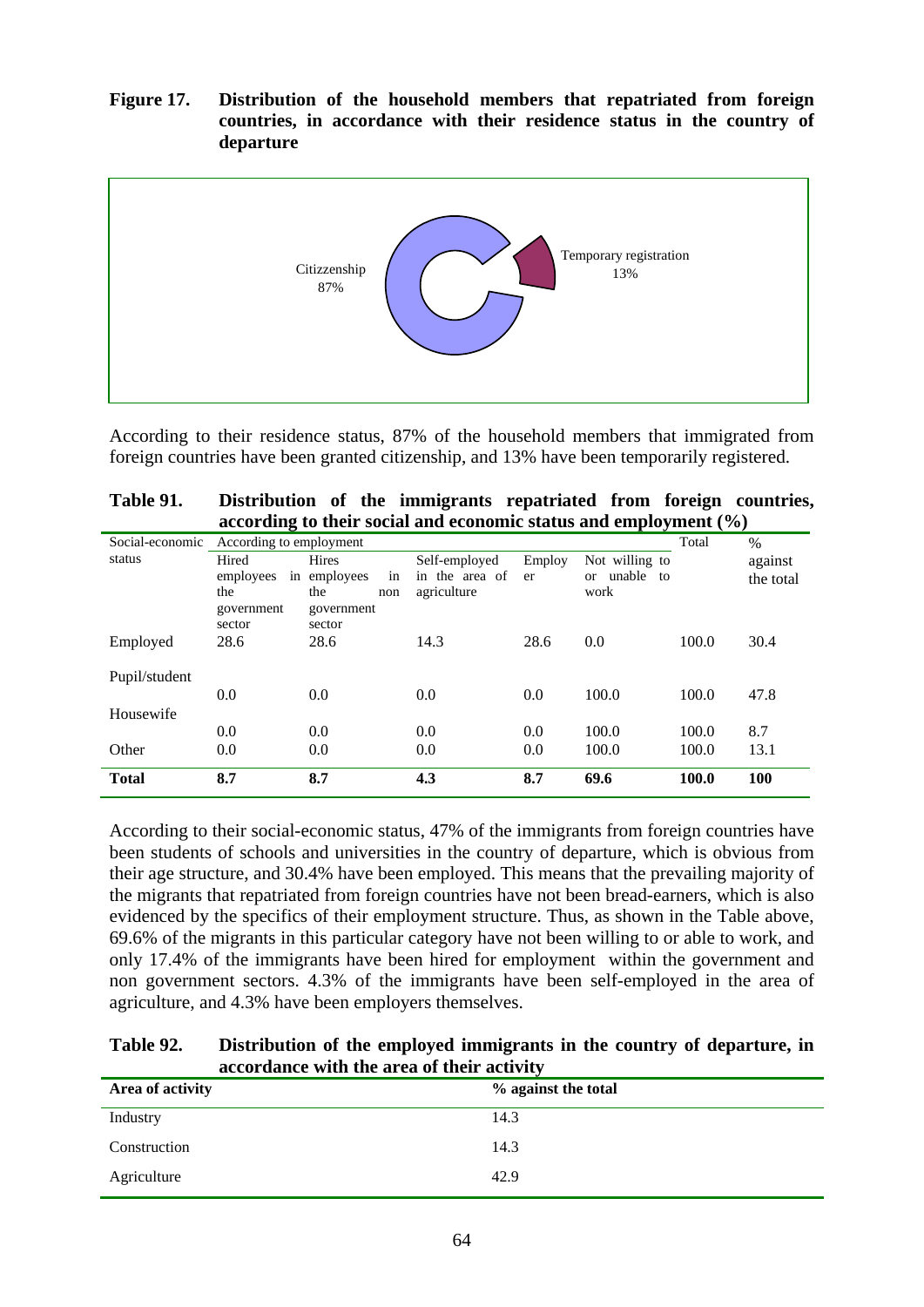| Other        | 28.6  |
|--------------|-------|
| <b>Total</b> | 100.0 |

The Table represented above proves that the area of activity for the prevailing majority (42.9%) of the migrants repatriated from foreign countries has been agriculture.

| Table 93. | Distribution of the immigrants from foreign countries, in accordance with |
|-----------|---------------------------------------------------------------------------|
|           | the possibility of savings in their country of departure                  |

|                          | <b>Number</b><br>of | $\frac{0}{0}$<br>against<br>the |
|--------------------------|---------------------|---------------------------------|
|                          | household members   | total                           |
| Had savings              |                     | 28.0%<br>20.0                   |
| Had some savings         |                     | 8.0                             |
| Did not have any savings | 16                  | 64.0                            |
| Not mentioned            |                     | 8.0                             |
| <b>TOTAL</b>             | 25                  | 100.0                           |

While residing in the country of their departure, only 28.0% of the immigrants have been able to accumulate savings, whereas 72.0% have maintained that they have not been able to save.

| Table 94. | Distribution of the immigrants from foreign countries, in accordance with |
|-----------|---------------------------------------------------------------------------|
|           | their employment status in Armenia                                        |

| <b>Employment status</b>                      | <b>Number</b><br>of<br>the<br>household members | % against the total |
|-----------------------------------------------|-------------------------------------------------|---------------------|
| Hired employment in the non government sector |                                                 |                     |
|                                               | $\overline{4}$                                  | 16.0                |
| Self-employed in agriculture                  |                                                 | 4.0                 |
| Employer                                      |                                                 | 4.0                 |
| Have found no jobs                            | 1                                               | 4.0                 |
| Not willing to or unable to work              | 16                                              | 64.0                |
| Not mentioned                                 | 2                                               | 8.0                 |
| <b>Total</b>                                  | 25                                              | 100.0               |

The survey results indicate that as of the moment of the survey, 16.0% of the immigrants from foreign countries had paid employment in the given settlement area of Armenia, within the non government sector. 64% have not been willing to or have been unable to work, just as in the country of departure.

#### **Table 95. Distribution of the immigrants from foreign countries, in accordance with the changes in their material status as a result of relocation**

| <b>Financial status</b> | % against the total |
|-------------------------|---------------------|
| Improved                | 9.1                 |
| Remained unchanged      | 40.9                |
| Deteriorated            | 50.0                |
| <b>Total</b>            | 100.0               |

The data in the Table above demonstrate that the financial status after repatriation has improved only for 9.1% of the immigrants. For 40.9% their material status has remained unaltered, and for 50% it has aggravated.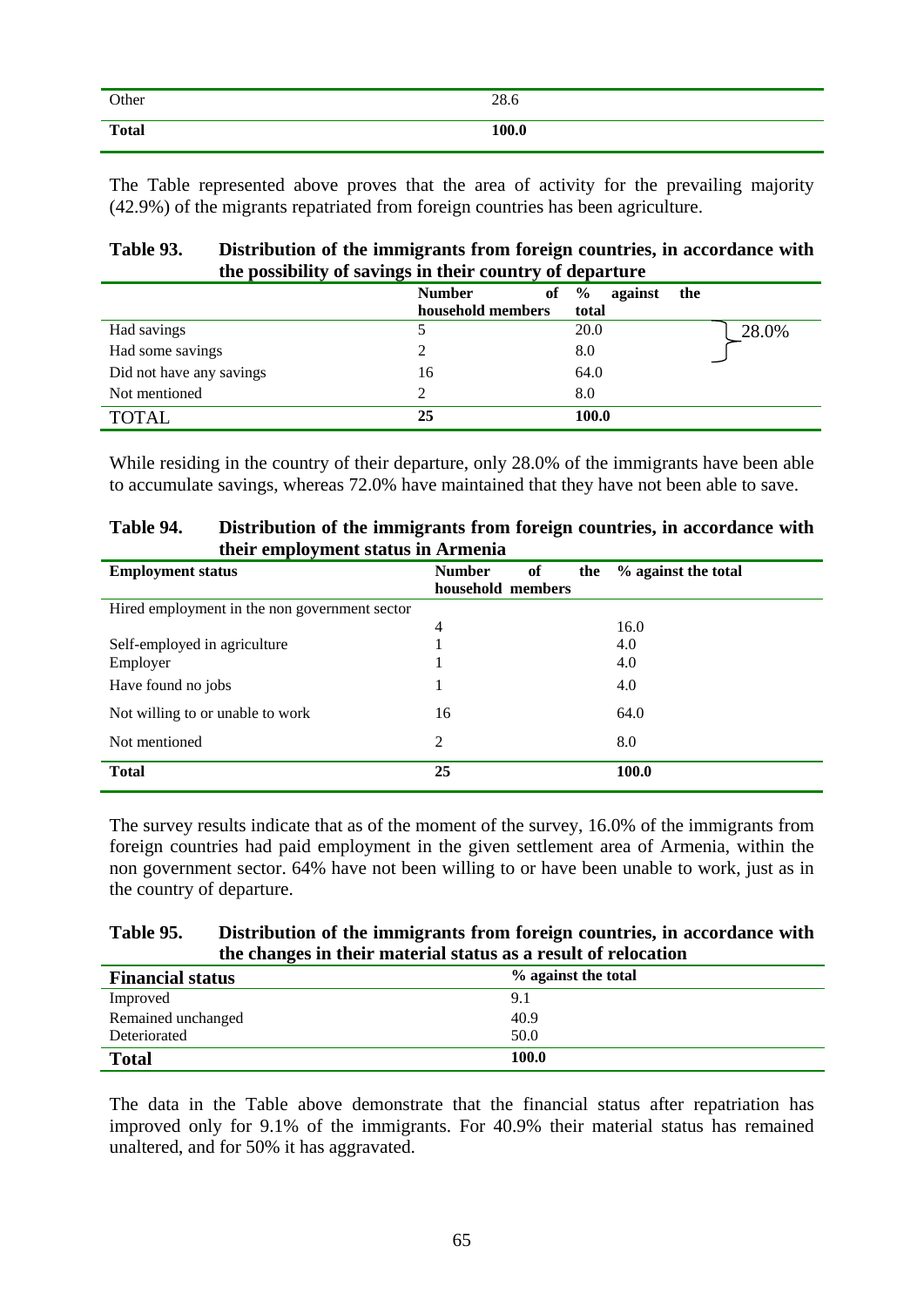## **Figure 18. Distribution of the immigrants from foreign countries, in accordance with the number of people that repatriated to Armenia with them**



As seen from the Table above, 31.8% of the immigrants have arrived in Armenia with their entire families, 27.3% have arrived with only a part of their families, and 40.9% have repatriated alone.

To the question about the rest of the household members still residing in the foreign country and their intention to repatriate to Armenia some time, the immigrants from foreign countries responded that 85% of them will continue living in the given foreign country with no intention to return to Armenia any time in the future.

| uich acpartare            |                                 |                     |
|---------------------------|---------------------------------|---------------------|
|                           | Number of the household members | % against the total |
| <b>Russian Federation</b> | $\overline{2}$                  | 8.0                 |
| Georgia                   | 7                               | 28.0                |
| Ukraine                   | $\overline{2}$                  | 8.0                 |
| Syria                     | 7                               | 28.0                |
| Iran                      | 1                               | 4.0                 |
| Iraq                      | $\overline{2}$                  | 8.0                 |
| United States of Amreica  | $\overline{4}$                  | 16.0                |
| <b>TOTAL</b>              | 25                              | 100.0               |

**Table 96. Distribution of the immigrants from foreign countries, by the country of their departure** 

The results of the survey indicate that prevailing within the structure of the immigrants that repatriated from foreign countries were the proportions of those that immigrated from Syria (28%), Georgia (28%), and the United States of America (16%).

During the period of 2003-2007, each migrant that immigrated from a foreign country took an average of 1.2 trips.

**Table 97. Distribution of the migrants that immigrated from foreign countries, in accordance with the country of their departure and the year of their arrival in Armenia (person)** 

|      | Georgia | Iran | Iraq | Russian<br>Federation | Syria | Ukraine | <b>USA</b> | Total |
|------|---------|------|------|-----------------------|-------|---------|------------|-------|
| 2003 |         |      |      |                       |       |         |            |       |
| 2004 |         |      |      |                       |       |         |            | -     |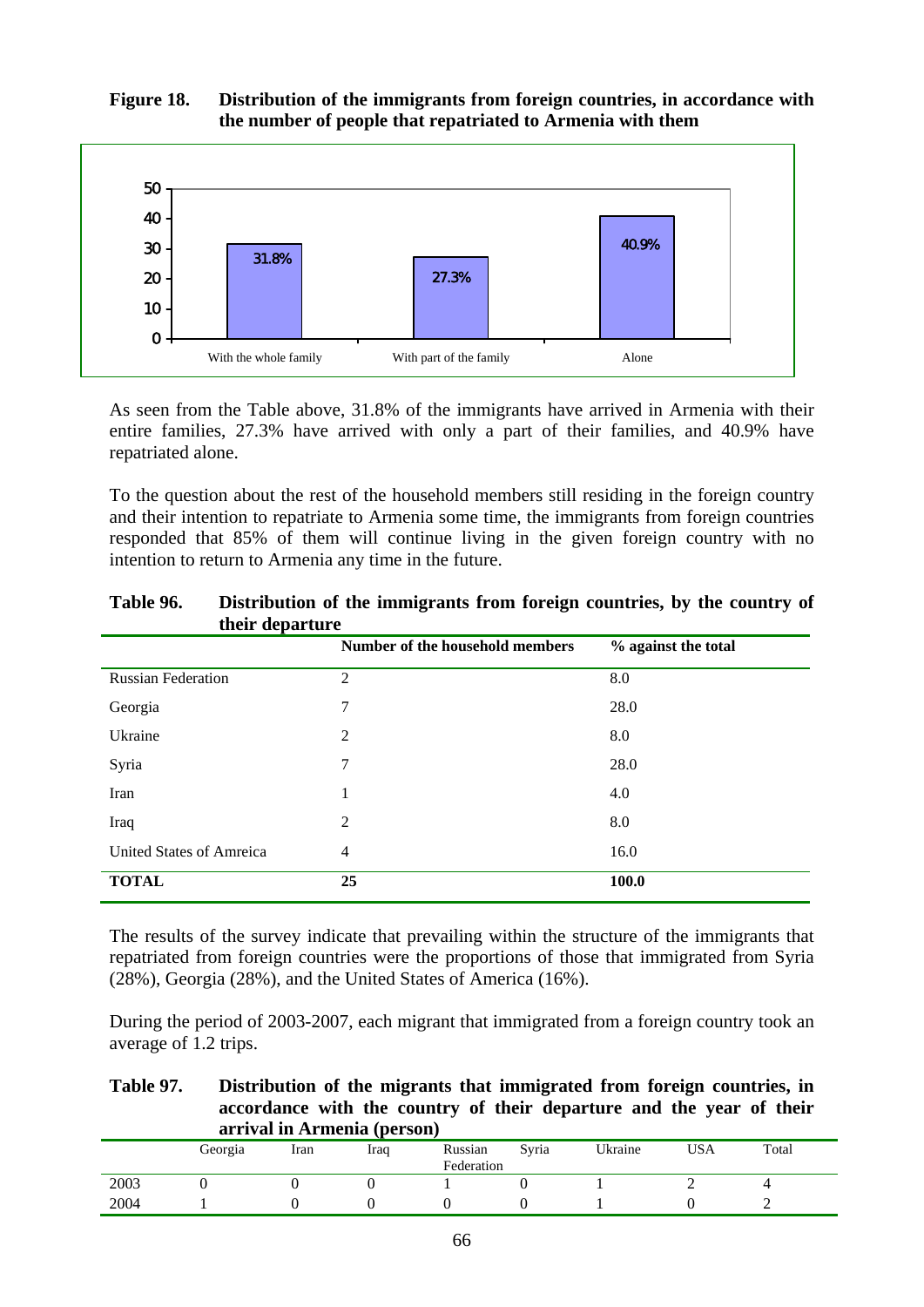| 2005         |  |   |   |          |   |    |  |
|--------------|--|---|---|----------|---|----|--|
| 2006         |  |   |   | <u>ب</u> |   |    |  |
| 2007         |  | ∼ |   | ∼        |   | ᆂᆂ |  |
| <b>TOTAL</b> |  | - | - |          | - | 25 |  |

The prevailing majority of the immigrants from Georgia have arrived in Armenia in 2007 (4 persons or 57.1%); the immigrants from Syria arrived in Armenia in 2006 (5 persons or 71.4%); migrants repatriated from Iraq mainly during 2007. So, in general terms it could be maintained that the immigration was prevalent in 2006 (7 persons or 28%) and in 2007 (11 persons or  $44\%$ ).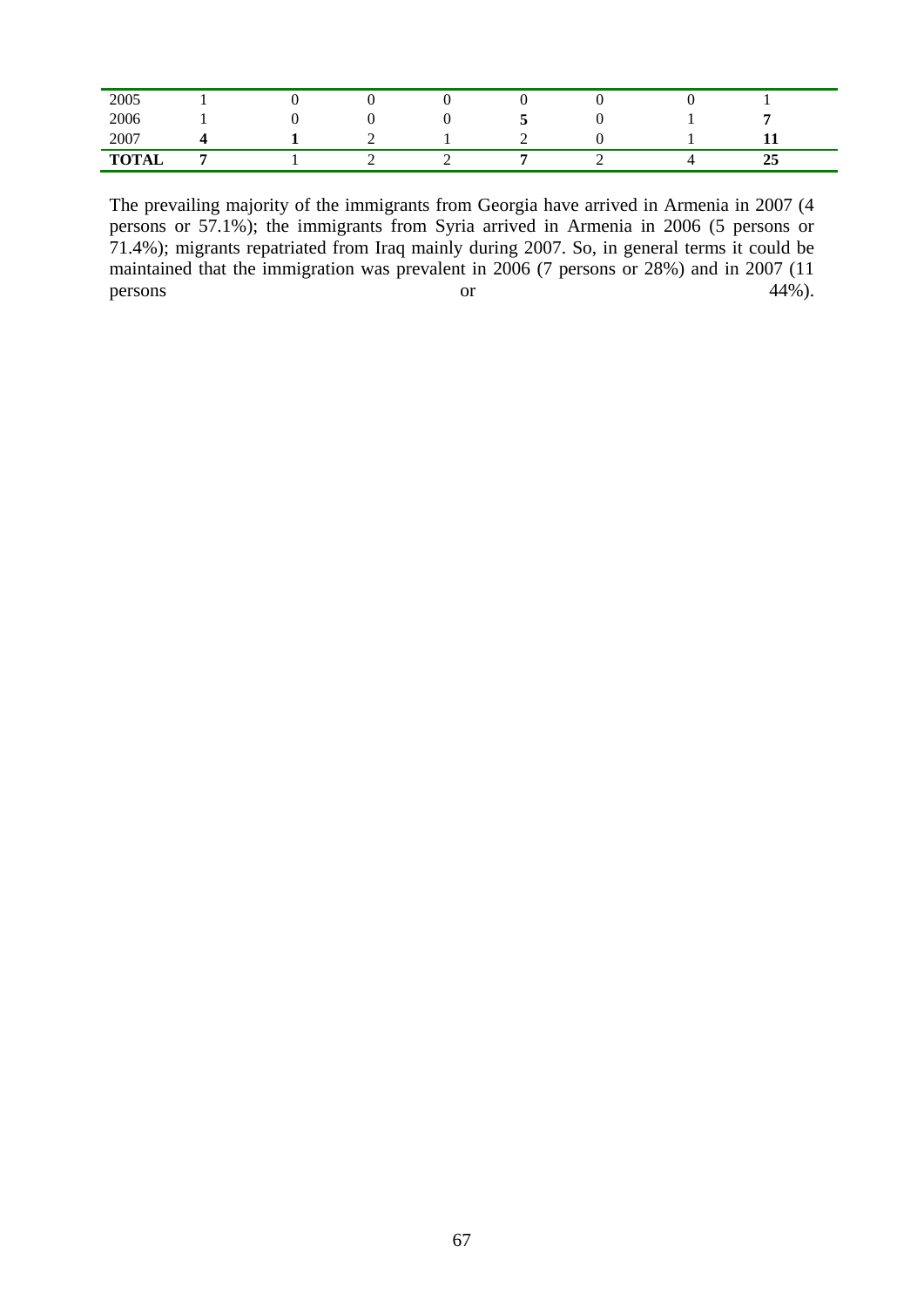# SECTION 7. INTERNAL MIGRANTS

This Section represents information about those household members, the migration movements of which with duration of more than three months during the period of 2002-2007 have taken place within the borders of the Republic of Armenia, meaning that they have either *returned* from other settlement areas in Armenia, including the return from the trips that took place before 2002, or are *residing* in other settlement areas of Armenia, or have *arrived* from other settlement areas of Armenia.

| processes                                    |                     |                    |                           |                                                                    |
|----------------------------------------------|---------------------|--------------------|---------------------------|--------------------------------------------------------------------|
|                                              | Household<br>survey | members<br>under   | %<br>against<br>the total | Number<br>(weighted)                                               |
|                                              | Number              | Specific<br>weight |                           | within the total<br>number of<br>the<br>RoA population<br>(person) |
| People that returned from other settlement   |                     |                    |                           |                                                                    |
| areas of the Republic of Armenia             | 33                  | 0.3                | 9.9                       | 9696                                                               |
| People residing in other settlement areas of | 228                 | 2.2                | 68.5                      | 70700                                                              |
| the Republic of Armenia                      |                     |                    |                           |                                                                    |
| People that arrived from other settlement    | 72                  | 0.7                | 21.6                      | 27518                                                              |
| areas of the Republic of Armenia             |                     |                    |                           |                                                                    |
| <b>TOTAL</b>                                 | 333                 | 3.2                | 100.0                     | 107914                                                             |
|                                              |                     |                    |                           |                                                                    |

## **Table 98. Representation of the household members involved in domestic migration processes**

## **7.1 Migrants that Returned from Other Settlement Areas of Armenia**

This sub-section contains information on those household members that were in their residence area in the Republic of Armenia as of the moment of the survey, but had lived in another settlement area within the Republic of Armenia for more than three months (in the same settlement) during the period of 2002-2007, including the return from the trips that took place before 2002 (see Table 99).

3.2% of the household members included in the survey have been involved in the domestic migration processes, 9.9% of which comprise the portion of those migrants that returned from other settlement areas of the Republic of Armenia.

62.3% of the migrants that returned from other settlement areas of the Republic of Armenia were men and 37.7% were women. This category of migrants has the following distribution according to their age and gender.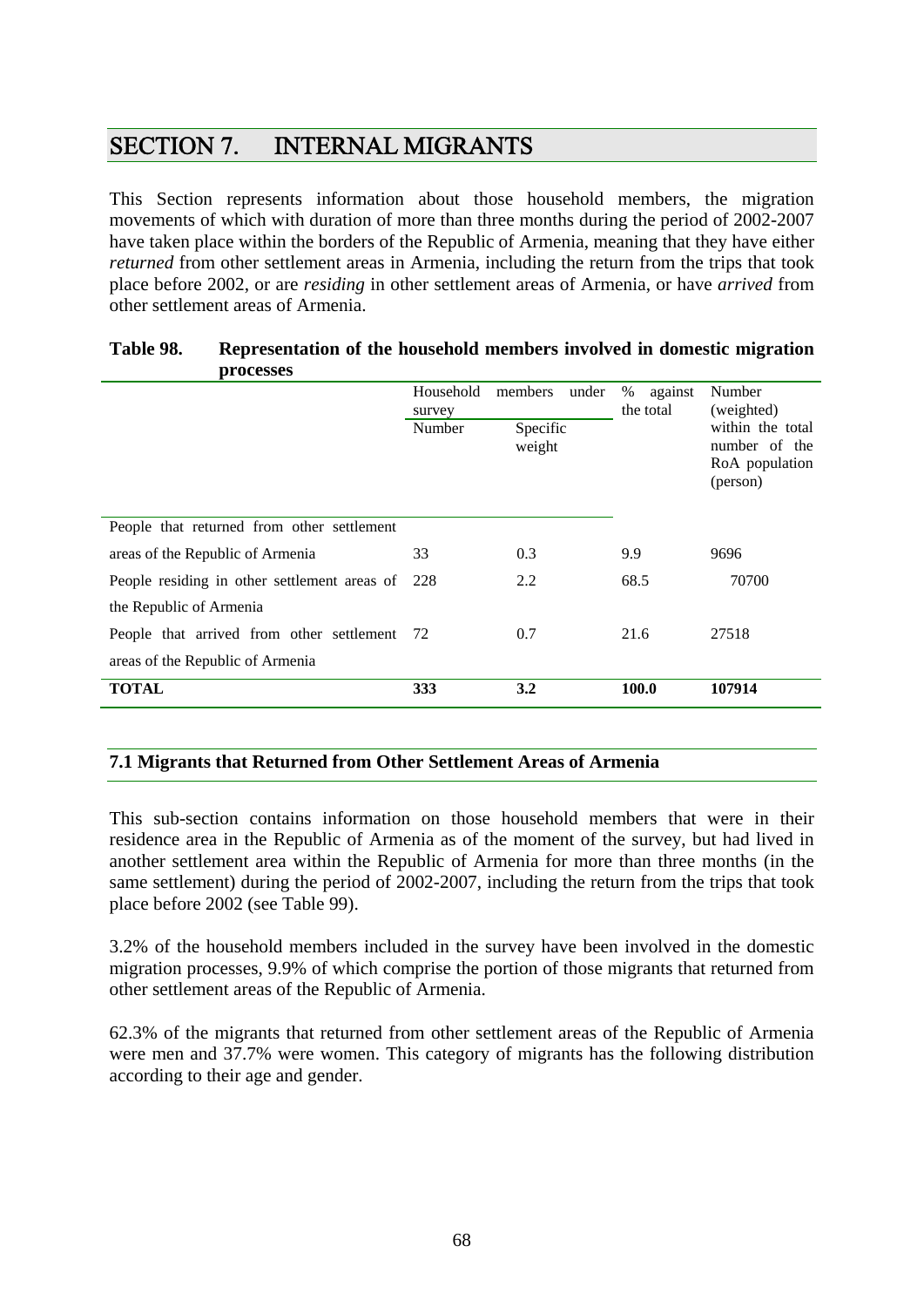| Age groups   | ໍ້<br><b>Male</b>         | o.                         | <b>Female</b>             | <b>Total</b>               |                        |                               |
|--------------|---------------------------|----------------------------|---------------------------|----------------------------|------------------------|-------------------------------|
|              | the<br>%<br>from<br>total | % from the<br>given<br>age | from<br>$\%$<br>the total | % from the<br>given<br>age | from the<br>%<br>total | % from the given<br>age group |
|              |                           | group                      |                           | group                      |                        |                               |
| $0 - 9$      | 10.5                      | 100.0                      | $0.0\,$                   | $0.0\,$                    | 6.1                    | 100.0                         |
| $10 - 14$    | 0.0                       | $0.0\,$                    | 21.4                      | 100.0                      | 9.1                    | 100.0                         |
| $15-19$      | 84.2                      | 94.1                       | 7.1                       | 5.9                        | 51.5                   | 100.0                         |
| 20-24        | $0.0\,$                   | $0.0\,$                    | 28.6                      | 100.0                      | 12.1                   | 100.0                         |
| 25-29        | $0.0\,$                   | 0.0                        | 14.3                      | 100.0                      | 6.1                    | 100.0                         |
| 30-34        | $0.0\,$                   | 0.0                        | 7.1                       | 100.0                      | 3.0                    | 100.0                         |
| 35-39        | $0.0\,$                   | 0.0                        | 7.1                       | 100.0                      | 3.0                    | 100.0                         |
| $40 - 54$    | 0.0                       | 0.0                        | 0.0                       | 0.0                        | 0.0                    | $0.0\,$                       |
| 55-59        | $0.0\,$                   | 0.0                        | 7.1                       | 100.0                      | 3.0                    | 100.0                         |
| 60-64        | 5.3                       | 100.0                      | 0.0                       | $0.0\,$                    | 3.0                    | 100.0                         |
| $65+$        | 0.0                       | 0.0                        | 14.3                      | 100.0                      | 6.1                    | 100.0                         |
| <b>TOTAL</b> | 100.0                     | 0.0                        | 100.0                     | 0.0                        | 100.0                  | 0.0                           |
| Average age, |                           |                            |                           | 36                         |                        | 29                            |
| Annual       | 23                        |                            |                           |                            |                        |                               |

**Table 99. Distribution of the migrants that returned from other settlements of Armenia, by age and gender (%)** 

More than half of the migrants that returned from other settlement areas of the Republic of Armenia were aged from 15 to 19, with male migrants representing their prevailing majority (94.1). Within the 20-29 age group, dominant were the female representatives with a percentage of 42.9%. The prevailing majority of the household members that returned from other settlements of Armenia, both within the structure of the general population and men, comprised the migrants aged from 15 to 19, amounting to 72.7% and 84,2%, correspondingly. Within the structure of women this particular age group comprised 57.1%.

The average age of the men that returned from other settlement areas of the Republic of Armenia was 23 years, and that of the women was 36 years. The average age for the entire population was 29 years.





**Table 100. Distribution of the migrants that returned from other settlements of Armenia, by gender and marital status (%)** 

| ັດ<br><b>Marital status</b> | Men     | Women | <b>Total</b> |
|-----------------------------|---------|-------|--------------|
| Never married               | 94.1    | 64.3  | 80.6         |
| Married/living together     | 5.9     | 21.4  | 12.9         |
| Widowed                     | $0.0\,$ | 14.3  | 6.5          |
| <b>Total</b>                | 100.0   | 100.0 | 100.0        |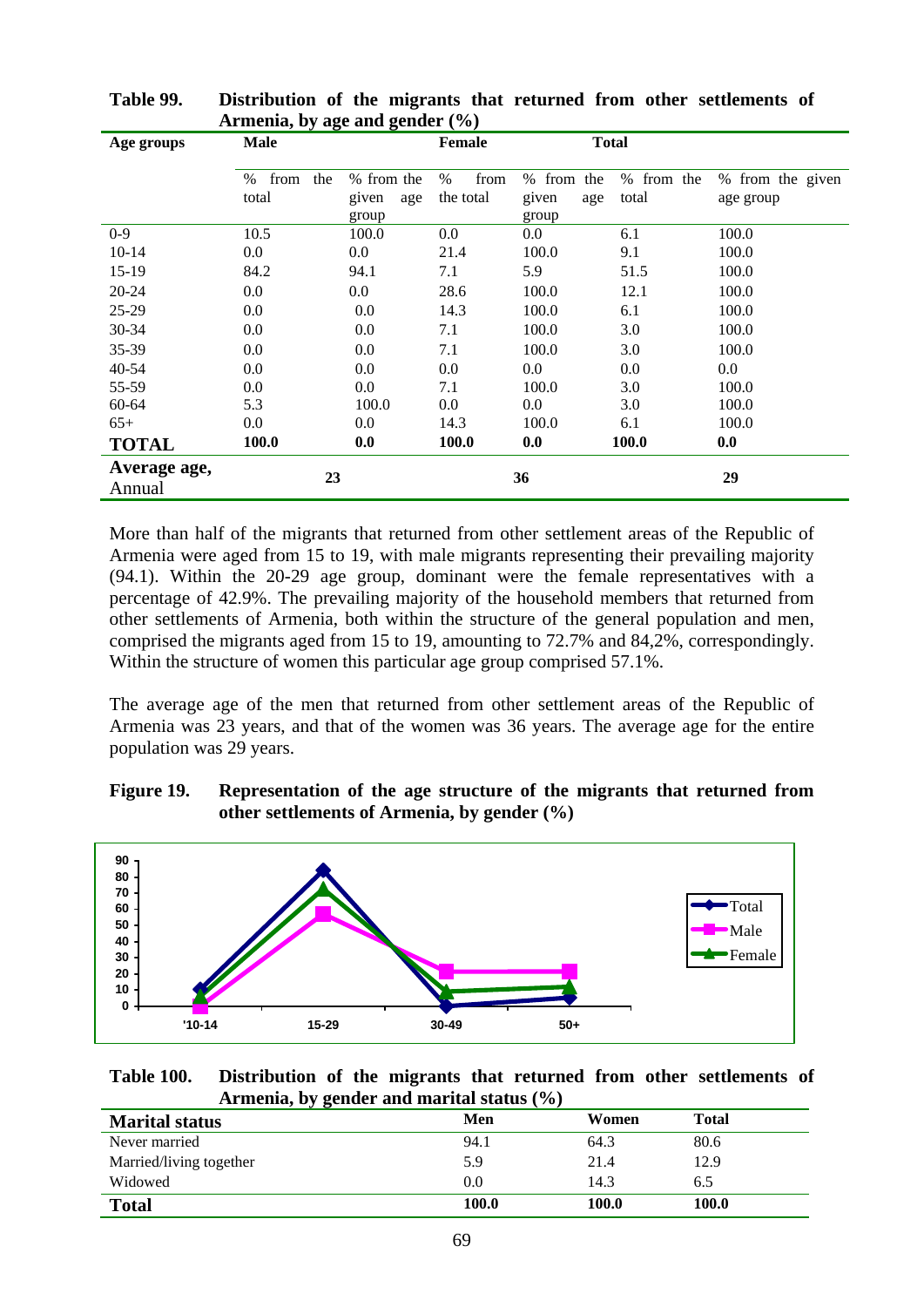The prevailing majority of the migrants that returned from other settlements of Armenia, i.e. 80.6% have never been married before, including 94.1% of men and 64.3% of women. This circumstance has been primarily dependent on the young age of this particular group of population, specifically men.

| <b>Table 101.</b> | Distribution of the migrants that returned from other settlements of |
|-------------------|----------------------------------------------------------------------|
|                   | Armenia, by gender and the level of education $(\% )$                |

| $\ldots$ $\ldots$ $\ldots$ $\ldots$ $\ldots$ |       |       |              |
|----------------------------------------------|-------|-------|--------------|
| <b>Level of education</b>                    | Men   | Women | <b>Total</b> |
| Elementary                                   | 5.3   | 7.1   | 6.1          |
| Basic secondary education (8 years)          | 21.1  | 7.1   | 15.2         |
| General secondary education (10 years)       | 57.9  | 7.1   | 36.4         |
| Secondary vocational education               | 0.0   | 42.9  | 18.2         |
| Incomplete higher education                  | 5.3   | 0.0   | 3.0          |
| Higher education                             | 10.5  | 35.7  | 21.2         |
| <b>Total</b>                                 | 100.0 | 100.0 | 100.0        |

The level of education among the men and women migrants that returned from other settlements of Armenia was different. Thus, 57.9% of men had general secondary education, and 10.5% had higher education. Among the women prevalent were the migrants with secondary vocational education (42.9%) and higher education (37.5%).

97% of the migrants that returned from other settlements of Armenia are citizens of the Republic of Armenia, and 3% have no citizenship.

| <b>Table 102.</b> | Distribution of the migrants that returned from other settlements of     |
|-------------------|--------------------------------------------------------------------------|
|                   | Armenia, according to the incidence of the factors that had caused their |
|                   | relocation                                                               |

| <b>Factors</b>                                               | <b>Incidence</b> | % against the total |
|--------------------------------------------------------------|------------------|---------------------|
| Absence of jobs                                              |                  | 9.1                 |
| Family circumstances (reunion, marriage, 3<br>divorce, etc.) |                  | 9.1                 |
| Other reasons                                                | 27               | 81.8                |
| <b>Total</b>                                                 | 33               | <b>100.0</b>        |

The survey tried to disclose the factors that had instigated the relocation of this category of migrants from the given settlement area. From the list of the proposed factors, the respondents were offered to choose up to three responses. Prevalent was the incidence of the "Other reasons" factor (81.8%) from the list. With consideration of the fact that around 70% of the migrants that returned from other settlements of Armenia were aged from 15 to 19, it can be concluded that the category of the respondents that had mentioned "Other reasons" among the primary factors that caused their relocation were those that returned to their native settlements after the completion of their service in the army or their study in educational facilities.

| <b>Table 103.</b> | Distribution of the migrants that returned from other settlements of |
|-------------------|----------------------------------------------------------------------|
|                   | Armenia, in accordance with their assessment of their trip           |

| <b>Appraisal</b>   | Number of the % against the<br>household<br>members | total |                 |
|--------------------|-----------------------------------------------------|-------|-----------------|
| Totally successful | 20                                                  | 60.6  |                 |
| Rather successful  |                                                     | 27.3  | $\sqrt{87.9\%}$ |
| Hard to answer     |                                                     | 9.1   |                 |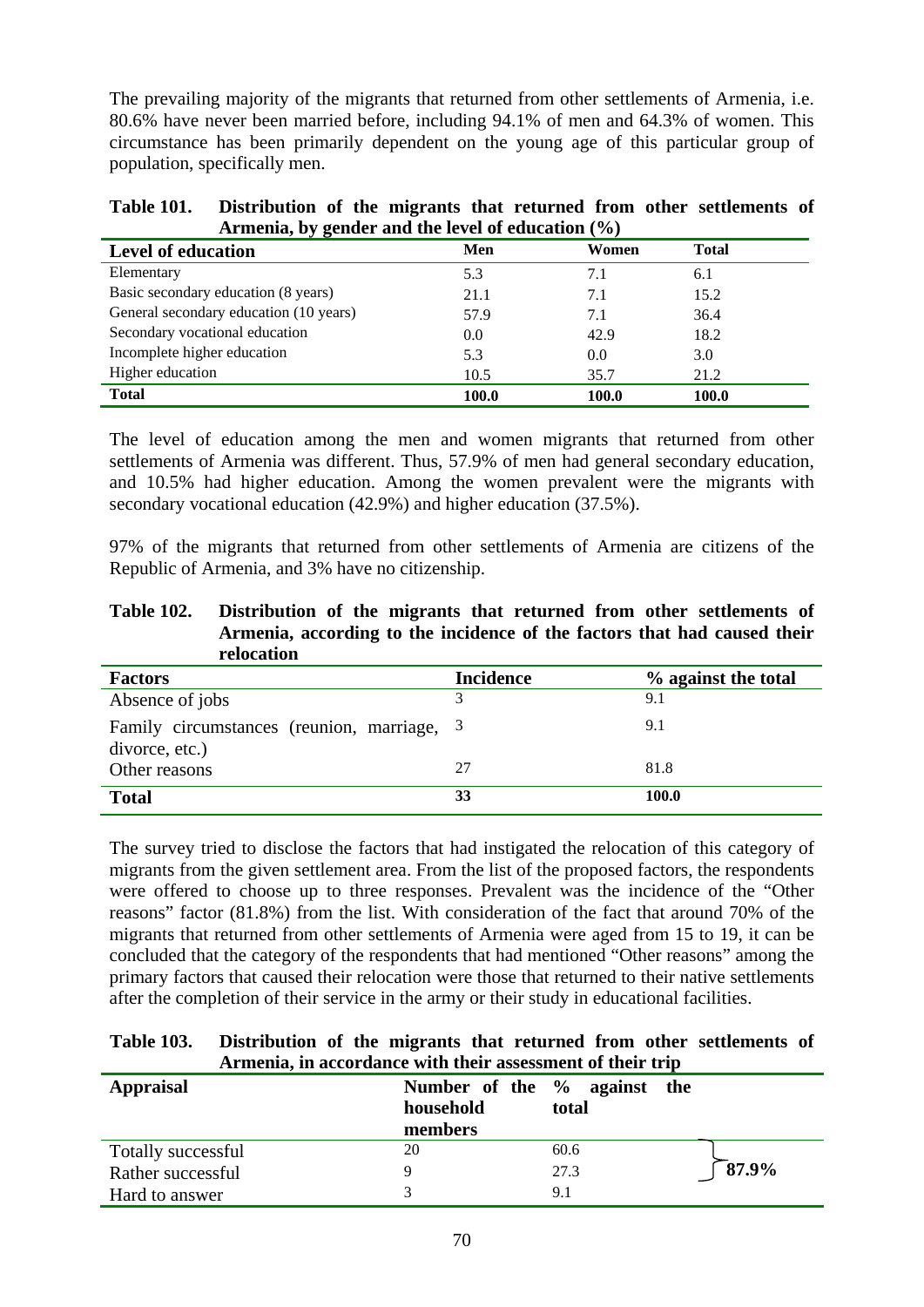| $\mathbf{R}$<br>.    |    | $\cup \, \cdot \, \cup$ |
|----------------------|----|-------------------------|
| $T_{\alpha}$<br>utai | ັບ | 100.0                   |

87.9% of the households migrants that returned from other settlements of the Republic of Armenia have assessed their journey as "Totally successful" and "Rather successful". Only 3.0% have maintained that their trip was "rather successful", whereas 9.1% of the household members have found it difficult to answer that question.

#### **Table 104. Representation of the migrants that returned from other settlement areas of Armenia, in accordance with the type of their dwelling in the other settlement**

| .                                         |                                |                              |
|-------------------------------------------|--------------------------------|------------------------------|
|                                           | Number of household<br>members | $\%$<br>against the<br>total |
| Privately owned apartment/town house      | 2                              | 6.1                          |
| Dwelling provided by friends or relatives | 4                              | 12.1                         |
| Rented separate apartment/house           | 5                              | 15.1                         |
| Rented room/corner                        | 5                              | 30.2%<br>15.1                |
| Dormitory                                 | 2                              | 6.1                          |
| Other dwelling*)                          | 15                             | 45.5                         |
| <b>Total</b>                              | 33                             | 100.0                        |

\*) *This response was probably chosen by those who were in the casernes.* 

In the other settlement area, the household members that returned from other settlements of Armenia have resided in different types of dwelling. Prevalent were the proportions of those migrants who chose the "Other dwelling" response (45.5%), followed by the ones that had lived in rented dwellings (30.2%).

| <b>Table 105.</b> | Distribution of the migrants that returned from other settlement areas of |
|-------------------|---------------------------------------------------------------------------|
|                   | Armenia, in accordance with their social-economic status                  |

| Social-economic status | <b>Number</b><br>the<br><b>of</b> | % against the total |
|------------------------|-----------------------------------|---------------------|
|                        | household members                 |                     |
| Employed               | 2                                 | 6.1                 |
| Pupil/student          | 12                                | 36.4                |
| Unemployed             |                                   | 3.0                 |
| Under care             | 3                                 | 9.1                 |
| Other                  | 15                                | 45.4                |
| <b>Total</b>           | 33                                | 100.0               |

The majority of the migrants that returned from other settlement areas of Armenia, namely 45.3%, which probably involved the recruits, have mentioned "Other" social-economic status; 36.4% have been studying in schools and universities; and only 6.1% have been employed in the other settlement area.

| <b>Table 106.</b> | Distribution of the migrants that returned from other settlement areas of |
|-------------------|---------------------------------------------------------------------------|
|                   | Armenia, in accordance with their employment status                       |

| <b>Employment status</b>                   | of<br><b>Number</b> | the $\%$ against the total |
|--------------------------------------------|---------------------|----------------------------|
|                                            | household members   |                            |
| Hired employees in the government sector   |                     | 3.0                        |
| Hired employees in non-government sector   |                     | 3.0                        |
| Self-employed in the sector of agriculture |                     | 3.0                        |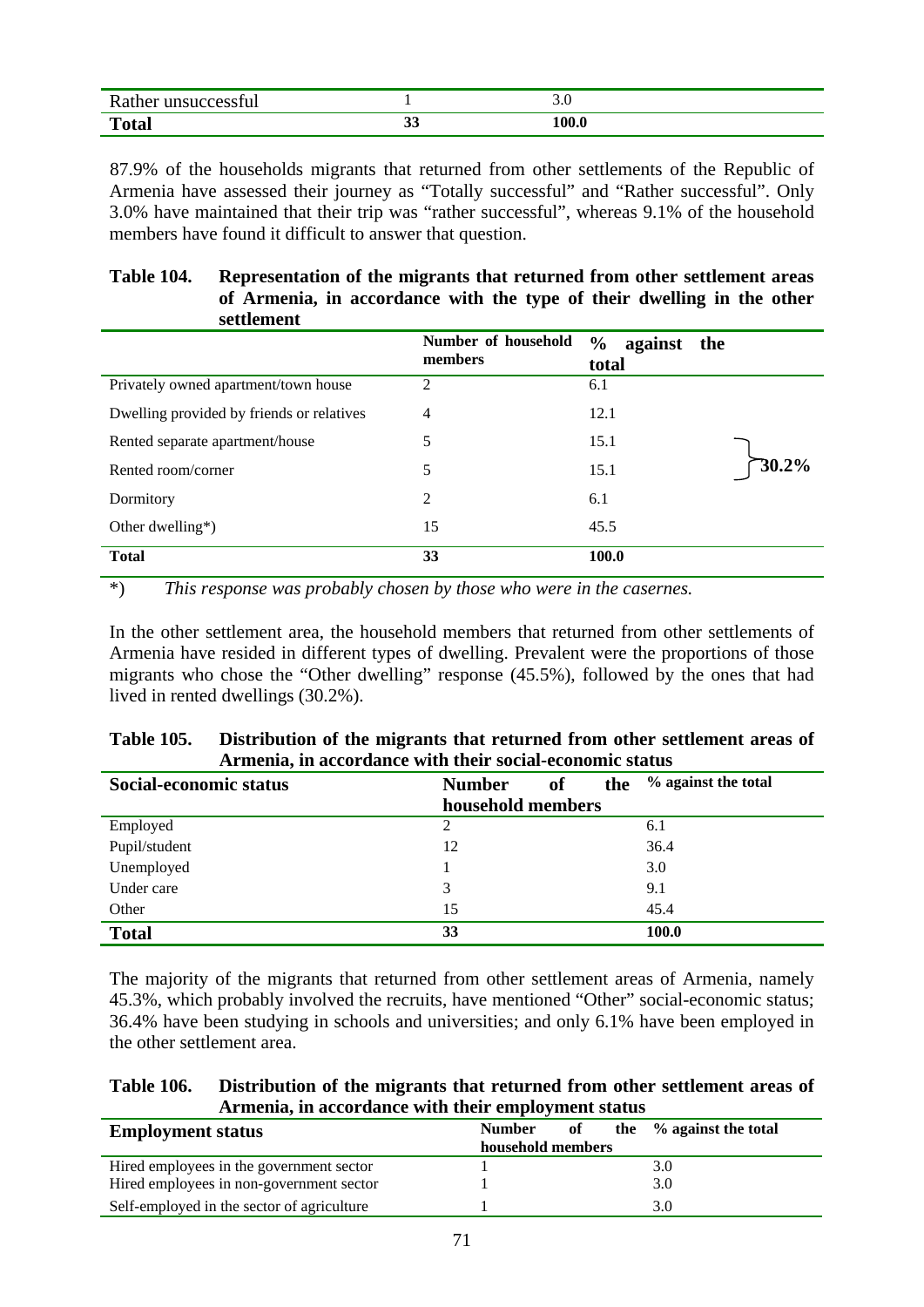| Did not find any jobs<br>Not willing or unable to work | 9.1<br>75.8 |
|--------------------------------------------------------|-------------|
| Not mentioned                                          | 6.1         |
| <b>Total</b>                                           | 100.0       |

75.8% of the migrants that returned from other settlements of Armenia have not been willing to or have been unable to work; 9.1% have been willing to work but have not been able to find any jobs; and only 9.0% have been hired employees or self-employed in the agricultural sector. The main areas of activity for the working portion of the household members have been agriculture, services and education.

## **Figure 20. Distribution of the migrants that returned from other settlements of Armenia, in accordance with their ability to render financial support to their households**



The working migrants have been able to render financial aid to their households on a regular basis (34%); occasionally (33%) or rarely (33%).

#### **Table 107. Representation of the migrants that returned from other settlement areas of Armenia, in accordance with the incidence of the primary reasons for their return**

|                                                 | <b>Incidence</b> | % against the total |
|-------------------------------------------------|------------------|---------------------|
| Fulfillment of the departure goal/completion of |                  |                     |
| work                                            | 27               | 65.9                |
| Absence of work                                 |                  | 2.4                 |
| Absence of acceptable prospects A               |                  | 2.4                 |
| Inability to adjust to the new environment      |                  | 2.4                 |
| Family circumstances                            |                  | 17.1                |
| Other reasons                                   | 4                | 9.8                 |
| <b>Total</b>                                    | 41               | 100.0               |

The return of the migrants from other settlements of Armenia has been mainly associated with the "Fulfillment of the departure goal/completion of work" with an incidence of 65.9%; followed by the "Family circumstances" (17.1%) and "Other reasons" (9.8%).

#### **Table 108. Distribution of the migrants from other settlements of Armenia, in accordance with the place, from which they returned, i.e. the marz in Armenia**

| <b>Marz</b>     | Number of the household members | % against the total |
|-----------------|---------------------------------|---------------------|
| City of Yerevan |                                 | 24.2                |
| Aragatsotn      |                                 | 9.1                 |
| Ararat          |                                 | 3.0                 |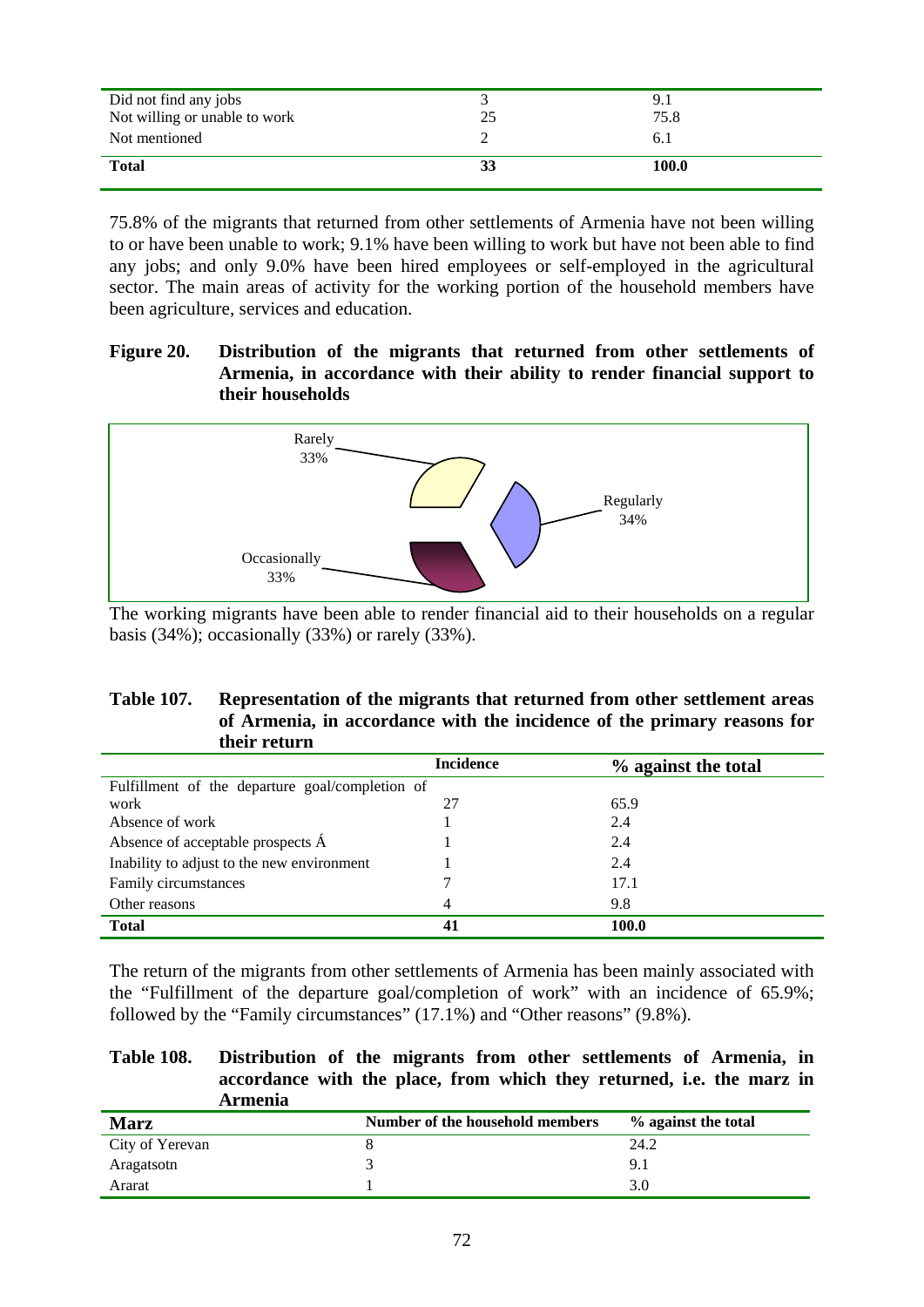| <b>Total</b> | 33 | 100.0 |  |
|--------------|----|-------|--|
| Tavoush      | 6  | 18.2  |  |
| Vayots Dzor  |    | 3.0   |  |
| Syunik       | 3  | 9.1   |  |
| Shirak       |    | 3.0   |  |
| Kotayk       |    | 3.0   |  |
| Lori         |    | 3.0   |  |
| Gegharkunik  | 4  | 12.1  |  |
| Armavir      | 3  | 9.1   |  |

The results of the survey have indicated that among the migrants that returned from other settlement areas of Armenia prevalent were the proportions of those who returned from the city of Yerevan (24.2%); and the marzes of Tavoush (18.2%); Gegharkunik (12.1%); Aragatsotn (9.1%); and Syunik (9.1%).

**Table 109. Representation of the last migration transfers of the migrants that returned from other settlements of Armenia, in accordance with the marz of their residence and the marz of their return (person)** 

| The marz     | of |                | The marz where they returned from |                |          |             |                |                |                |                |                |          | Total |
|--------------|----|----------------|-----------------------------------|----------------|----------|-------------|----------------|----------------|----------------|----------------|----------------|----------|-------|
| residence    |    | of<br>City     | Aragatsotn                        | Ararat         | Armavir  | Gegharkunik | Lori           | Kotayk         | Shirak         | Syunik         | Vayots         | Tavoush  |       |
|              |    | Yerevan        |                                   |                |          |             |                |                |                |                | Dzor           |          |       |
| City         | of | $\overline{0}$ | $\mathbf{0}$                      | $\overline{0}$ |          | $\theta$    | $\overline{0}$ | $\overline{0}$ | $\overline{0}$ | $\overline{0}$ | $\overline{0}$ | $\Omega$ |       |
| Yerevan      |    |                |                                   |                |          |             |                |                |                |                |                |          |       |
| Ararat       |    | $\Omega$       | $\Omega$                          | $\Omega$       | $\Omega$ | $\Omega$    | $\Omega$       | $\theta$       | $\Omega$       |                | $\mathbf{0}$   |          |       |
| Armavir      |    | 0              | $\Omega$                          | $\overline{0}$ | $\Omega$ |             | $\Omega$       | $\Omega$       | $\Omega$       | $\Omega$       | $\Omega$       | $\Omega$ |       |
| Lori         |    |                | $\Omega$                          | $\Omega$       | $\Omega$ | $\Omega$    | $\Omega$       | $\Omega$       | $\Omega$       | $\theta$       | $\Omega$       | $\Omega$ |       |
| Shirak       |    |                |                                   | 0              |          | $\Omega$    | $\Omega$       | $\Omega$       |                |                | $\Omega$       |          |       |
| Syunik       |    | 0              | $\Omega$                          | $\Omega$       | $\Omega$ | $\Omega$    |                | $\Omega$       | $\Omega$       | $\Omega$       | $\Omega$       | $\Omega$ |       |
| Vayots Dzor  |    | $\Omega$       | $\Omega$                          |                | $\Omega$ | $\Omega$    | $\Omega$       | $\Omega$       | $\Omega$       | $\Omega$       | $\Omega$       | $\Omega$ |       |
| Tavoush      |    | 6              | $\Omega$                          | 0              |          | 3           | $\Omega$       |                | $\Omega$       |                |                | 4        | 17    |
| <b>Total</b> |    | 8              | 3                                 |                | 3        | $\Delta$    |                |                |                | 3              |                | n        | 32    |

As indicated by the Table above, the migrants have returned to the marz of Shirak mainly from the marzes of Aragatsotn and Tavoush; and their return to the marz of Tavoush was mostly from the city of Yerevan, the marz of Gegharkunik and a number of other settlements within the marz of Tavoush.

| <b>Table 110.</b> |                         | Distribution of the migrants that returned from other settlement areas of |  |  |  |  |
|-------------------|-------------------------|---------------------------------------------------------------------------|--|--|--|--|
|                   |                         | Armenia, in accordance with the years of their relocation and             |  |  |  |  |
|                   | successiveness (person) |                                                                           |  |  |  |  |

|       | Relocations: |        |                         | Total |
|-------|--------------|--------|-------------------------|-------|
|       | First        | Second | Third<br>and<br>further |       |
| 2001  |              |        |                         |       |
| 2002  |              |        |                         |       |
| 2003  |              | 3      |                         | 4     |
| 2004  |              |        |                         | ◠     |
| 2005  | 3            | 6      |                         | q     |
| 2006  |              | 6      |                         | 8     |
| 2007  |              | 6      |                         | 8     |
| Total | ⇁            | 23     | 3                       | 33    |

In their prevailing majority (75.8%), the relocation trips by the migrants that returned from other settlements of Armenia have taken place during the period of 2005-2007. During the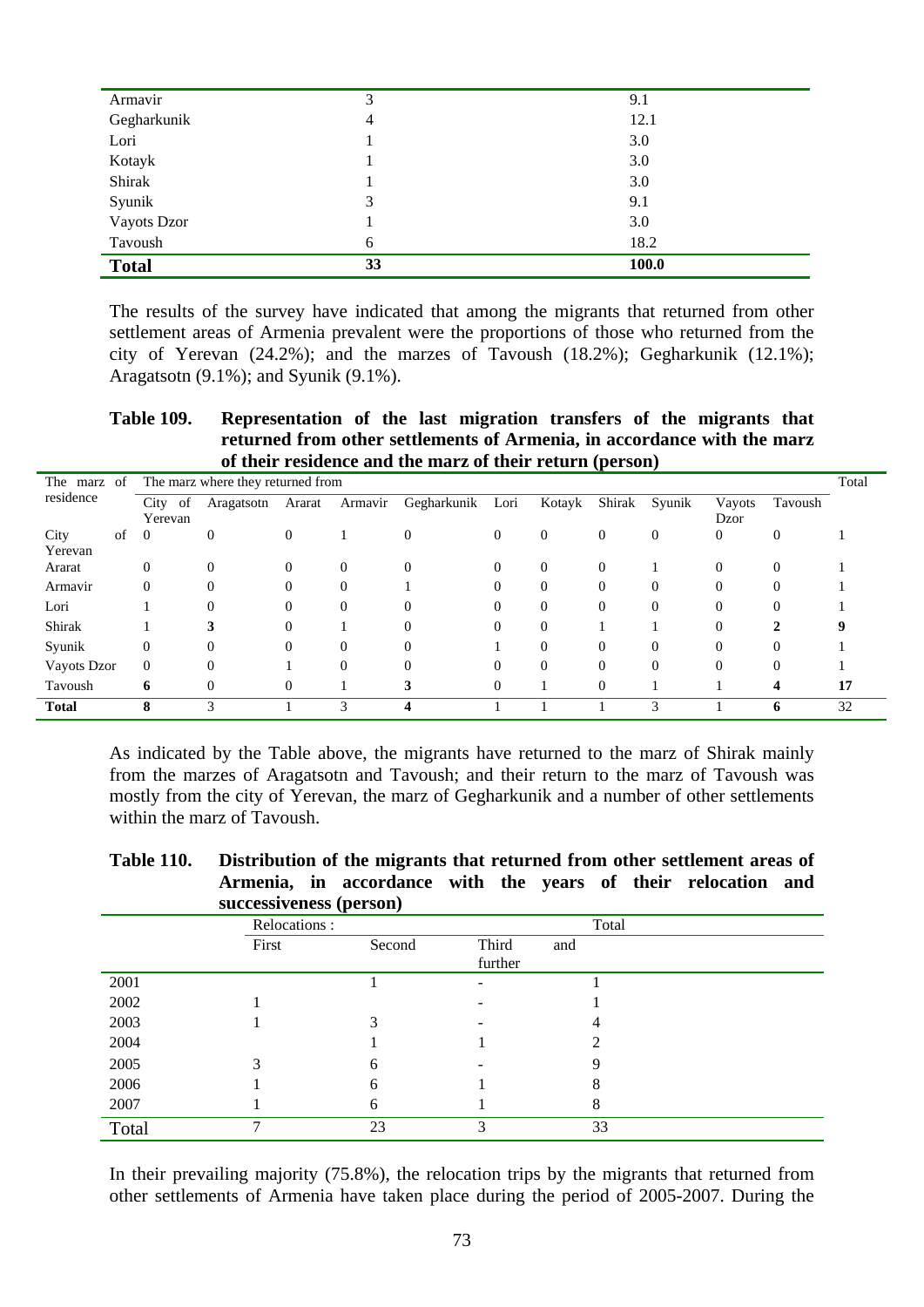period of the survey each of the migrants has taken an average of 1.3 trips.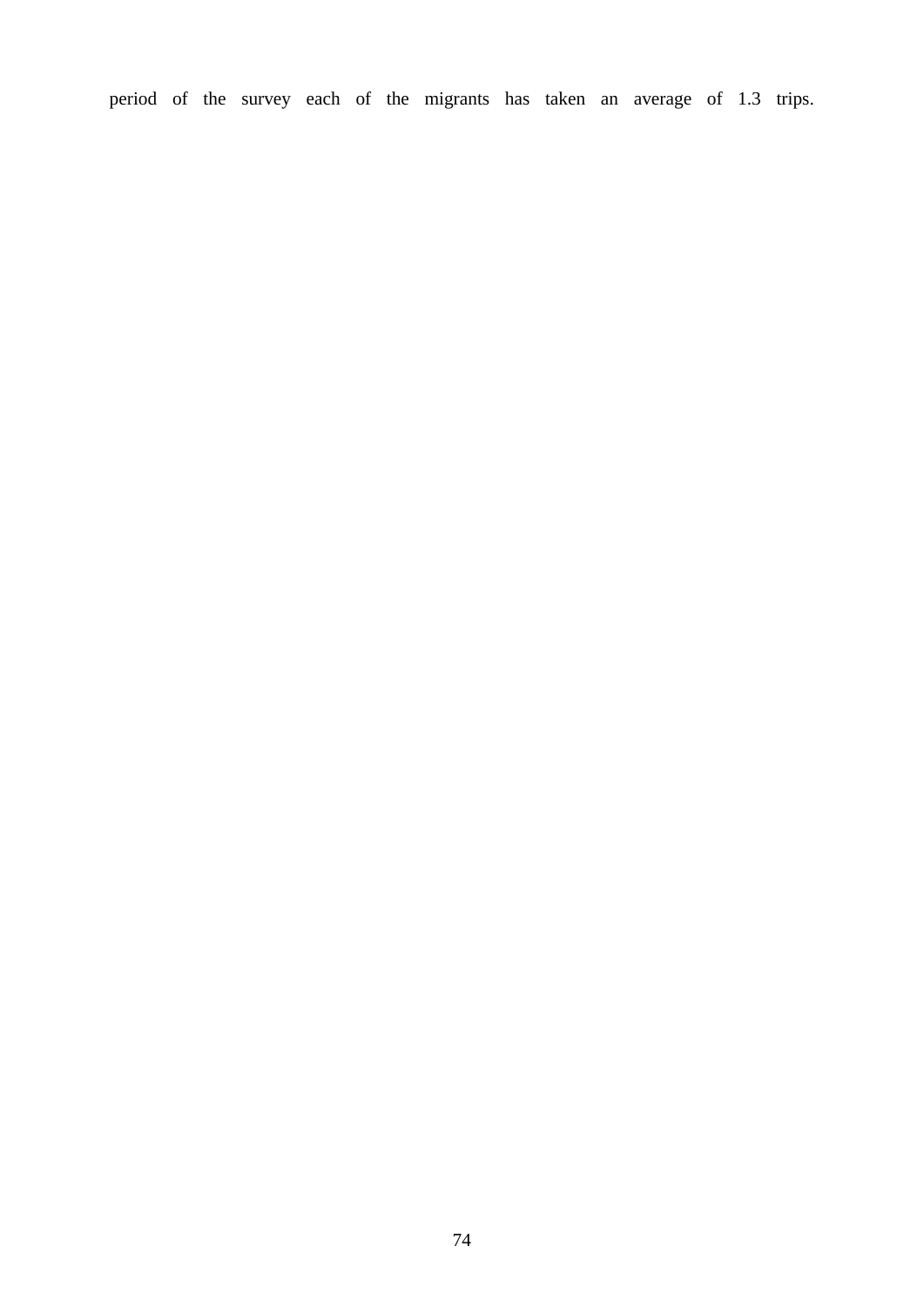## SECTION 8. MIGRANTS LOCATED IN OTHER SETTLEMENT AREAS OF THE REPUBLIC OF ARMENIA

According to the results of the survey, more than the two thirds of the household members involved in domestic migration processes are represented by the migrants located in other settlement areas of the Republic of Armenia. 52.2% of the migrants located in other settlements of Armenia were men, and 47.8% were women.

|              | $\omega$ agu anu gunuu $(70)$ |              |               |                     |               |              |
|--------------|-------------------------------|--------------|---------------|---------------------|---------------|--------------|
| Age groups   | <b>Male</b>                   |              | <b>Female</b> |                     | <b>Total</b>  |              |
|              | $\%$<br>from<br>the           | $\%$<br>from | $\%$<br>from  | $\%$<br>from<br>the | from the<br>% | % from the   |
|              | total                         | given<br>the | the total     | given<br>age        | total         | given<br>age |
|              |                               | age group    |               | group               |               | group        |
| $0 - 4$      | 3.4                           | 57.1         | 2.8           | 42.9                | 3.1           | 100.0        |
| $5-9$        | 0.0                           | $0.0\,$      | 1.8           | 100.0               | 0.9           | 100.0        |
| $10 - 14$    | 1.7                           | 66.7         | 0.9           | 33.3                | 1.3           | 100.0        |
| 15-19        | 47.9                          | 78.1         | 14.7          | 21.9                | 32.0          | 100.0        |
| $20 - 24$    | 28.6                          | 41.5         | 44.0          | 58.5                | 36.0          | 100.0        |
| $25-29$      | 8.4                           | 26.3         | 25.7          | 73.7                | 16.7          | 100.0        |
| 30-34        | 2.5                           | 30.0         | 6.4           | 70.0                | 4.4           | 100.0        |
| 35-39        | 2.5                           | 75.0         | 0.9           | 25.0                | 1.7           | 100.0        |
| 40-44        | 2.5                           | 50.0         | 2.8           | 50.0                | 2.6           | 100.0        |
| 45-49        | 0.8                           | 100.0        | 0.0           | $0.0\,$             | 0.4           | 100.0        |
| $50+$        | 1.7                           | 100.0        | 0.0           | $0.0\,$             | 0.9           | 100.0        |
| <b>TOTAL</b> | 100.0                         | 52.2         | 100.0         | 47.8                | 100.0         | 100.0        |
| Average age, |                               |              |               |                     |               |              |
| Annual       | 22.0                          |              | 23.0          |                     | 22.0          |              |

| <b>Table 111.</b> | Distribution of the migrants located in other settlements of Armenia, |
|-------------------|-----------------------------------------------------------------------|
|                   | by age and gender $(\% )$                                             |

The prevailing majority (84.7%) of the migrants that resided in other settlement areas of the Republic of Armenia were aged from 15 to 29, with male migrants representing 84.9% in this particular age group, and women – 85.4%. The average age of the men located in other settlement areas of the Republic of Armenia was 22.0 years, and that of the women was 23.0 years. The average age for the entire population group was 22.0 years.

**Table 112. Distribution of the migrants residing in other settlements of Armenia, by age, gender and marital status (%)** 

| $\sigma$ age, genuer and marrier status (70) |               |                |     |                            |              |  |
|----------------------------------------------|---------------|----------------|-----|----------------------------|--------------|--|
| Age category                                 | Never married | <b>Married</b> |     | Widowed Divorced/separated | <b>Total</b> |  |
| $15-19$                                      | 97.3          | 1.4            | 1.4 | 0.0                        | 100.0        |  |
| $20 - 24$                                    | 64.6          | 31.7           | 2.4 | 1.2                        | 100.0        |  |
| $25-29$                                      | 26.3          | 73.7           | 0.0 | 0.0                        | 100.0        |  |
| 30-34                                        | 20.0          | 80.0           | 0.0 | 0.0                        | 100.0        |  |
| 35-39                                        | 0.0           | 100.0          | 0.0 | 0.0                        | 100.0        |  |
| $40 - 44$                                    | 0.0           | 66.7           | 0.0 | 33.3                       | 100.0        |  |
| 45-49                                        | 0.0           | 100.0          | 0.0 | 0.0                        | 100.0        |  |
| 50-54                                        | 0.0           | 100.0          | 0.0 | 0.0                        | 100.0        |  |
| 60-64                                        | 0.0           | 100.0          | 0.0 | 0.0                        | 100.0        |  |
| Men                                          | 84.1          | 13.2           | 1.8 | 0.9                        | 100.0        |  |
| Women                                        | 39.8          | 57.3           | 0.9 | 2.0                        | 100.0        |  |
| <b>Total</b>                                 | 63.0          | 34.2           | 1.4 | 1.4                        | 100.0        |  |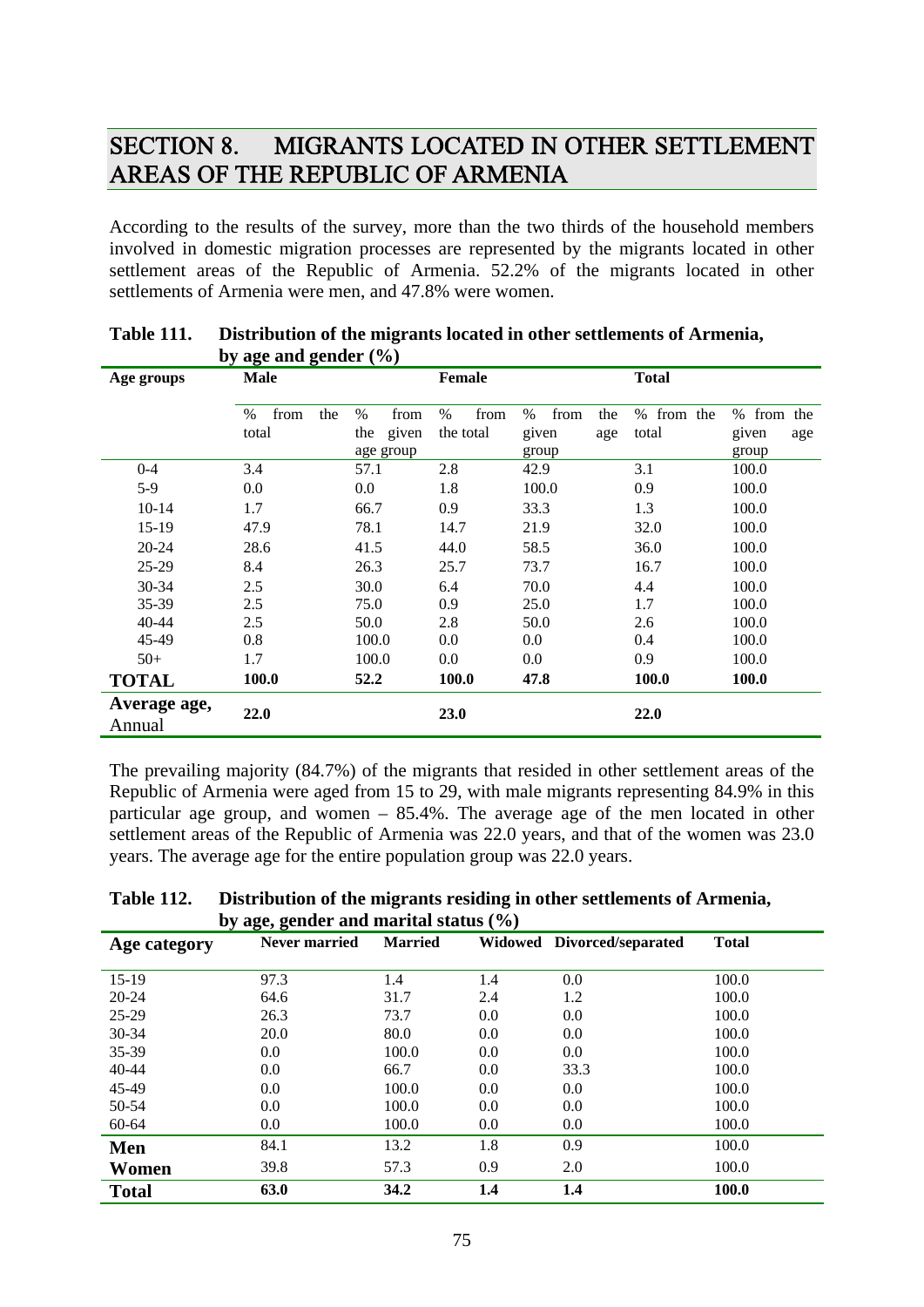The majority of the migrants located in other settlements of Armenia, i.e. 63.0% have never been married before, including 84.1% of men and 39.8% of women. 34.2% of the migrants have been married, including 13.2% of men and 57.3% of women.

The results of the survey indicated that 99.6% of the migrants located in other settlement areas of Armenia are ethnic Armenians and 0.4% are Russians.

|              |                         | by age and level of education $(\%)$                    |                                                     |                                      |                                   |                                  |       |
|--------------|-------------------------|---------------------------------------------------------|-----------------------------------------------------|--------------------------------------|-----------------------------------|----------------------------------|-------|
|              | Elementary<br>and lower | <b>Basic</b><br>secondary<br>education<br>(8)<br>years) | General<br>secondary<br>(10)<br>education<br>years) | Secondary<br>vocational<br>education | Incomplete<br>higher<br>education | Higher<br>education<br>and above | Total |
| $10 - 14$    | 66.7                    | 33.3                                                    | 0.0                                                 | 0.0                                  | 0.0                               | 0.0                              | 100.0 |
| $15-19$      | 1.4                     | 4.1                                                     | 75.3                                                | 8.2                                  | 11.0                              | 0.0                              | 100.0 |
| $20 - 24$    | 1.2                     | 2.5                                                     | 34.2                                                | 14.6                                 | 26.8                              | 20.7                             | 100.0 |
| $25-29$      | 0.0                     | 2.6                                                     | 21.1                                                | 26.3                                 | 0.0                               | 50.0                             | 100.0 |
| 30-34        | 0.0                     | 10.0                                                    | 20.0                                                | 30.0                                 | 0.0                               | 40.0                             | 100.0 |
| 35-39        | 0.0                     | 0.0                                                     | 50.0                                                | 25.0                                 | 0.0                               | 25.0                             | 100.0 |
| $40 - 44$    | 0.0                     | 0.0                                                     | 50.0                                                | 33.3                                 | 0.0                               | 16.7                             | 100.0 |
| 45-49        | 0.0                     | 0.0                                                     | 100.0                                               | 0.0                                  | 0.0                               | $0.0\,$                          | 100.0 |
| 50-54        | 0.0                     | 0.0                                                     | 0.0                                                 | 100.0                                | 0.0                               | 0.0                              | 100.0 |
| 60-64        | 0.0                     | 0.0                                                     | 100.0                                               | 0.0                                  | 0.0                               | $0.0\,$                          | 100.0 |
| Men          | 1.8                     | 5.2                                                     | 50.4                                                | 10.4                                 | 13.9                              | 18.3                             | 100.0 |
| Women        | 1.9                     | 1.9                                                     | 40.4                                                | 22.1                                 | 13.5                              | 20.2                             | 100.0 |
| <b>Total</b> | 1.8                     | 3.7                                                     | 45.7                                                | 16.0                                 | 13.7                              | 19.1                             | 100.0 |

### **Table 113. Distribution of the migrants in other settlements of Armenia, by age and level of education (%)**

According to the representation of the level of education among the migrants located in other settlements of Armenia, more than half of the men (50.4%) and 40.4% of the women have general secondary education. 18.3% of the migrants in this category comprised men with higher and above level of education, as compared to the 20.2% of women; and 10.4% of the migrants comprised men with secondary level of education, as compared to the 22.1% of women. A significant portion was represented by migrants with incomplete higher education, including 13.5% of women and 13.9% of men.

All the migrants residing in other settlements of Armenia are citizens of the Republic of Armenia.

### **Table 114. Distribution of the migrants located in other settlements of Armenia, according to the incidence of the factors that caused their relocation**

| <b>Factors</b>                                          | <b>Incidence</b> | $%$ against the |
|---------------------------------------------------------|------------------|-----------------|
|                                                         |                  | total           |
| Absence of jobs                                         | 36               | 12.6            |
| Absence of specialized jobs                             | 10               | 3.5             |
| Impossibility of sufficient earnings to ensure adequate |                  |                 |
| living standards                                        | 29               | 10.1            |
| Unhealthy social, moral and psychological environment   | 2                | 0.7             |
| Absence of any prospects for the development of the 23  |                  | 8.1             |
| country/settlement area                                 |                  |                 |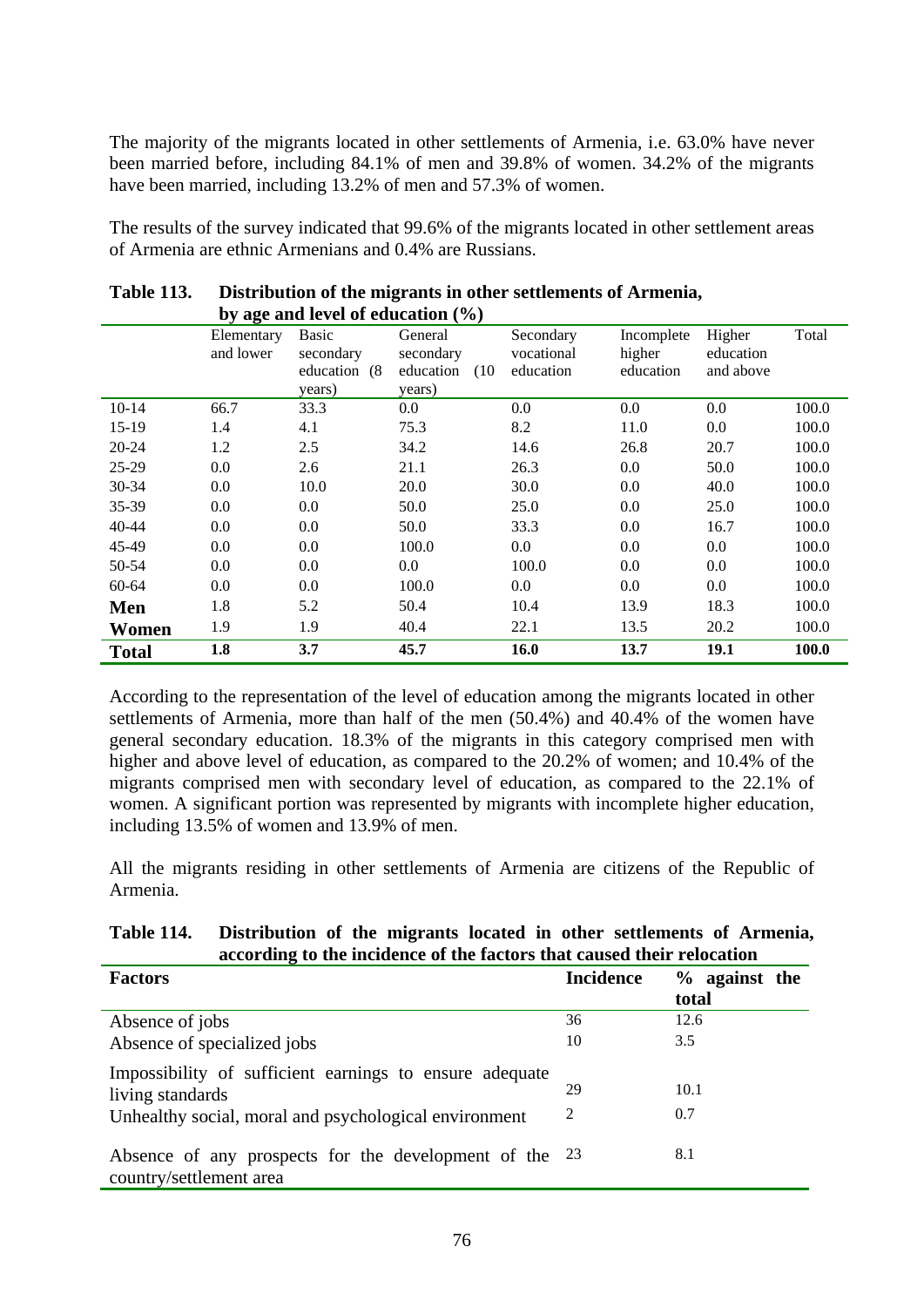| Family circumstances (reunion, marriage, divorce, etc.) |       |       |
|---------------------------------------------------------|-------|-------|
|                                                         | 59    | 20.6  |
| Other                                                   | 1 7 7 | 44.4  |
| <b>Total</b>                                            | 286   | 100.0 |

The survey tried to disclose the factors that had instigated the relocation of this category of migrants to other settlement areas of Armenia. The respondents were offered to choose up to three responses from the list proposed by the survey. Prevalent was the incidence of the "Other reasons" factor (44.4%) from the list, stipulated probably by the portion of those migrants who represent the students and the recruits in military service, considering the age structure of the migrants located in other settlements of the Republic of Armenia. Incidentally, a large portion of the respondents (20.6%) have linked their departure from the given settlement area in Armenia with the factor of the "Family circumstances (reunion, marriage, divorce, etc.)" and also the factor of the "Absence of jobs" (12.6%).

### **Figure 21. Representation of the means of communication between the migrants in other settlements of Armenia and their households**



The migrants located in other settlements of Armenia have mainly communicated with their households in Armenia by telephone (86.4%), and through other means of communication (12.3%). However, there have also been instances when there has been no possibility for such communication (1.3%).

| <b>Table 115.</b> | Representation of the frequency of communication between the migrants |
|-------------------|-----------------------------------------------------------------------|
|                   | located in other settlements of Armenia and their households          |

|                  | Number of the household<br>members | % against the total |
|------------------|------------------------------------|---------------------|
| Nearly every day | 88                                 | 38.6                |
| Once a week      | 87                                 | 38.2                |
| Once a month     | 42                                 | 18.4                |
| Rarely           | 8                                  | 3.5                 |
| Not mentioned    | 3                                  | 1.3                 |
| <b>TOTAL</b>     | 228                                | 100.0               |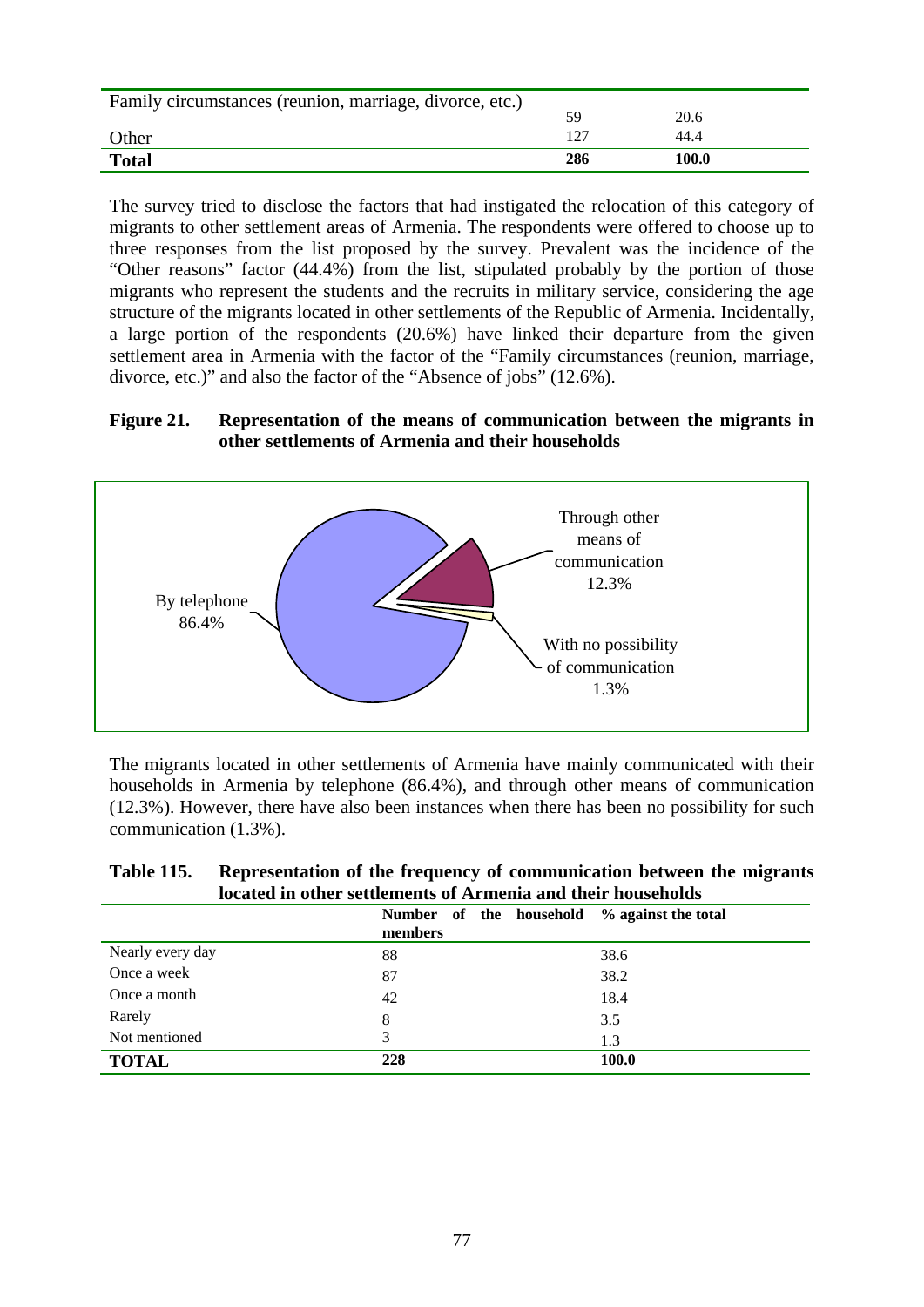### **Figure 22. Awareness of the household members about the procedures associated with the departure of the migrants located in other settlements of Armenia**



Around 85% of the household members have been totally or definitely informed about the reasons of departure, the purposes, the living and working conditions and the prospective plans of the migrants located in other settlements of Armenia, and have been able to answer the questions devised by the survey, pertaining to the migrants. Around 15.0% of the respondents have not been informed of the plans of the migrants.

| <b>Table 116.</b> | Successfulness of the departure of the adult household members located in |
|-------------------|---------------------------------------------------------------------------|
|                   | other settlements of Armenia from the given settlement area               |

| <b>Appraisal</b>    | household<br>members | Number of the % against the<br>total |       |
|---------------------|----------------------|--------------------------------------|-------|
| Totally successful  | 105                  | 59.3                                 |       |
| Rather successful   | 43                   | 24.3                                 | 83.6% |
| Hard to answer      | 28                   | 15.8                                 |       |
| Rather unsuccessful |                      | 0.6                                  |       |
| <b>Total</b>        | 177                  | 100.0                                |       |

More than 83.6% of the responding household members have assessed the departure of the migrants in other settlements of the Republic of Armenia as "Totally successful" and "Rather successful". Only 0.6% of the respondents have maintained that their trip was "Rather unsuccessful", whereas 15.8% of the household members have found it difficult to answer how successful the trips have been.

### **Table 117. Representation of the migrants located in other settlement areas of Armenia, in accordance with the type of their dwelling in the other settlement**

|                                           | Number of household<br>members | $\frac{6}{9}$<br>against the<br>total |          |
|-------------------------------------------|--------------------------------|---------------------------------------|----------|
| Privately owned apartment/house           | 58                             | 32.8                                  |          |
| Dwelling provided by friends or relatives | 21                             | 11.8                                  |          |
| Rented separate apartment                 | 40                             | 22.6                                  |          |
| Rented room/corner                        | 24                             | 13.6                                  | $36.2\%$ |
| Dormitory                                 | 3                              | 1.7                                   |          |
| Other dwelling                            | 31                             | 17.5                                  |          |
| <b>Total</b>                              | 177                            | 100.0                                 |          |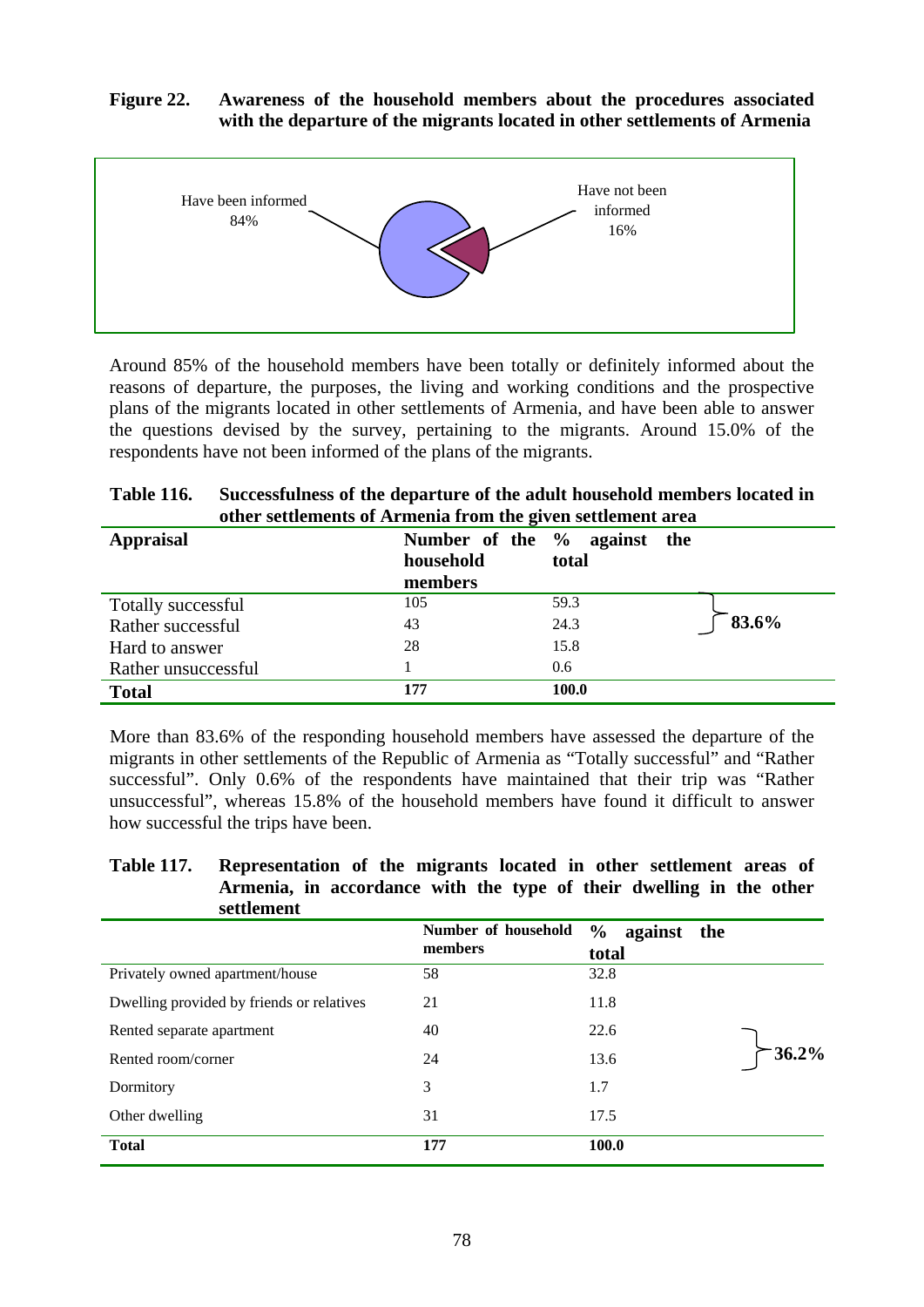In the other settlement area, the household members have resided predominantly (36.2%) in rented apartments, with their majority (22.6%) living in rented separate apartments. 32.8% of the migrants have lived in privately owned houses or apartments, and 17.5% have lived in other dwellings.

Additionally, the survey attempted to compile information about the percentage of the migrants located in other settlement areas of Armenia that had jobs, and also, what kinds of jobs.

| <b>Table 118.</b> | Distribution of the adult migrants residing in other settlement areas of |
|-------------------|--------------------------------------------------------------------------|
|                   | Armenia, in accordance with their employment status                      |

| <b>Employment status</b>                             | Number of<br>the<br>household<br>members | % against the total |          |
|------------------------------------------------------|------------------------------------------|---------------------|----------|
| Hired employees in the government sector             |                                          |                     |          |
|                                                      | 17                                       | 9.6                 | $19.8\%$ |
| Hired<br>employees<br>non-government<br>in<br>sector | 18                                       | 10.2                |          |
| Self-employed in the sector of agriculture           | 7                                        | 3.9                 |          |
| Did not find any jobs                                | 32                                       | 18.1                |          |
| Not willing to or unable to work                     | 103                                      | 58.2                |          |
| <b>Total</b>                                         | 177                                      | 100.0               |          |

More than 58% of the migrants residing other settlements of Armenia have not been willing to or have been unable to work; 18.1% have been willing to work but have not been able to locate any jobs; and 19.8% have been employed in the government and non government sectors.

### **Figure 23. Representation of the migrants located in other settlement areas of Armenia, in accordance with the legal registration of their employment**



According to the information provided by the relatives, 76.0% of the migrants that had jobs in another settlement area of Armenia, have had their employment legally registered, and 10.0% have not. 14% of the respondents have not been able to answer the question.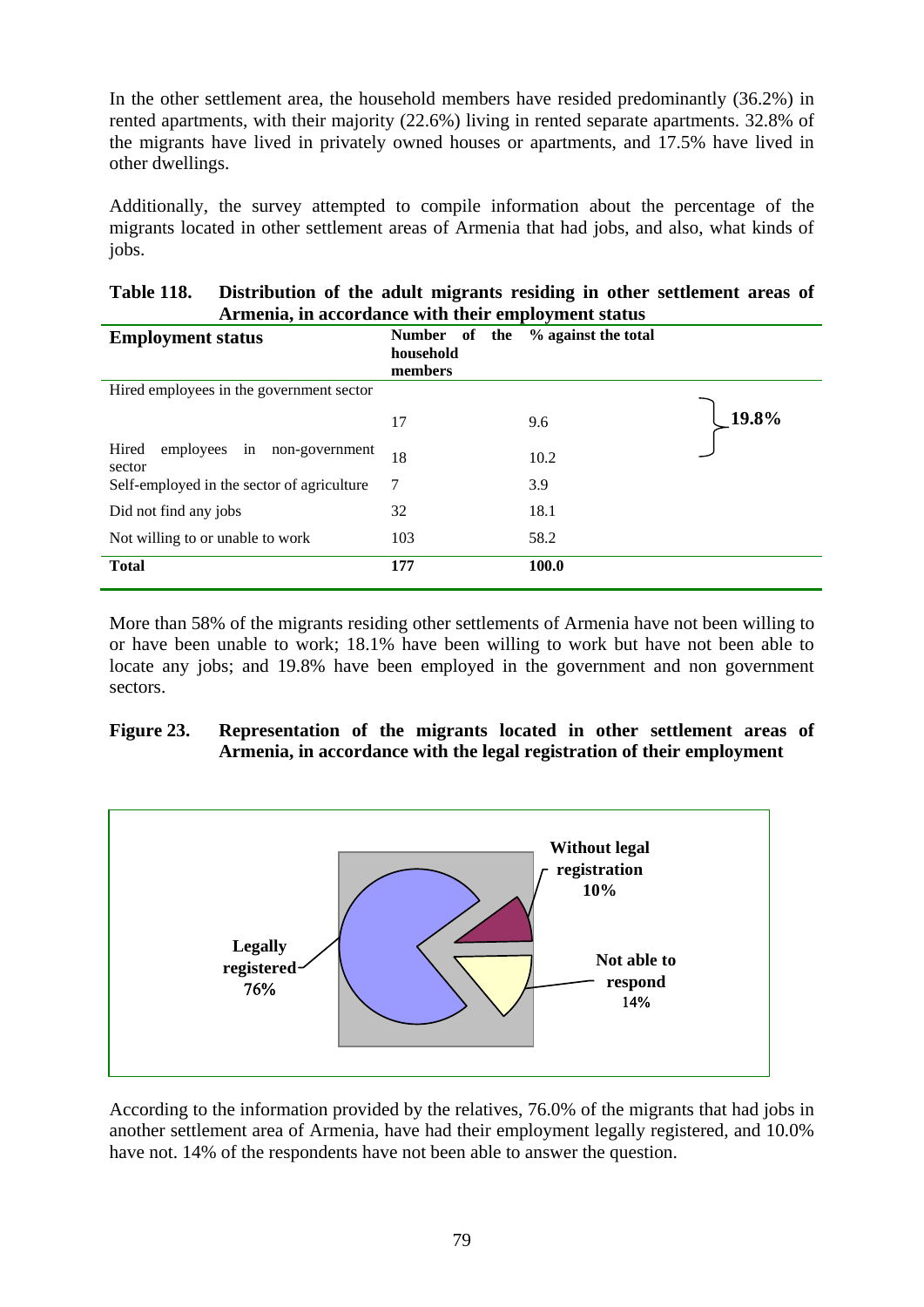### **Table 119. Distribution of the migrants located in other settlements of Armenia, in accordance with the portion of the earnings they received**

|                               | <b>Number</b><br>of<br>household members | % against the total |       |
|-------------------------------|------------------------------------------|---------------------|-------|
| Received in full              | 36                                       | 85.7                | 92.8% |
| Received the main portion     | 3                                        | 7.1                 |       |
| Received half of the earnings | - 2                                      | 4.8                 |       |
| Did not receive               |                                          | 2.4                 |       |
| <b>Total</b>                  | 42                                       | 100.0               |       |

The Table above indicates that 92.8% of the migrants located in other settlement areas of Armenia have been paid their earned money in full or for the most part, 4.8% of the migrants have been paid only half of their earnings, and 2.4% have received nothing from their earnings.

| Area of employment | of<br><b>Number</b><br>household<br>members | % against the total |
|--------------------|---------------------------------------------|---------------------|
| Industry           | $\overline{4}$                              | 9.5                 |
| Construction       | 5                                           | 11.9                |
| Transport          | $\overline{2}$                              | 4.8                 |
| Agriculture        | 3                                           | 7.1                 |
| Services           | 9                                           | 21.4                |
| Commerce           | 3                                           | 7.2                 |
| Science            | $\overline{c}$                              | 4.8                 |
| Education          | 5                                           | 11.9                |
| Health             | 3                                           | 7.1                 |
| Other              | 6                                           | 14.3                |
| <b>Total</b>       | 42                                          | 100.0               |

**Table 120. Distribution of the migrants located in other settlement areas of Armenia, in accordance with the area of their employment (%)**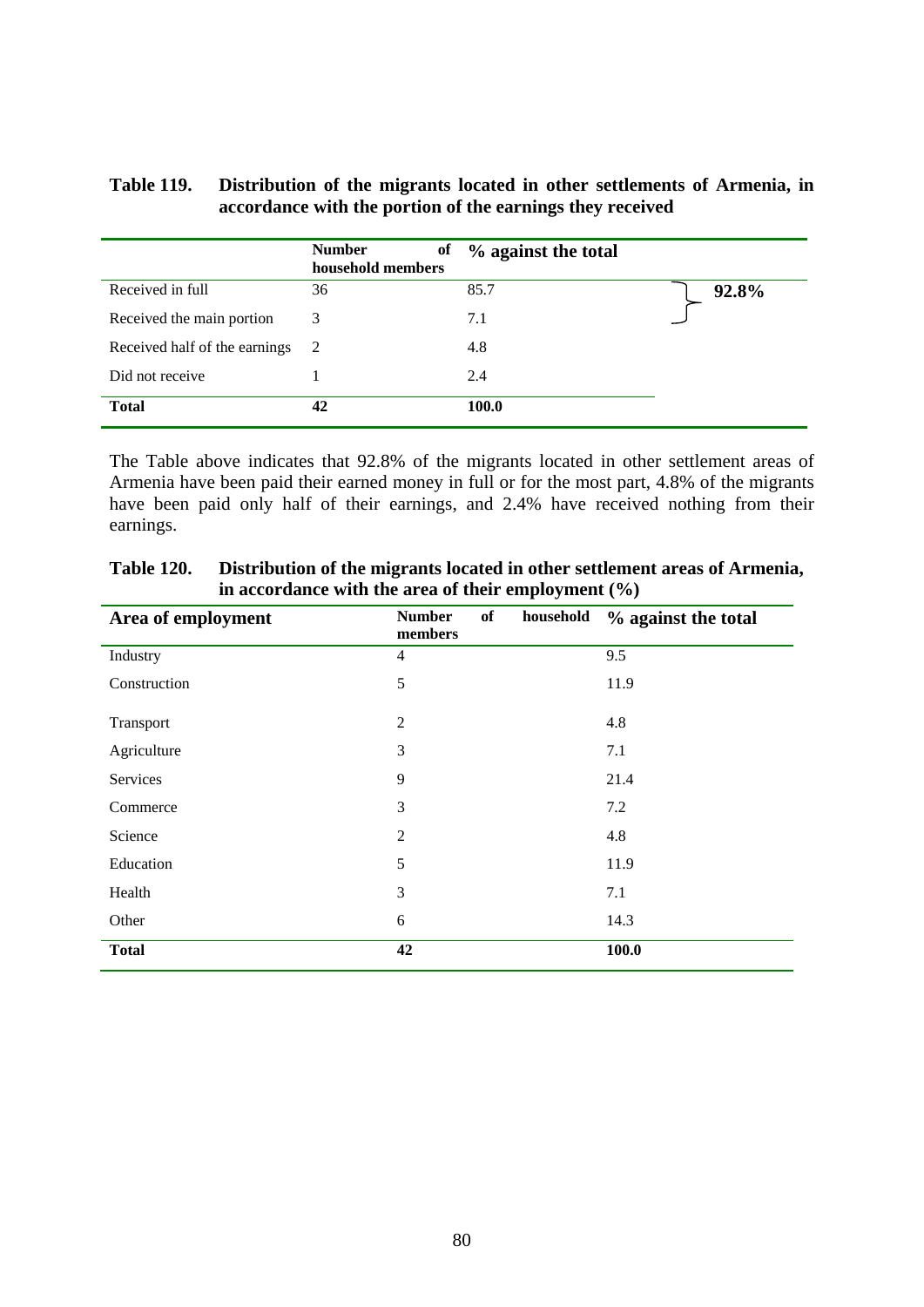As shown in the Table above, the migrants living in other settlements of Armenia have been engaged in a diversity of sectors, but mainly they have worked in the areas of services (21.4%), construction (11.9%) and education (11.9%).

|                  | employment areas $(\% )$                                           |                 |                 |                 |                 |                 |
|------------------|--------------------------------------------------------------------|-----------------|-----------------|-----------------|-----------------|-----------------|
| of<br>Area       | Size of the average monthly earnings expressed in Armenian drams*) |                 |                 |                 |                 |                 |
| employment       | 12000-<br>29999                                                    | 30000-<br>54999 | 55000-<br>79999 | 12000-<br>29999 | 30000-<br>54999 | 55000-<br>79999 |
| Industry         | 0.0                                                                | 0.0             | 0.0             | 0.0             | 0.0             | $0.0\,$         |
| Construction     | 20.0                                                               | 0.0             | 20.0            | 20.0            | 0.0             | 20.0            |
| <b>Transport</b> | 0.0                                                                | 50.0            | 0.0             | $0.0\,$         | 50.0            | $0.0\,$         |
| Agriculture      | $0.0\,$                                                            | 33.3            | 0.0             | 0.0             | 33.3            | 0.0             |
| <b>Services</b>  | 0.0                                                                | 22.2            | 11.1            | $0.0\,$         | 22.2            | 11.1            |
| Commerce         | 33.3                                                               | 33.3            | 0.0             | 33.3            | 33.3            | $0.0\,$         |
| Science          | 0.0                                                                | $0.0\,$         | 0.0             | $0.0\,$         | 0.0             | $0.0\,$         |
| Education        | 20.0                                                               | 60.0            | 20.0            | 20.0            | 60.0            | 20.0            |
| Health           | 33.3                                                               | 0.0             | 33.3            | 33.3            | 0.0             | 33.3            |
| Other            | 0.0                                                                | 0.0             | 0.0             | $0.0\,$         | 0.0             | $0.0\,$         |
| <b>Total</b>     | 9.5                                                                | 19.0            | 9.5             | 9.5             | 19.0            | 9.5             |

**Table 121. Representation of the migrants located in other settlement areas of Armenia, in accordance with their average monthly earnings and their** 

*\*) During the period of the survey, the USD/AMD exchange rate was 330.28 Armenian drams for 1 US dollar (average for the month of October)* 

As in the previous cases, the responses to the question about the average monthly earnings of the migrants residing in other settlements of Armenia were diverse. 47.6% of the respondent household members refused to answer the question or were not informed. The rest of the respondents (52.4%) provided information about the average monthly earnings of the migrants in other settlements of Armenia, which has been distributed in accordance with the areas of employment. Thus, the greater portion of the responses mentioned the category of 30,000-54,000 AMD as the average monthly earnings of the migrants in other settlements of Armenia engaged in the sectors of agriculture, transport and education. In the sectors of science and others, greater was the portion of those migrants that earned in average 80,000- 150,000 AMD a month.

### **Table 122. Representation of the migrants residing in other settlements of Armenia, in accordance with their ability to render financial support to their households**

|                       | % against the total |       |
|-----------------------|---------------------|-------|
| Regularly             | 9.5                 |       |
| Occasionally          | 23.8                | 52.3% |
| Rarely                | 19.0                |       |
| Had no possibility to | 16.7                |       |
|                       |                     |       |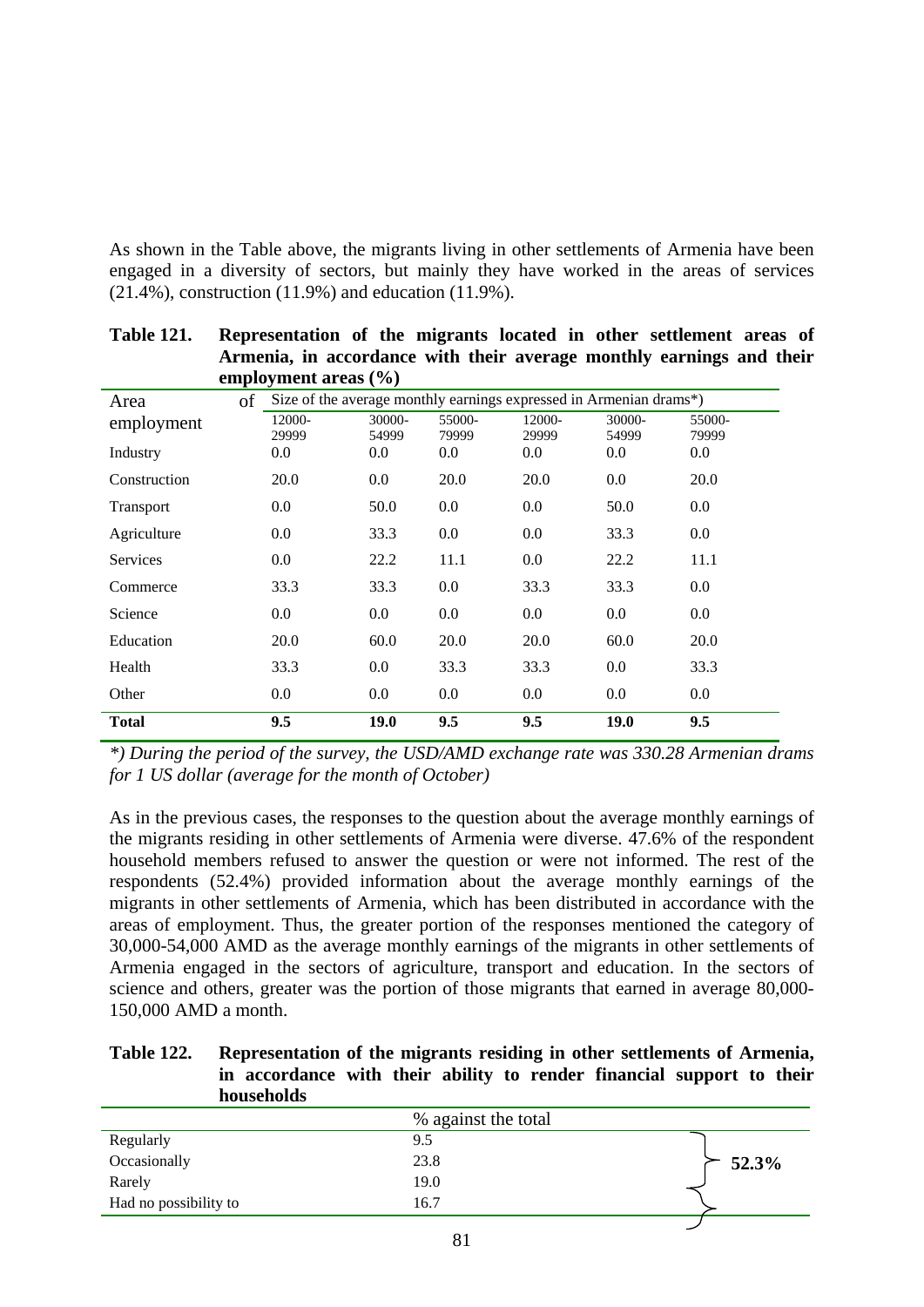| There was no need to | 91.U  | 17 70. |
|----------------------|-------|--------|
| <b>Total</b>         | 100.0 |        |

52.3% of the migrants residing in other settlements of Armenia have rendered material support to their households "regularly", "occasionally" or "rarely", whereas 47.7% have not because they have not had the possibility to or there has been no need to help their households.

### **Table 123. Representation of the household members in other settlements of Armenia, in accordance with the means they used to dispatch financial aid to their households**

| <b>Means of money transfer</b> | % agaisnt the total |
|--------------------------------|---------------------|
| Through friends and relatives  | 68.2                |
| Other means                    | 31.8                |
| <b>Total</b>                   | 100.0               |

As seen from the Table of above, 68.2% of the material aid has been sent to the households through friends and relatives, and 31.8% by other means, probably in person.

| <b>Table 124.</b> | Representation of the migrants located in other settlements of Armenia, in |
|-------------------|----------------------------------------------------------------------------|
|                   | accordance with the possibility of savings $(\% )$                         |

|                                  | <b>Number</b>     | of | the | % against the total |           |
|----------------------------------|-------------------|----|-----|---------------------|-----------|
|                                  | household members |    |     |                     |           |
| Had savings                      | 3                 |    |     | 7.1                 |           |
| Had some savings                 |                   |    |     |                     | $219.0\%$ |
|                                  | 5                 |    |     | 11.9                |           |
| Did not have any savings         | 20                |    |     | 47.6                | 78.6%     |
| Did not have sufficient earnings | 13                |    |     | 31.0                |           |
| Not mentioned                    |                   |    |     | 2.4                 |           |
| <b>Total</b>                     | 42                |    |     | 100.0               |           |

As indicated by the Table above, 78.6% of the migrants residing in foreign countries have not been able to accumulate any savings and have not even had sufficient income, and only 19.0% of the migrants have been able to accumulate some savings.

| <b>Table 125.</b> |                                         |  |  | Distribution of the migrants located in other settlement areas of Armenia, |  |
|-------------------|-----------------------------------------|--|--|----------------------------------------------------------------------------|--|
|                   |                                         |  |  | in accordance with their prior employment arrangements before              |  |
|                   | departure and their fulfillment $(\% )$ |  |  |                                                                            |  |

|                                         | Prior<br>arrangements         | The arrangements worked |                                   | Total |       |
|-----------------------------------------|-------------------------------|-------------------------|-----------------------------------|-------|-------|
|                                         | about<br>employment<br>$(\%)$ | In full                 | Partially<br>For the most<br>part |       |       |
| Verbal promise                          | 28.6                          | 50.0                    | 33.3                              | 16.7  | 100.0 |
| Agreement in writing                    | 11.9                          | 0.0                     | 100.0                             | 0.0   | 100.0 |
| Without<br>prior<br>any<br>arrangements | 38.1                          |                         |                                   |       |       |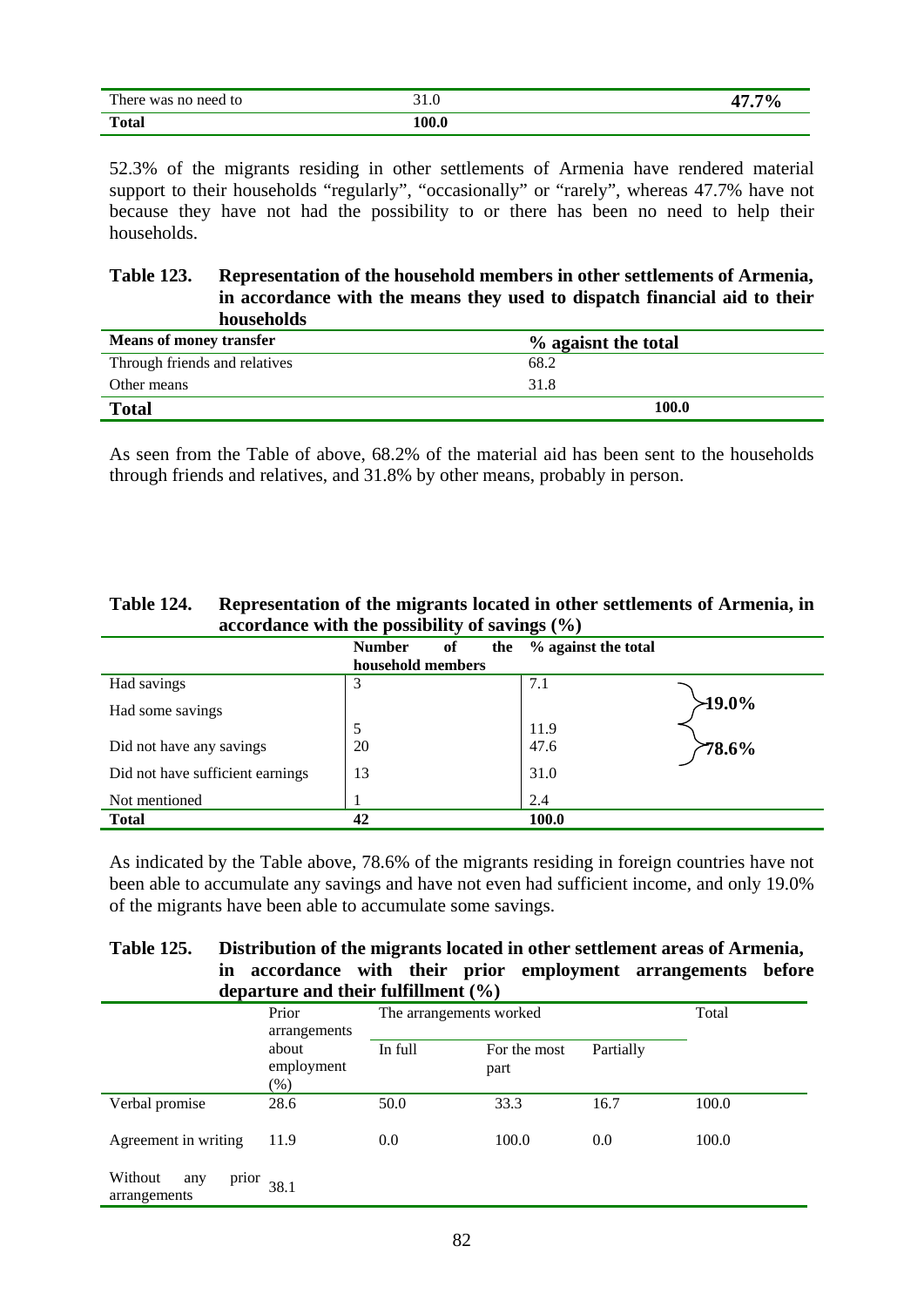| Did not depart for 21.4<br>work |       |      |      |      |       |
|---------------------------------|-------|------|------|------|-------|
| <b>Total</b>                    | 100.0 | 35.3 | 52.9 | 11.8 | 100.0 |

The survey disclosed that 40.5% of the migrants residing in other settlements of the Republic of Armenia have had certain employment arrangements before their departure, including "Verbal promises" (28.6%) and an "Agreement in writing" (11.9%). As for the rest of the migrants, 38.1% did not have any prior employment arrangements, and 21.4% did not migrate to the given settlement in Armenia to work.

Incidentally, all prior employment arrangements and promises have worked 100 percent in the case of "Agreements in writing". As for the "Verbal promises", they have worked "in full" in 50% of the time, "for the most part" in 33.3% of the time, and have "partially worked" only in 16.7% of the cases. The prior employment arrangements have failed to work associated with a variety of factors, including the "objective realities" (83%) and "Other reasons" (17%).

According to the prospective migration plans of the migrants located in other settlements of Armenia, 43.5% will be returning to their native settlement before the end of the year, within one year or eventually.

|                                               | <b>Number</b><br>of<br>the<br>household members | % against<br>the total |
|-----------------------------------------------|-------------------------------------------------|------------------------|
| Planning to return by the end of the year     | 9                                               | 5.1<br>43.5%           |
| Planning to return the next year              | 52                                              | 29.4                   |
| Planning to return eventually                 | 16                                              | 9.0                    |
| Return dependent upon circumstances           | 24                                              | 13.6                   |
| Probably not planning to return               | 13                                              | 7.3<br>42.3%           |
| Have already settled down                     | 56                                              | 31.6                   |
| Planning to take their household members, too | 5                                               | 2.8                    |
| Planning to relocate to other settlements     | 1                                               | 0.6                    |
| Not mentioned                                 | 1                                               | 06                     |
| <b>Total</b>                                  | 177                                             | 100.0                  |

### **Table 126. Distribution of the migrants residing in other settlements areas of Armenia, in accordance with their prospective migration plans (%)**

Most probably, 42.3% of the migrants residing in other settlements of Armenia are not planning to return, given the fact that 31.6% of migrants in that particular category "have already settled down" in the new location, 7.3% will probably not go back, 2.8% are planning to take their families, too, and 0.6% are planning to relocate to other settlements.

Additionally, in reference to the migrants residing in other areas of Armenia and planning to return, the survey has collected information about the causes that make the migrants return to their native settlements.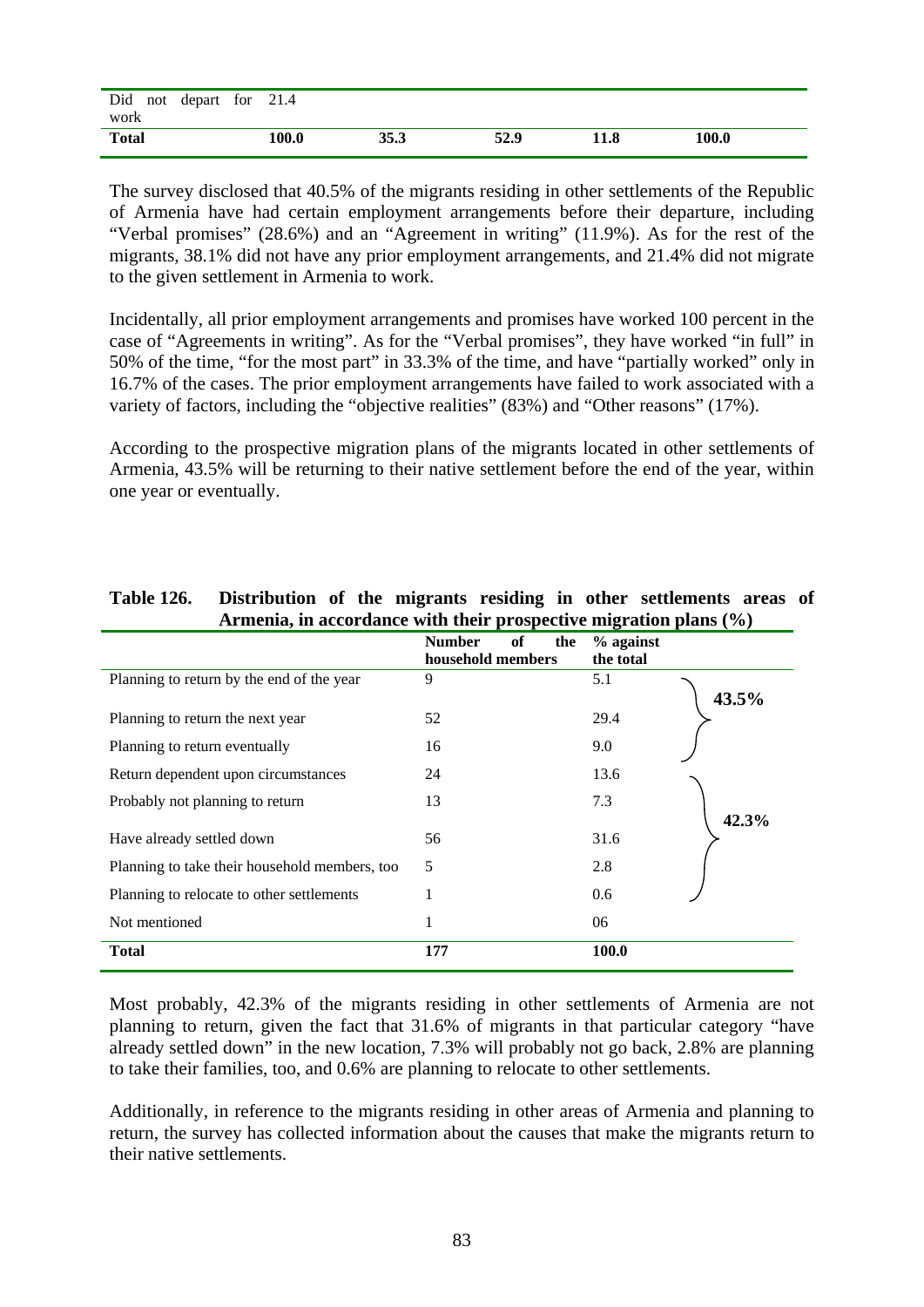### **Table 127. Distribution of the migrants located in other settlement areas of Armenia and planning to return, in accordance with the incidence of the main reasons for their return**

| <b>Purpose</b>                                       | <b>Incidence</b> | % against the total |
|------------------------------------------------------|------------------|---------------------|
| Fulfillment of the departure goal/completion of work |                  |                     |
|                                                      | 62               | 73.8                |
| Absence of work                                      |                  | 1.2                 |
| Family circumstances                                 | 4                | 4.8                 |
| Other reasons                                        | 17               | 20.2                |
| <b>Total</b>                                         | 84               | 100.0               |

Among the substantial reasons associated with the determination of the migrants in other areas of Armenia to return to their native settlements, quite substantial was the incidence of the "Fulfillment of the departure goal/completion of work" (73.8%) and the "Other reasons" with an incidence of 20.2%.

According to the results of the survey, a large portion of the migrants located in other settlements of Armenia were living in the city of Yerevan (39.9%), and in the marzes of Syunik (9.6%), Ararat (7%), Vayots Dzor (6.1%), and Tavoush (6.6%).

|              |                       |                                 |          | departure (person) |                  |                |          |                |          |                |                |                              |              |
|--------------|-----------------------|---------------------------------|----------|--------------------|------------------|----------------|----------|----------------|----------|----------------|----------------|------------------------------|--------------|
| The marz of  |                       | The marz where they are located |          |                    |                  |                |          |                |          |                |                |                              |              |
| departure    | City<br>of<br>Yerevan | Araga-<br>tsotn                 | Ararat   | Armavir            | Geghar-<br>kunik | Lori           | Kotayk   | Shirak         | Syunik   | Vayots<br>Dzor | Tavoush        | <b>Not</b><br>men-<br>tioned | <b>Total</b> |
| Yerevan      |                       |                                 |          | $\overline{c}$     | 3                |                |          | 0              |          | $\overline{0}$ | $\overline{c}$ | $\overline{0}$               | 13           |
| Ararat       | っ                     | $\Omega$                        | 11       |                    |                  |                |          |                |          |                |                | $\Omega$                     | 24           |
| Armavir      | 8                     | $\Omega$                        | $\Omega$ |                    |                  |                |          |                |          | $\Omega$       |                | 0                            | 18           |
| Gegharkunik  | 6                     | $\Omega$                        | $\Omega$ | $\Omega$           | 0                |                | 0        | 0              | $\Omega$ | $\Omega$       |                | $\Omega$                     |              |
| Lori         | 15                    | $\Omega$                        | $\Omega$ | 0                  | $\Omega$         |                |          |                |          |                |                | 3                            | 24           |
| Kotayk       |                       | $\Omega$                        |          |                    | $\Omega$         |                | 8        |                |          | $\Omega$       | $\overline{0}$ |                              | 16           |
| Shirak       | 4                     | $\Omega$                        |          |                    | $\Omega$         |                | $\Omega$ | 12             | 2        | 6              | $\overline{c}$ | 14                           | 42           |
| Syunik       | 11                    | $\Omega$                        |          | 0                  | $\Omega$         |                |          | 0              |          | $\Omega$       | $\mathfrak{D}$ | $\Omega$                     | 18           |
| Vayots Dzor  | 29                    | 0                               |          | 0                  |                  |                | 0        | 0              |          | 4              | $\overline{0}$ | 0                            | 40           |
| Tavoush      | 14                    | $\Omega$                        | $\Omega$ | $\Omega$           | $\overline{c}$   | $\overline{c}$ |          | $\overline{0}$ | $\Omega$ | 2              | 5              | $\overline{0}$               | 26           |
| <b>Total</b> | 91                    |                                 | 16       | 7                  | 12               | 9              | 10       | 13             | 22       | 14             | 15             | 18                           | 228          |

| <b>Table 128.</b> | Representation of the migrants in other settlements of Armenia, in |
|-------------------|--------------------------------------------------------------------|
|                   | accordance with the marz of their location and the marz of their   |
|                   | departure (person)                                                 |

As indicated by the Table above, the city of Yerevan has accommodated the migrants from the marzes of Vayots Dzor, Lori, Tavoush and Syunik. The migrants from Ararat have mainly traveled within the marz of Ararat. The marz of Syunik has been home for the migrants from Ararat, Vayots Dzor and internal migrants. The marz of Tavoush has accommodated the migrants from Shirak.

During the period of 2002-2007, each migrant located in other settlement areas of the Republic of Armenia has taken an average of 1.9 trips.

### **Table 129. Distribution of the migrants located in other settlements areas of Armenia, in accordance with the years of their last relocation and successiveness (person)**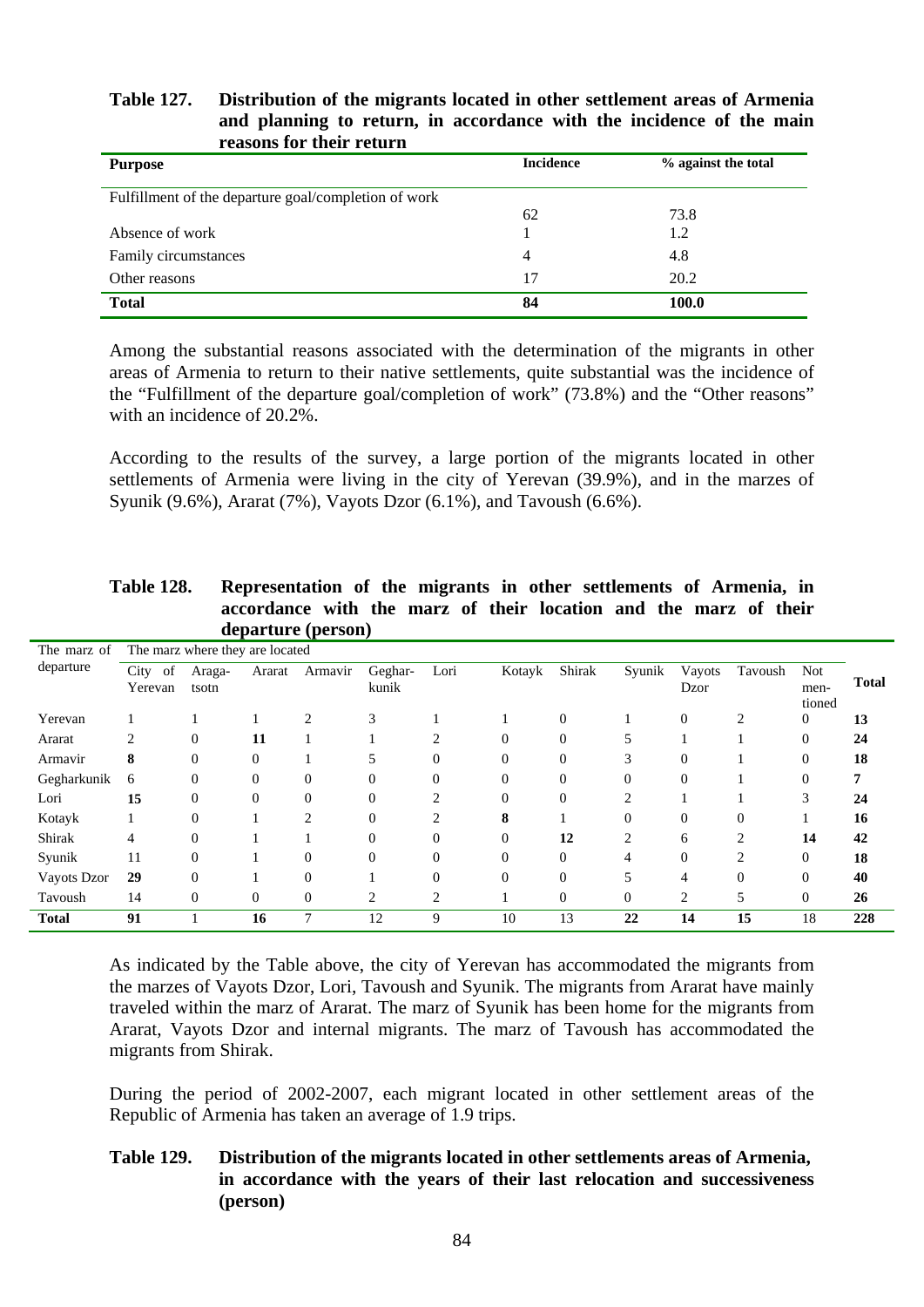|       | Relocations: |        | Total |               |     |
|-------|--------------|--------|-------|---------------|-----|
|       | First        | Second | Third | Fourth<br>and |     |
|       |              |        |       | further       |     |
| 2002  | 10           | -      |       |               | 10  |
| 2003  | 27           | -      |       |               | 27  |
| 2004  | 18           | -      |       |               | 18  |
| 2005  | 34           | -      |       |               | 35  |
| 2006  | 68           |        |       | 2             | 71  |
| 2007  | 30           | -      |       | 30            | 67  |
| Total | 187          |        | 7     | 33            | 228 |

In their prevailing majority (60.5%), the relocation trips by the migrants that returned from other settlements of Armenia during the period of 2002-2007 have taken place within the period of 2006-2007 (138 trips).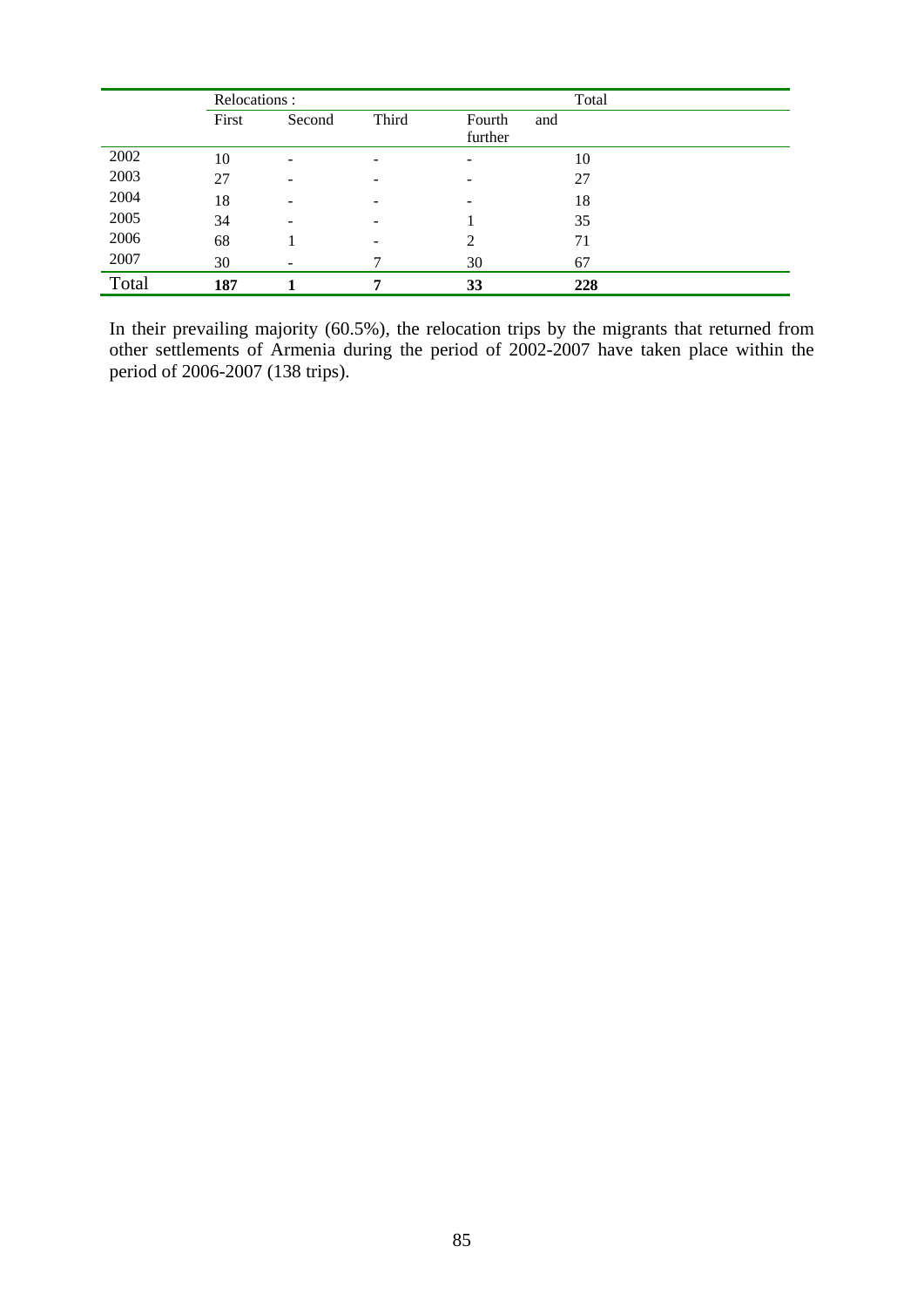## SECTION 9. MIGRANTS THAT ARRIVED FROM OTHER SETTLEMENTS OF THE REPUBLIC OF ARMENIA

According to the results of the survey, 21.6% of the household members involved in domestic migration processes are the migrants that arrived from other settlements of the Republic of Armenia (see Table 98). 43.6% of the migrants that arrived from other settlement areas of Armenia are men, and 56.4% are women.

|              | $A$ mema, by age and genuer (70) |                                        |                           |                                              |                        |                               |  |
|--------------|----------------------------------|----------------------------------------|---------------------------|----------------------------------------------|------------------------|-------------------------------|--|
| Age groups   | <b>Male</b>                      |                                        |                           |                                              | <b>Total</b>           |                               |  |
|              | from<br>$\%$<br>the<br>total     | $\%$<br>from<br>the given<br>age group | from<br>$\%$<br>the total | $\%$<br>from<br>the<br>given<br>age<br>group | %<br>from<br>the total | % from the given<br>age group |  |
| $0 - 4$      | 5.9                              | 100.0                                  | 0.0                       | 0.0                                          | 2.6                    | 100.0                         |  |
| $5-9$        | 5.9                              | 25.0                                   | 13.6                      | 75.0                                         | 10.2                   | 100.0                         |  |
| $10-14$      | 8.8                              | 75.0                                   | 2.3                       | 25.0                                         | 5.1                    | 100.0                         |  |
| $15-19$      | 20.6                             | 43.8                                   | 20.4                      | 56.2                                         | 20.5                   | 100.0                         |  |
| $20 - 24$    | 14.7                             | 41.7                                   | 15.9                      | 58.3                                         | 15.4                   | 100.0                         |  |
| $25-29$      | 11.8                             | 36.4                                   | 15.9                      | 63.6                                         | 14.1                   | 100.0                         |  |
| 30-34        | 5.9                              | 33.3                                   | 9.1                       | 66.7                                         | 7.7                    | 100.0                         |  |
| 35-39        | 8.8                              | 37.5                                   | 11.4                      | 62.5                                         | 10.3                   | 100.0                         |  |
| $40 - 44$    | 5.9                              | 66.7                                   | 2.3                       | 33.3                                         | 3.8                    | 100.0                         |  |
| 45-49        | 0.0                              | $0.0\,$                                | 2.3                       | 100.0                                        | 1.3                    | 100.0                         |  |
| 50-54        | 8.8                              | 60.0                                   | 4.5                       | 40.0                                         | 6.4                    | 100.0                         |  |
| $65+$        | 2.9                              | 50.0                                   | 2.3                       | 50.0                                         | 2.6                    | 100.0                         |  |
| <b>TOTAL</b> | 100.0                            | 43.6                                   | <b>100.0</b>              | 56.4                                         | <b>100.0</b>           | <b>100.0</b>                  |  |
| Average age, | 26                               |                                        | 26                        |                                              | 26                     |                               |  |
| Annual       |                                  |                                        |                           |                                              |                        |                               |  |

| <b>Table 130.</b> | Distribution of the migrants that arrived from other settlement areas of |
|-------------------|--------------------------------------------------------------------------|
|                   | Armenia, by age and gender $(\% )$                                       |

The prevailing majority (73.1%) of the migrants that arrived from other settlement areas of the Republic of Armenia were aged from 15 to 49. Within the structure of men, the proportion of this particular age group is 67.6%, and within the structure of women – 77.3%. Women are prevalent within the age groups of 5-9 years, 15—39 years, and 45-49 years; and men are predominant in the age groups of 10-14 years, 40-44 years, and 50-54 years. According to the results of the survey, the average age of both men and women that arrived from other settlement areas of the Republic of Armenia is 26 years.

| <b>Table 131.</b> | Distribution of the migrants that arrived from other settlements of |  |  |  |  |
|-------------------|---------------------------------------------------------------------|--|--|--|--|
|                   | Armenia, in accordance with their marital status and age $(\%)$     |  |  |  |  |

| Age category | Never married | <b>Married</b> |      | Widowed Divorced/separated | <b>Total</b> |
|--------------|---------------|----------------|------|----------------------------|--------------|
|              |               |                |      |                            |              |
| $15-19$      | 81.2          | 18.8           | 0.0  | 0.0                        | 100.0        |
| $20 - 24$    | 50.0          | 50.0           | 0.0  | 0.0                        | 100.0        |
| $25-29$      | 18.2          | 81.8           | 0.0  | 0.0                        | 100.0        |
| $30 - 34$    | 0.0           | 66.7           | 0.0  | 33.3                       | 100.0        |
| 35-39        | 0.0           | 87.5           | 12.5 | 0.0                        | 100.0        |
| $40 - 44$    | 0.0           | 66.7           | 0.0  | 33.3                       | 100.0        |
| 45-49        | 0.0           | 100.0          | 0.0  | 0.0                        | 100.0        |
| 50-54        | 25.0          | 50.0           | 25.0 | 0.0                        | 100.0        |
| 60-69        | 0.0           | 100.0          | 0.0  | 0.0                        | 100.0        |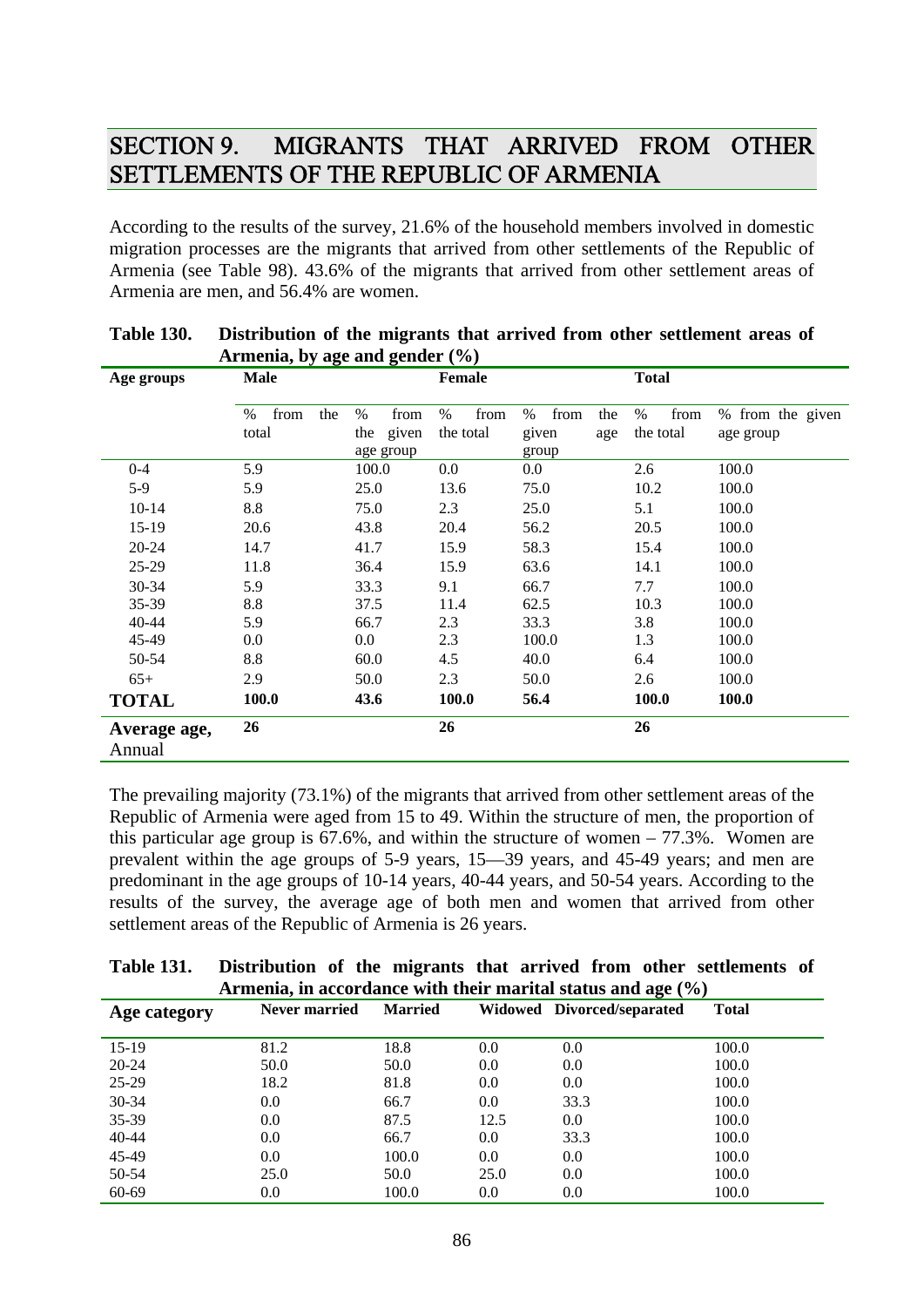| Men          | 50.0 | 46.2 | U.U | റ റ<br>J.O | 100.0 |
|--------------|------|------|-----|------------|-------|
| Women        | 24.3 | 64.9 | 5.4 | D.4        | 100.0 |
| <b>Total</b> | 34.9 | 57.1 | J.4 | 4.8        | 100.0 |

According to their marital status, the majority of the household members that arrived from other settlements of Armenia, i.e. 57.1% are married, and 34.9% have never been married.

Incidentally, this indicator varies greatly among men and women: 24.3% of women have never been married as have 50.5% of men. 64.9% of women are married as are 46.2% of men. In all age groups, married migrants represented the prevailing majority, except for the 15-19 age group.

The results of the survey indicated that 96.1% of the migrants that returned from other settlement areas of Armenia are ethnic Armenians, 1.3% are Russians, 1.3% are Yezids, and 1.3% are Greeks.

| Armenia, according to their age, gender and level of education $(\%)$ |                         |                                               |                                                     |                                      |                                   |                                  |       |
|-----------------------------------------------------------------------|-------------------------|-----------------------------------------------|-----------------------------------------------------|--------------------------------------|-----------------------------------|----------------------------------|-------|
| Age                                                                   | Elementary<br>and lower | Basic<br>secondary<br>education (8)<br>years) | General<br>secondary<br>education<br>(10)<br>years) | Secondary<br>vocational<br>education | Incomplete<br>higher<br>education | Higher<br>education<br>and above | Total |
| $10-14$                                                               | 100.0                   | $0.0\,$                                       | 0.0                                                 | 0.0                                  | 0.0                               | 0.0                              | 100.0 |
| $15-19$                                                               | 0.0                     | 6.3                                           | 43.7                                                | 25.0                                 | 25.0                              | 0.0                              | 100.0 |
| $20 - 24$                                                             | 8.3                     | 0.0                                           | 25.0                                                | 16.7                                 | 25.0                              | 25.0                             | 100.0 |
| $25-29$                                                               | 0.0                     | $0.0\,$                                       | 27.3                                                | 27.2                                 | 0.0                               | 45.5                             | 100.0 |
| 30-34                                                                 | 0.0                     | 16.7                                          | 16.7                                                | 33.3                                 | 0.0                               | 33.3                             | 100.0 |
| 35-39                                                                 | 0.0                     | 0.0                                           | 50.0                                                | 0.0                                  | 0.0                               | 50.0                             | 100.0 |
| $40 - 44$                                                             | 0.0                     | 0.0                                           | 33.4                                                | 33.3                                 | 0.0                               | 33.3                             | 100.0 |
| 45-49                                                                 | 0.0                     | 0.0                                           | 0.0                                                 | 0.0                                  | 0.0                               | 100.0                            | 100.0 |
| 50-54                                                                 | 0.0                     | 0.0                                           | 60.0                                                | 0.0                                  | 0.0                               | 40.0                             | 100.0 |
| 65-69                                                                 | 0.0                     | 0.0                                           | 0.0                                                 | 100.0                                | 0.0                               | 0.0                              | 100.0 |
| Men                                                                   | 10.0                    | 0.0                                           | 30.0                                                | 16.7                                 | 13.3                              | 30.0                             | 100.0 |
| Women                                                                 | 5.2                     | 5.3                                           | 34.2                                                | 23.7                                 | 7.9                               | 23.7                             | 100.0 |
| <b>Total</b>                                                          | 7.4                     | 2.9                                           | 32.4                                                | 20.6                                 | 10.3                              | 26.5                             | 100.0 |

# **Table 132. Distribution of the migrants that arrived from other settlements of**

According to the representation of the level of education of the migrants that returned from other settlements of Armenia, 32.4% of the migrants have general secondary education, 26.5% have higher education, and 20.6% have secondary vocational education. However, the level of education varies within the structures of the male and female migrants: 43.3% of the male migrants have incomplete higher education and higher education as compared to the 31.6% of women; and 57.9% of women have secondary and secondary vocational education as compared to the 46.7% of men.

97.4% of the migrants that returned from other settlements of Armenia are citizens of the Republic of Armenia, and 2.6% are citizens of other states.

Additionally, the survey explored into the factors that brought about the departure of the migrants that arrived from other settlements of Armenia from the previous settlement area. The respondents were offered to choose up to three responses from the list of the factors proposed by the survey.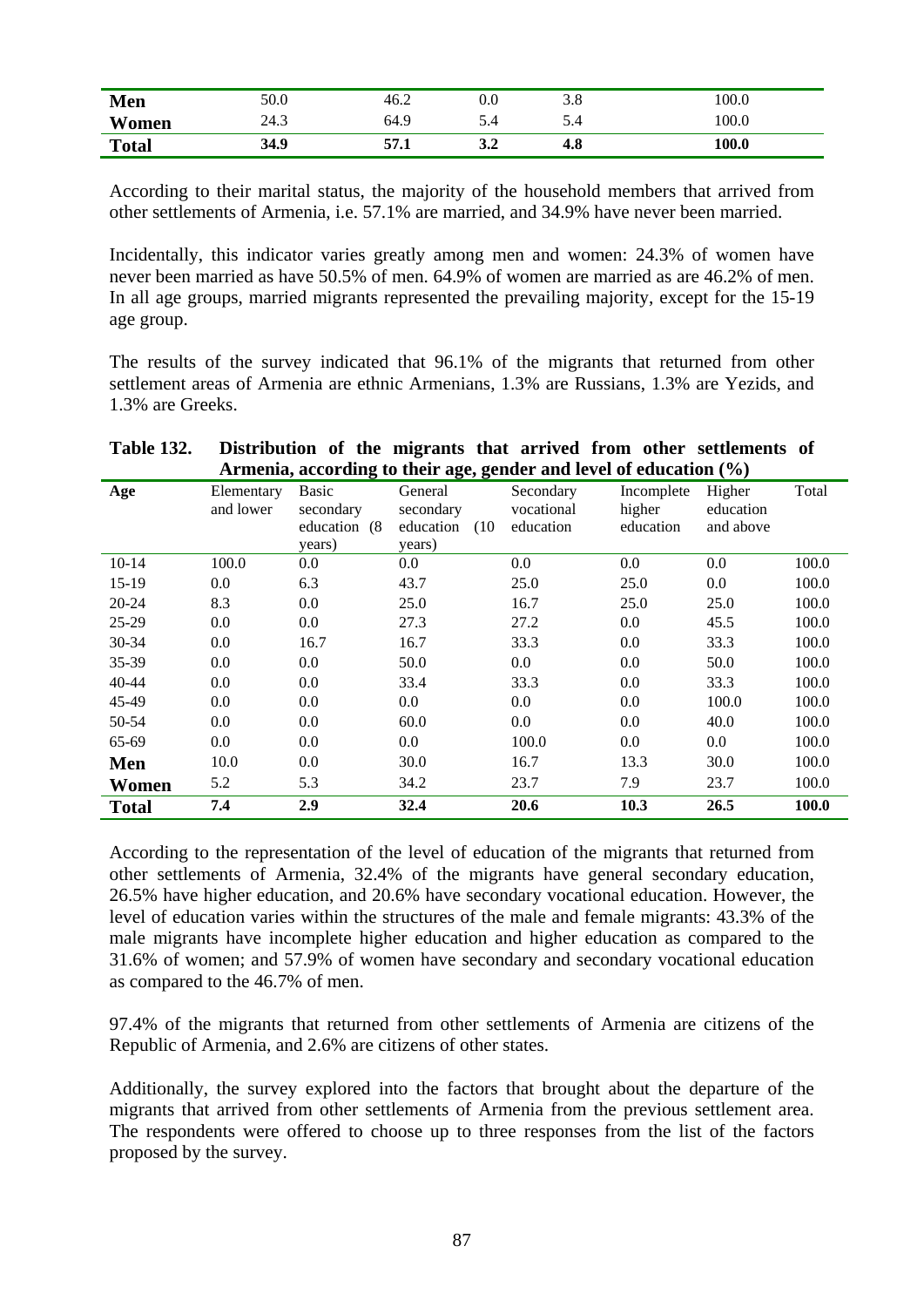### **Table 133. Distribution of the migrants that arrived from other settlements of Armenia, according to the incidence of the factors that had caused their relocation**

| <b>Factors</b>                                                                 | <b>Incidence</b> | $%$ against the<br>total |
|--------------------------------------------------------------------------------|------------------|--------------------------|
| Absence of jobs                                                                | 16               | 17.6                     |
| Absence of specialized jobs                                                    | 3                | 3.3                      |
| Impossibility of sufficient earnings to ensure adequate<br>living standards    | 9                | 9.9                      |
| Absence of any prospects for the development of the<br>country/settlement area | 2                | 2.2                      |
| Inaccessibility of education prospects                                         | 6                | 6.6                      |
| Family circumstances (reunion, marriage, divorce, etc.)                        | 40               | 43.9                     |
| Other                                                                          | 15               | 16.5                     |
| <b>Total</b>                                                                   | 91               | 100.0                    |

A large portion of the respondents (43.9%) have linked their departure from the previous settlement area in Armenia with the factor of the "Family circumstances (reunion, marriage, divorce, etc.)". Significant (17.6%) was the proportion of the respondents that have mentioned the "Absence of jobs" as the main reason for their departure from the previous area of settlement. The incidence of the factor "Impossibility of sufficient earnings to ensure adequate living standards" comprised 9.9%. "Inaccessibility of education prospects" has served a reason for relocation for 6.6% of the respondents; and the "Absence of specialized jobs" for 3.3%. This means that within the structure of the reasons/factors that had stipulated the relocation of the migrants from the previous settlement area, 39.6% were related to social and economic conditions, and 16.5% were related to "Other" reasons.

#### **Table 134. Distribution of the adult migrants that arrived from other settlements of Armenia, in accordance with their assessment of their relocation Assessment Number of the % against the**

| <b>Assessment</b>   | household | Number of the % against the<br>total |          |
|---------------------|-----------|--------------------------------------|----------|
|                     | members   |                                      |          |
| Successful          | 34        | 51.5                                 |          |
| Rather successful   | 26        | 39.4                                 | $90.9\%$ |
| Rather unsuccessful |           | 7.6                                  |          |
| Unsuccessful        |           | 1.5                                  | 9.1%     |
| <b>Total</b>        | 66        | 100.0                                |          |

About 90.9% of the responding household members have assessed the departure of the migrants that arrived from other settlements of the Republic of Armenia as "Totally successful" and "Rather successful". Only 9.1% of the respondents have believed their trip was "Rather unsuccessful" or "Unsuccessful".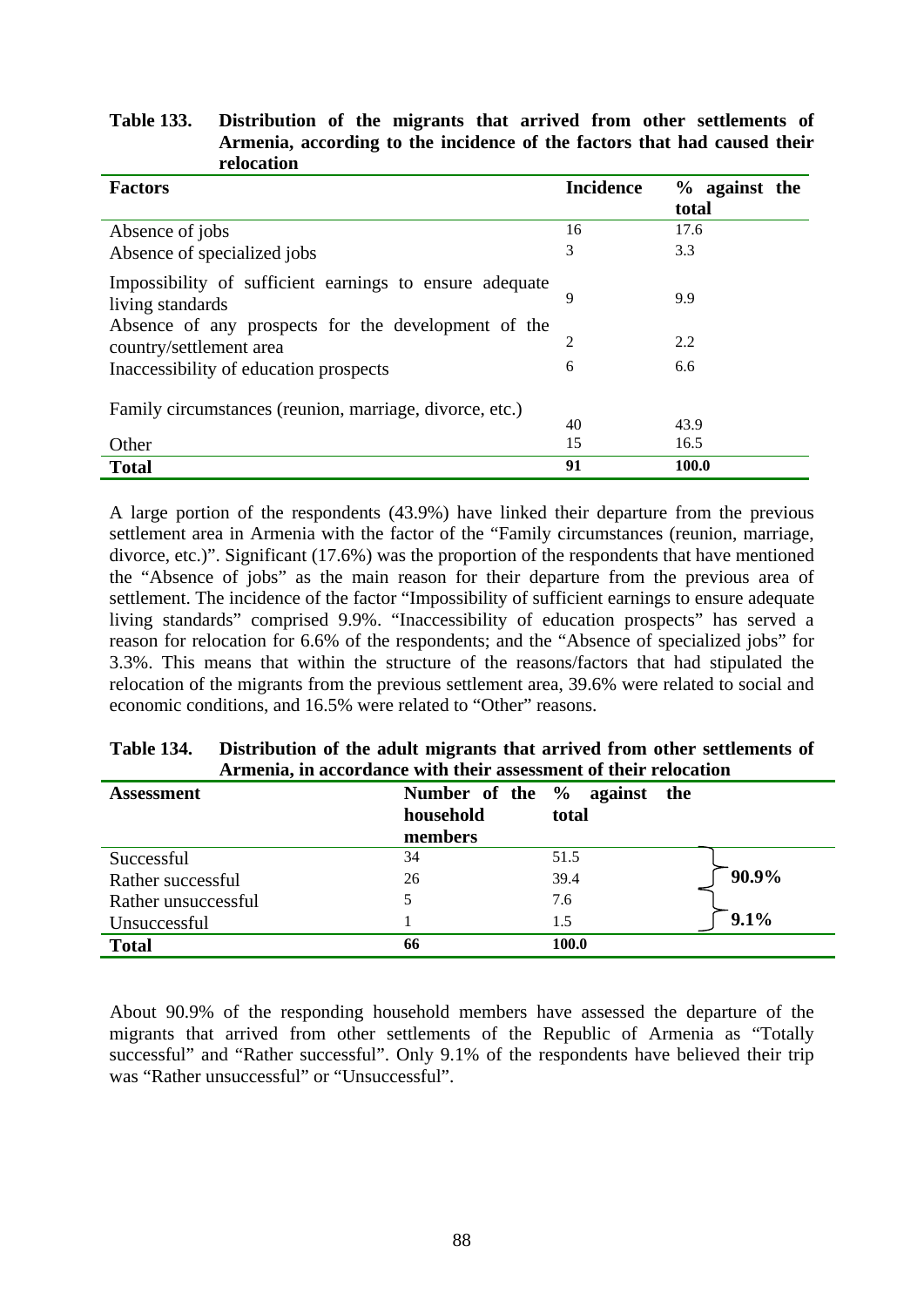### **Figure 24. Distribution of the household members that arrived from other settlements of Armenia, in accordance with their decision to depart (%)**



According to the respondent household members, for 23.3% of the migrants that arrived from other settlements of Armenia the determination to leave the previous area of settlement in Armenia has been based on a personal decision, for 67.1% it has been based on a family decision, and 9.6% have made this decision in some other way.

| <b>Table 135.</b> | Distribution of the migrants that returned from other settlements of        |
|-------------------|-----------------------------------------------------------------------------|
|                   | Armenia, in accordance with the possession of real estate in the settlement |
|                   | of departure                                                                |

| Real estate                              | <b>Number</b><br>of<br>household members | the % against the total |
|------------------------------------------|------------------------------------------|-------------------------|
| Has not possessed real estate            | 23                                       | 31.5                    |
| Has possessed real estate and still does | 37                                       | 50.7                    |
| Has possessed real estate                | 13                                       | 17.8                    |
| <b>Total</b>                             | 73                                       | 100.0                   |

Thus, 50.7% of the migrants that arrived from other settlements of Armenia have possessed and, as of the period of the survey, still possessed real property in the settlement of departure. 17.8% have possessed real estate in the settlement of departure; and 31.5% of the migrants have never possessed real estate in the settlement of departure.

| <b>Table 136.</b> | Distribution of the migrants that arrived from other settlements of       |
|-------------------|---------------------------------------------------------------------------|
|                   | Armenia, in accordance with the type of their dwellings in the settlement |
|                   | of departure                                                              |

|                                   |                   | <b>Number</b><br>members | of | household | % against the total |
|-----------------------------------|-------------------|--------------------------|----|-----------|---------------------|
| Privately<br>owned                | apartment/town 54 |                          |    |           | 74.0                |
| house                             |                   |                          |    |           |                     |
| Dwelling provided by friends or 2 |                   |                          |    |           | 2.7                 |
| relatives                         |                   |                          |    |           |                     |
| Rented separate apartment/house   |                   | 8                        |    |           | 10.9                |
| Rented room/corner                |                   | $\overline{4}$           |    |           | 5.5                 |
|                                   |                   |                          |    |           |                     |
| Dormitory                         |                   | $\overline{4}$           |    |           | 5.5                 |
| Other dwellings                   |                   |                          |    |           | 1.4                 |
| <b>Total</b>                      |                   | 73                       |    |           | 100.0               |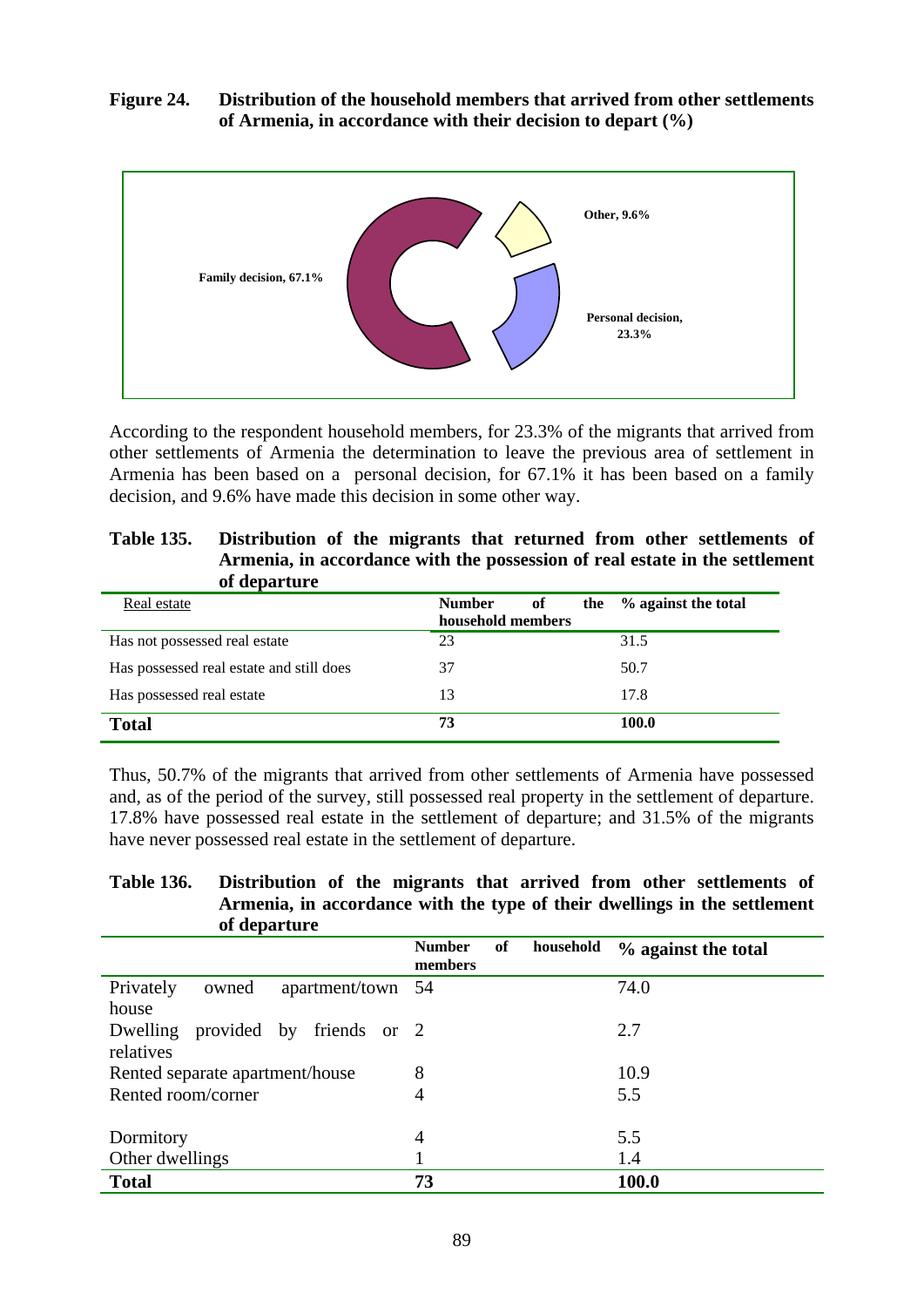74% of the migrants that arrived from other settlements of Armenia have lived in a privately owned house/apartment, 2.7% have lived with their friends or relatives, and 16.4% have resided in rented apartments**.** 

The social-economic structure of the migrants that arrived from other settlements of the Republic of Armenia represents the following distribution**.** 

| Social-economic status          | <b>Number</b><br>of<br>the | % against the total |
|---------------------------------|----------------------------|---------------------|
|                                 | household members          |                     |
| Employed                        | 18                         | 24.7                |
| Pensioner/allowance beneficiary | 19                         | 26.0                |
| Pupil/student                   | 2                          | 2.7                 |
| Housewife                       | 13                         | 17.8                |
| Unemployed                      | 11                         | 15.1                |
| Under care                      | 9                          | 12.3                |
| Other                           |                            | 1.4                 |
| <b>Total</b>                    | 73                         | 100.0               |

### **Table 137. Distribution of the migrants that arrived from other settlement areas of Armenia, in accordance with their social-economic status**

According to the Table above, 50.7% of the migrants that arrived from other settlement areas of Armenia have been the bread-earners of the household, 15.1% of them have been unemployed, and the remaining 34,2% have not been the bread-earners: they have been students of schools and universities, housewives, under care or have maintained another social-economic status.

Additionally, the survey has compiled information about the fact whether the migrants that arrived from other settlement areas of Armenia have had jobs and what kind of jobs they have been mainly performing.

| <b>Table 138.</b> | Representation of the migrants that arrived from other settlement areas of |
|-------------------|----------------------------------------------------------------------------|
|                   | Armenia, in accordance with their employment status in the settlement      |
|                   | area of departure $(\% )$                                                  |

| <b>Employment status</b>                   | <b>Number</b><br>of<br>household members | % against the<br>total |
|--------------------------------------------|------------------------------------------|------------------------|
| Hired work in the government sector        | 9                                        | 13.2<br>19.1%          |
| Hired work in the non government sector    | 4                                        | 5.9                    |
| Self-employed in agriculture               | 3                                        | 4.4                    |
| Self-employed in other areas               | 2                                        | 2.9<br>7.3%            |
| Employers                                  |                                          | 1.5                    |
| No jobs found                              | 16                                       | 23.5                   |
| Have had no wish or no possibility to work | 33                                       | 48.5                   |
| <b>Total</b>                               | 68                                       | 100.0                  |

The data represented in the Table above indicate that 19.1% of the migrants that arrived from other settlement areas of Armenia have been hired employees within the government and non government sectors; 7.3% have been self-employed; and 1.5% have been employers themselves. However, 23.5% of the migrants that arrived from other settlements of Armenia have not been able to find jobs in the previous settlement area; and 48.5% of them have not been willing to or have been unable to work there.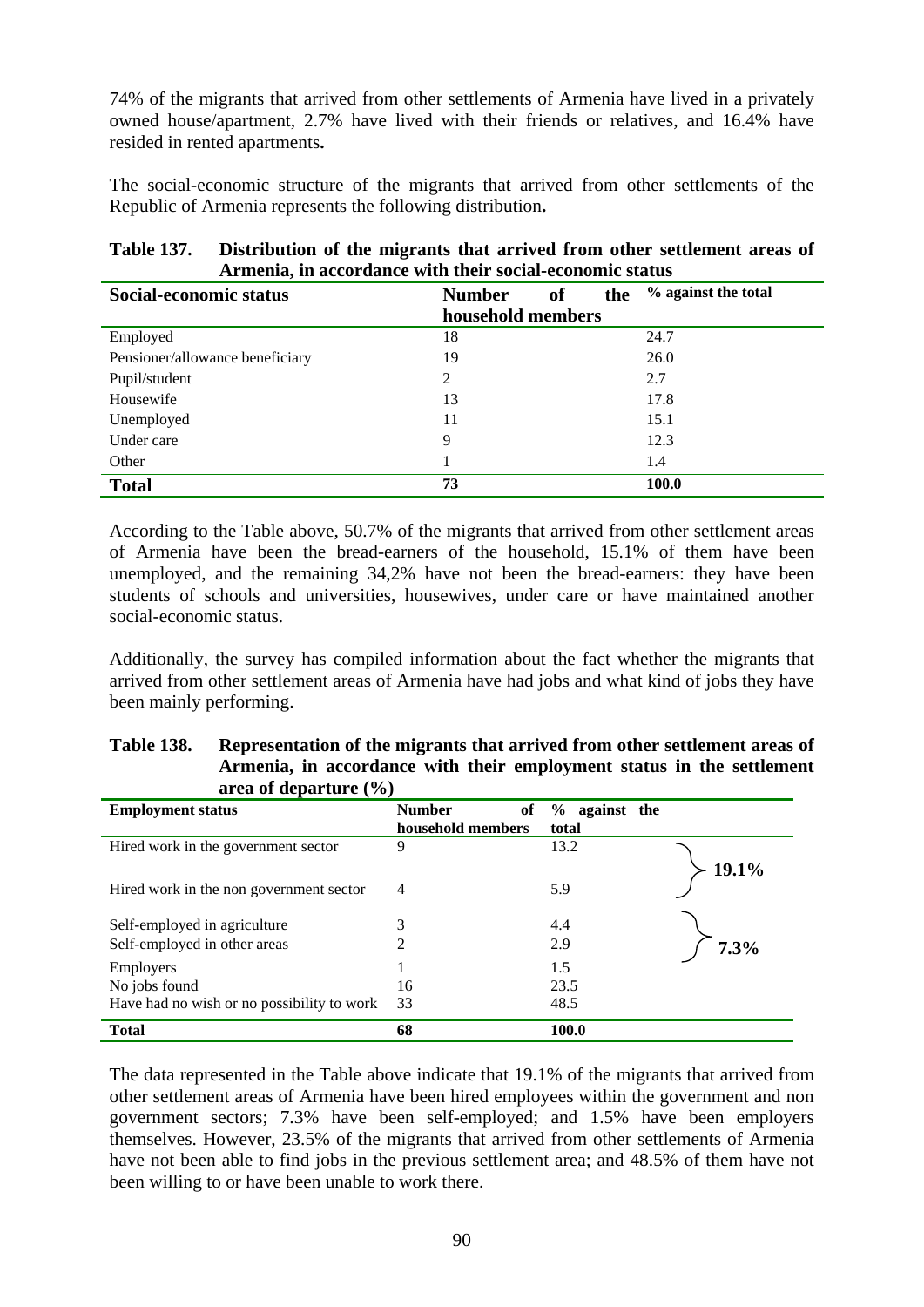The working household members have been engaged in a variety of areas in the settlement area of their departure.

|              |    |                  |                  |                |                  |                  | accordance with their average monthly earnings and the areas of the |              |  |
|--------------|----|------------------|------------------|----------------|------------------|------------------|---------------------------------------------------------------------|--------------|--|
|              |    | employment       |                  |                |                  |                  |                                                                     |              |  |
| Area         | of | Had no           | Did not          | Size           | of the average   | monthly          | earnings                                                            | expressed in |  |
| employment   |    | earnings         | respond          | Armenian drams |                  |                  |                                                                     |              |  |
|              |    |                  |                  | 12,000-        | $30,000 -$       | 55,000-          | 80,000-                                                             | <b>Total</b> |  |
|              |    |                  |                  | 29.999         | 54.999           | 79,000           | 150,000                                                             |              |  |
| Industry     |    | $0.0\,$          | 50.0             | 0.0            | 50.0             | 0.0 <sub>1</sub> | 0.0                                                                 | 100.0        |  |
| Construction |    | 0.0              | 66.7             | 0.0            | 0.0              | 0.0              | 33.3                                                                | 100.0        |  |
| Agriculture  |    | 100.0            | 0.0              | 0.0            | 0.0 <sub>1</sub> | 0.0              | 0.0                                                                 | 100.0        |  |
| Commerce     |    | 0.0              | 33.3             | 0.0            | 33.3             | 33.3             | 0.0                                                                 | 100.0        |  |
| Education    |    | 0.0              | 0.0 <sub>1</sub> | 50.0           | 0.0 <sub>1</sub> | 50.0             | 0.0                                                                 | 100.0        |  |
| Health       |    | 0.0              | 50.0             | 0.0            | 50.0             | 0.0              | 0.0                                                                 | 100.0        |  |
| Other        |    | 0.0 <sub>1</sub> | 80.0             | 20.0           | 0.0 <sub>1</sub> | 0.0              | 0.0                                                                 | 100.0        |  |
| <b>Total</b> |    | 10.5             | 47.4             | 10.5           | 15.8             | 10.5             | 5.3                                                                 | 100.0        |  |

**Table 139. Representation of the migrants that arrived from other settlements of Armenia and had been employed in the area of their departure, in accordance with their average monthly earnings and the areas of their** 

As indicated by the Table above, a significant portion of the migrants that arrived from other settlements of Armenia have been engaged primarily in the sectors of construction, commerce and other areas (not mentioned in the table). The responses to the question about the average monthly earnings of the migrants that arrived from other settlements of Armenia have been diverse: 10.5% of the respondent household members have maintained that they have practically had no earnings; and 47.4% have refused to answer the question.

The distribution of the compiled information about the average monthly earnings of the rest of the respondent household members (52.6%) in accordance with the area of their employment testify that the migrants engaged in agricultural activities have practically gained no earnings. The average monthly earnings of the migrants involved in the areas of commerce and healthcare (i.e. 33.3% and 50%, correspondingly) have amounted to 30,001-60,000 Armenian drams; in the area of construction (33.3%) the average monthly earnings have amounted to 60,001-80,000 AMD; in the area of education (50%) the average monthly earnings have amounted to 12,000-30,000 AMD and 60,001-80,000 AMD (50%).

Only 9.7% of the migrants that arrived from other settlement areas of Armenia have had non employment related incomes.

| Armenia, in accordance with the possibility of savings in the settlement<br>area of departure |                                    |                     |      |
|-----------------------------------------------------------------------------------------------|------------------------------------|---------------------|------|
|                                                                                               | <b>Number of household members</b> | % against the total |      |
| Had savings                                                                                   |                                    | 5.5                 |      |
| Had some savings                                                                              |                                    | 2.8                 | 8.3% |
| Did not have any savings                                                                      | 54                                 | 75.0                |      |
| Had debts                                                                                     |                                    | 1.4                 |      |

Did not have sufficient earnings 11 15.3 15.3 16.7%

**Total** 100.0

# **Table 140. Distribution of the migrants that arrived from other settlements of**

Around 75.0% of the migrants that arrived from other settlement areas of Armenia mentioned that they have been unable to accumulate any savings; 16.7% maintained that their earnings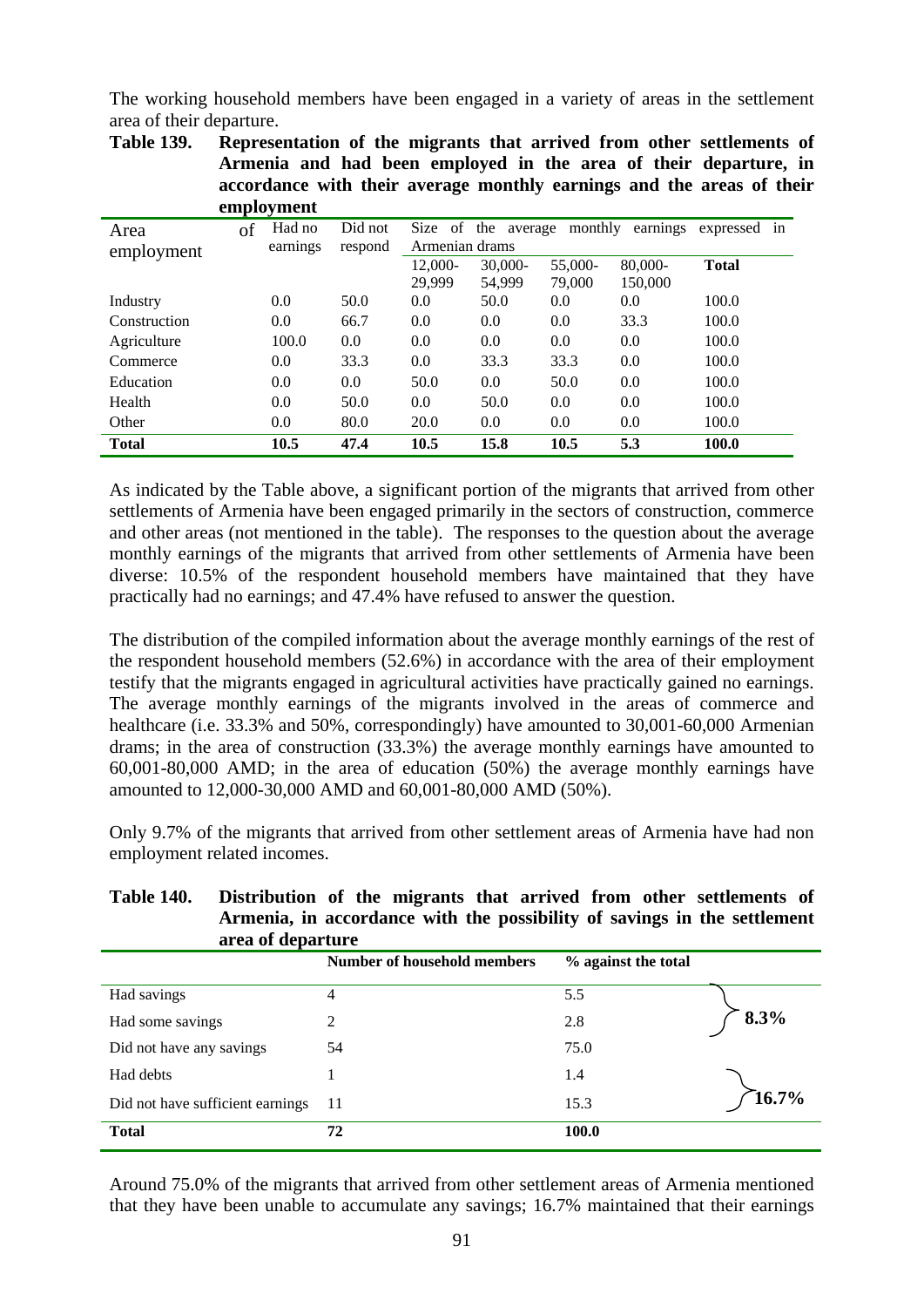have not been sufficient and that they have even had debts; and only 8.3% have accumulated savings.

### **Table 141. Representation of the migrants that arrived from other settlements Armenia, in accordance with their employment status during the period of the survey**

| <b>Employment status</b>                     | оf<br><b>Number</b><br>the | $\%$<br>against the        |
|----------------------------------------------|----------------------------|----------------------------|
|                                              | household members          | <b>Total</b>               |
| Hired employees in the government sector     | 14                         | 20.6                       |
| Hired employees in the non government sector | 11                         | 16.2                       |
| Self-employed                                |                            | $\overline{39.7\%}$<br>1.4 |
| <b>Employers</b>                             |                            | 1.5                        |
| Found no jobs                                | 8                          | 11.8                       |
| Not willing to or unable to work             | 33                         | 48.5                       |
| <b>Total</b>                                 | 68                         | 100.0                      |

As of the moment of the survey, 48.5% of the migrants that arrived from other settlement areas of Armenia have not been able to or have not been willing to work, whereas 11.8% have been willing to work but have not been able to find any jobs. 39.7% of the migrants within this category have been engaged in economic activities, meaning that 36.8% have performed hired work in the government and non government sectors; 1.4% have been self-employed, and 1.5% have been employers themselves.

During the period of the survey, the working migrants have been engaged in a variety of areas in the settlement area of their residence, with the incidence of "Other areas" being prevalent.

|                  | <b>Number of household members</b>     |                  | % against the total           |                               |     |
|------------------|----------------------------------------|------------------|-------------------------------|-------------------------------|-----|
| Area of activity | In the settlement<br>area of departure | During<br>survey | the In the settlement<br>area | <b>During</b><br>оf<br>survey | the |
|                  |                                        |                  | departure                     |                               |     |
| Industry         |                                        |                  | 10.5                          | 11.1                          |     |
| Construction     |                                        | 4                | 15.8                          | 14.8                          |     |
| <b>Transport</b> |                                        |                  | 0                             | 3.7                           |     |
| Agriculture      |                                        |                  | 10.5                          | 7,4                           |     |
| <b>Services</b>  |                                        |                  | 0                             | 11.1                          |     |
| Commerce         |                                        |                  | 15.8                          | 3.7                           |     |
| Education        |                                        |                  | 10.5                          | 3.7                           |     |
| Healthcare       |                                        | ∍                | 10.5                          | 7.4                           |     |
| Other areas      |                                        | 10               | 26.3                          | 37.1                          |     |
| <b>TOTAL</b>     | 19                                     | 27               | 100.0                         | 100.0                         |     |

### **Table 142. Representation of the activity area of the migrants from other settlements of Armenia, in the settlement area of departure vs. during the survey**

According to the Table above, significant dissimilarity has been registered with reference to the migrants that arrived from other settlement areas of Armenia, in terms of the area of their activity in the location of departure vs. the area of their activity during the period of the survey. Thus, during the survey there has been an increase in the proportions of those migrants engaged in the areas of transport and services, which were totally nonexistent in the locations of their departure. In the meantime, decrease has been observed in the proportions of the migrants engaged in the areas of commerce (by 12.1 percentage points), agriculture (by 3.1 percentage points), and healthcare (by 3.1 percentage points). Additionally, there has been a substantial increase in the proportions representing the migrants that have been engaged in "Other areas" (by 10.7 percentage points).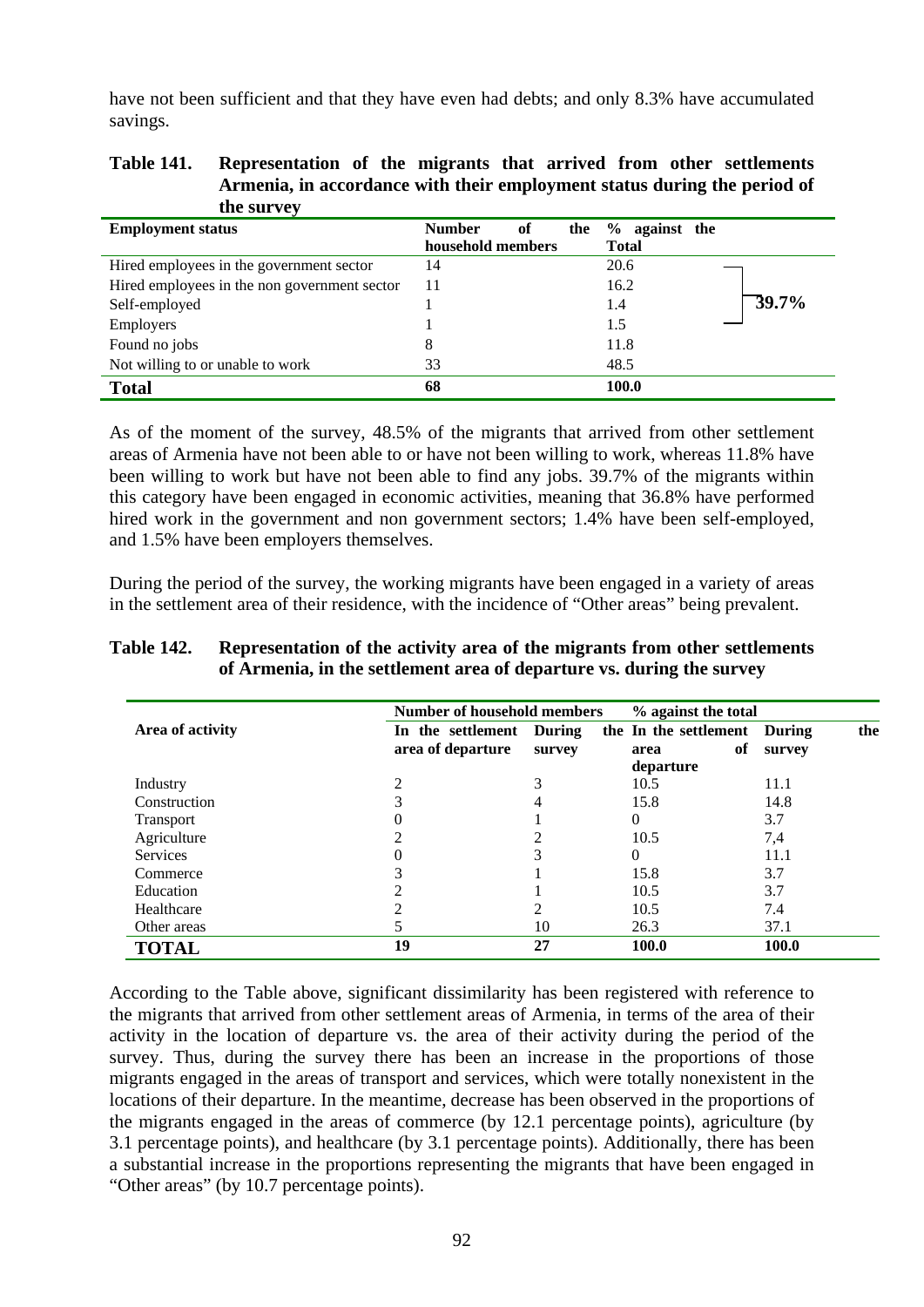### **Table 143. Distribution of the migrants that arrived from other settlement areas of Armenia, in accordance with the level of their qualification required for the job**

| <b>Qualification</b>      | Number of the household $\%$ against the total<br>members |       |
|---------------------------|-----------------------------------------------------------|-------|
| High                      |                                                           | 44.5  |
| Medium                    | O                                                         | 22.2  |
| Low                       |                                                           | 3.7   |
| No qualification required |                                                           | 29.6  |
| <b>Total</b>              | 27                                                        | 100.0 |

Incidentally, 44.4% of the workers have mentioned that for the work they have been performing high qualification level was required; 22.2% have maintained that their work needed a medium level of qualification; 3.7% have been doing jobs that required low level of qualification; and 29.6 have done work that required no qualification at all.

### **Table 144. Distribution of the migrants that arrived from other settlements of Armenia, in accordance with their average monthly earnings in the given settlement area**

| earnings,<br>monthly<br>Average<br>expressed in Armenian drams<br>(AMD) | Number of the household % against the total<br>members |       |
|-------------------------------------------------------------------------|--------------------------------------------------------|-------|
| Had no earnings                                                         | $\mathfrak{D}$                                         | 7.4   |
| Did not respond                                                         | 16                                                     | 59.3  |
| 10000-30000                                                             | 3                                                      | 11.1  |
| 30001-70000                                                             | $\overline{4}$                                         | 14.8  |
| 70001-10000                                                             | 2                                                      | 7.4   |
| <b>TOTAL</b>                                                            | 27                                                     | 100.0 |

To the question about their average monthly earnings, 59.3% of the respondents refused to answer, and 7.4% maintained that they did not earn anything, practically.

Among the migrants that arrived from other settlement areas of Armenia, prevalent was the proportion of those who have earned a monthly average of 10,000-30,000 AMD (11.1%) and 30,001-70,000 AMD (14.8%).

Within this category of the migrants that arrived from other settlement areas of Armenia, only 15% has had non employment related incomes, whereas 85% has not.

### **Table 145. Distribution of the migrants that arrived from other settlements of Armenia, in accordance with the possibility of savings both in the settlement area of departure and in the area of location during the survey**

|                          | % against the total |                                                              |  |
|--------------------------|---------------------|--------------------------------------------------------------|--|
|                          |                     | In the settlement area of In the area of location during the |  |
|                          | departure           | survey period                                                |  |
| Had no savings           | 5.6                 | 5.9                                                          |  |
| Had some savings         | 2.8                 | 14.7                                                         |  |
| Had no savings           | 75.0                | 70.6                                                         |  |
| Had debts                | 1.4                 | 2.9                                                          |  |
| Had no sufficient income | 15.3                | 5.9                                                          |  |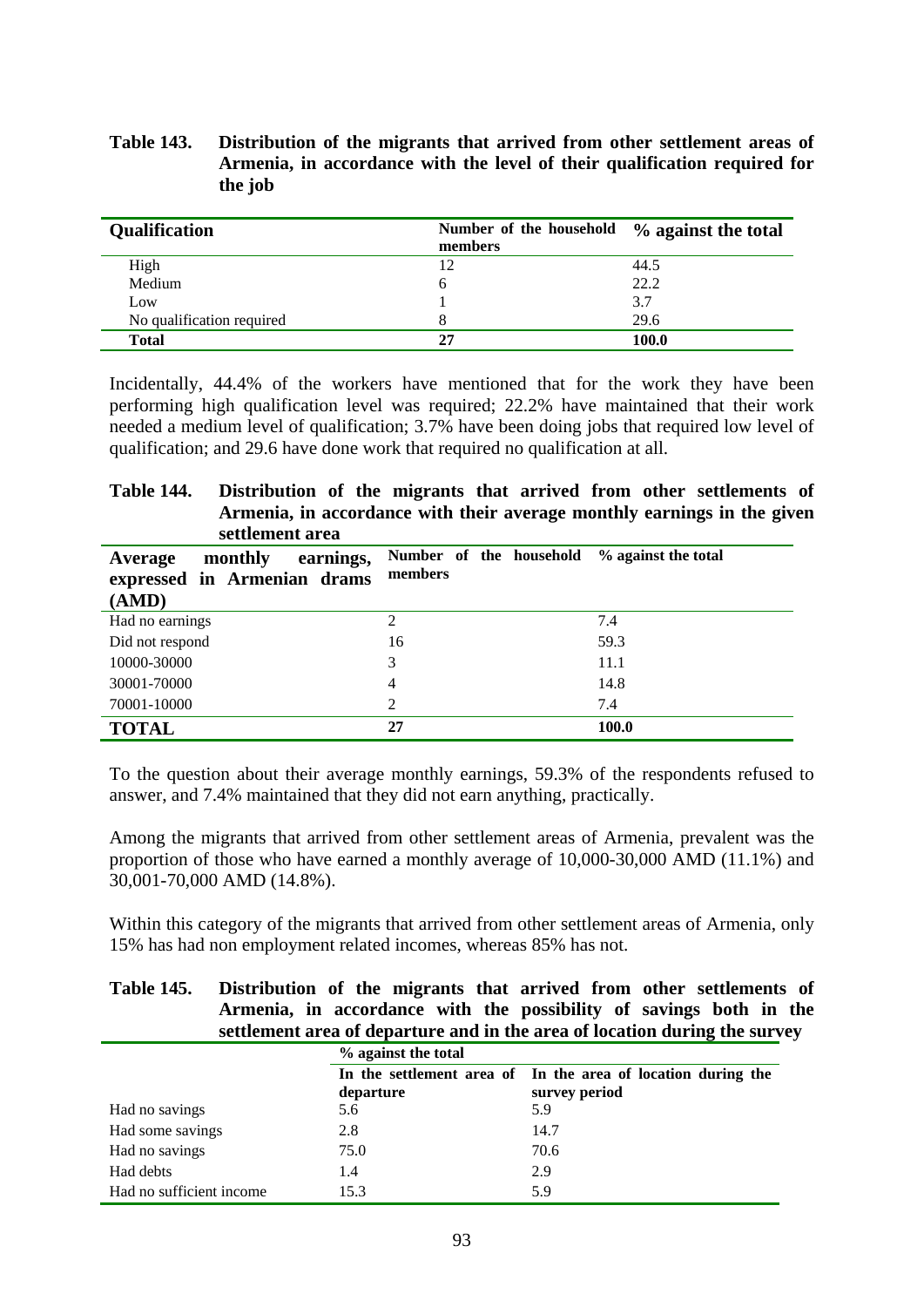| <b>TOTAL</b><br>----- | 100.0 | 100.0 |
|-----------------------|-------|-------|
|                       |       |       |

The data represented in the Table above testify that, among those that arrived from other settlements of Armenia, 20.6% of the migrants that arrived from other settlement areas of Armenia have been able to accumulate savings during the period of the survey, and 79.4% have been unable to. As a result of relocation, there has been an increase in the proportion of those migrants who have been able to save during the period of the survey (by 12.2 percentage points), and a decrease in the proportion of those migrants whose incomes have not been sufficient (by 9.6 percentage points) and who have had no savings (by 4.4 percentage points). In the meantime, it is worth mentioning that the proportion of those migrants who had debts has increased by 1.5 percentage points.

| <b>Table 146.</b> | Distribution of the migrants that arrived from other settlements of  |
|-------------------|----------------------------------------------------------------------|
|                   | Armenia, in accordance with the number of people that arrived in the |
|                   | given settlement area with the migrants                              |

|                         | Number of the household % against the total<br>members |       |
|-------------------------|--------------------------------------------------------|-------|
| With the entire family  | 39                                                     | 54.1  |
| With part of the family | 12                                                     | 16.7  |
| With other relatives    |                                                        | 2.8   |
| With friends            |                                                        | 1.4   |
| Alone                   | 18                                                     | 25.0  |
| <b>TOTAL</b>            | 72                                                     | 100.0 |

According to the Table above, 54.1% of the migrants that arrived from other settlements of Armenia, have relocated to the given settlement area with their entire families, 16.7% have arrived with part of their families, 2.8% have arrived with other relatives, and 25% alone.

### **Table 147. Distribution of the migrants that arrived from other settlements of Armenia, in accordance with the intention of other members of their families to arrive in the given settlement area**

|                                        | Number of the household % against the total<br>members |       |
|----------------------------------------|--------------------------------------------------------|-------|
| All family members intend to arrive    |                                                        | 17.2  |
| All family members are already here    | 23                                                     | 35.9  |
| Family members do not intend to arrive | 30                                                     | 46.9  |
| <b>Total</b>                           | 64                                                     | 100.0 |

The data represented above indicate that 35.9% of the migrants are already in the given settlement area with their entire families, whereas the family members of 46.9% of the migrants continue living in the previous settlement area without any intention to arrive in the given settlement area any time in the future. 17.2% of the respondents have mentioned that the other members of their families intend to arrive in the given settlement area as well.

### **Table 148. Distribution of the migrants that arrived from other settlements of Armenia, in accordance with the change in their material status after their relocation**

|                    | Number of the household % against the total<br>members |      |
|--------------------|--------------------------------------------------------|------|
| Improved           | 32                                                     | 49.2 |
| Remained unchanged | 30                                                     | 46.2 |
| Deteriorated       |                                                        | 4.6  |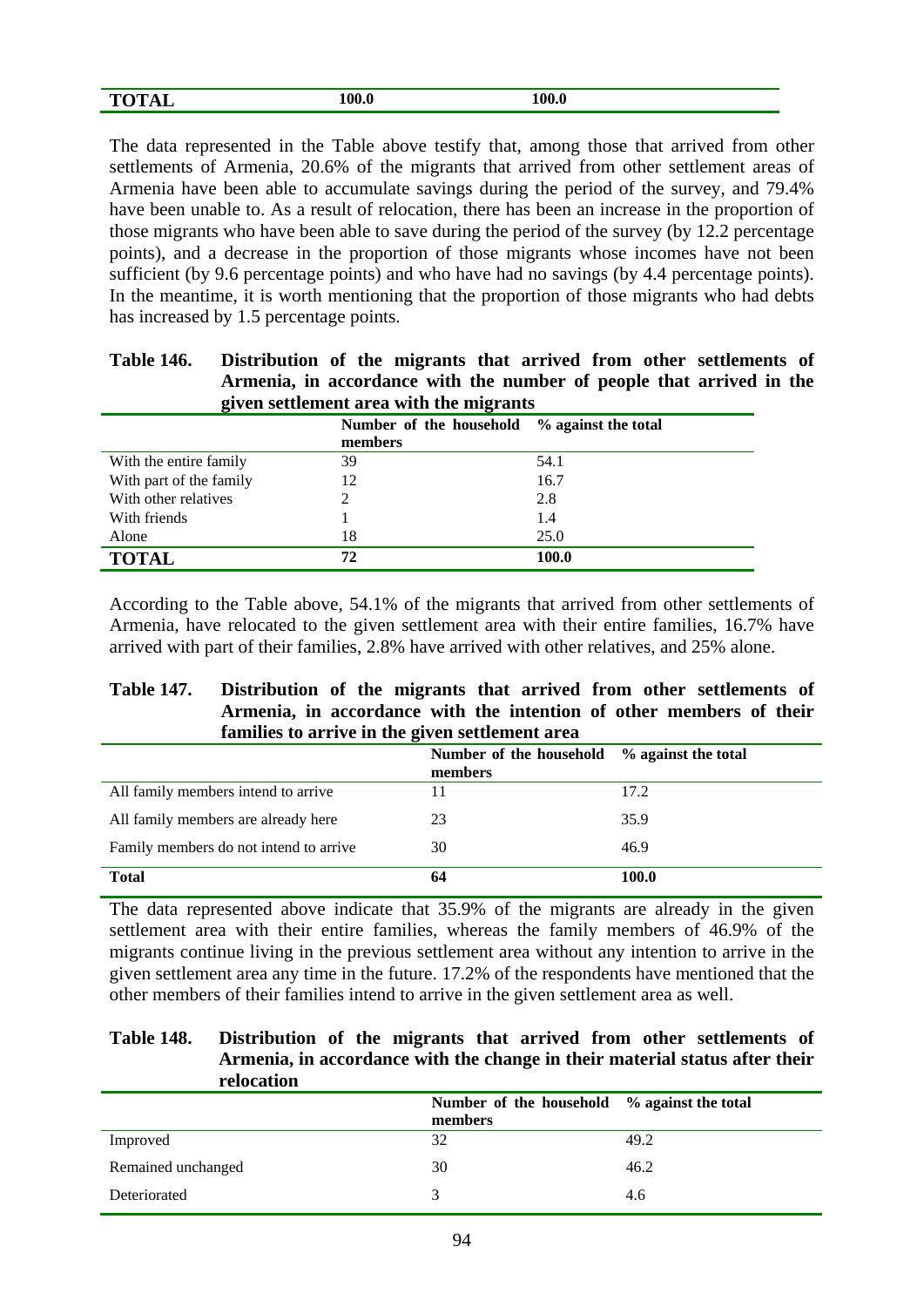| $\mathbf{r}$<br>Total | 05 | 100.0 |
|-----------------------|----|-------|
|                       |    |       |

The results of the survey indicate that the financial status has improved for the members of the migrant households that arrived from other settlement areas of Armenia in the 49.2% of the cases; has remained unchanged in the 46.2% of the cases; and has aggravated in the 4.6% of the cases.

| <b>Table 149.</b>                                        | Distribution of the migrants that arrived from other settlements of |  |  |  |  |  |  |
|----------------------------------------------------------|---------------------------------------------------------------------|--|--|--|--|--|--|
| Armenia, in accordance with their future migration plans |                                                                     |  |  |  |  |  |  |

|                                        | Number of the household members | % against the total |
|----------------------------------------|---------------------------------|---------------------|
| Depending upon the circumstances       | 26                              | 42.6                |
| Will probably not return               |                                 | 3.3                 |
| <sup>2</sup> Have already settled down | 33                              | 54.1                |
| <b>Total</b>                           | -61                             | 100.0               |

54.1% of the migrants that arrived from other settlements of Armenia have already settled down in the given settlement area, meaning that they are not going to return; 3.3% will probably not return; and for 42.5% migration prospects are still uncertain.

|               | Artitudina, in accordance with the place of departure, i.e. marz or Artitudina |                     |
|---------------|--------------------------------------------------------------------------------|---------------------|
| <b>Marz</b>   | Number of the household members                                                | % against the total |
| Yerevan       |                                                                                | 1.3                 |
| Aragatsotn    | 6                                                                              | 7.7                 |
| Ararat        | 6                                                                              | 7.7                 |
| Armavir       | 3                                                                              | 3.8                 |
| Gegharkunik   | 10                                                                             | 12.8                |
| Lori          | 4                                                                              | 5.1                 |
| Kotayk        | 6                                                                              | 7.7                 |
| Shirak        | 16                                                                             | 20.5                |
| Syunik        | 6                                                                              | 7.7                 |
| Vayots Dzor   |                                                                                | 1.3                 |
| Tavoush       | 13                                                                             | 16.7                |
| Not mentioned | 6                                                                              | 7.7                 |
| <b>Total</b>  | 72                                                                             | 100.0               |

**Table 150. Distribution of the migrants that arrived from other settlements of Armenia, in accordance with the place of departure, i.e. marz of Armenia** 

According to the results of the survey, a significant portion of the migrants that arrived from other settlements of Armenia is represented by those who relocated from the marzes of Shirak (20.5%), Tavoush (16.7%) and Gegharkunik (12.8%).

| <b>Table 151.</b>                                      | Distribution of the migrants that arrived from other settlements of |  |  |  |  |  |
|--------------------------------------------------------|---------------------------------------------------------------------|--|--|--|--|--|
| Armenia, in accordance with year of the last departure |                                                                     |  |  |  |  |  |

|              | <b>Total relocations</b> | % against the total |
|--------------|--------------------------|---------------------|
| 2002         | 10                       | 12.8                |
| 2003         | 12                       | 15.4                |
| 2004         | 11                       | 14.1                |
| 2005         | 18                       | 23.1                |
| 2006         | 13                       | 16.7                |
| 2007         | 14                       | 17.9                |
| <b>Total</b> | 78                       | 100.0               |